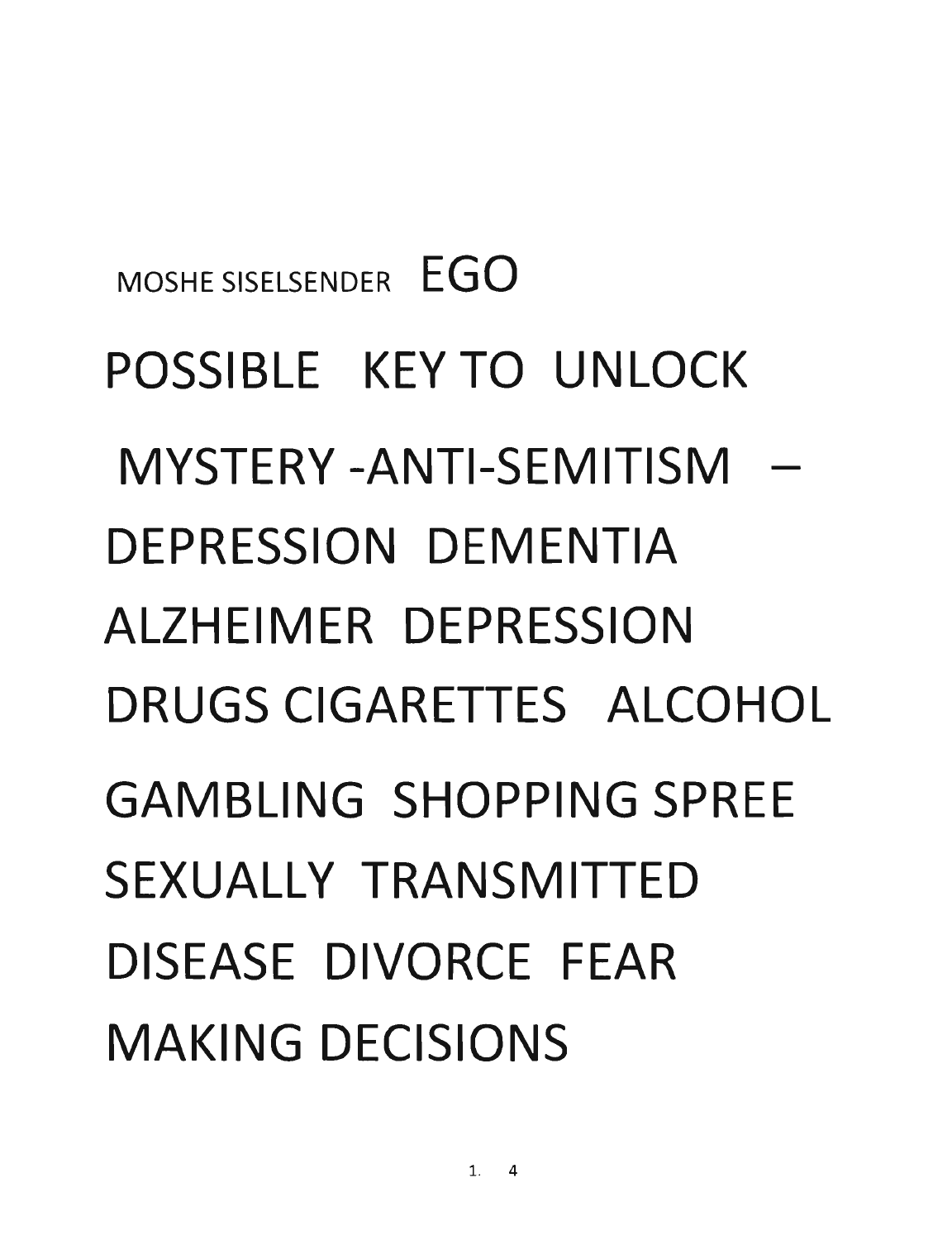### STUPIDITY ABORTIONS SUICIDE

School -New Interpretations 3400 Year School of Ego-Psycho-Therapy Psychology

Book God Life Fountain of Youth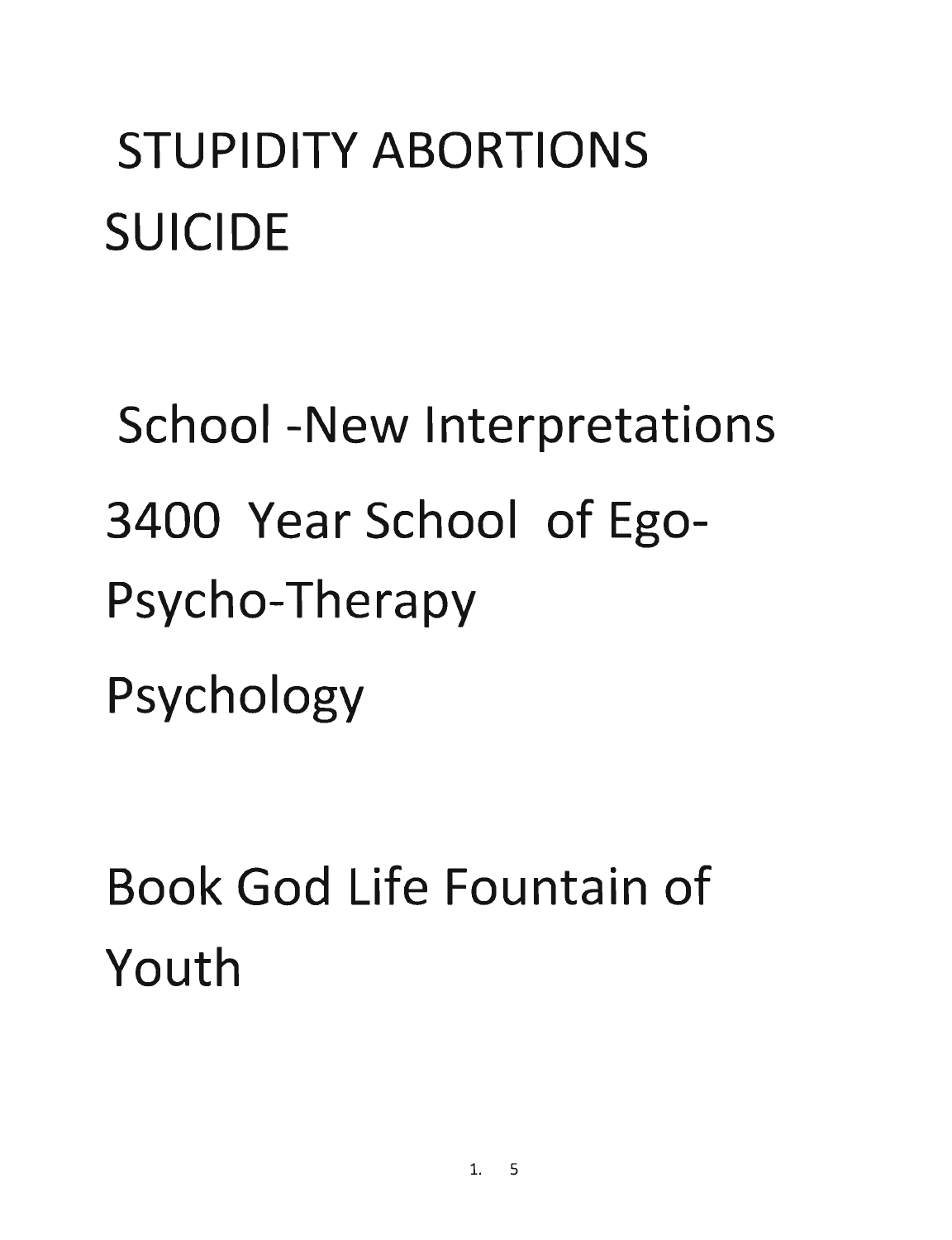# ALL THE PHYSICAL ORGANS OF THE HUMAN BODY THE

BRAIN THE HEART THE STOMACH ARE CONTROLLED BY EMOTION.

[A] ALL THE CELLS IN THE HUMAN BODY HAVE A LIFE SPAN OF 5-7 YEARS THE OLD CELLS THEN DIE AND ARE REPLACED BY NEW CELLS.

[B] HOWEVER BEGINNING WITH AGE 65 THE OLD CELLS DIE NEW CELLS DO NOT REPLACE THE OLD CELLS.

WHY?????

THIS IS MY DISCOVERY.

[C] I OBSERVED THAT MOST PEOPLE RETIRE ONCE THEY REACH AGE 65.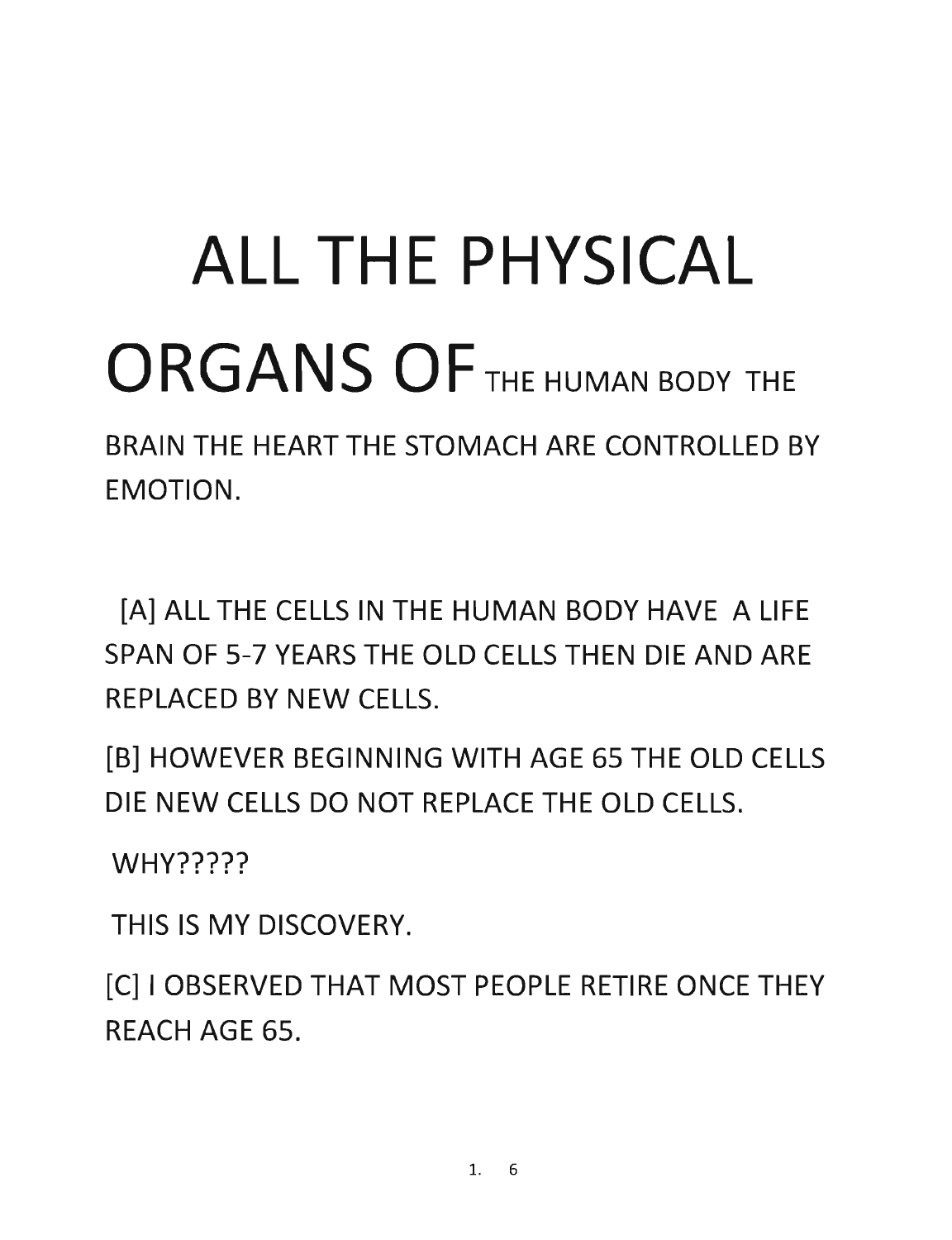I WONDERED IF THERE EXITS A CORRELATION BETWEEN NEW CELLS NOT REPRODUCING ONCE A PERSON REACHES AGE 65 AND THE FACT THAT MOST PEOPLE RETIRE AT AGE 65. ????

[D] MY ANSWER - THE FOUNDATION OF

3400 YEAR SCHOOL OF PSYCHO -THERAPY PSYCHOLOGY

YES

**YFS** 

YES.

Why?????

[E] REASON

1 WHEN A PERSON IS WORKING THEY FEEL IMPORTANT THEIR EGO IS VERY GREAT AND VERY HIGH. THUS THE EGO IS THE REASON OR CRITICAL PART OF THE REASON FOR THE CELLS TO REPRODUCE

2 WHEN A PERSON RETIRES THEY NO LONGER POSSESS THE MEANS TO FEEL VERY VERY IMPORTANT AS THEY DID WHEN THEY DID NOT RETIRE.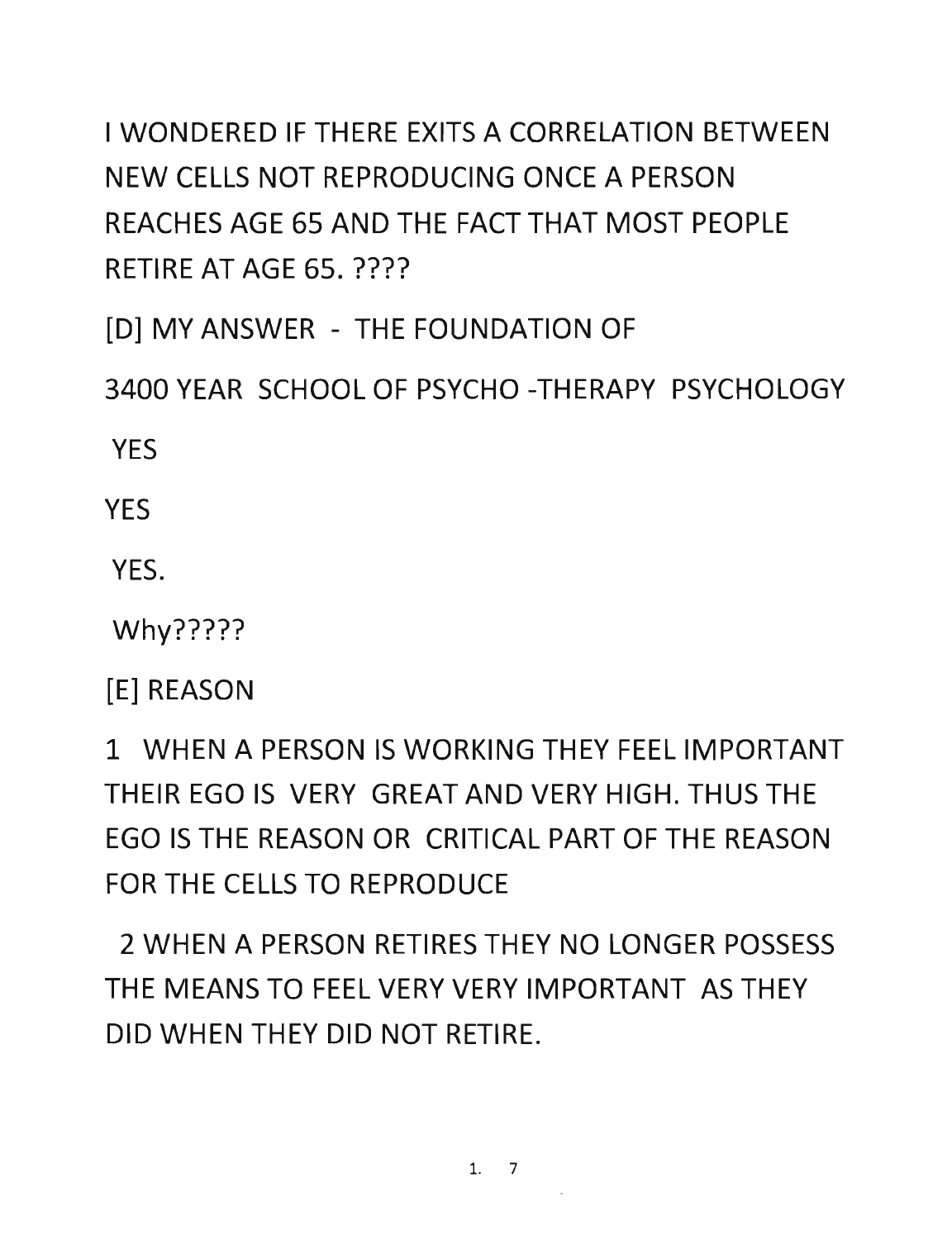ALL ACTIVITIES A PERSON ELECTS AT RETIREMENT CAN NOT COMPARE TO THE FEELING OF IMPORTANCE ONE GETS WHEN ONE WAS WORKING.

 $[F]$ 

ALSO WHEN ONE HAS A VERY LARGE EGO ONE IS NOT DEPRESSED. WHEN ONE FEELS THEY ARE NAPOLEON

ONE CAN OVER COME ALL OBSTACLES.

1 ONE MUST ALSO BE PRUDENT. ONE MUST HAVE CONTINGENCY PLANS IF A DOES NOT WORK THEY WILL TRY B IF B DOES NOT WORK THEY WILL TRY C AND SO ON.

2 ONE MUST ALSO MEASURE THE COST EFFECTIVENESS OF TRYING TO PURSUE HIS/HER BATILE. PERHAPS IT DOES NOT PAY TO INVEST SO MUCH TIME AND RESOURCES. ONE MUST THEN MOVE ON AND PURSUE OTHER CONQUESTS.

G I HAVE DISCOVERED THAT EGO IS ALSO INSTRUMENTAL IN HAVING A GREAT IMMUNE SYSTEM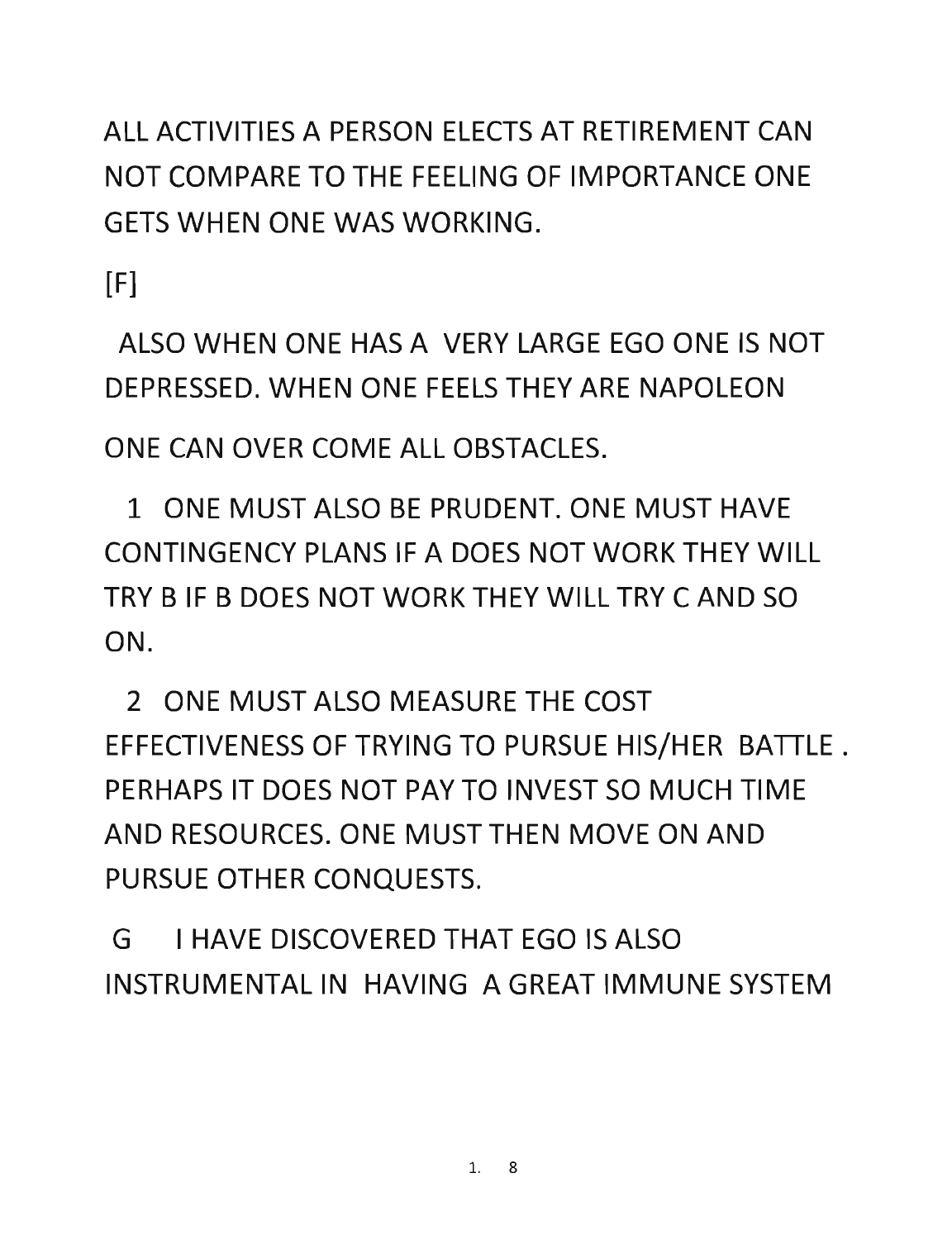H

1 I HAVE ELABORATED AT GREAT LENGTH AND SUGGESTED STRATEGIES HOW TO GET A GREAT EGO IN  $MY$  BOOK  $-$ 

GOD LIFE FOUNTAIN OF YOUTH

2

THE WHOLE WORLD IN 2020 HAS BEEN HIT WITH CORONA VIRUS. THE 1918 EPIDEMIC KILLED 50 MILLION. Corona Infected over 2,000,000 and overl00,000 deaths entire world.

It has the potential GOD FORBID of surpassing the1918 epidemic that killed 50 millon.

Not only is Corona Virus lethal but this plague destroys jobs . The economy comes to a standstill. In the USA an aid package was legislated of 2 trillion dollars. It is called Cares Aid is extended to all individuals and businesses who lost income as a result of the virus. Following is a partial list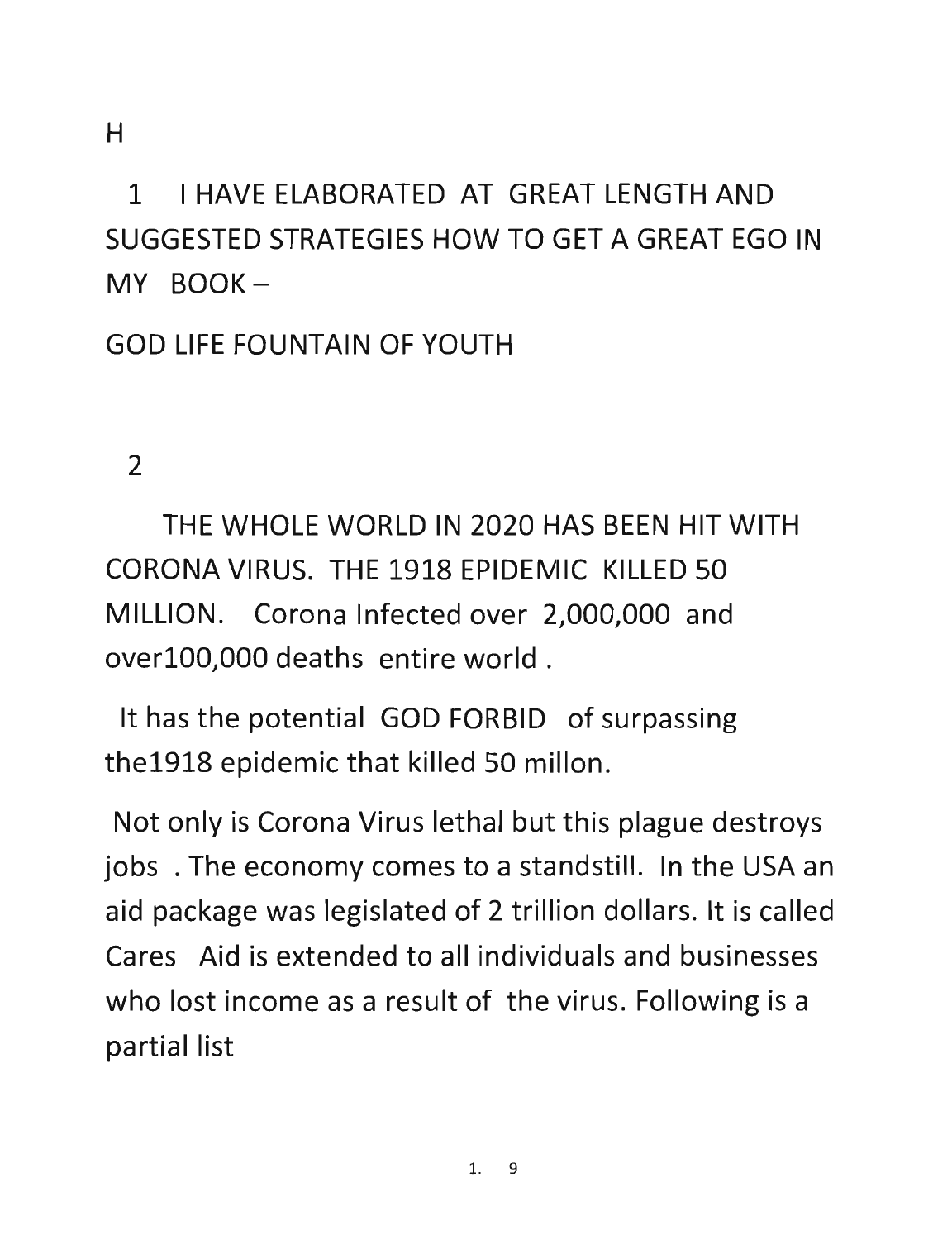of what is covered. : As regulations will be released the list and requirements to qualify may change. For the present we will work with what info is available.

[l]ALL INDIVIDUALS EMPLOYEES WHO GET A W2 NOT MORE THAN 100,000.

[2] INDEPENDENT CONTRACTORS WHO GET A 1099 NOT MORE THAN 100,000.

[3] INDIVIDUAL SELF PROPRIETORS WHO HAVE NET EARNINGS NOT MORE THAN 100,000.

[4] ONE CAN INCLUDE RETIREMENT BENEFITS UP TO THE 100,000.

[5] HEALTH INSURANCE.

[6] UTILITY EXPENSES- WATER LIGHT HEAT TELEPHONE CELL.

[7] TRANSPORTATION EXPENSES TO GET TO WORK. CAR EXPENSES - GASOLINE PARKING TOLL REPAIRS.'

[8] The aid will be extended for 8 weeks or 2 months.

[9] THE PROCEDURE IS TO GO TO A BANK AND APPLY FOR A LOAN FOR THE ENTIRE AMOUNT ONE QUALIFIES.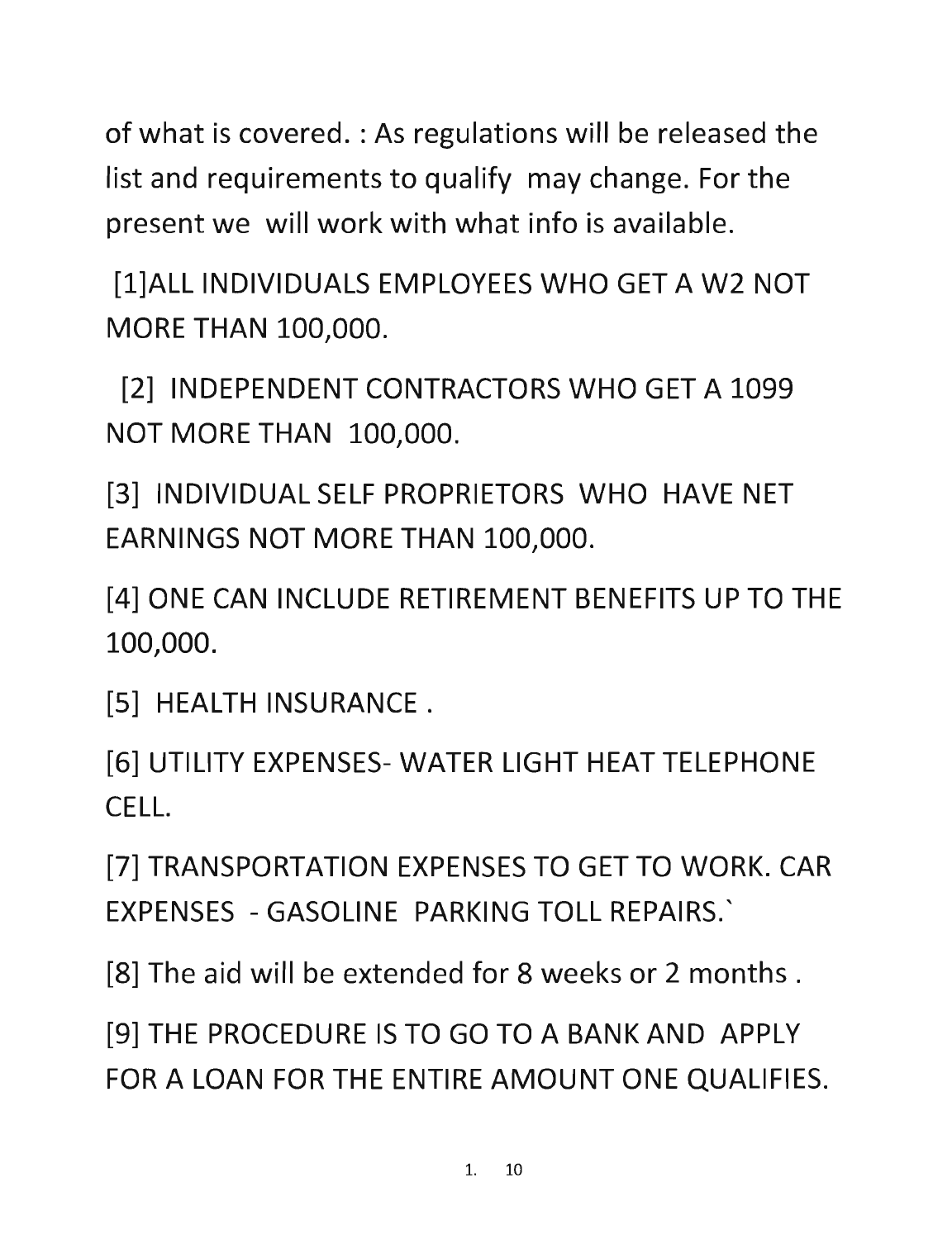[10] THE MONEY WILL THEN BE GIVEN TO THE APPLICANT.

[11] JUNE 30,2020 THE APPLICANT WILL GO TO THE BANK AND PRODUCE EVIDENCE THAT HE DID EXPENSE ALL THE MONEY THAT HE APPLIED. WHAT THE EVIDENCE IS WILL BE FORTH COMING.

[12] ONCE THE EVIDENCE IS VERIFIED FOR ACCURACY THE BANK WILL ISSUE A STATEMENT OF FORGIVENESS OF DEBT.

[13] THE FORGIVENESS IS NOT TAXABLE.

[12] ALL MONEY NOT FORGIVEN WILL REMAIN A DEBT TO THE APPLICANT THAT MUST BE REPAID TO THE BANK.

[13] REGULATIONS AND INTERPRETATIONS OF THE ITEMS STILL MUST BE DRAWN UP . GREATER CLARITY OF MANY QUESTIONS THAT EXIST WILL BE FORTH COMING.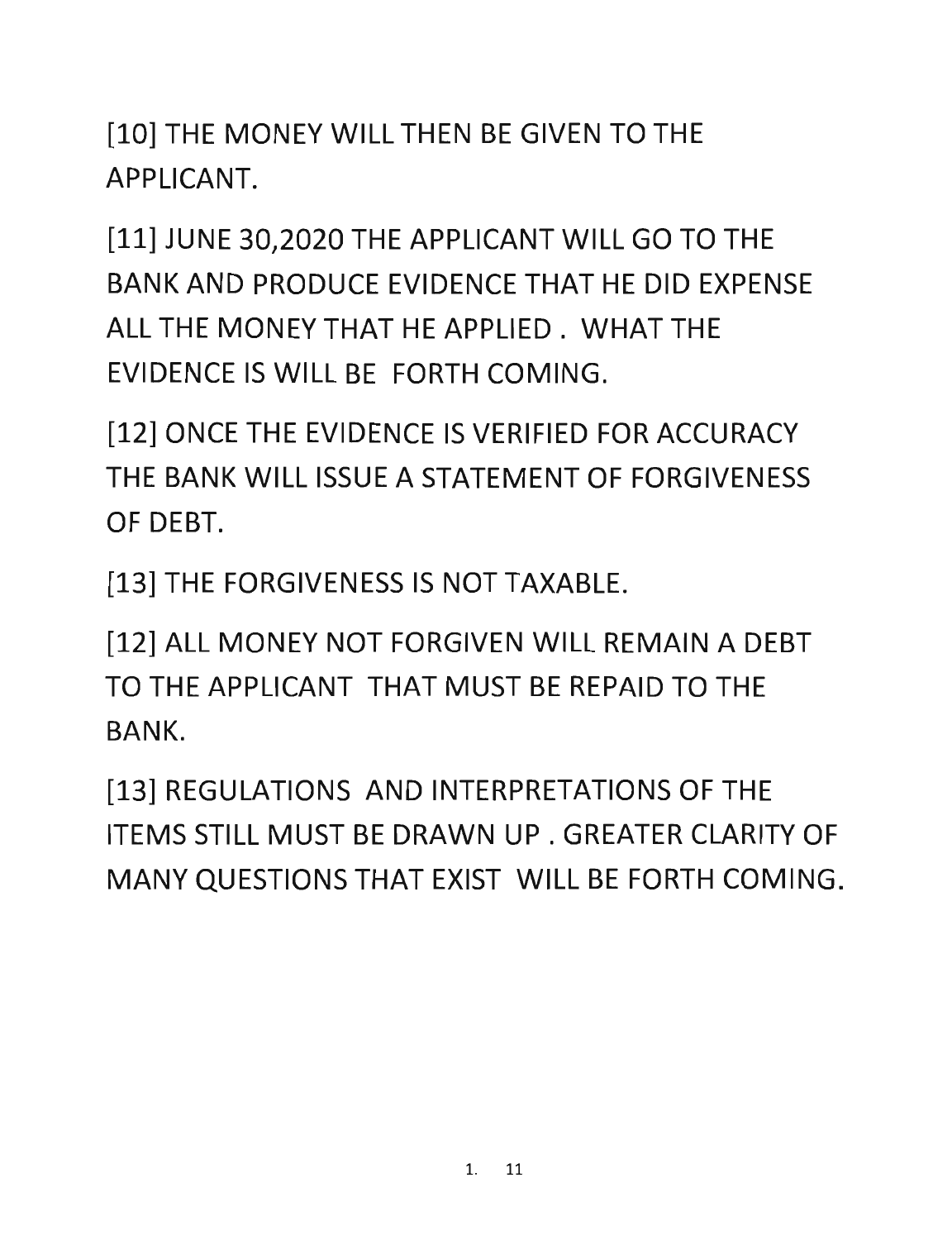I AM GOING ON AGE 90.

MY MEMORY TODAY IS BETTER THAN WHEN I WAS AGE 30.

3 I CAN LOOK AT A NUMBER OF 10 DIGITS AND REMEMBER IT. I LOOK BACK TO CHECK.

4 I WORK FASTER TODAY THAN WHEN I WAS AGE 30.

5 MY HEALTH IS THANK GOD EXCELLENT.

6 I NEVER AM DEPRESSED ALTHOUGH

I HAD MANY SET BACKS.

7 I VIEW ALL THE SETBACKS AS CHALLENGES AND OBSTACLES THAT THAT I CAN OVER COME.

8 I ALWAYS BELIEVE IN MYSELF.

9 I ALWAYS HAVE A

# GIGANTIC EGO.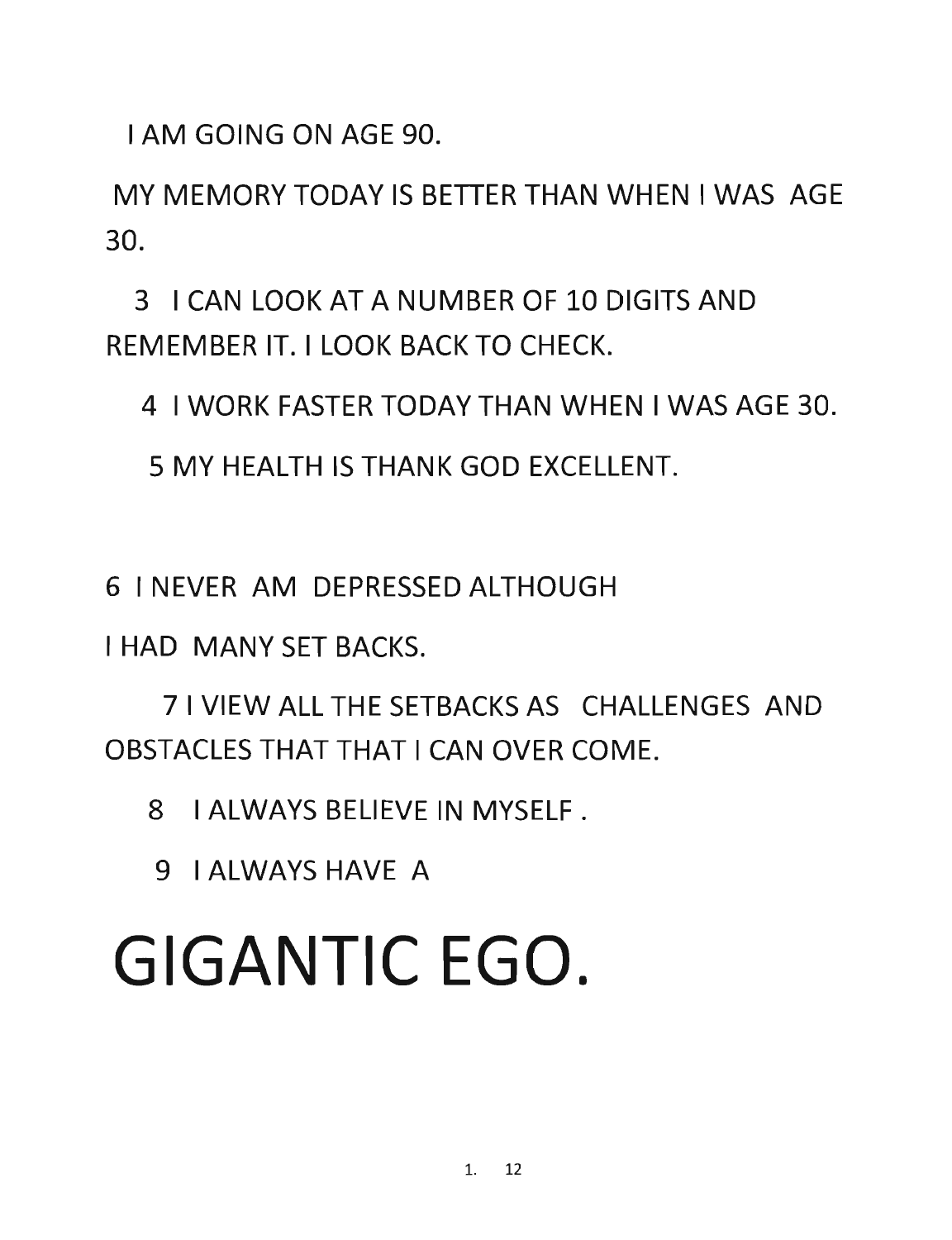#### I ALWAYS CONSIDERED MYSELF NAPOLEON.

SOME TIMES

# GREATER AND DEFINITELY SMARTER.

I AM BUTONE

OF MILLIONS

OF TALMUDIC SCHOLARS

OVERA

SPAN OF 3400 YEARS

WHO POSSESS

# VERY LARGE EGOS.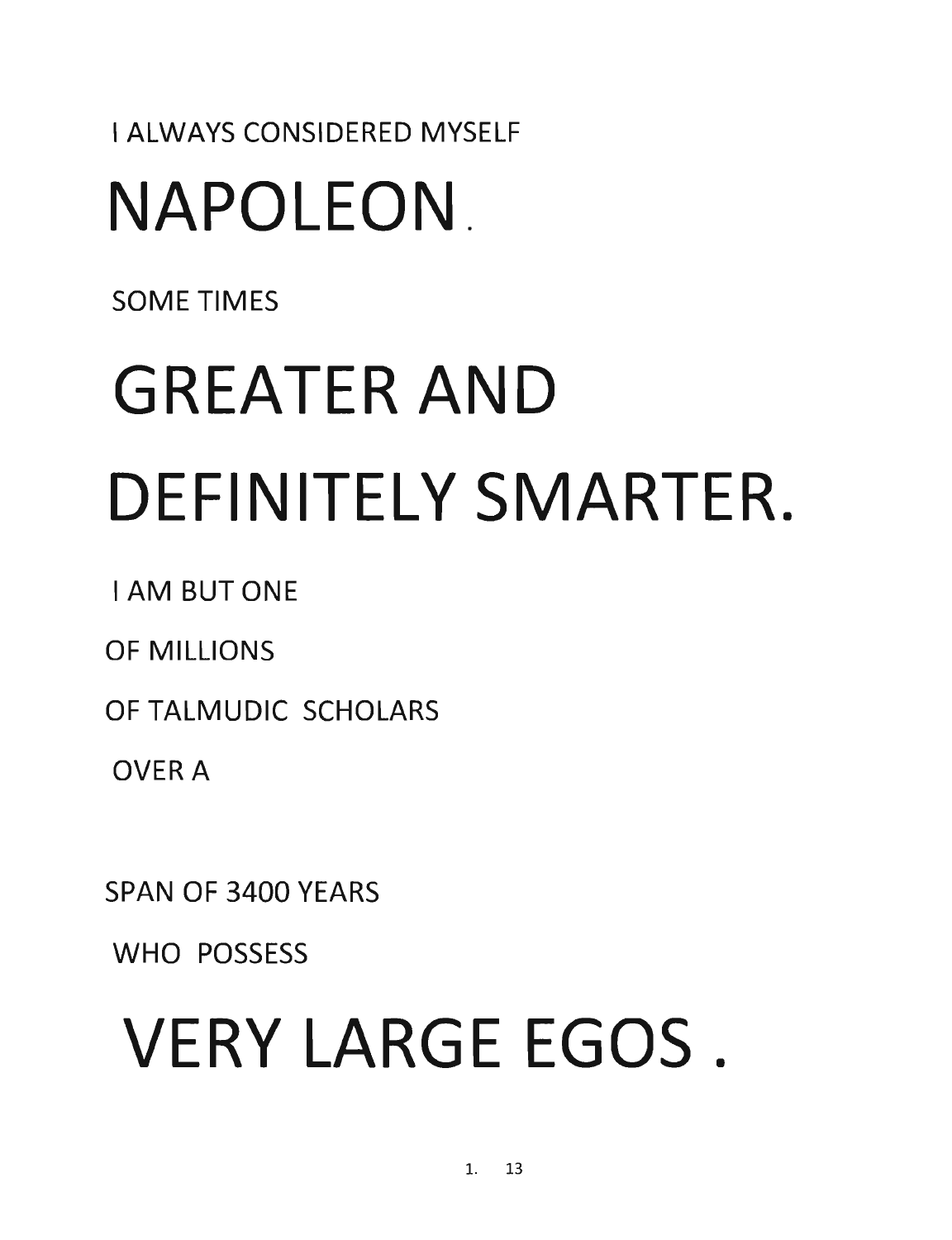### WE OVERCOME BECAUSE WE HAVE **GIANT**

# EGOS TONS OF OBSTACLES RESTRICTIONS

**CHALLENGES PILED ON US BY ANTI SEMITES THROUGHOUT HISTORY. WE HAVE BEEN RAPED ROBBED MASSACRED SUFFERED ONE HOLOCAUST AFTER AN OTHER. WE HAVE BEEN DENIED ALL OUR BASIC RIGHTS ETCHED IN STONE OF DUE PROCESS IN THE 5th AND**  14TH **AMENDMENTS OF THE BILL OF RIGHTS TO THE USA CONSTITUTION.**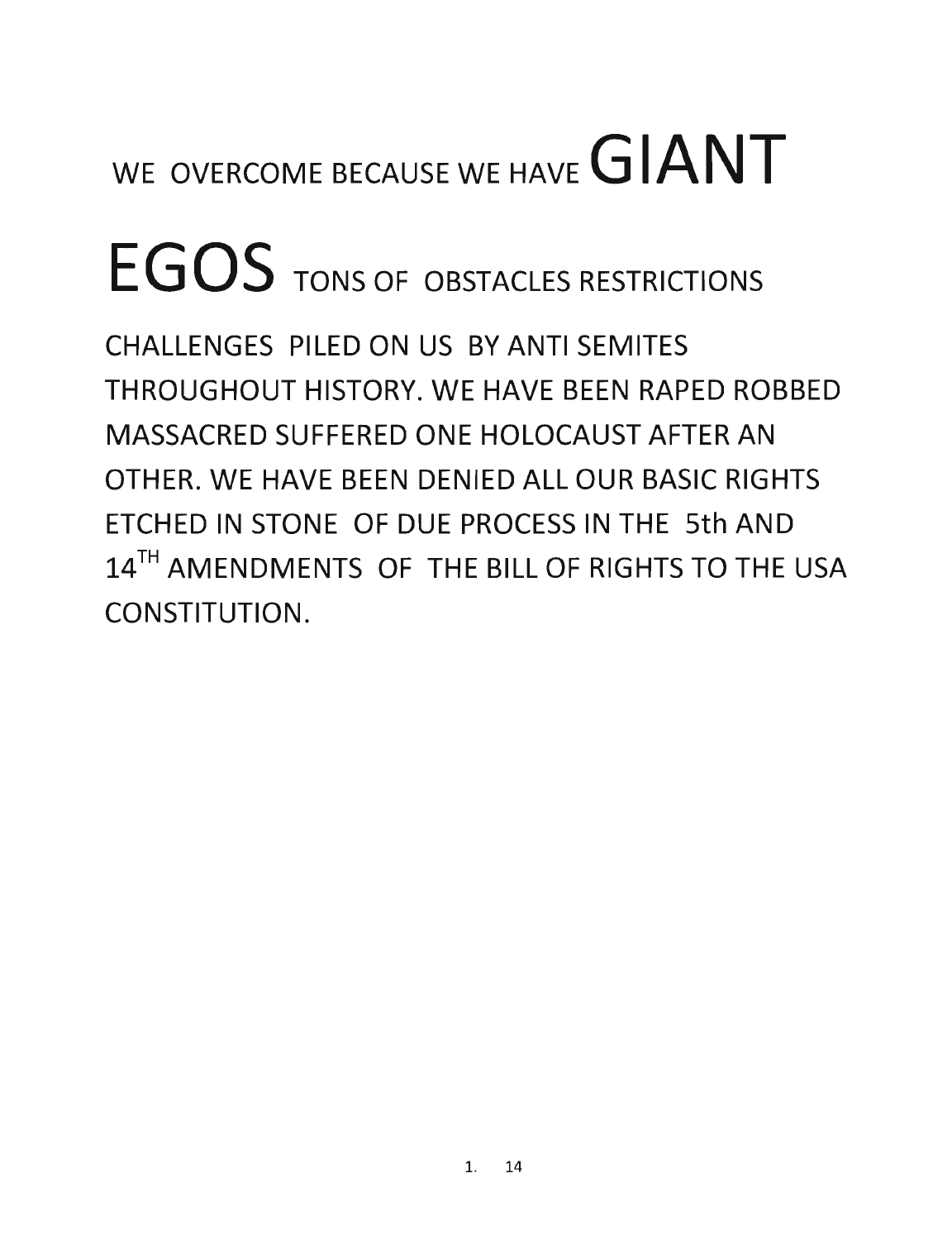Europe for the past 2000 years has a reputation of being an epicenter for anti-Semitism. Millions of Jews are murdered by pogroms. False accusations are made that Jews murder a Christian child and use his blood to bake Matzos for Passover. Passion plays are routinely staged with the canard " all Jews unless they convert to Christianity are guilty in the crucifixion of Jesus Christ *./1*  In the middle ages Jews are blamed that they poison the waters when an epidemic kills 25 millions. In 2020 the Anti Semitic country of Iran claims that the great Satan -USA and the little Satan Israel the Jews are responsible for the Corona Virus.

In France and Germany and United States Anti- Semites blame the Corona virus on Jews and the State of Israel.

. All natural disasters all corruption and mismanagement by the government for the last 1500 years are blamed on Jews.

Russia in 1905 blames Jews for losing the war against Japan.

Germany blames the Jews for losing the First World War.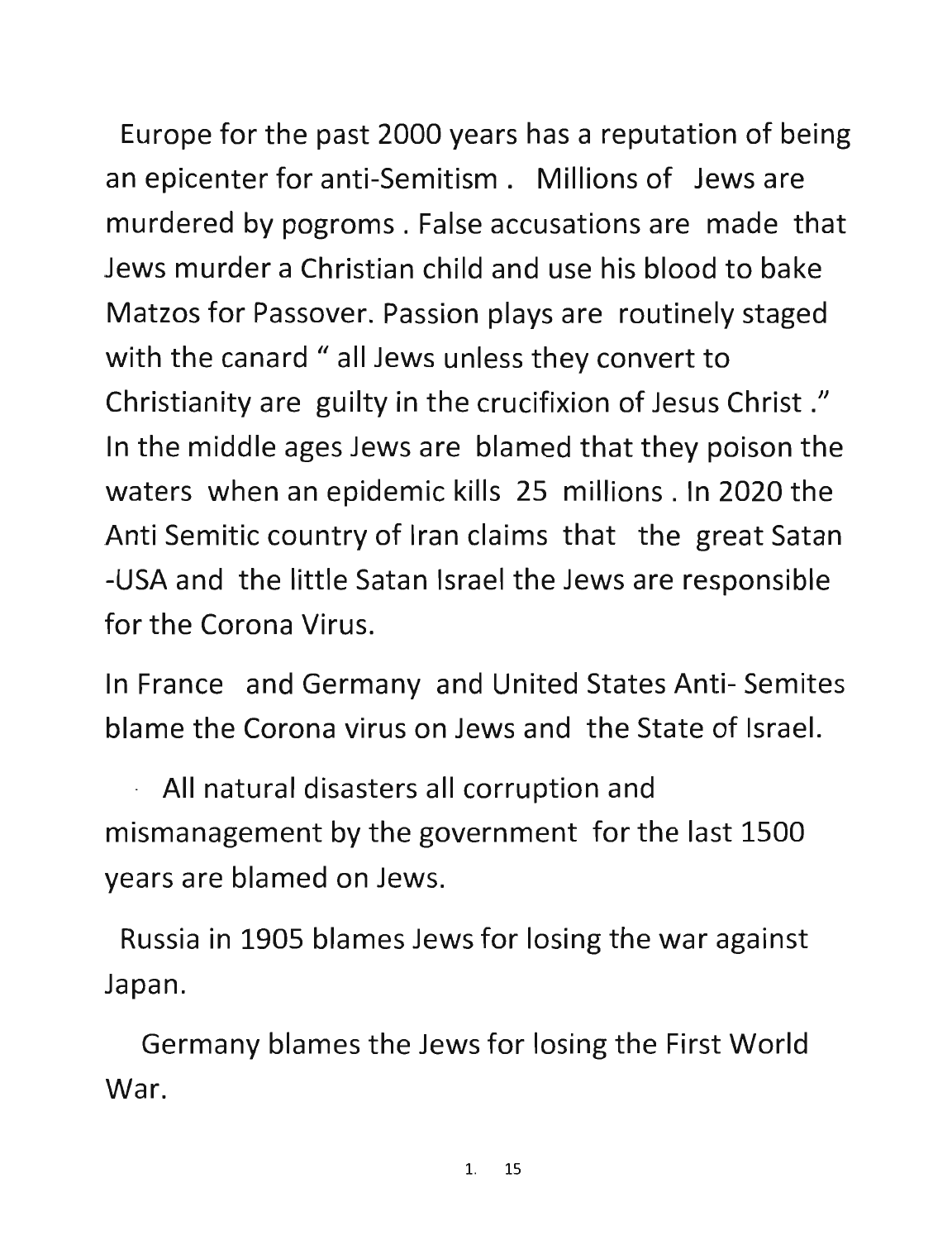Anti-Semites blame the Jews for the second World War.

The Jews and the State of the Jews Israel are blamed for all the problems in the Middle East.

If only the Jew and the State of the Jew would disappear or be emasculated by the creation of a Palestinian State would all the problems disappear.

In truth ,however, this would be stage #1. Stage #2 would be the elimination of Israel exile or murder of all the Jews. The leadership of The Palestinians clearly state that this is their goal.

They state that Palestine extends from the Mediterranean to the Jordan river. They claim all of Israel even before the 1967 conquest of Old City of Jerusalem Yehudah Shomron Golan[ named by anti Semites] also known as the West bank belongs to the never existing Palestinians.

This fraud the creation of a "Palestinian people" is first born when the Arabs lose the 6 day War June 1967. Before that date they were either Arabs from Syria Lebanon Saudi Arabia Egypt or Jordan.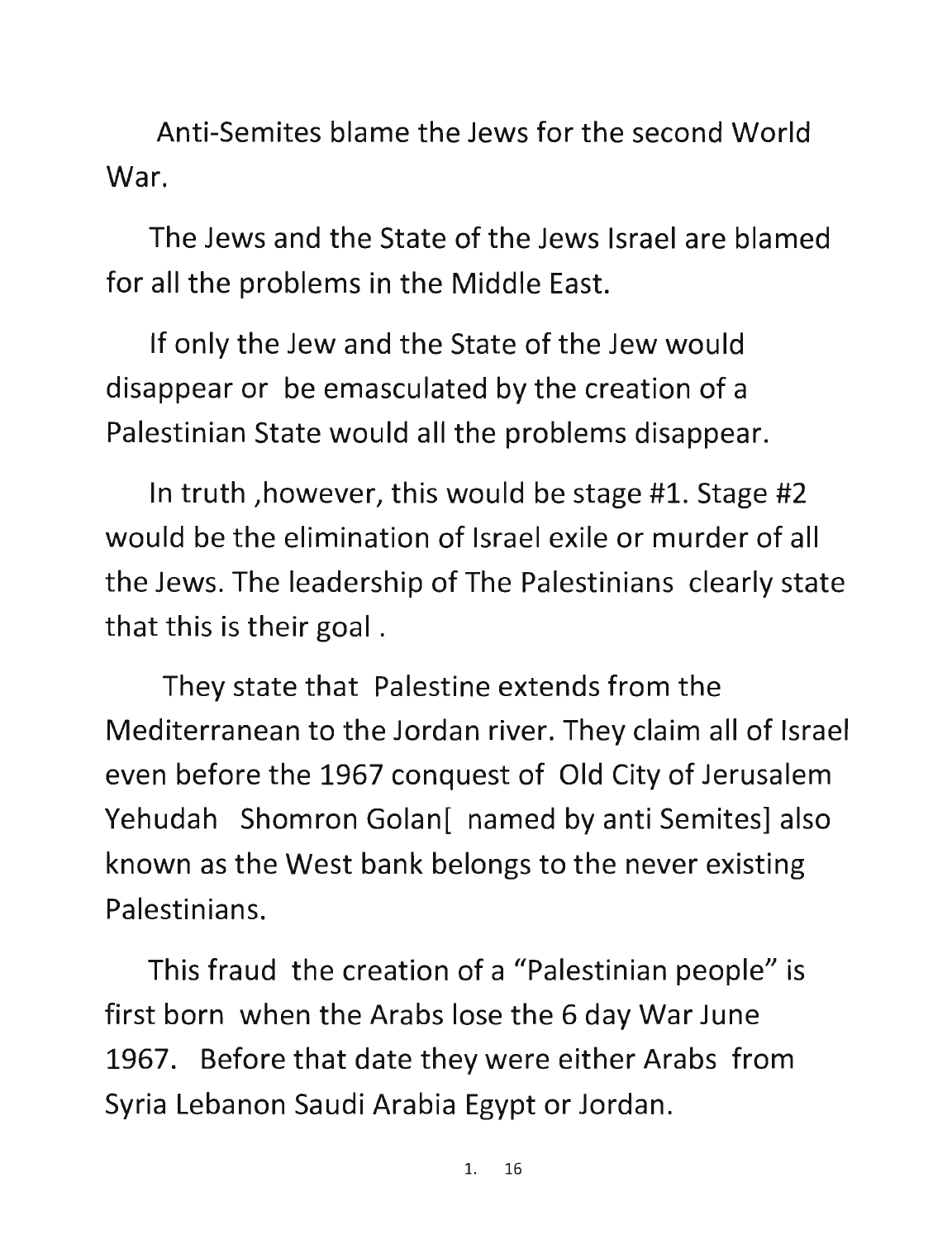When Jordan was in control of Yehud Shomron and Old City of Jerusalem Egypt in control of Gaza and Syria in control of Golan there exists no mention of Palestinians. They never exist. Jews living in Eretz Yisroel are known as Palestinians. There is never a mention of an other state for the Palestinian Arabs.

Suddenly after they lose all the above parts of

Eretz Yisroel do the Arabs and Europeans conceive of attaching the name Palestinians to these Arabs.

Then they plot how to dislodge the Jews from historical Eretz Yisroel Yehuda Shomron Old City of Jerusalem and Golan. In order to reverse the fruit of the Jew's victory of June 6 1967 to place the Arabs in the same position they were before they lost and to give them an other chance at crushing Israel murdering or exiling all the Jews.

It is only then that they create the fiction of the "Palestinian People" and a "two State solution".

These attitudes vi a vis Jews and Israel follow 2000 year history of getting rid of

JEWISH COMPETITION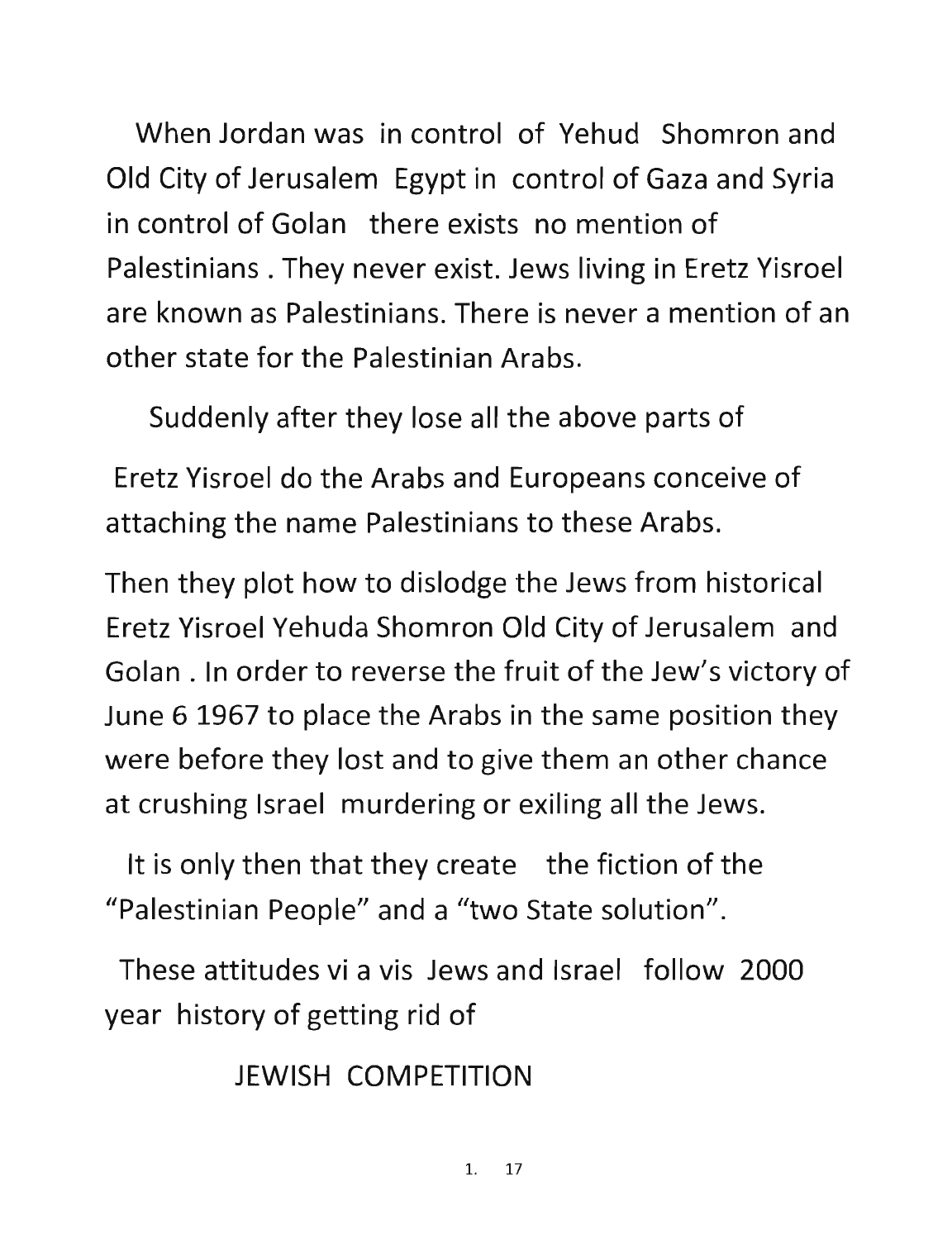by raping robbing exiling and murder of the Jew. This has been the policy of Europe for 2000 years and this is the policy today. PERHAPS ??? black plague 25 million die 1918 epidemic 50 million die malaria typhus yellow fever choleria tuberculosis corona virus 2020 other natural disasters millions die is Divine retribution and pay back to all European countries who have crucified the Jew for 2000 years.

The Christians claim that Jews are responsible for the crucifixion of the Jew Jesus Christ.

This is a sky scraper lie.

It is a European country Rome who crucifies Jesus. However Jews are continuously crucified by Europeans for 2000 years. I have written a series of 5 books "Chronology of Creation to destruction of the Jewish Second Temple in Jerusalem."

I prove beyond a shadow of doubt that the destruction of the Second Temple occurs 96 years before the birth of Jesus.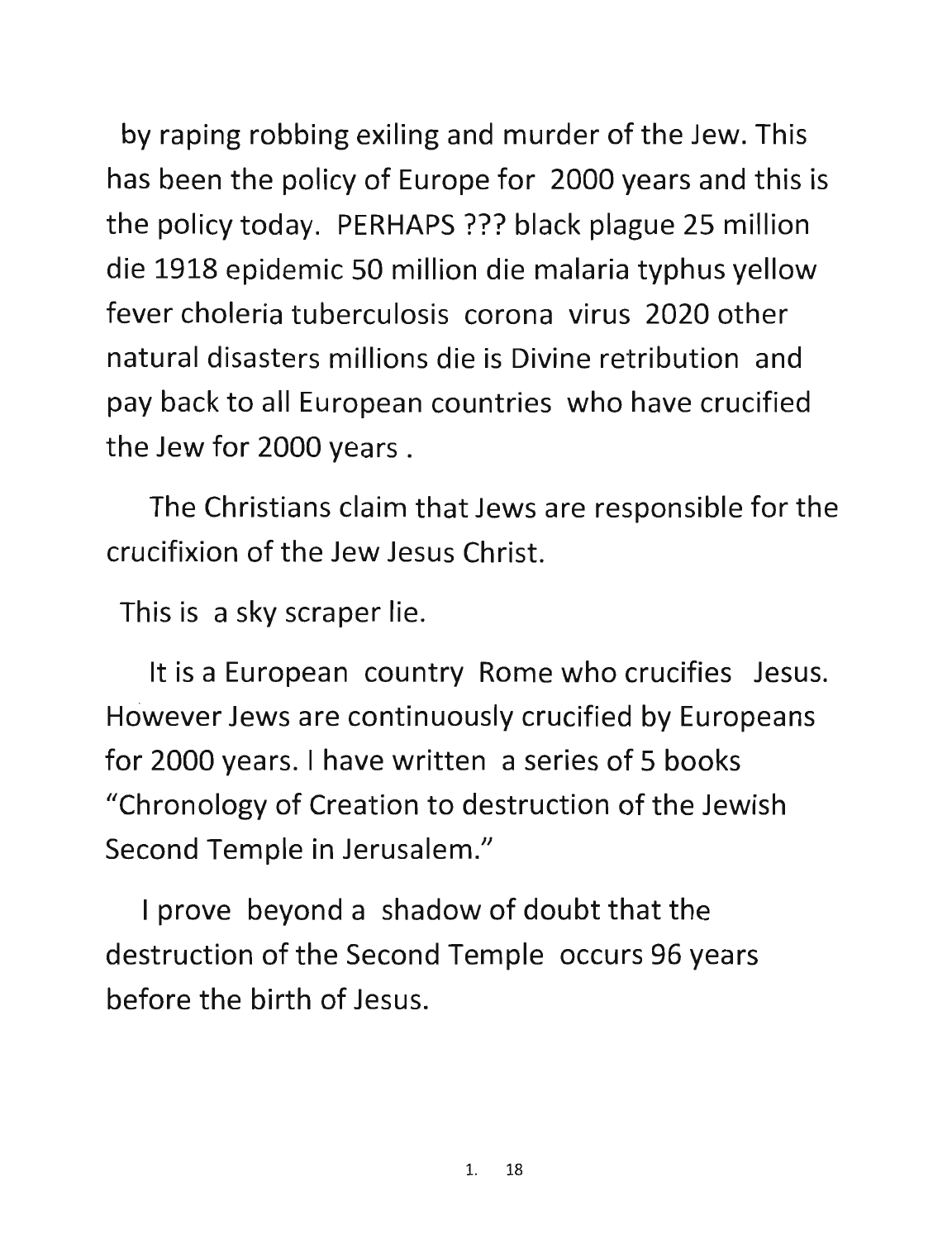The Romans forbid under penalty of death by crucifixion any Jew to be present in Jerusalem at the time that Jesus is crucified.

Consequently, it is impossible that Jews are present and force the Roman governor to crucify Jesus. The New Testament account that the Roman governor wants to spare Jesus but is forced to crucify him out of fear that the Jews will riot is a blatant ugly fabrication inserted 500 year after the death of Jesus.

In 1854 several thousand manuscripts of the New Testament are discovered by archeologists in a monastery in the Sinai desert. Each of the manuscripts differs one from an other in every aspect regarding theology of Christianity and the crucifixion.

In the year 500 at a synod organized by the Roman Catholic Church it is decreed what manuscripts are deemed authentic. Only those manuscripts that mirror the theology of those in power are crowned as the word of God. All other manuscripts are relegated

as heresy- the work of Satan.

All manuscripts differing are burned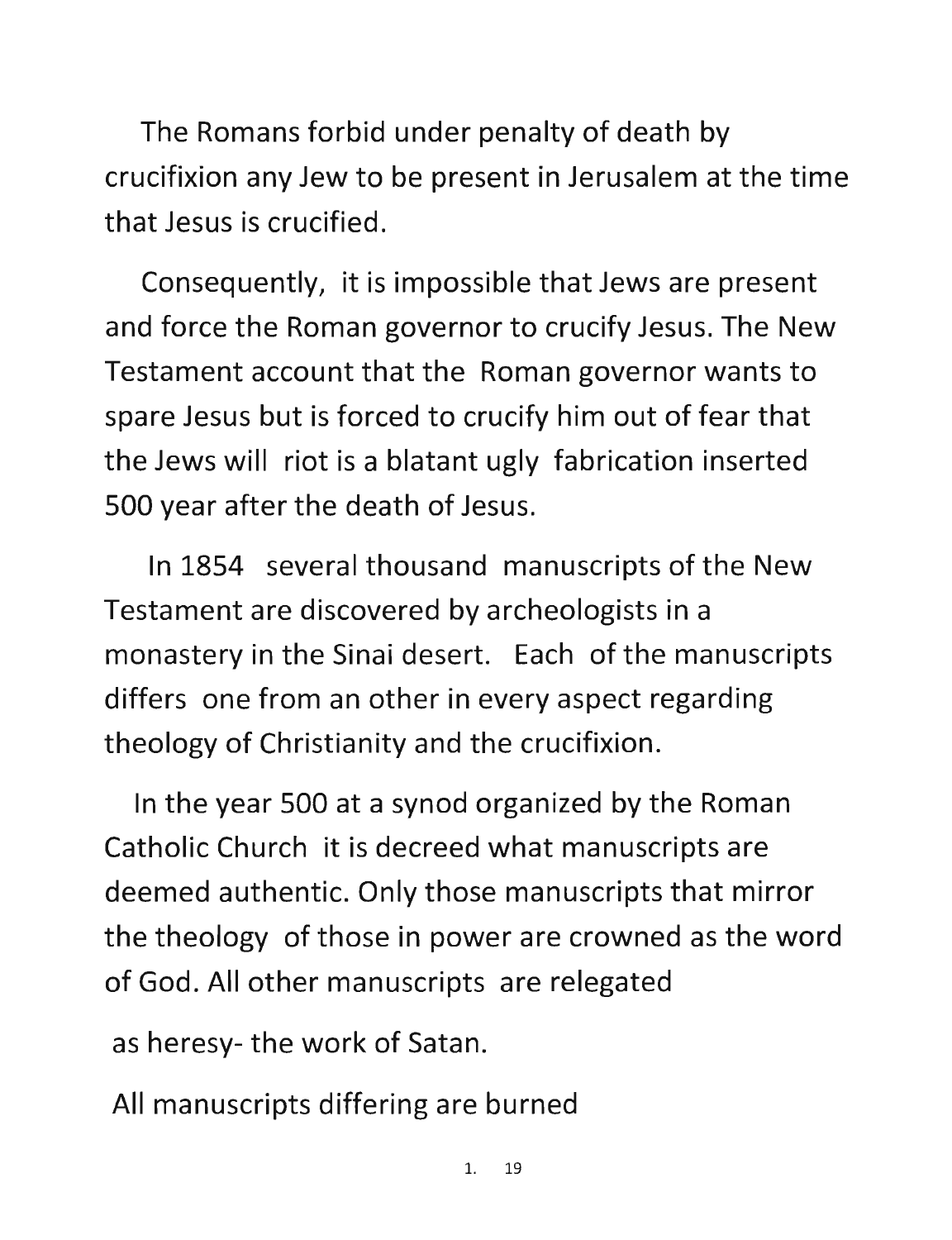together with those living humans

who profess them.

It is only then that Jews are implicated as responsible for the crucifixion of Jesus. It is only then that Jewish history is distorted and 166 years of Jewish history obliterated.

According to The New Testament version presently used the Second Temple is destroyed in the year 70 after the birth of Jesus a punishment for the Jews not accepting Jesus.

In truth the Temple is destroyed 96 years before Jesus' birth. However the Synod in year 500 wants to shift blame for the crucifixion to the Jews away from the Romans whom they wanted to honor since the Church receives its power from Rome.

Furthermore the Church wants to blacken the Jewish religion since Judaism competes with them. The Roman Catholic Church dealt viciously with other competing religions other brands of Christianity the Protestants. They practice the saying " in love and war everything is fair."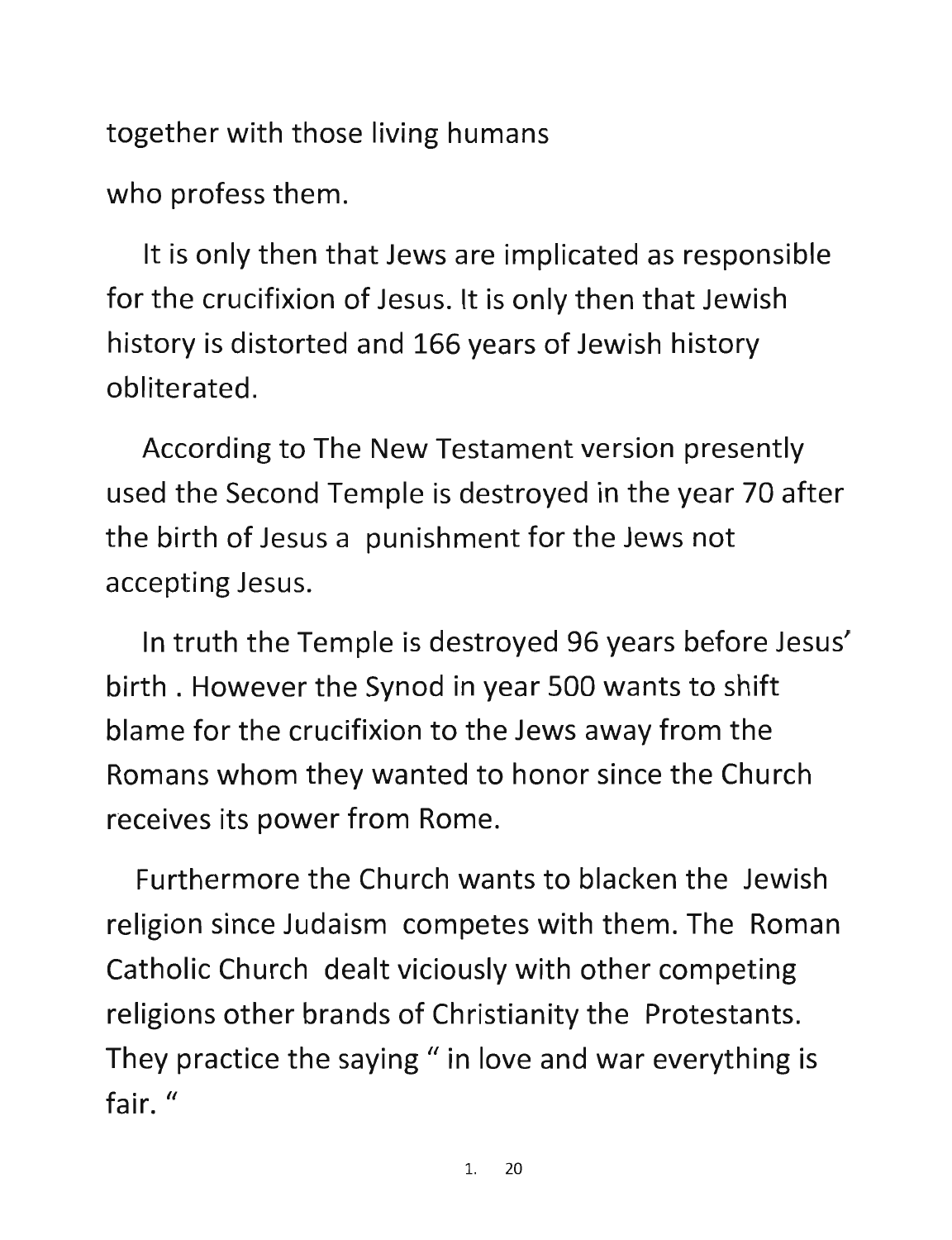The founding fathers of the Roman Caholic Church are very smart. They claim as Divine God given the Jewish Bible and many ethical and moral passages of the Jewish Talmud. At the same breath they also claim as Divine God given the generic parts of the prevailing religions that comprise the Trinity. They translate the Jewish Bible that they call Old Testament to forecast the birth of Jesus and his eventual crucifixion. They likewise translate the moral ethical passages from the Talmud as originating with Jesus.

Thus the Christian Old Testament and the moral and ethical passages in the New Testament and the Jewish Bible and Talmud are a world apart.

The theology of the Trinity God the father Jesus the Son the Holy Ghost is a carbon copy of the identical theology of all Mid Eastern and Eastern religions. The Roman the Greeks the Hindus the Egyptians the Babylonians all have a generic form of the Trinity as the critical make up of their religion. Even the formula recited at Mass in Roman Catholic Churches the Eucharist the transubstantiation the changing of the substance of bread and wine into the body and blood of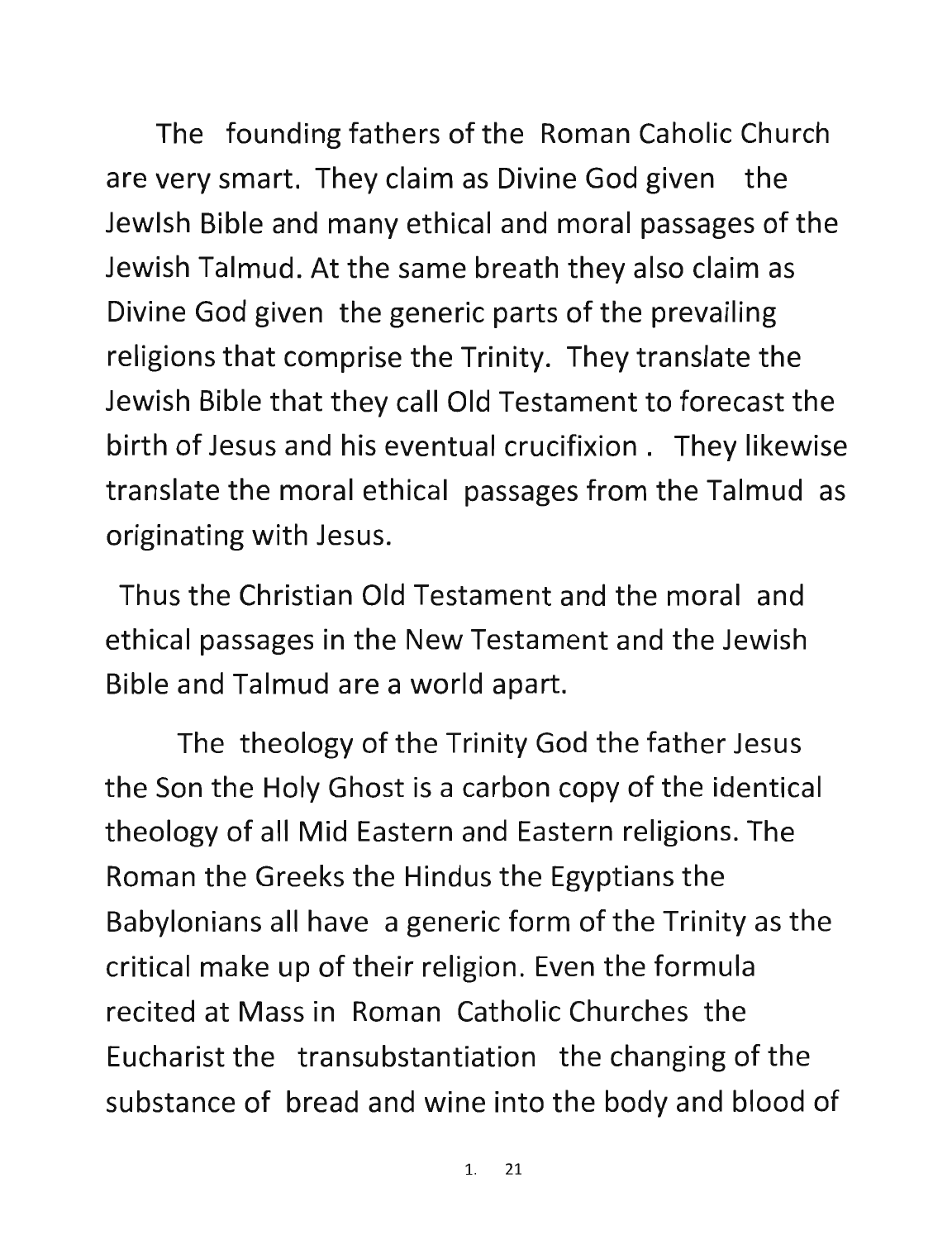Jesus Christ is a carbon copy of what the ancient Mid Eastern and Eastern religions recite.

The bread is the body of Jesus the wine is the blood of Jesus. Catholics believe that the participant in reality imbibes the blood and body of Jesus. Protestants believe that it is only symbolic. One who participates in the Eucharist has communion becomes part of God Jesus and the Holy Ghost.

Plus all Mid Eastern and Eastern religions believe that only by having communion can one escape Fate.

Other wise one is imprisoned by Fate. Becoming one with Jesus then Jesus will intervene with the Father God and one will escape imprisonment of fate.

Jesus dies on the cross to atone for the sin of Adam and Eve eating the fruit of the tree of wisdom. Jesus is dead for 3 days. Jesus is resurrected and flies to heaven. Jesus joins God and becomes the third person in the Trinity.

Roman Catholicism Christianity is accepted by Constantine who proclaims them the state religion. They also win acceptance by the Romans Greeks Egyptians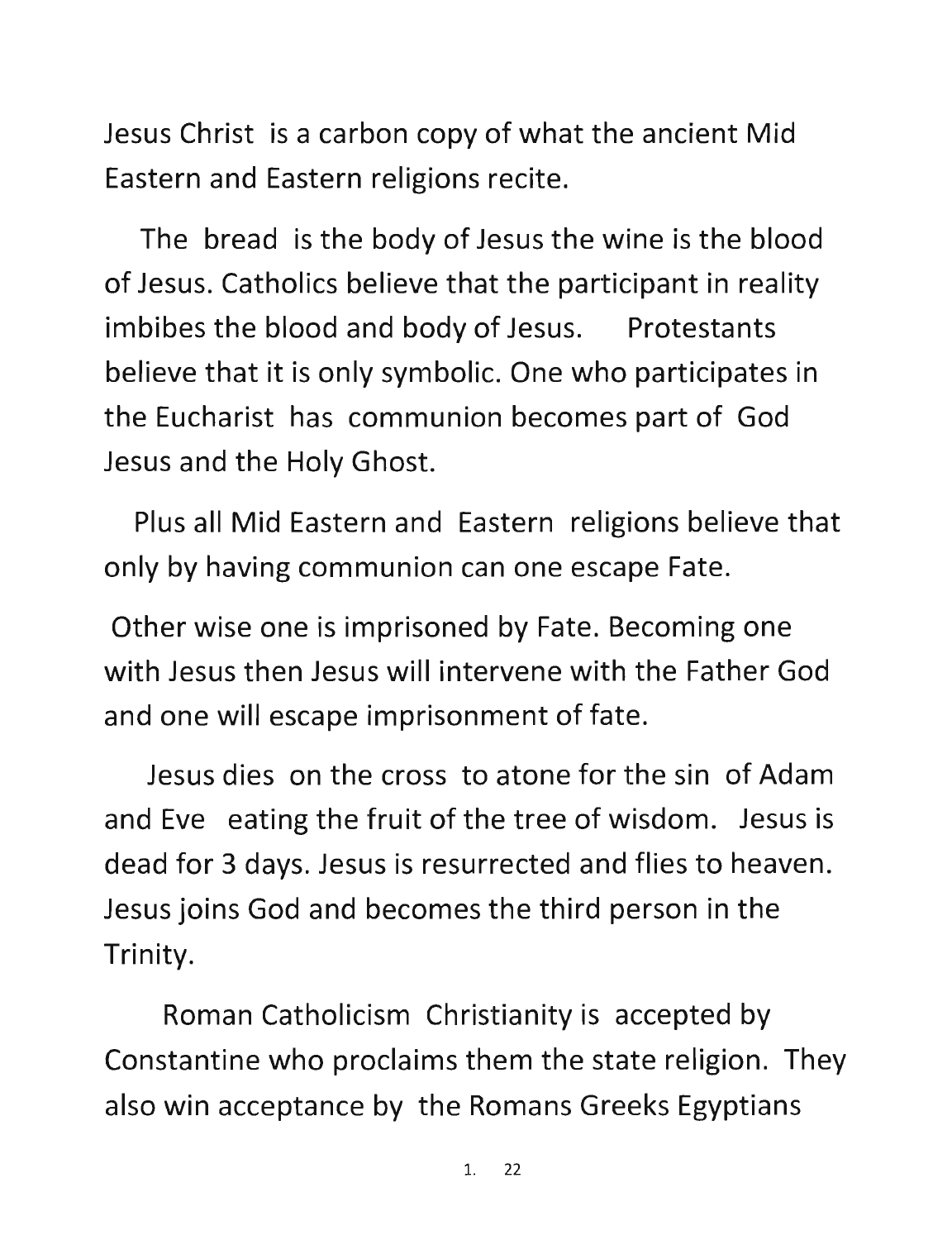Babylonians because it represents a brand having all characteristics of the generic Trinity.

Europeans consider themselves superior smarter being the only ones in creation possessing the oracle of truth. Only they have a direct line of communication with God. They are the vicars of God .They all are the master race- the chosen by God. The Nazis did not invent this distinction, It exists for 1500 years before the Nazis and Hitler. Under guise of enlightening all people whom they conquer their real mission is self enrichment and power. See Wile "Protestants" Roman Catholic Church annihilate in year 1100s one million Albaganese living in the south of France. They crush all dissent for the next 1000 years. 500-1500 ACE They create the dark ages for the next 1000 years.

The Europeans feel important by robbing their victims of their identity making them feel as dirt and non humans.

Isaiah chapter 43:12 clearly indicates that Jews are the proof of the existence of God "atem aidai" you Jews are the proof of my existence. The Jew is the eternal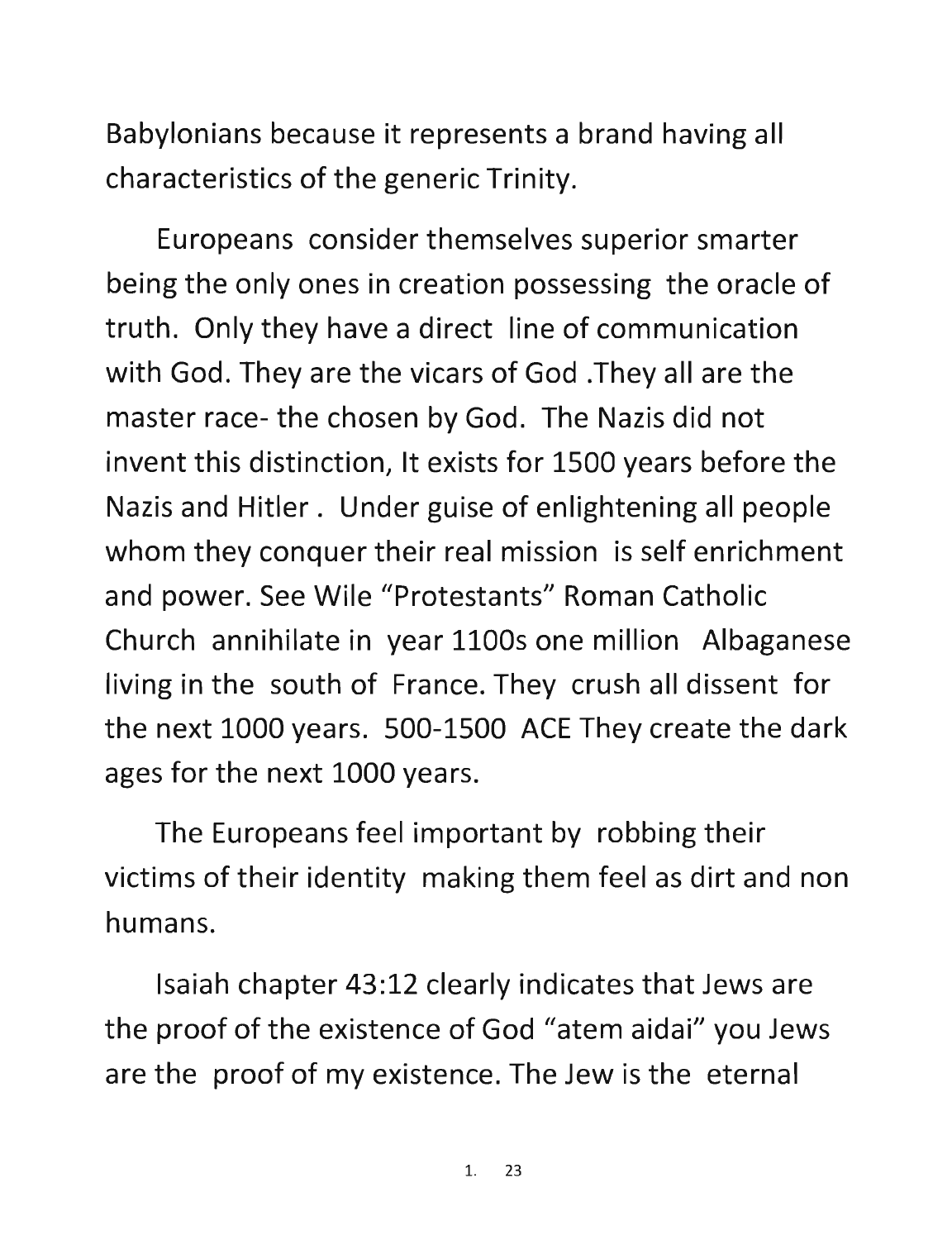burning bush. The more the World sets the Jew on fire the more the Jew survives. Because God so elects.

Millions of Jews are forced to convert raped robbed exiled and murdered as a result of the deliberate anti Semitism by Europeans Churches manufactures merchants professionals farmers and all others

Who

**Can** 

**Not** 

Compete

with the

superior products

offered by the Jew.

THIS IS THE REAL REASON FOR ANTI-SEMITISM.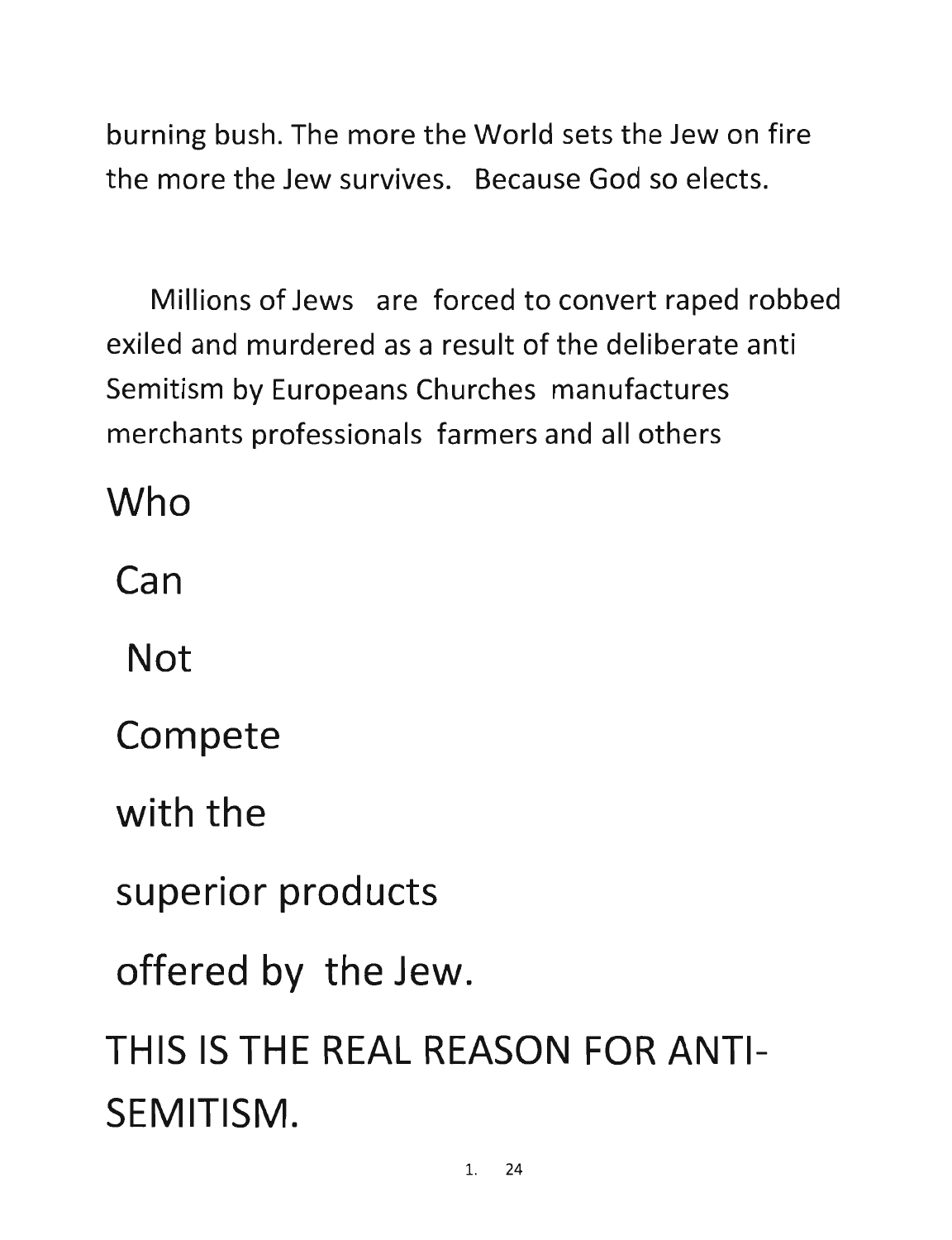The Biblical Cain kills his brother Abel to eliminate him from competing with him for the favor and acceptance by God.

Cain does not have a large Ego.

He does not believe that he can deliver as good a product to appease God as Able.

So he kills the competition by murdering Able.

Europeans for the last 2000 yearseven today in 2020-

can not

compete

with the superior products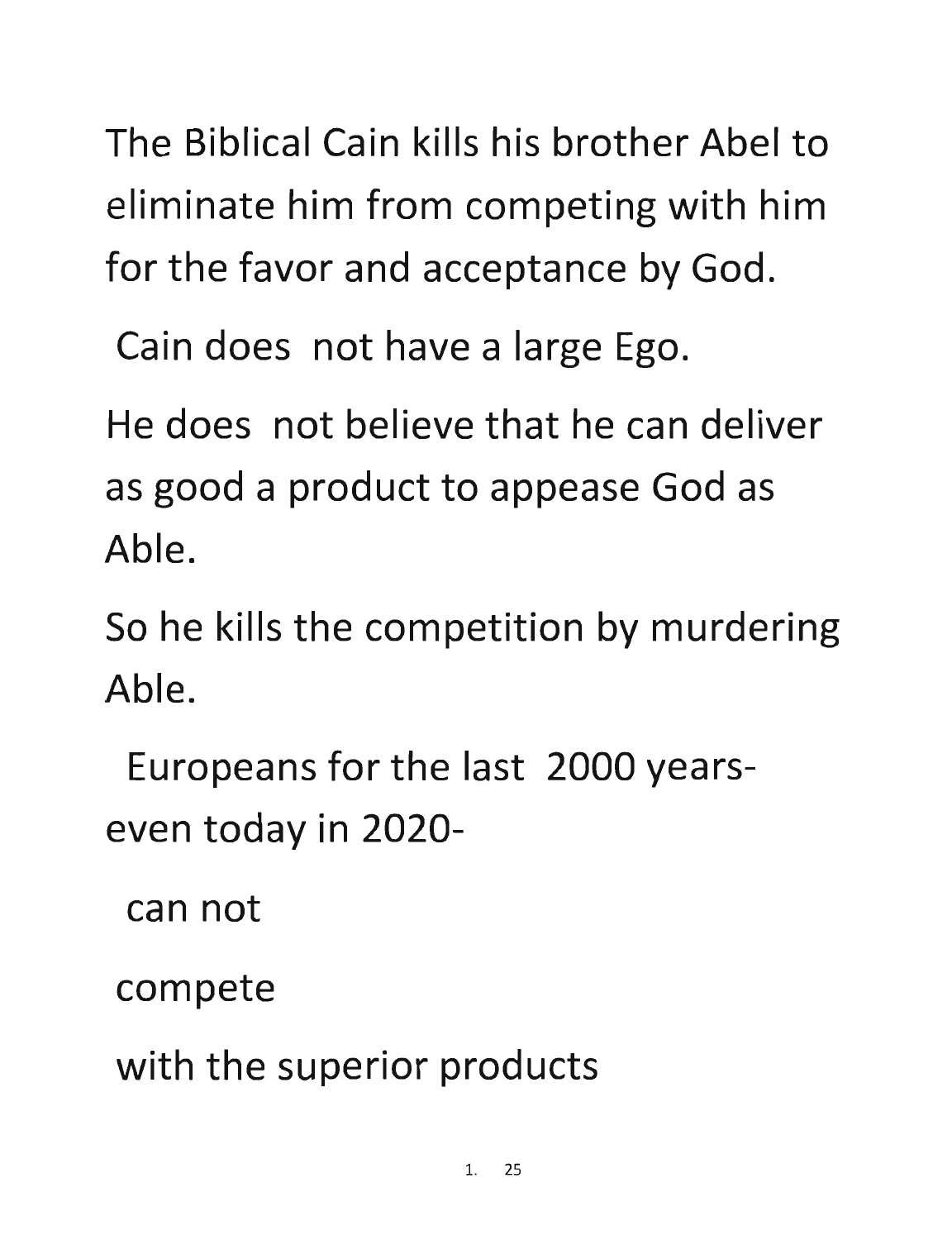of the Jew.

So they eliminate the competition by raping robbing exiling and murdering the Jew.

Today it has become fashionable and acceptable by the mainstream to disguise hatred of the Jew by hatred of Israel the state of the Jew.

And becoming the patron of the never existing Palestinians.

Over the last 2000 years one holocaust follows an other.

The latest holocaust 1939-1945 when 6 million Jews and 1 million Jewish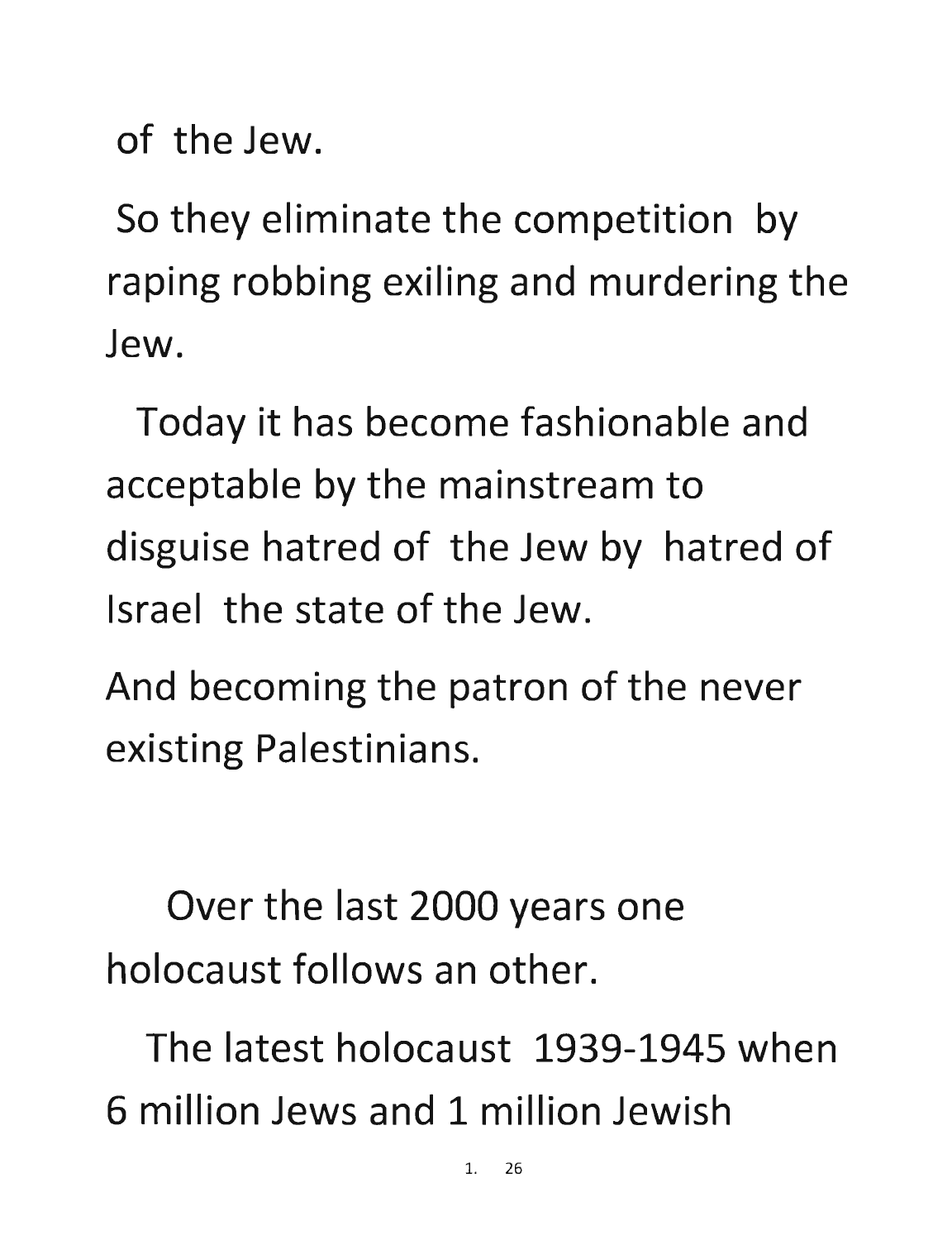children are murdered perpetrated by the Nazis is supported by all the Western Allies. They do not lift a finger to save the Jews. They do every thing in their power to ensure that all Jews are killed.

IN THAT WAY

Jewish competition

will be eliminated

very conveniently

by their mortal enemy

the Nazis.

They then can blame the Nazis for what all of them want.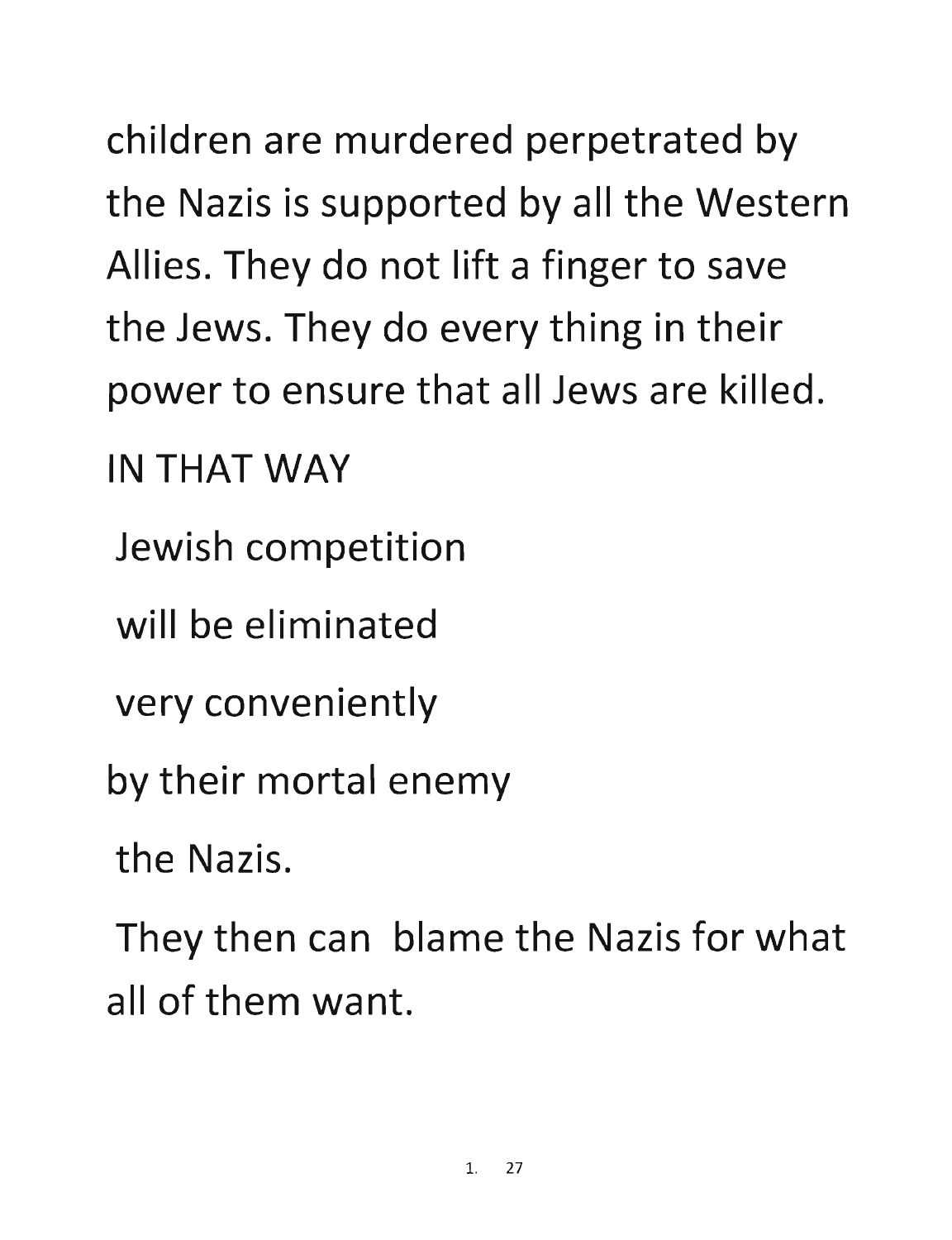Even today 2020 in Russia where Putin- a friend of Jews and Israel -is in control ,the Russian Orthodox Church has not ceased their anti Semitic agitation against the Jew.

The Church has sainted Czar Nicholas who is murdered by the Communists in 1918. They claim that "Jews kill him as a ritual in Judaism"

Even in the USA today Anti Semitism rears its ugly head.

IN 1954 A GRADUATE STUDENT IS DENIED HIS DEGREE BY A COLLEGE BECAUSE HE REFUSES TO RENOUNCE HIS JUDAISM. IN 1960 AN ASSISTANT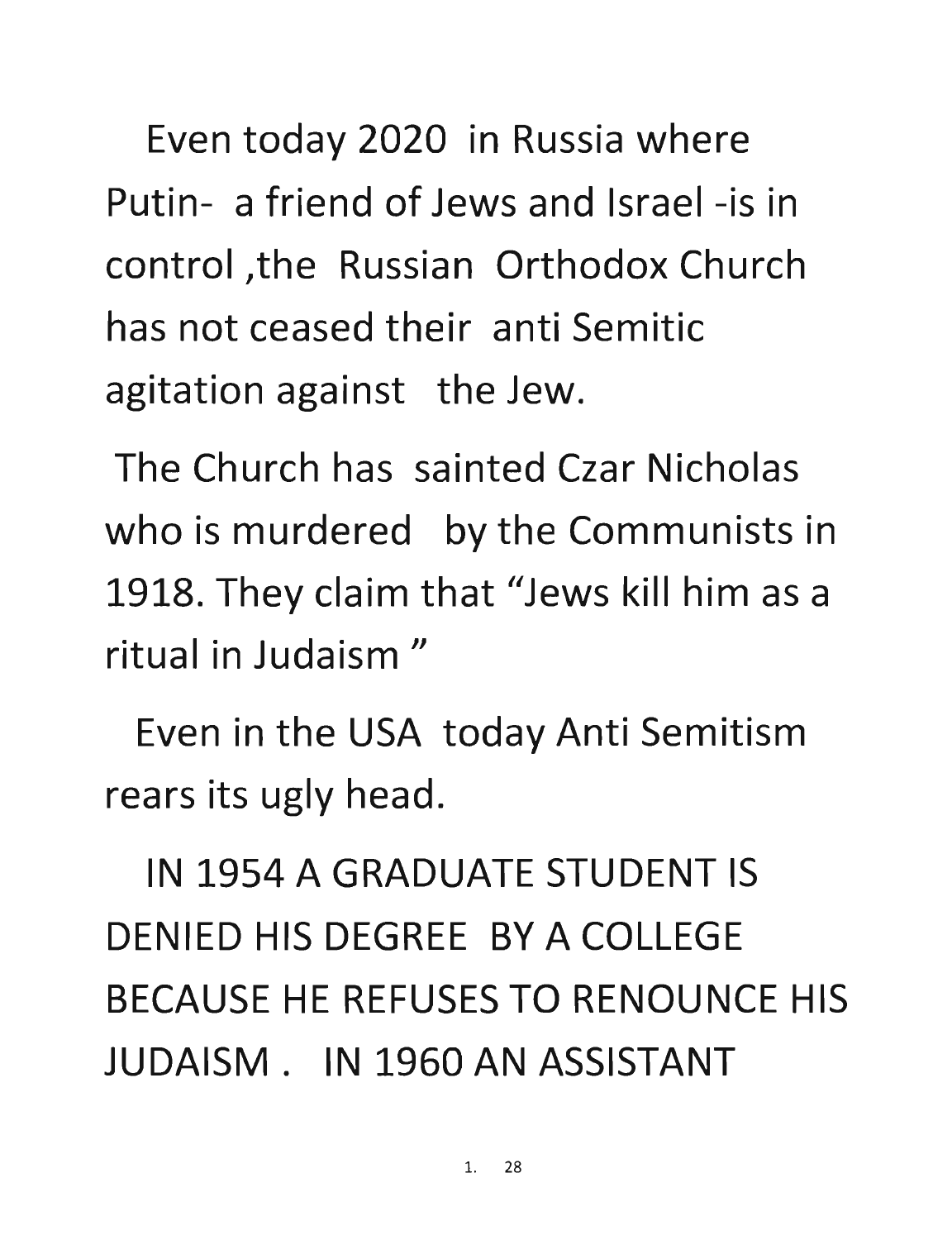DEAN AT A PRESTIGIOUS ELITE UNIVERSITY GIVES A LECTURE TITLED "ALL JEWS ARE THIEVES AND CAN NOT BE TRUSTED. " Complaints of anti-Semitic abuse by students and faculty are filed to stop all Federal funding against Columbia University and Pennsylvania University in 2019.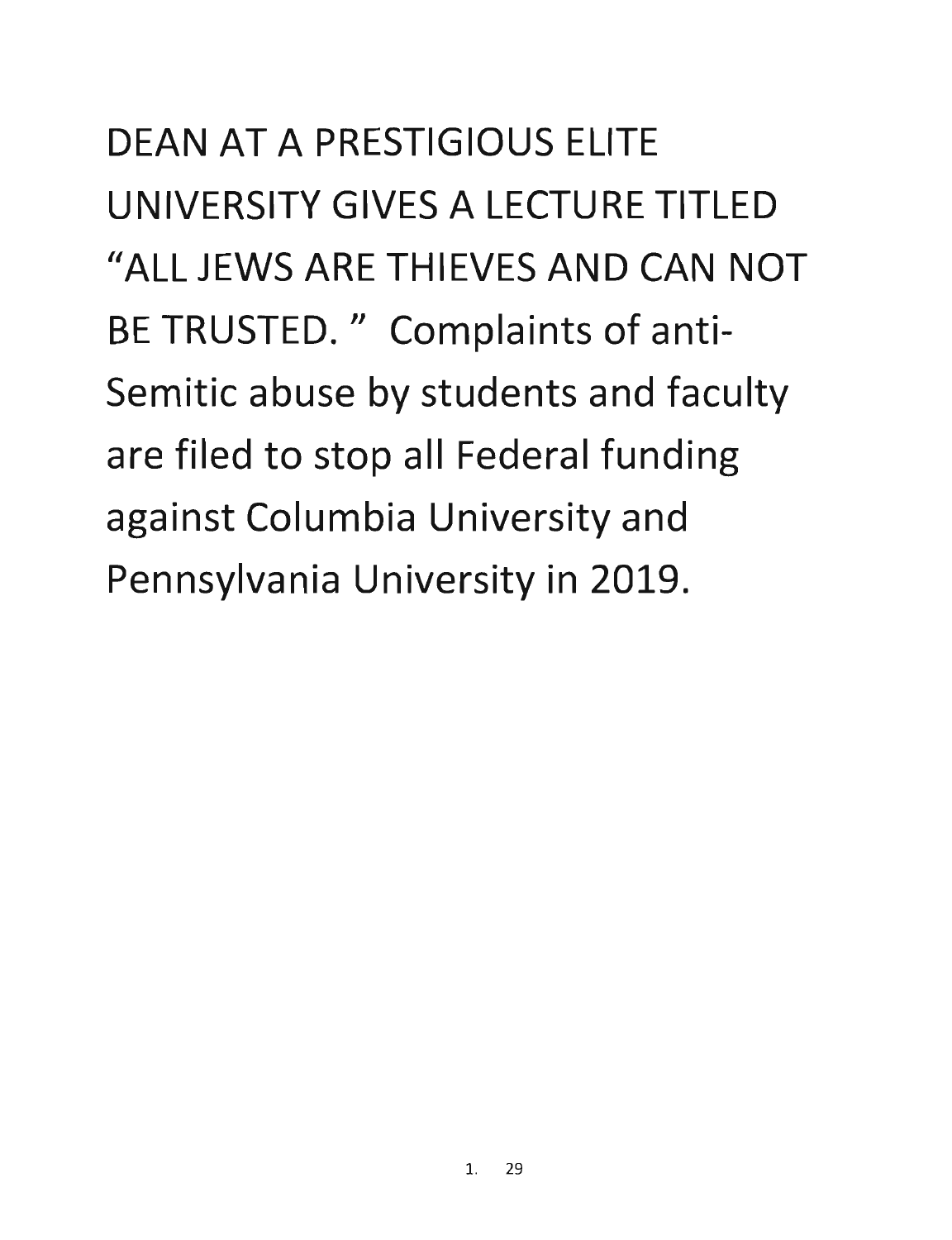#### HOWEVER WITH ALL THAT JEWS GO THROUGH

WE NEVER SUFFER FROM THE 15 PLAGUES THAT I WILL ENUMERATE. THE BIBLE LISTS 10 PLAGUES THAT AFFLICT THE ANCIENT EGYPTIANS.

JEWS ON PASSOVER RECITE IN THE HAGGADA THE STORY OF GOD INFLICTS PUNISHMENT TO THE EGYPTIANS WITH THE 10 PLAGUES.

THE WORLD TODAY SUFFERS THE FOLLOWING 15 PLAGUES. HOWEVER JEWISH SCHOLARS ARE SPARED IF NOT IMMUNE FROM ANY OF THESE PLAGUES!!!!!!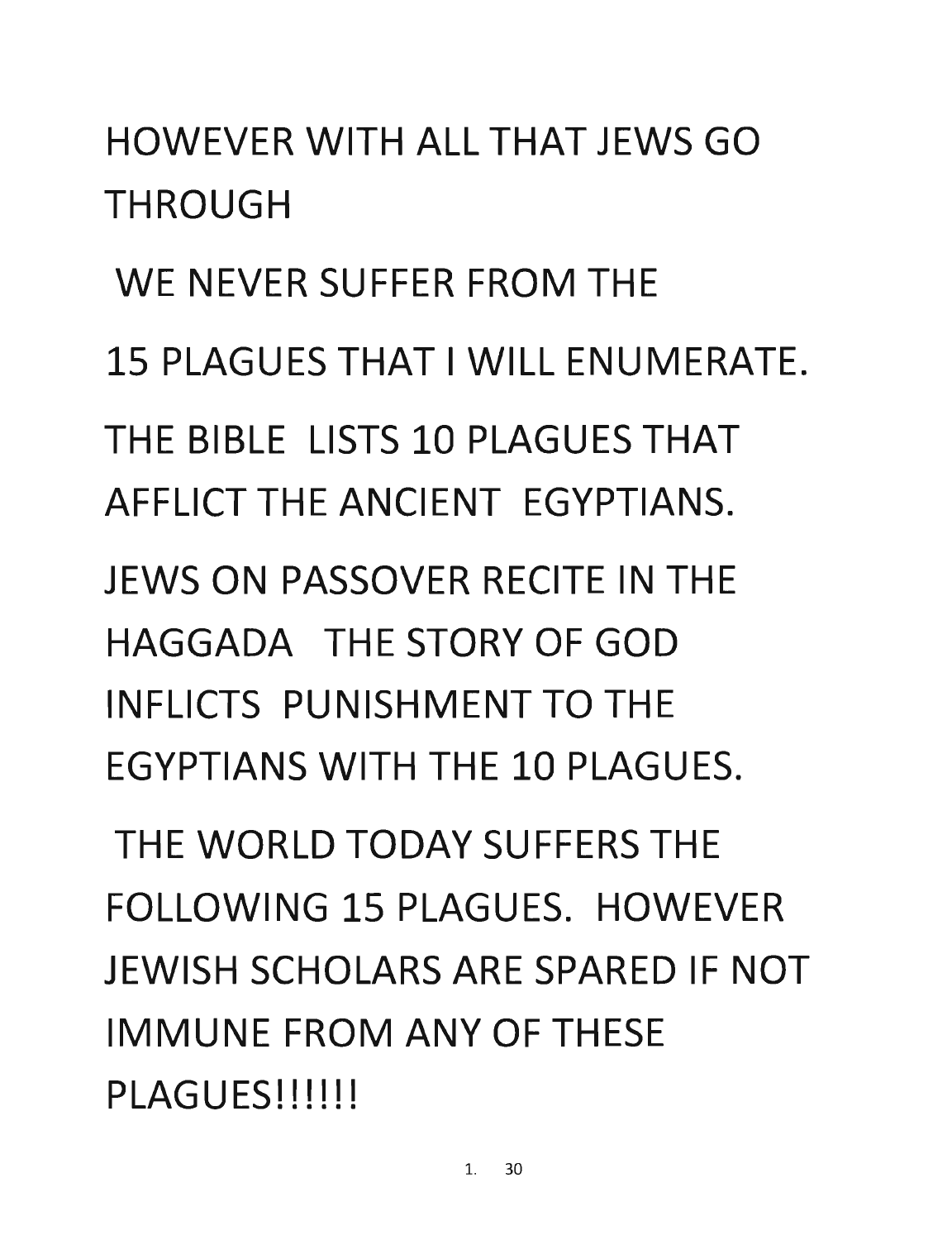**[2]DEPRESSION [3]DEMENTIA [4] ALZHEIMER DISEASE [5] SEXUALLY TRANSMITTED DISEASES** 

**[1] ANTI SEMITISM** 

**EGO.** 

**LARGE** 

**VERY** 

A

**HAVE** 

**THESE SCHOLARS** 

**BECAUSE** 

**REASON:**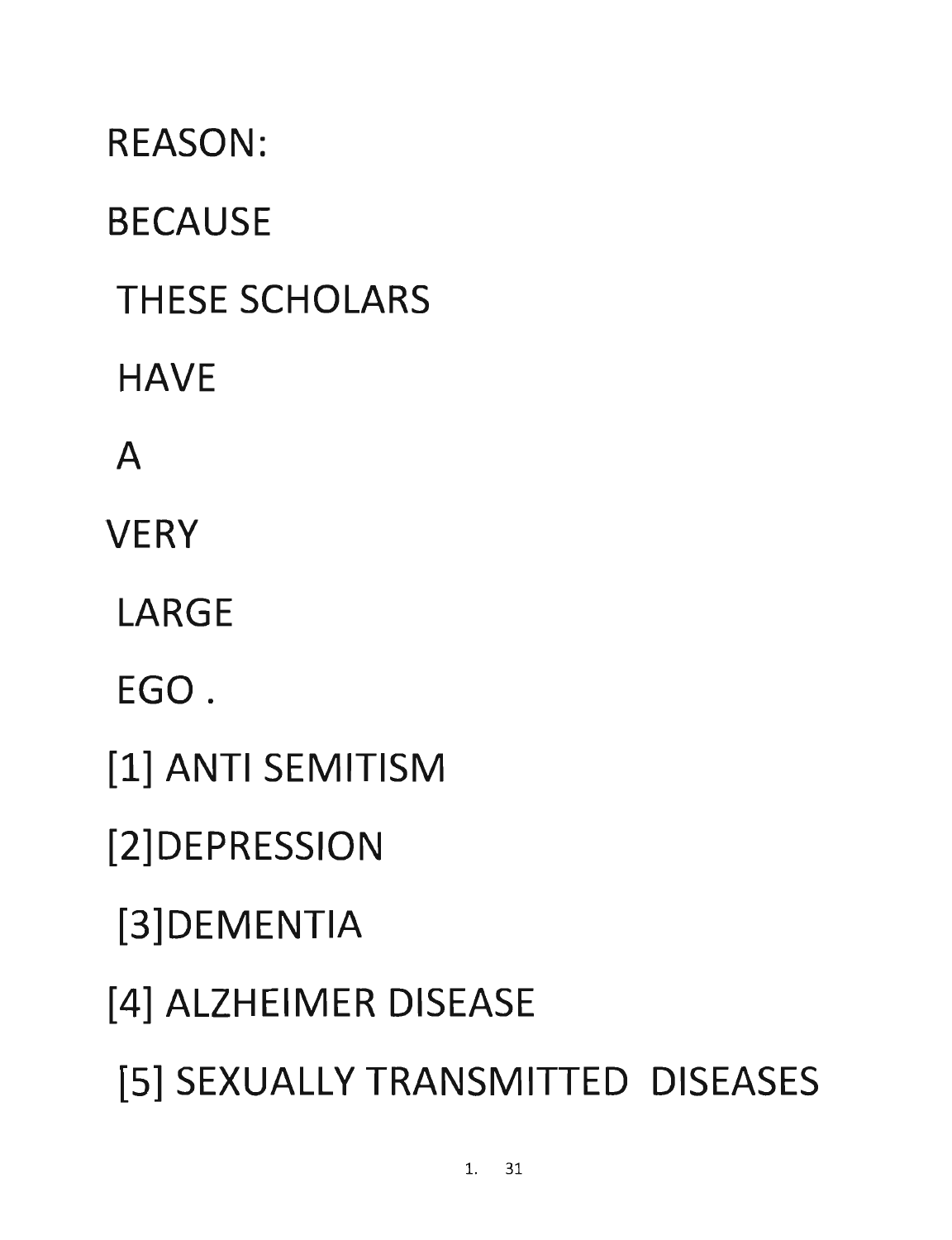[7] ALCOHOL-LIQUOR AND WINE ADDICTION [8]TOBACCO ADDICTION [9]GAMBLING ADDICTION [10]SHOPPING ADDICTION [11] DIVORCE BREAKING UP OF FAMILIES CREATING A POPULATION OF ABNORMAL PSYCHOLOGICAL DISTURBED CHII DRFN [12] FEAR OF INDEPENDENT THINKING. LET OTHERS MAKE DECISIONS. [13] STUPIDITY.

[14] ABORTIONS.

[6] DRUG ADDICTION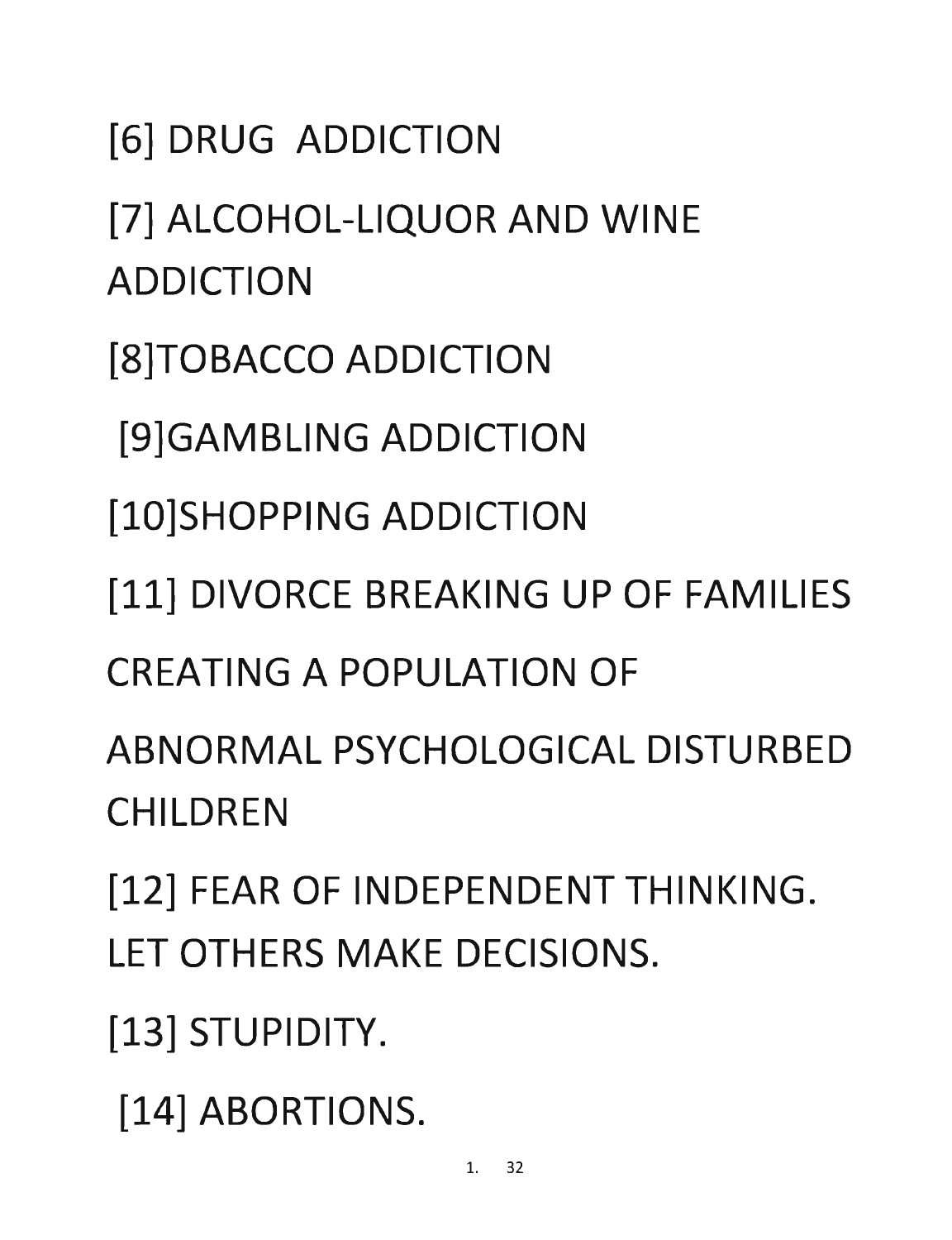[15] SUICIDE

Millions of unborn humans are put to death. The  $5<sup>th</sup>$  and 14<sup>th</sup> Amendments of due process do not apply.

In 1854 the Supreme Court Scott decision excludes black

human beings from the protection offered by the due process of the 5th amendment. It takes a Civil war with half a million killed and double that number wounded and destruction of the Southern economy to restore freedom and include colored black human beings to the dignity of the human created by God.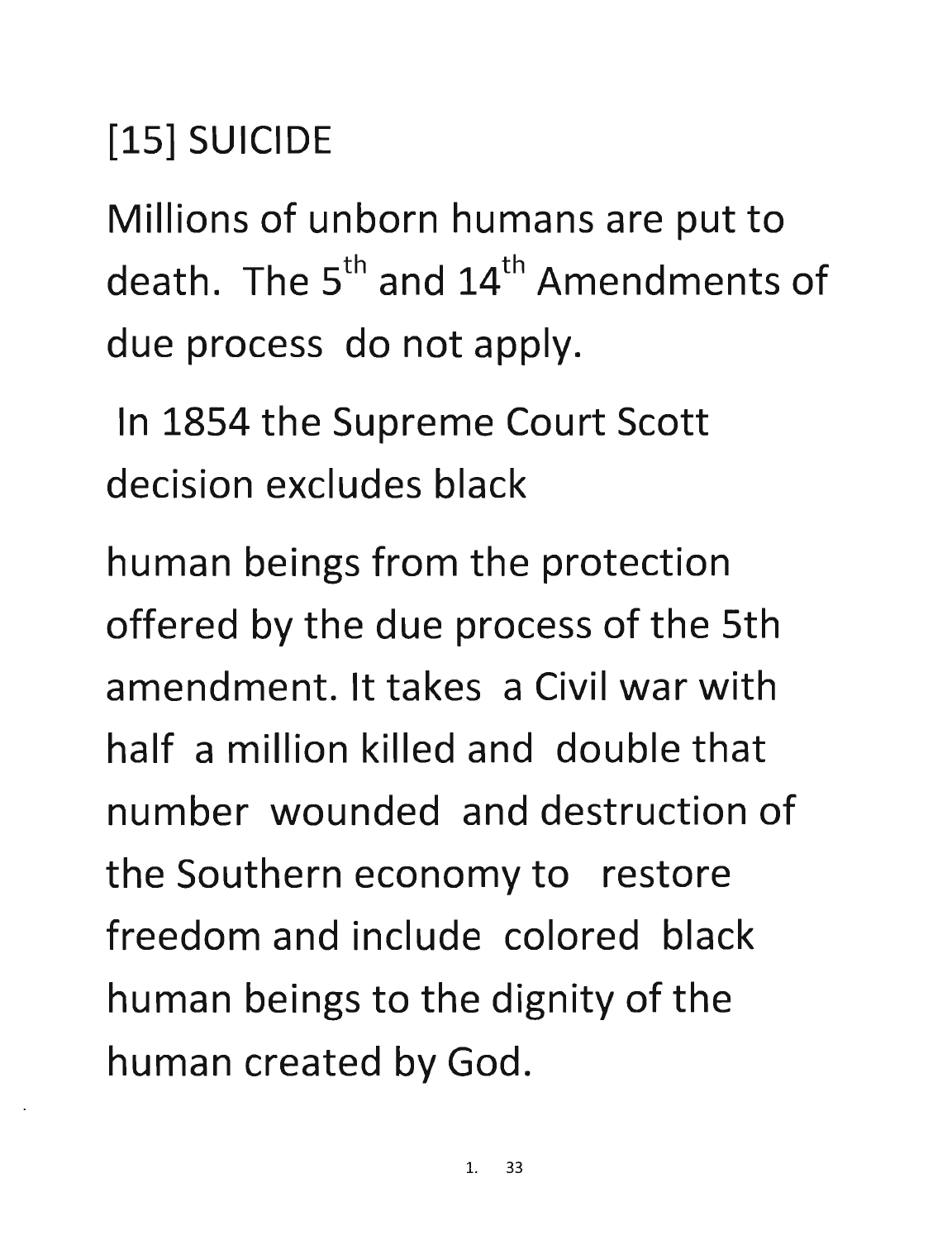The 14<sup>th</sup> amendment passes in 1868 mandates that all States extend the protection of the 5th Amendment of due process to all born in the USA or territories of the USA meaning Colored Blacks.

However in 1970s the mood of the country gives birth to a false ethic the "primacy of pleasure and personal rights." This is the age of personal freedom sexual liberation sexual choice and women rights.

Women win the right to vote by the Amendment to the Bill of Rights in 1920.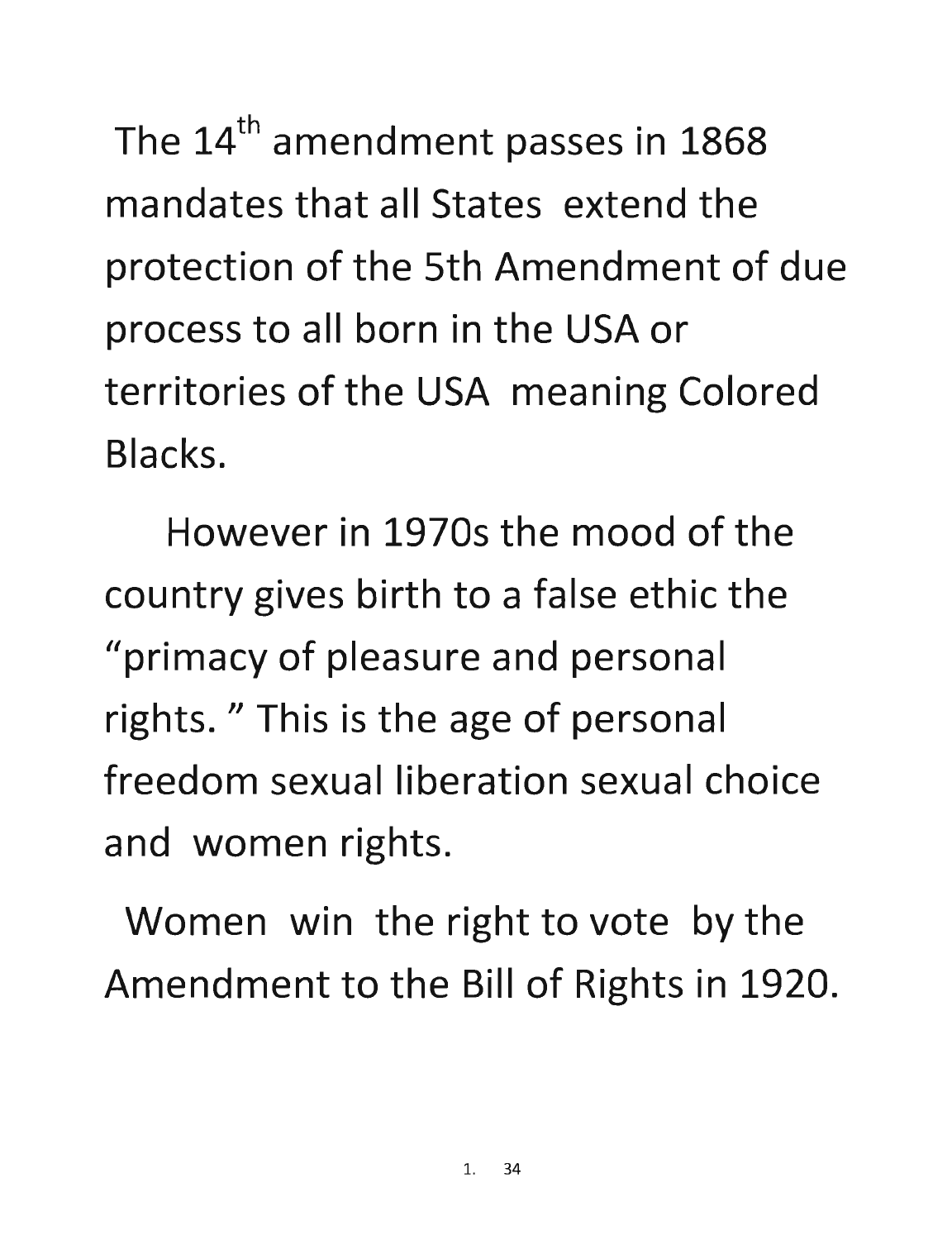Individuals falsely claiming that they speak for all women up root 200 years of American ethical practice. The first casualty are the unborn children.

In the age of sexual freedom and pleasure the woman who can not get a condom or does not bother care to use one has an alternative to get rid of the tremendous bother of giving birth and raising the child-ABORTION.

### However, MANY STATES OPPOSE ABORTION THAT IT IS MURDER.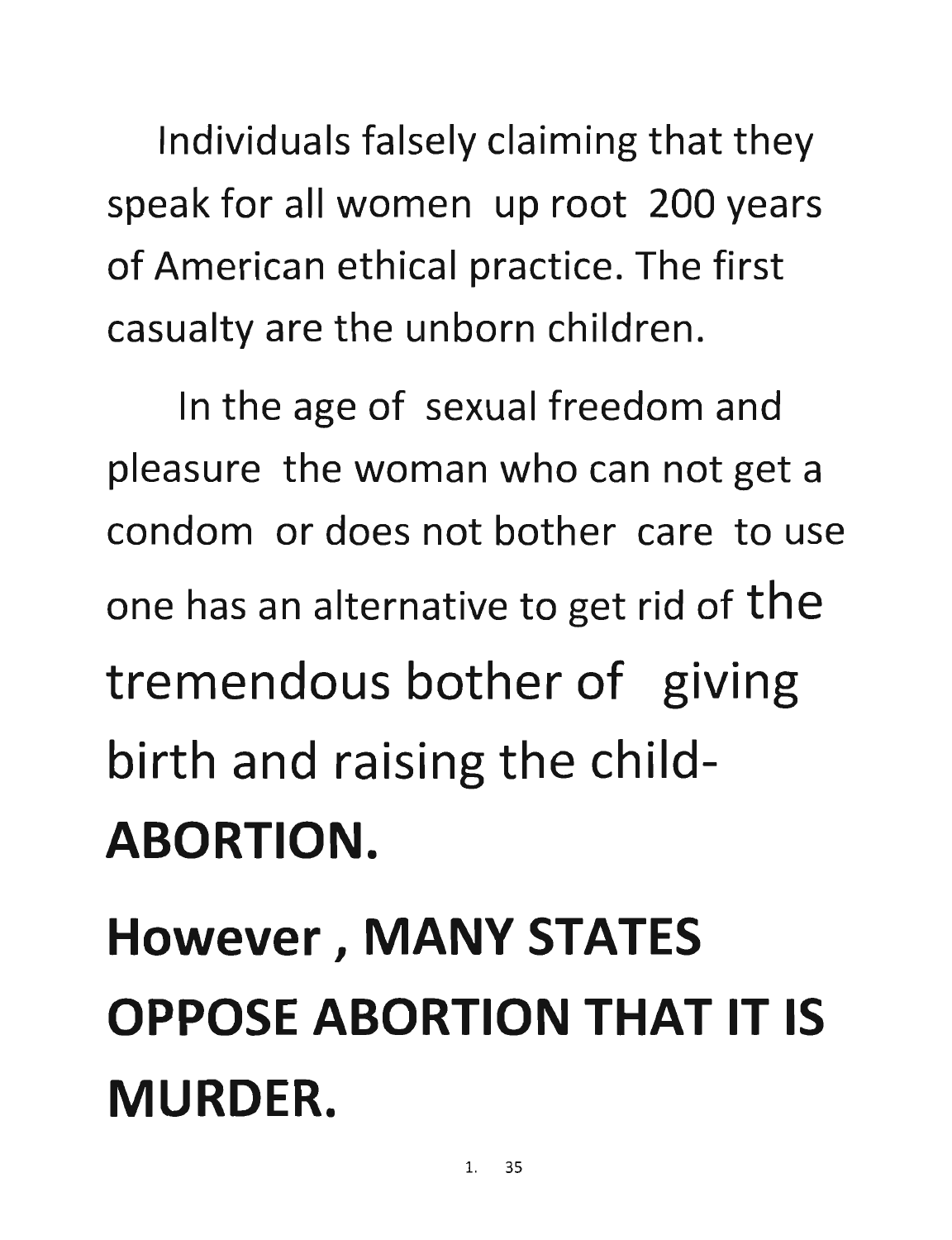## SO THESE WOMEN FORCE THEIR "RELIGIOUS BELIEF THAT IT IS

#### **OK**

TO KILL AN UNBORN HUMAN" The liberal administration elects Supreme Court Judges who turn upside down 200 years of American ethics and practice by denying unborn humans the status of citizens.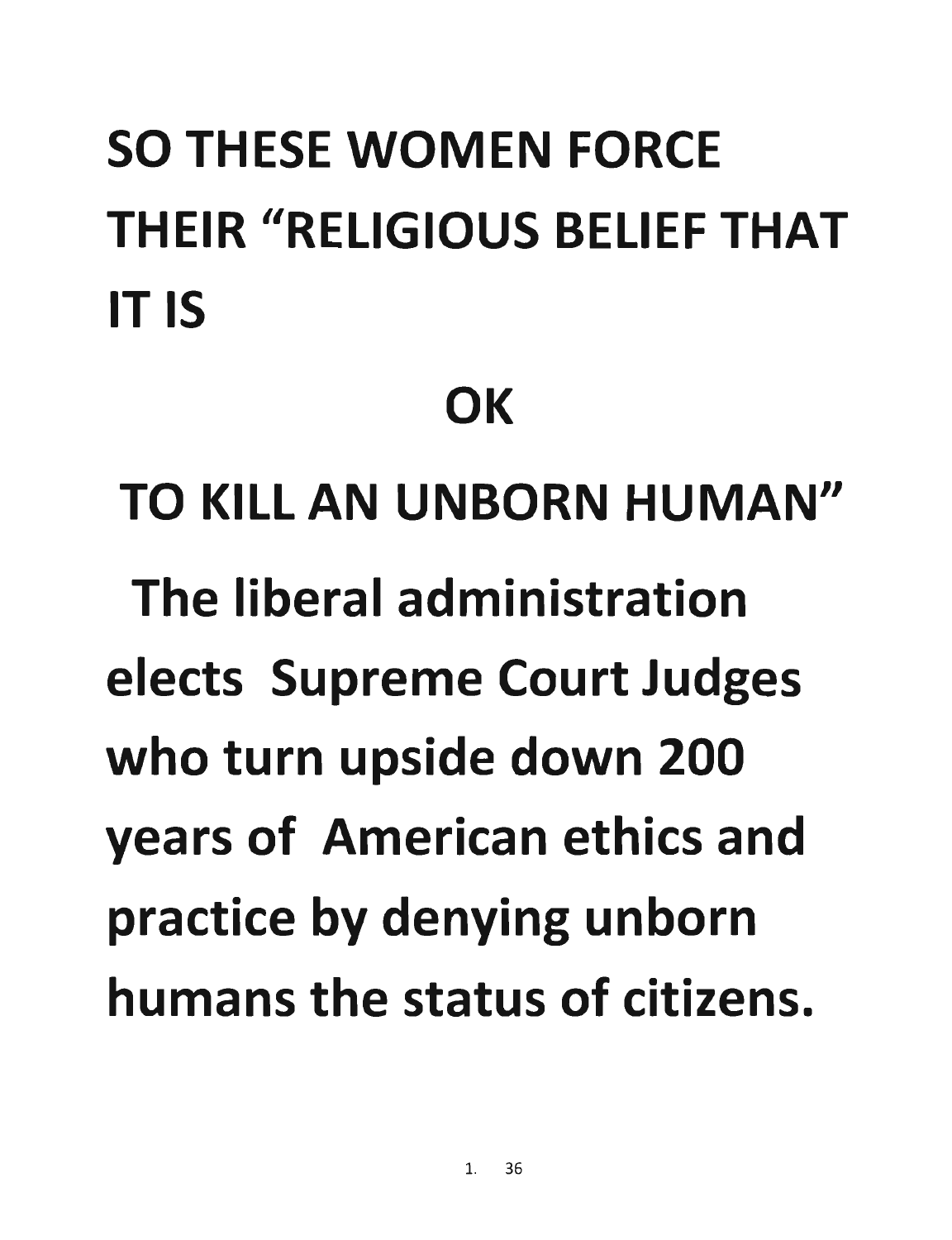They create new law in the **Constitution by interpreting certain phrases in the**  constitution as protecting the right of women to have an **abortion. Thus a woman wanting to kill the human in her stomach can elect to abort**  the fetus. Denying her the right to choose what to do with her body is "an invasion of her privacy" .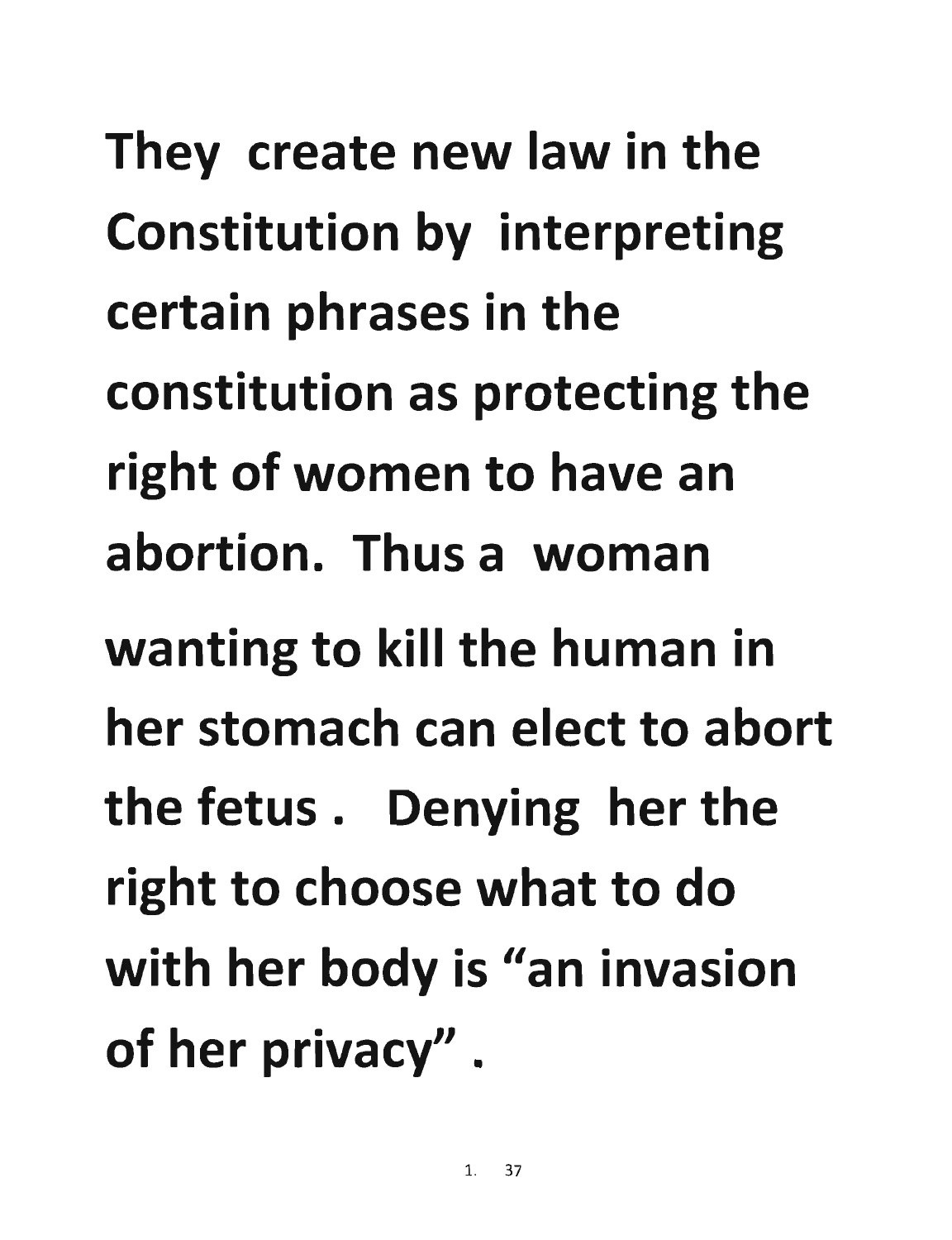**Thus in one infamous bold**  stroke the Supreme Court kills **the right of the States to**  determine the legality of murder by choice and force **all States to permit abortions on demand. The Supreme**  Court judges should have ruled **that no State has a right to**  permit murder. All humans **the instant the heart beats in the fetus is a human and is**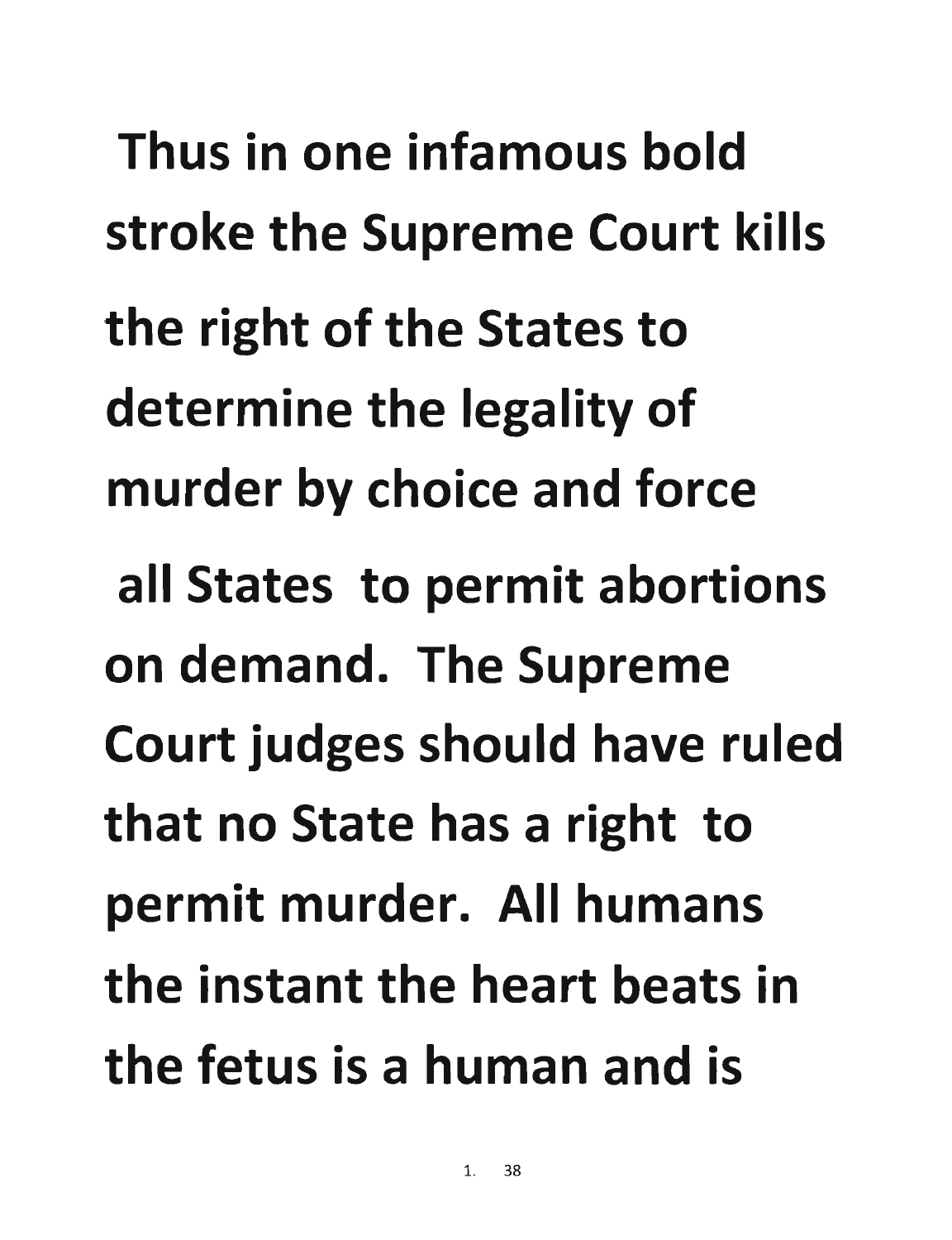entitled to the protection of the  $5<sup>th</sup>$  and  $14<sup>th</sup>$  Amendments.

Getting back to who is sparred and immune from the 15 plagues.

Jewish Talmudic scholars are spared and immune from the 15 plagues BECAUSE THEY HAVE GIGANTIC EGO. It is possible that there exists other populations that likewise are spared and immune from the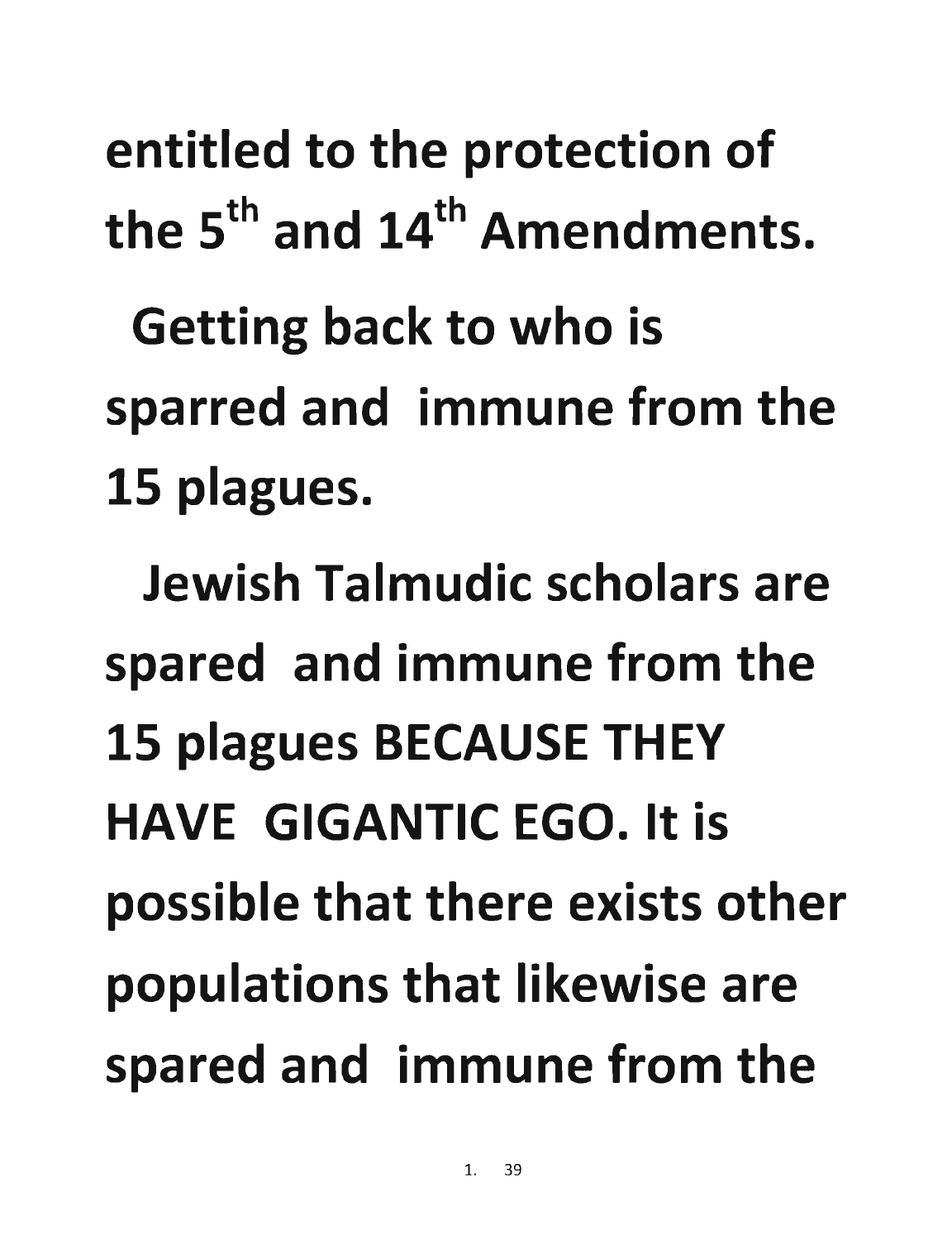15 plagues. I have not researched this matter.

However what I am proposing is that other individuals of every creed color gender origin can possibly gain immunity from the 15 plagues.

I wish to share my discovery with all humans. This is my contribution to society.

God has no favorites all men/women are His children.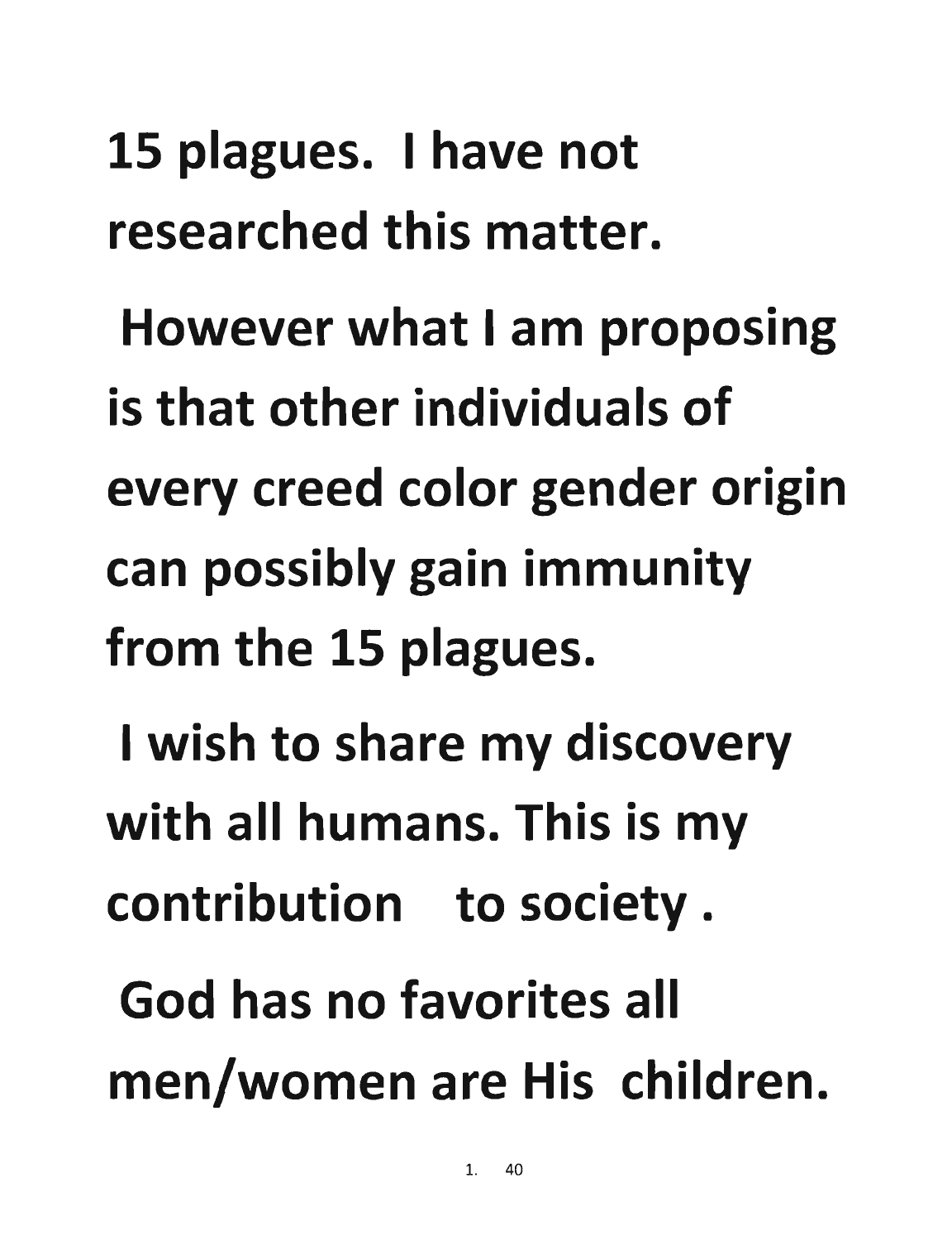**He cares for all of His creations.** 

**All humans are mandated to**  imitate God's ways.

**I therefore will share** my **secret discovery with all mankind.** 

**Talmudic scholars are not**  from an other planet.

**One need not become a**  Talmudic scholar to get a very large Ego.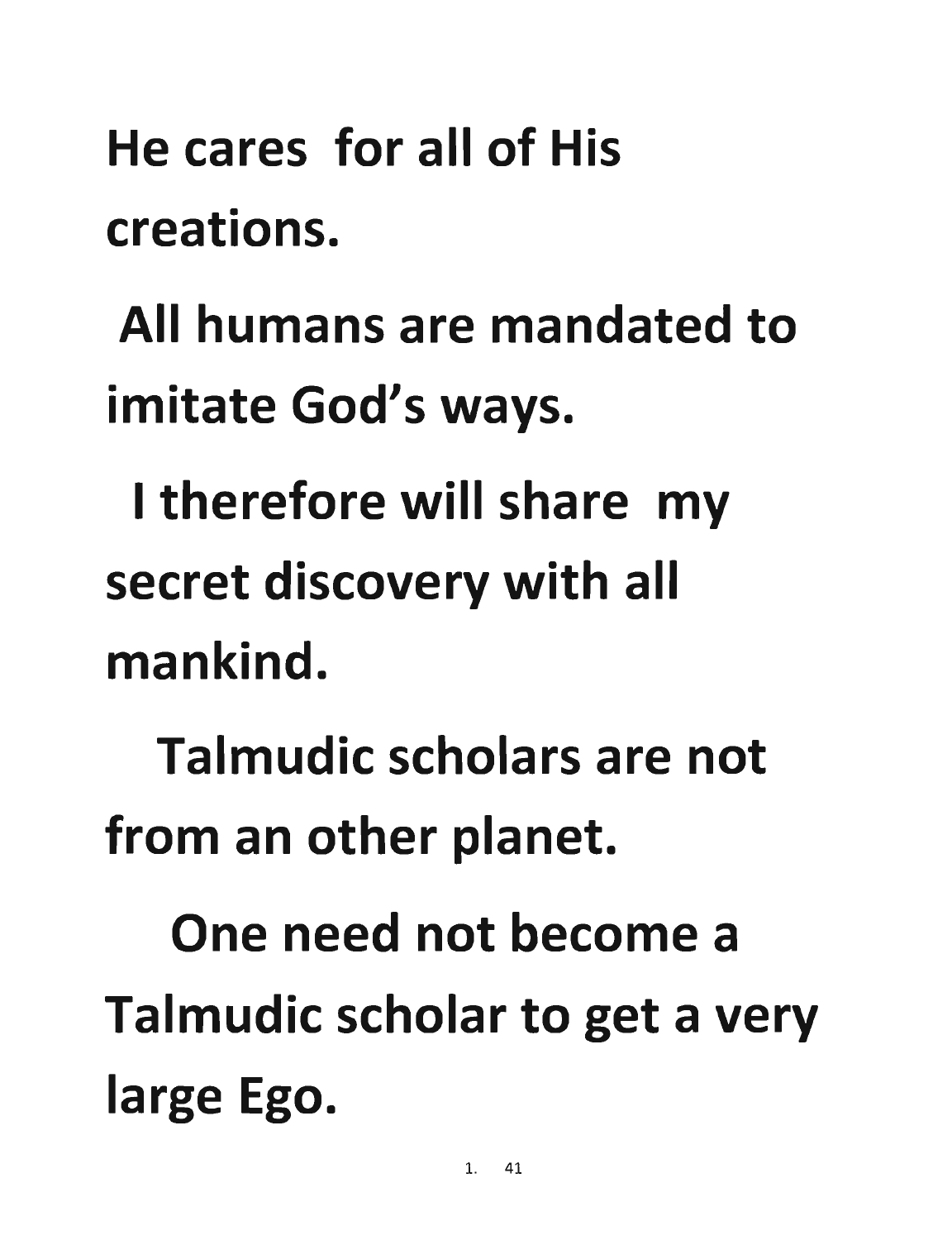One need not convert to Judaism to get a very large EGO.

All one needs to do is use his/her head given by the Creator.

All one needs to do is dismiss their anti-Semitic prejudices and accept- Jewish inventions.

The Nazis lose the Second World War because they are blinded by their hatred of Jews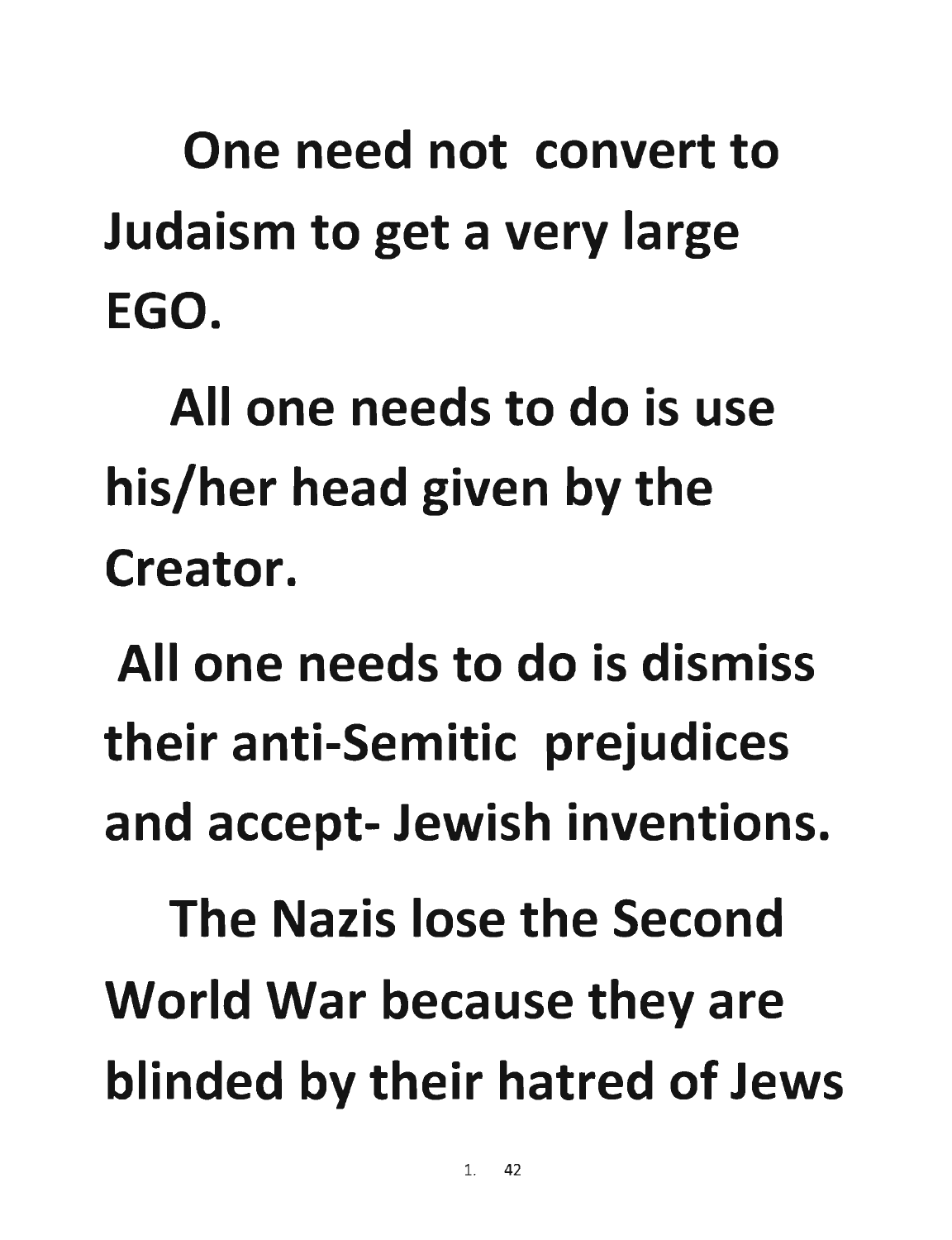and any thing invented by **Jews. The key to the Nazi**  defeat is that they believe **their own propaganda. The Nazis place beyond the pale Jewish Math Jewish Physics Jewish Music Jewish Medicine Jewish Psychology. Because of the Nazis' stupidity all Jewish brains leave or are**  driven out from Germany. **Jewish brains help the Allies**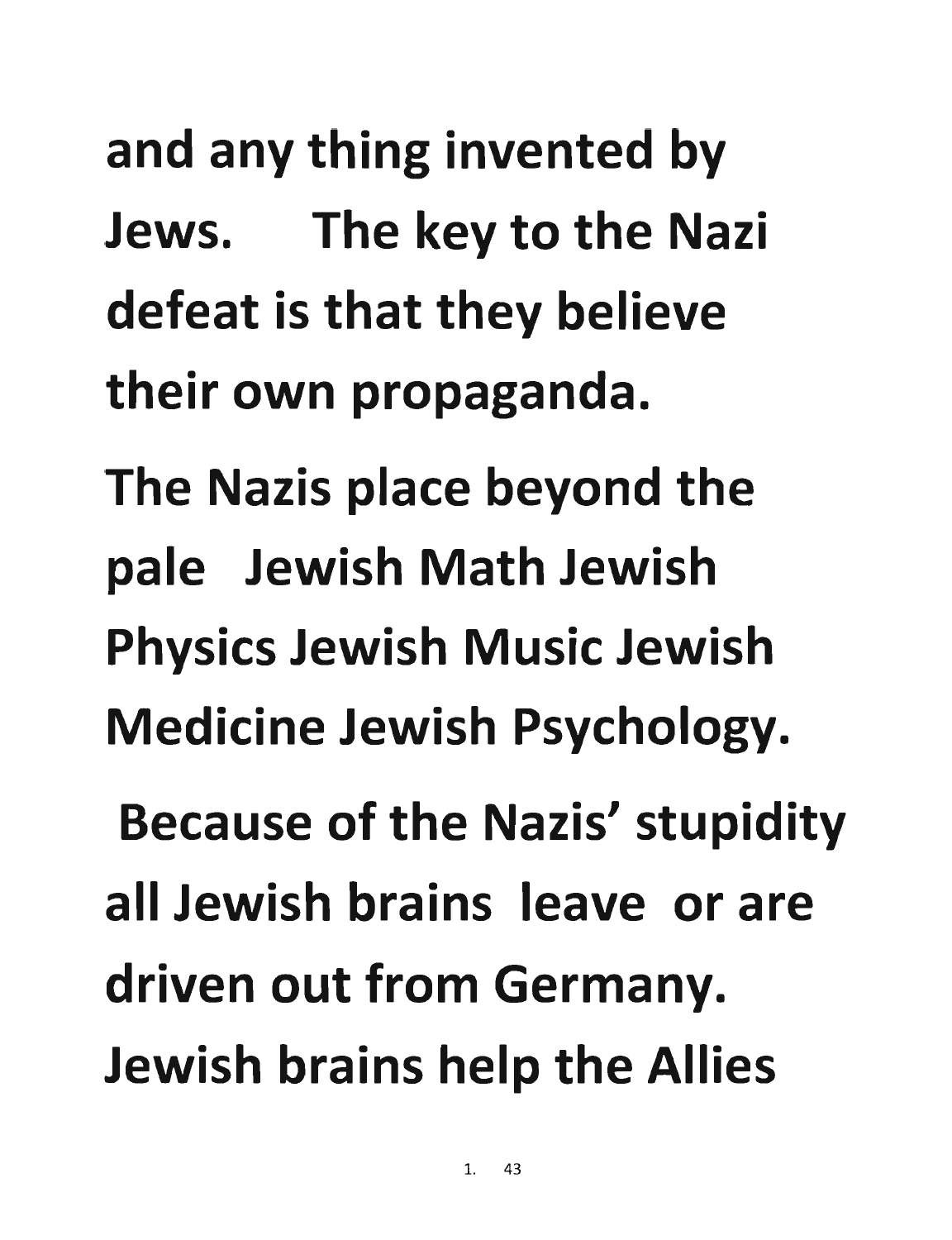develop the atom hydrogen and neutron bomb as well as other inventions that win the war.

German doctors replace Jewish doctors who are kicked out. However they are no replacement for Jewish brains.

7 million Germans die from misdiagnose at the hands of the German physicians from 1934-1945. Three and a half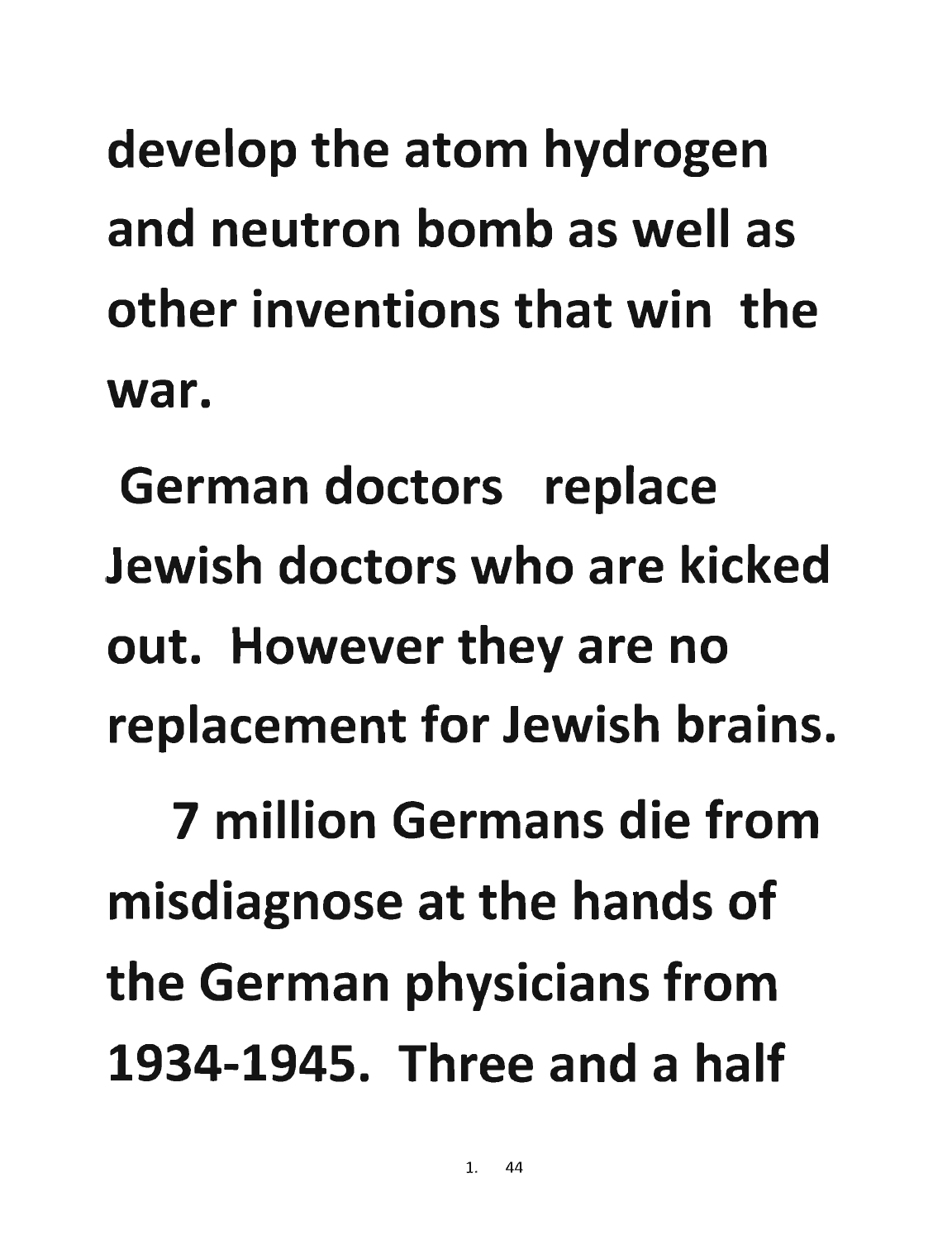## 31/2 million German troops are killed in battle or die from other causes the heat and frost.

Be smart and practical have an open mind. Don't be like Mary's lamb wherever Mary went her lamb was sure to go. Use your own head not what others say.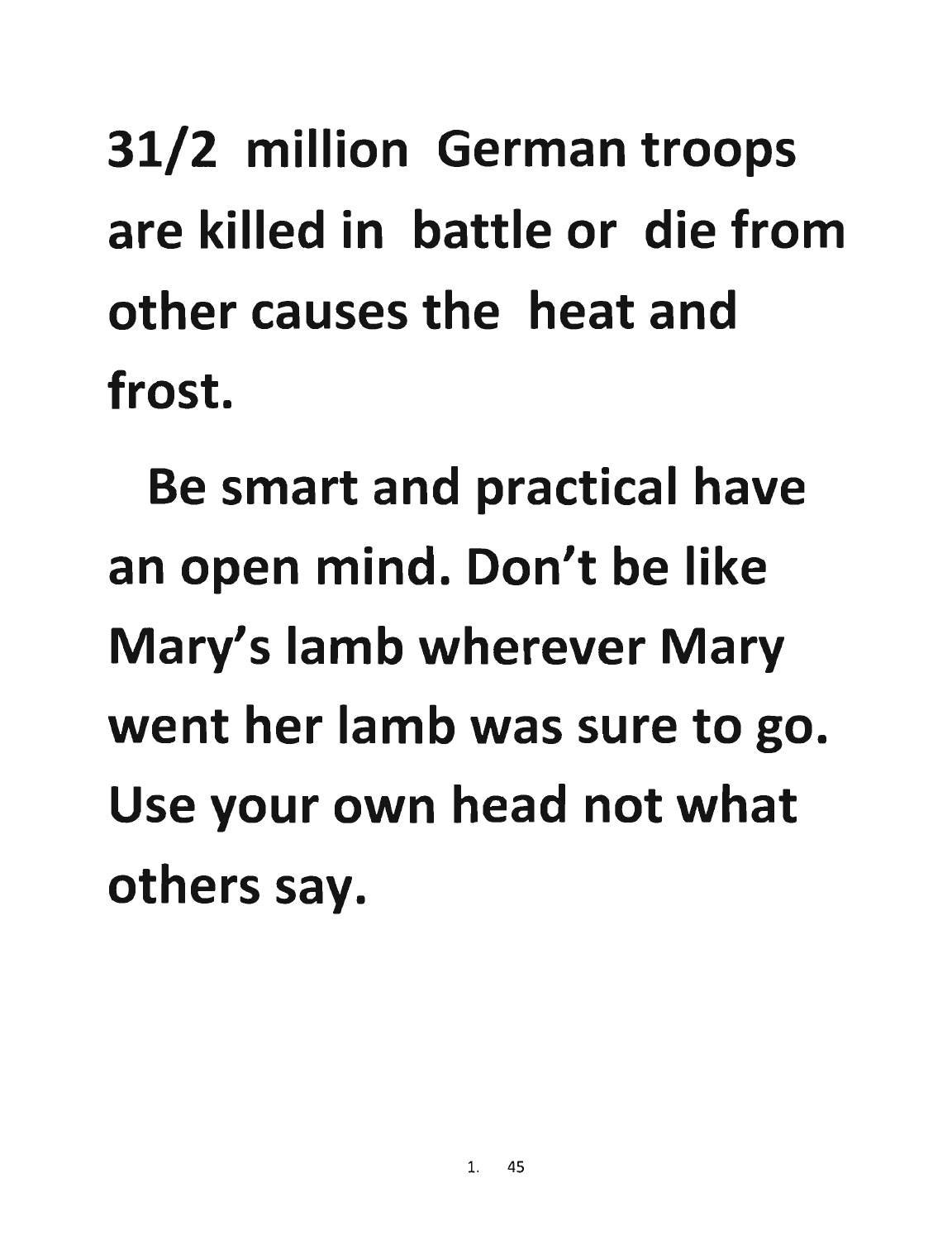Continue all treatments therapy and medicine that physicians prescribe.

Try the suggestions in my book

"God Life Fountain of Youth"

I can not guaranty a cure but why not try? You have nothing to lose. You may be surprised It may work.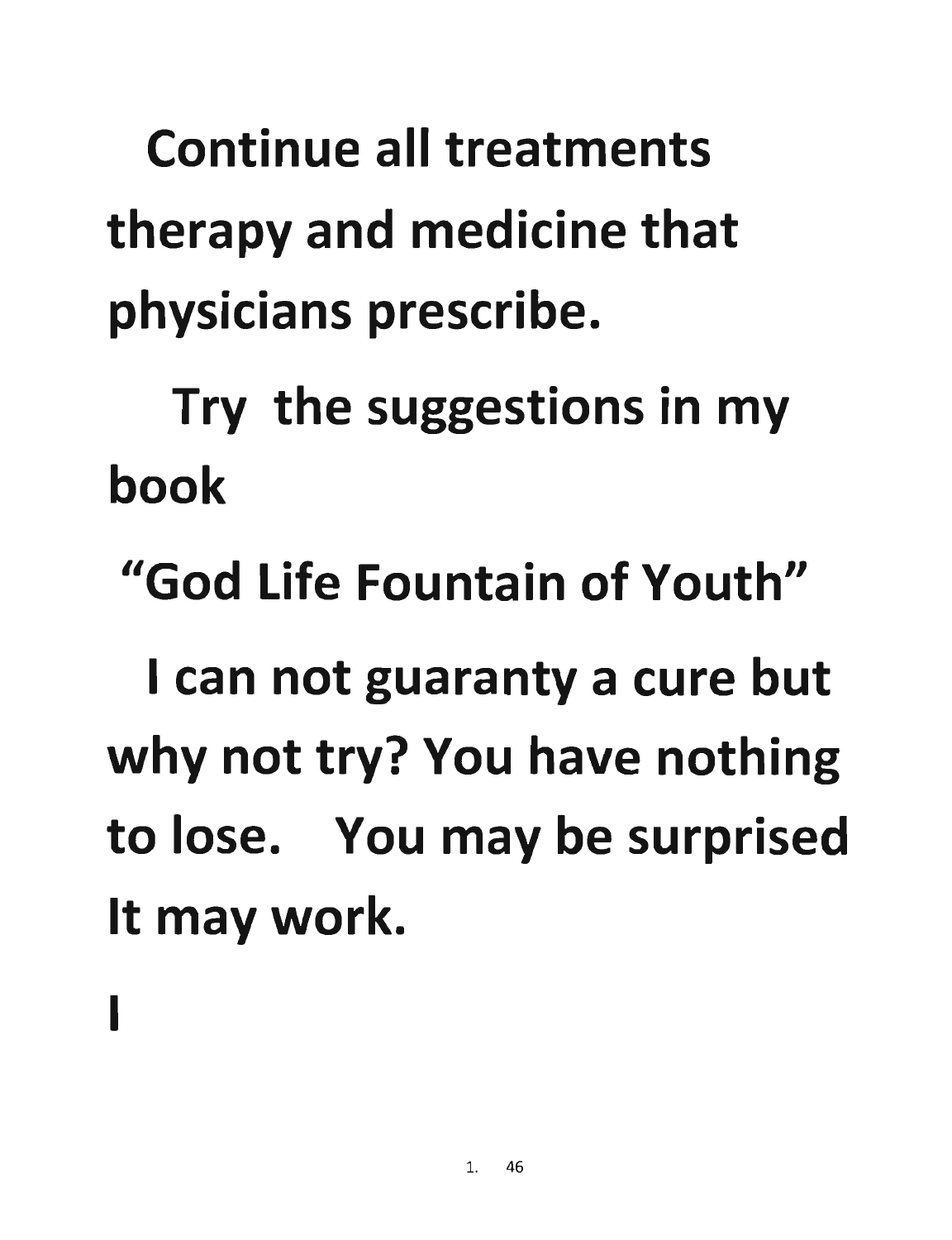## EVERY SECOND MARRIAGE IN THE USA ENDS IN DIVORCE. THE REAL VICTIMS ARE THE CHILDREN WHO END UP BECOMING DEPRESSED AND PSYCHOLOGICAL CRIPPLES. IN THE USA 75 MILLION PEOPLE SUFFER FROM CRIPPLING DEPRESSION. J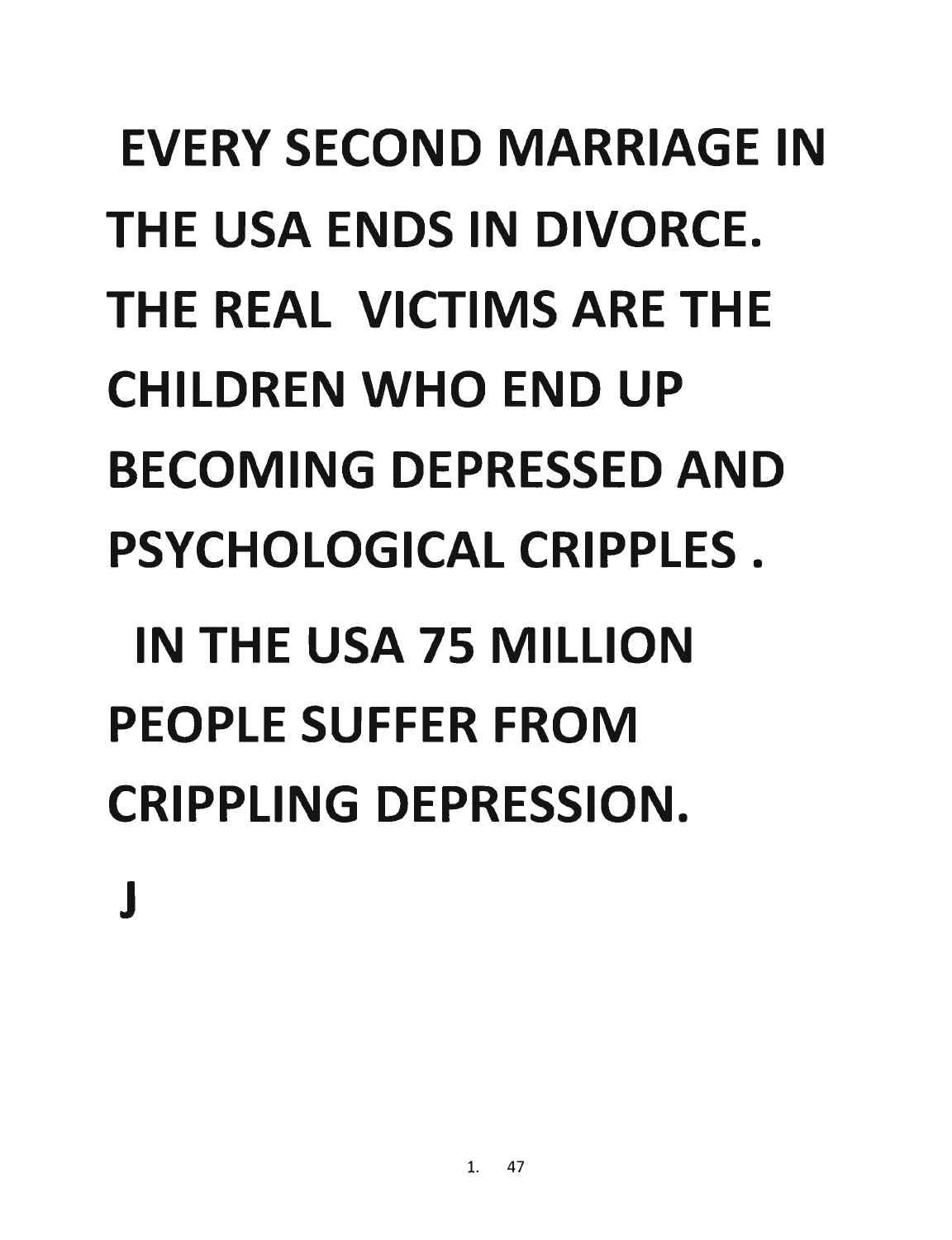## POSSIBLY THERE MAY ALSO EXIST A CORRELATION **BETWEEN**

SEXUALLY TRANSMITTED DISEASES AND DEPRESSION

WHEN ONE IS DEPRESSED ONE TURNS TO SEX WHEREVER HE/SHE CAN FIND IT.

SEXUALLY TRANSMITTED DISEASES CAN CAUSE INFERTILITY AND CANCER.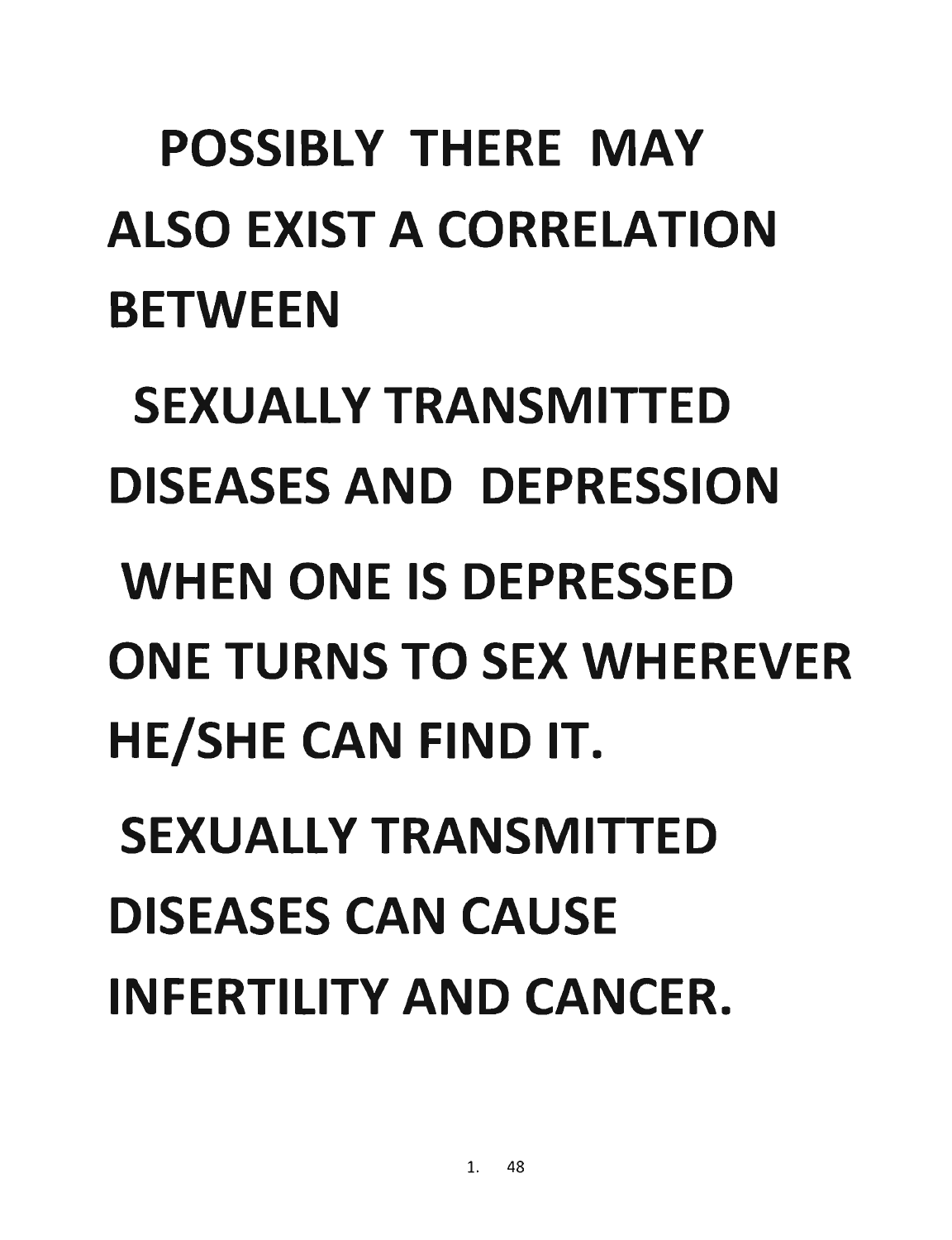# IN THE USA IT IS ESTIMATED THERE EXIST 20 MILLION NEW CASES OF INFECTION EACH YEAR. WORLDWIDE IT IS ESTIMATED THERE ARE ONE BILLION PEOPLE INFECTED. SMOKING CAUSES CANCER. K POSSIBLY THERE MAY ALSO EXIST A CORRELATION **BETWEEN**

#### DEPRESSION

#### AND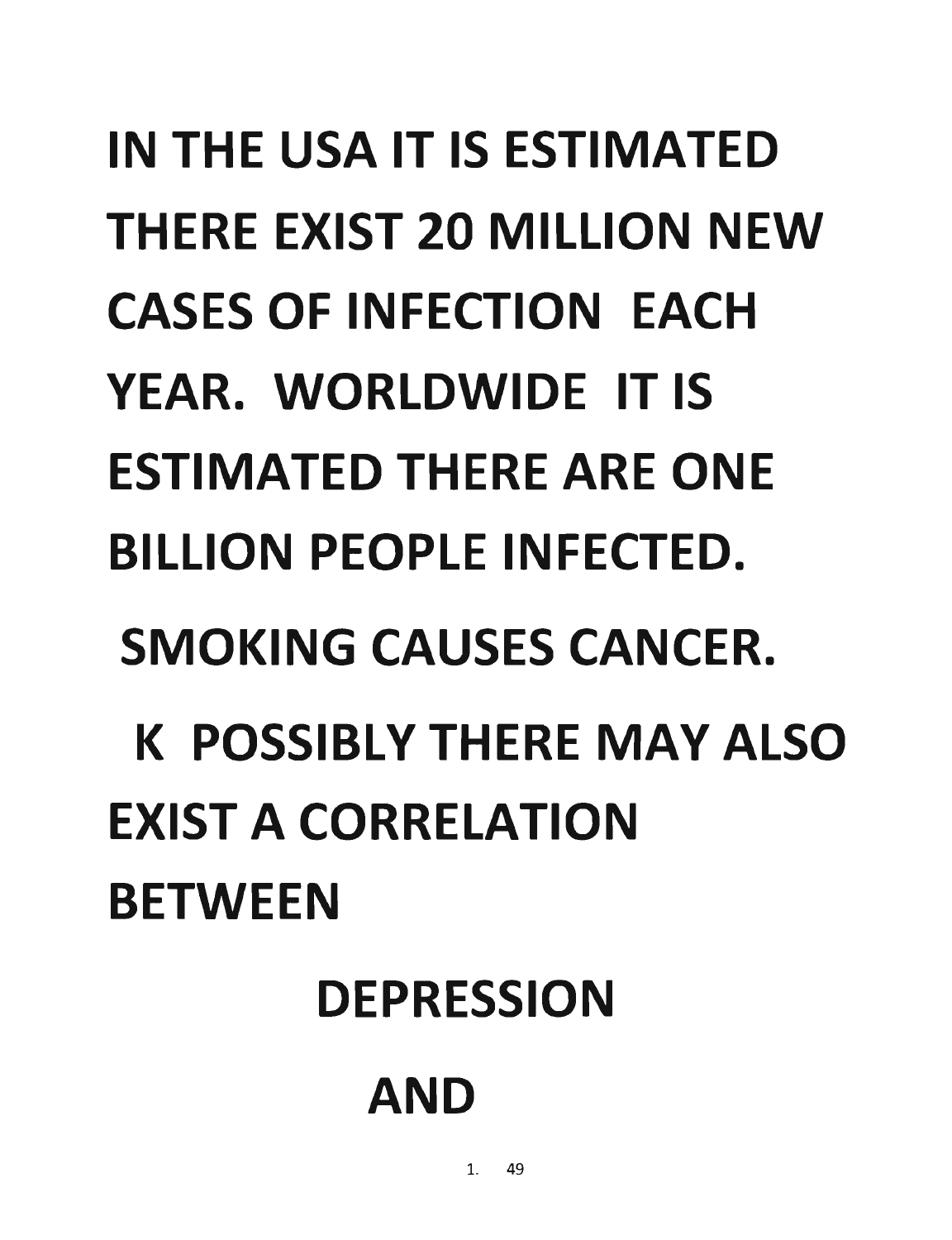#### ADDICTIONS

DRUG ALCOHOL CIGARETTES GAMBLING SHOPPING DIVORCE INABILITY TO MAKE DECISIONS OTHER ADDICTIONS STUPIDITY ABORTIONS AND SUICIDE HAVING A VERY LARGE EGO MAY POSSIBLY BE THE KEY TO UNLOCK THE CAUSE OF ALL THESE 14 PLAGUES.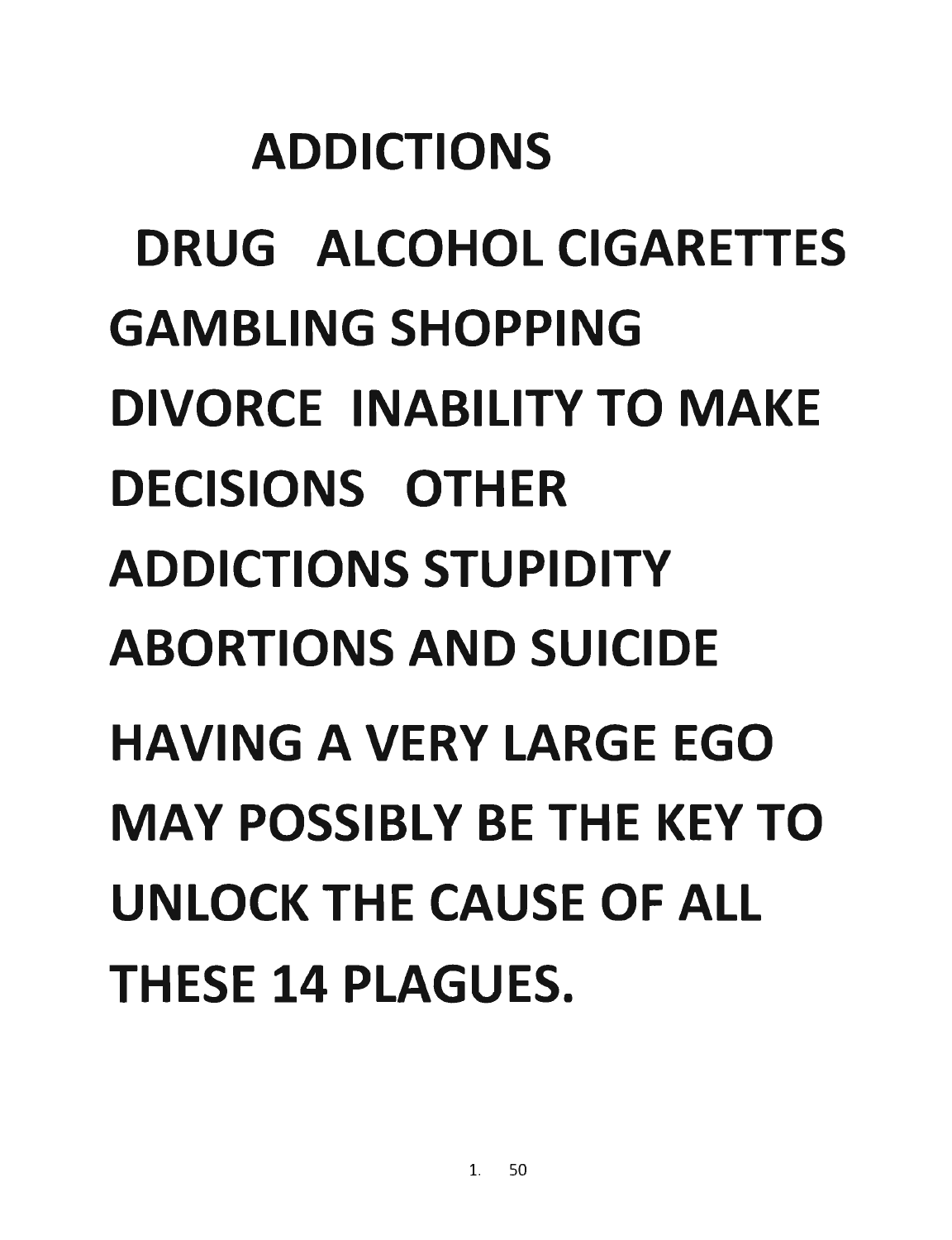# WHEN ONE IS DEPRESSED ONE TURNS TO DRUGS ALCOHOL SMOKING GAMBLING SHOPPING SPREE OR COMMITS SUICIDE TO RELIEVE HIS/HER DEPRESSION. 1 DRUG ADDICTION AND SMOKING CAUSES HUNDREDS of THOUSANDS IF NOT

MILLIONS OF DEATHS FROM

CANCER AND OVER DOSE.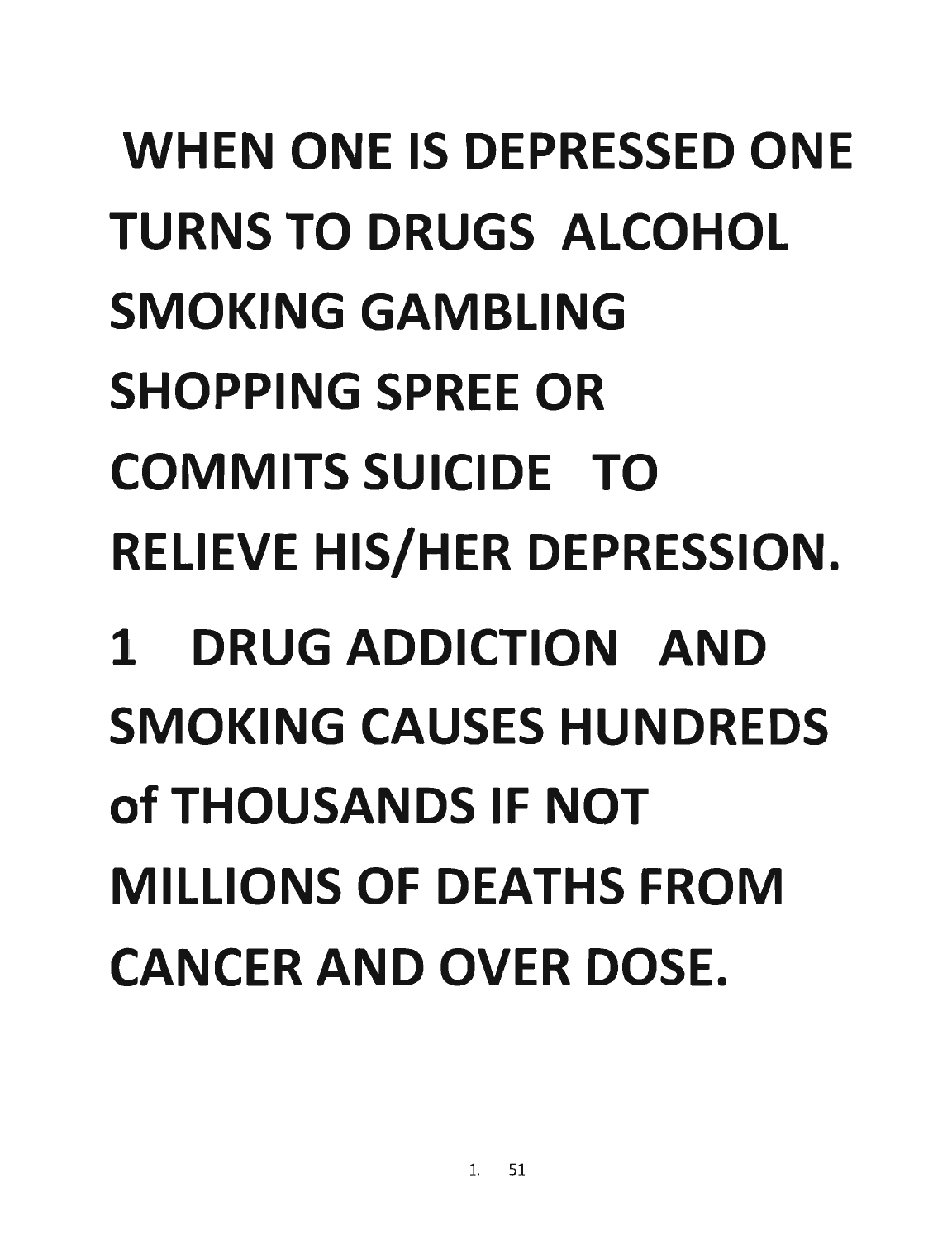2 ALCOHOL ADDICTION ALSO CAUSES ILLNESSES AND DEATH.

## 3. GAMBLING AND SHOPPING ADDICTION CAUSES FINANCIAL RUIN AND BREAK UP OF MARRIAGES.

K DEPRESSION SEXUALLY TRANSMITTED DISEASES DRUG ADDICTION ALCOHOL SMOKING ADDICTION GAMBLING SHOPPING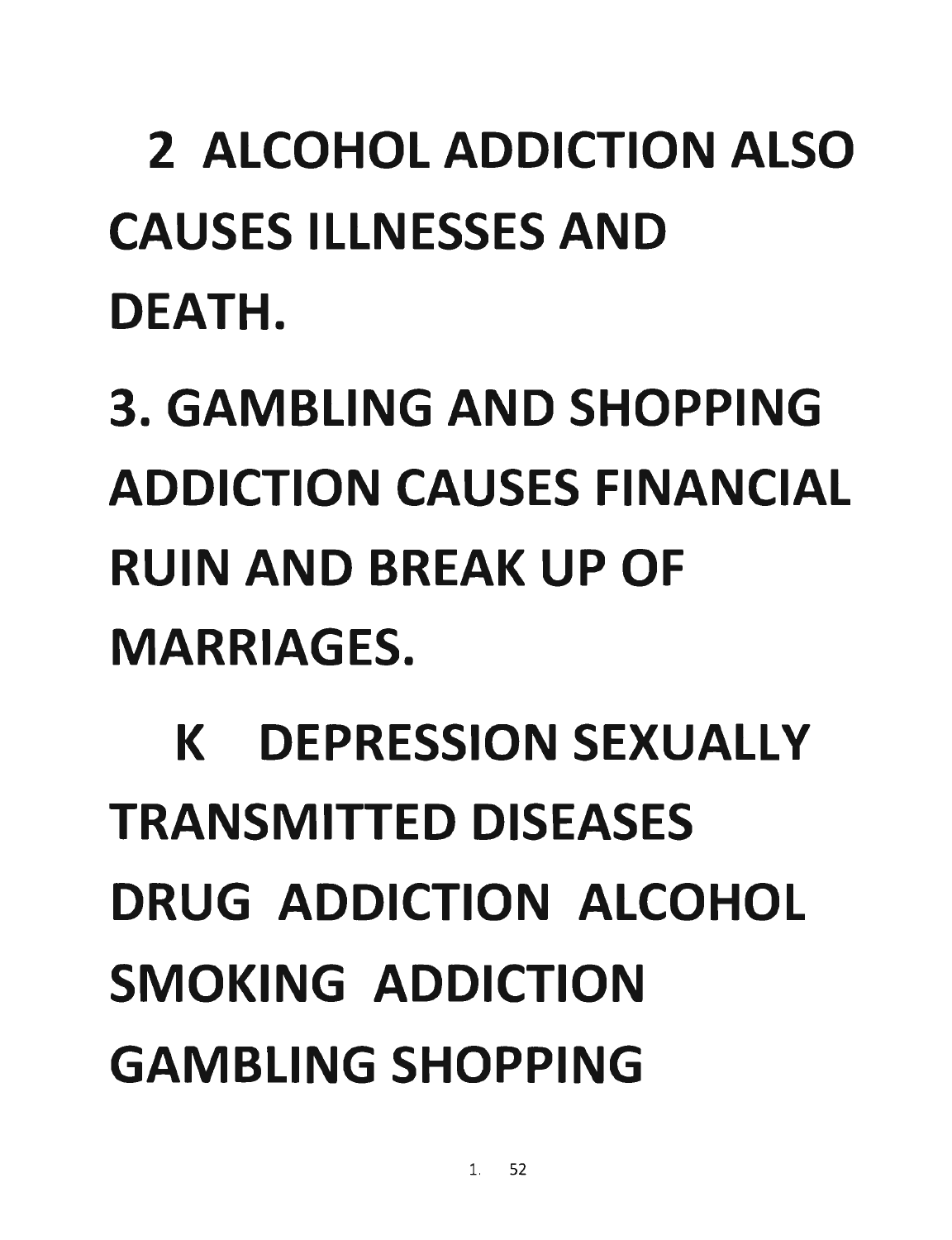## ADDICTION SUICIDE ALL THESE PROBLEMS CAUSE BILLIONS OF DOLLARS OF LOSSES FOR TREATMENT AND NOT BEING ABLE TO BE PRODUCTIVE OR CEASE WORKING.

HAVING A VERY LARGE EGO MAY POSSIBLY BE ONE OF THE REMEDIES AND POSSIBLE CURES.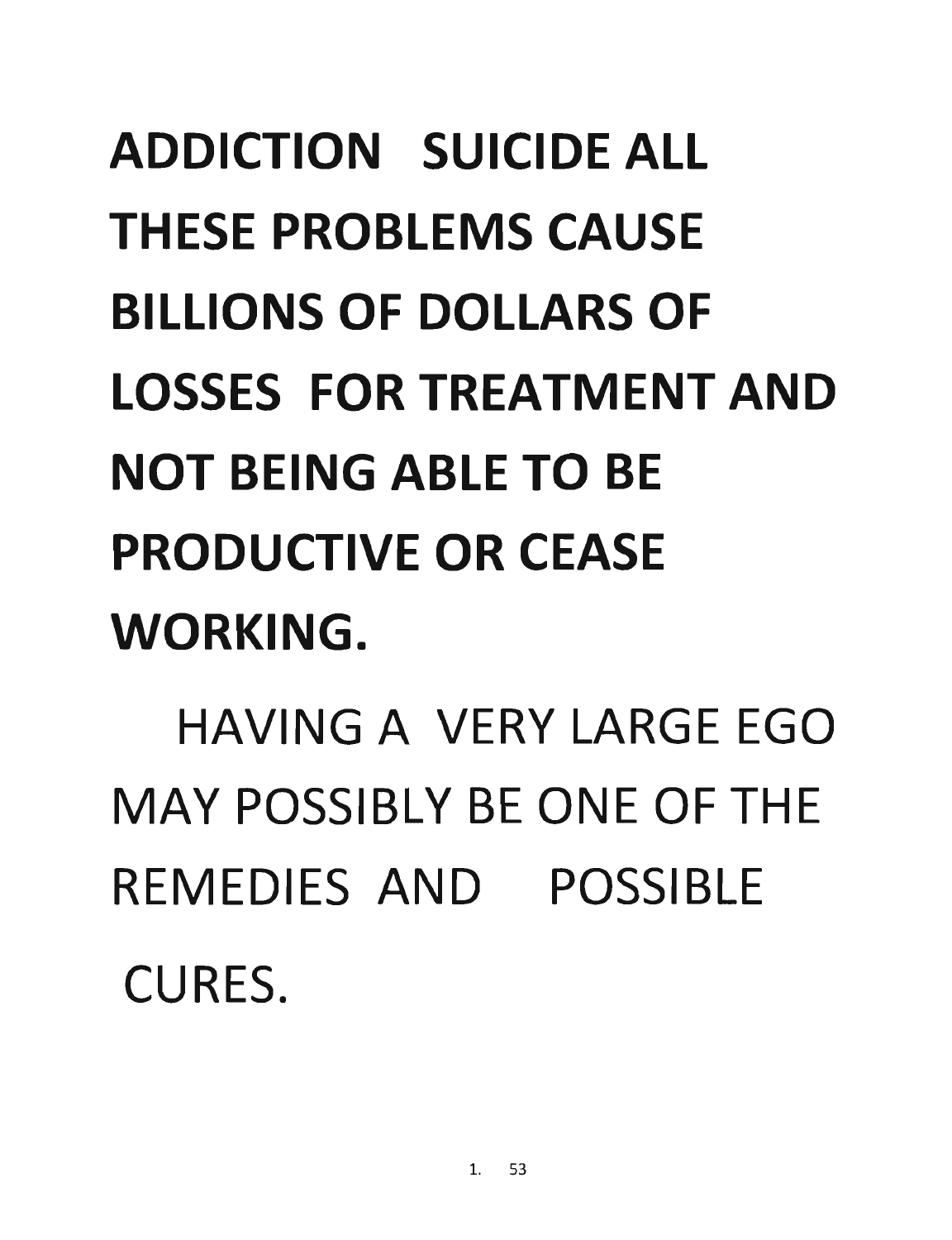#### WHAT WORKS FOR ONE MAY NOT WORK FOR AN OTHER. REASON

EACH PERSON HAS A UNIQUE MIND BRAIN HAND FOOT PRINT AND BODY.

BOTH HUMANS AND ANIMALS SHARE CERTAIN CHARACTERISTICS BUT AT THE SAME TIME DIFFER ONE FROM AN OTHER.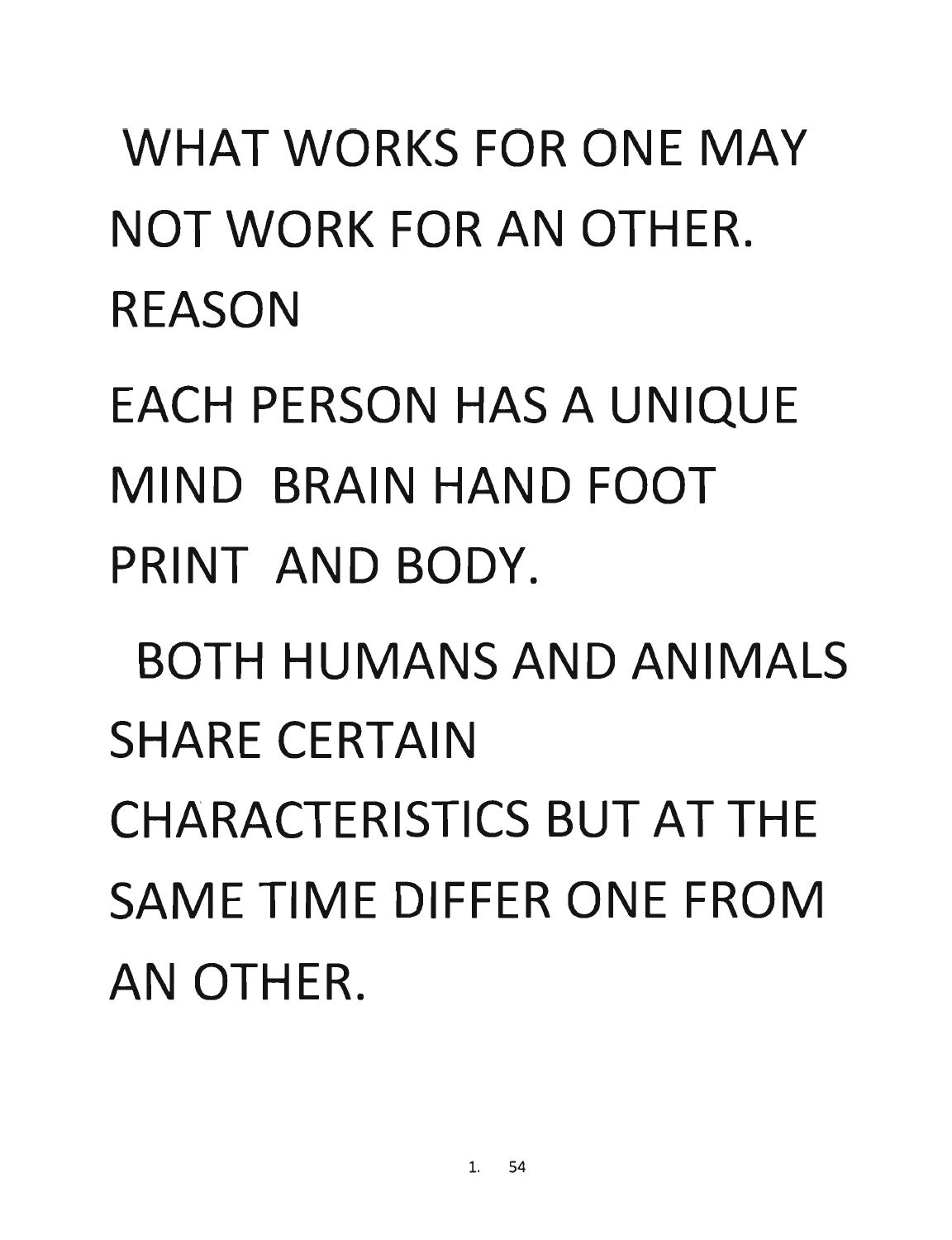THE SAME APPLIES TO THE HUMAN SPECIES. THAT IS WHY ONE MUST INFORM HIS PHYSICIAN IF THE PRESCRIPTION AND THERAPY WORKS FOR THEM. PHYSICIANS ARE AT BEST ARE GIVING AN EDUCATED GUESS. THEREFORE WHAT I WRITE MAY OR MAY NOT WORK FOR YOU.

IT WORKS FOR ME.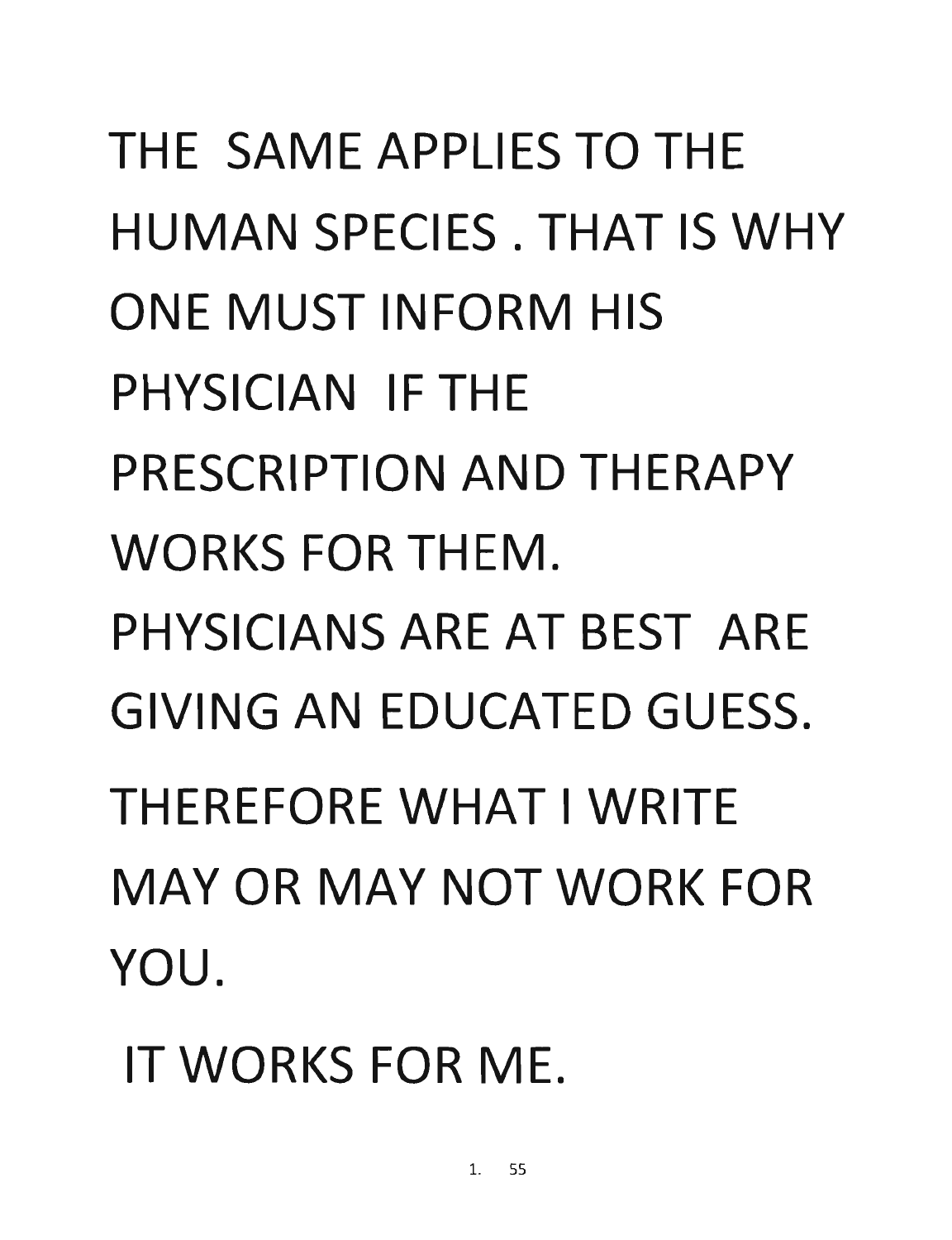## HOWEVER IF YOU CONTINUE WITH ALL ADVICE THERAPY AND DRUGS GIVEN YOU BY YOUR PHYSICIAN.

TRYING MY SUGGESTIONS WILL NOT HURT.

TRY IT

YOU MAY BE HAPPILY SURPRISED.

IT MAY WORK...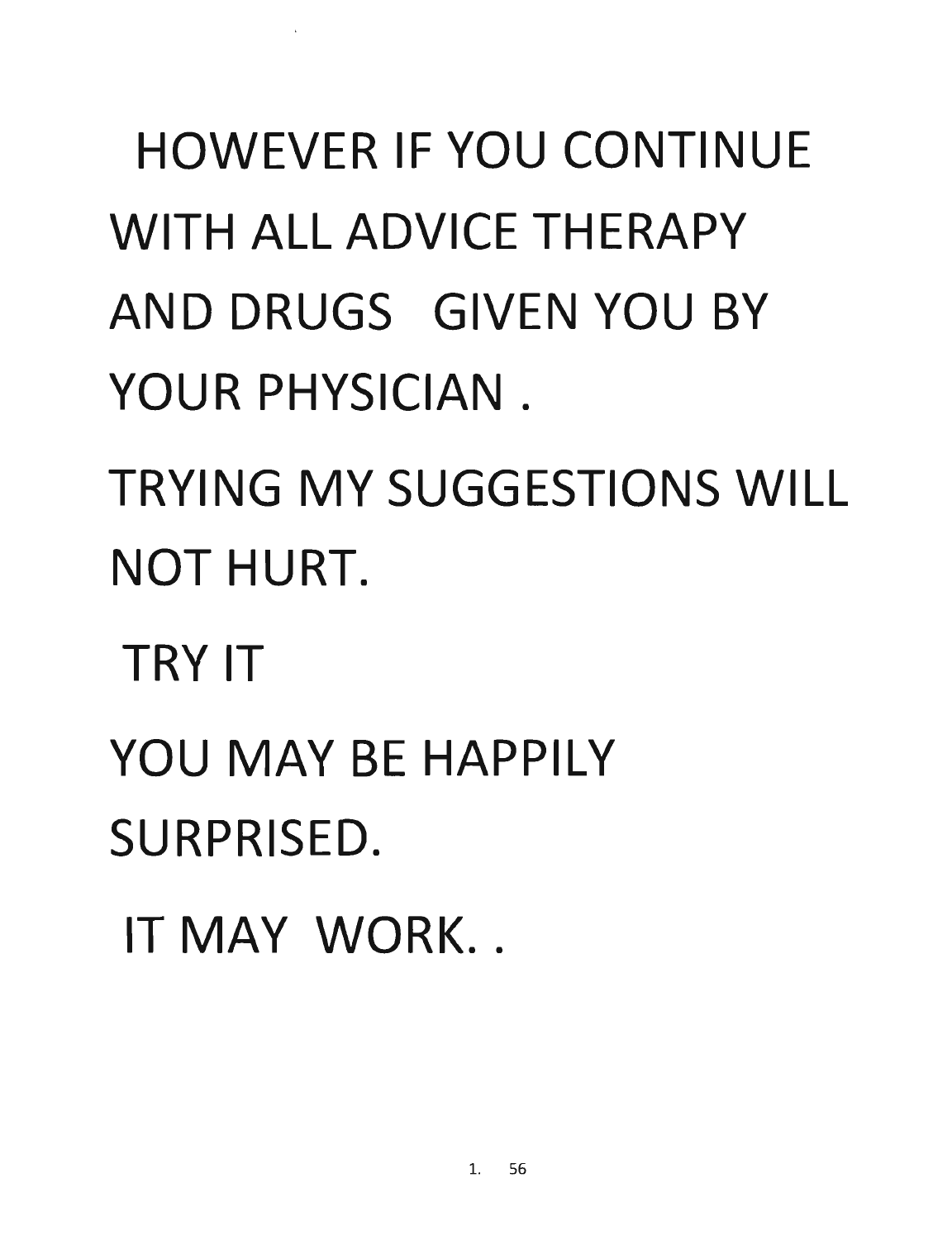# LET.ME INCLUDE A HUMOROUS LIST OF 12 SUGGESTIONS WHAT TO AVOID **IF** ONE WANTS TO HAVE LONGEVITY HAPPY MARRIAGE GOOD RELATIONS WITH ONE'S CHILDREN RELATIVES AND FRIENDS.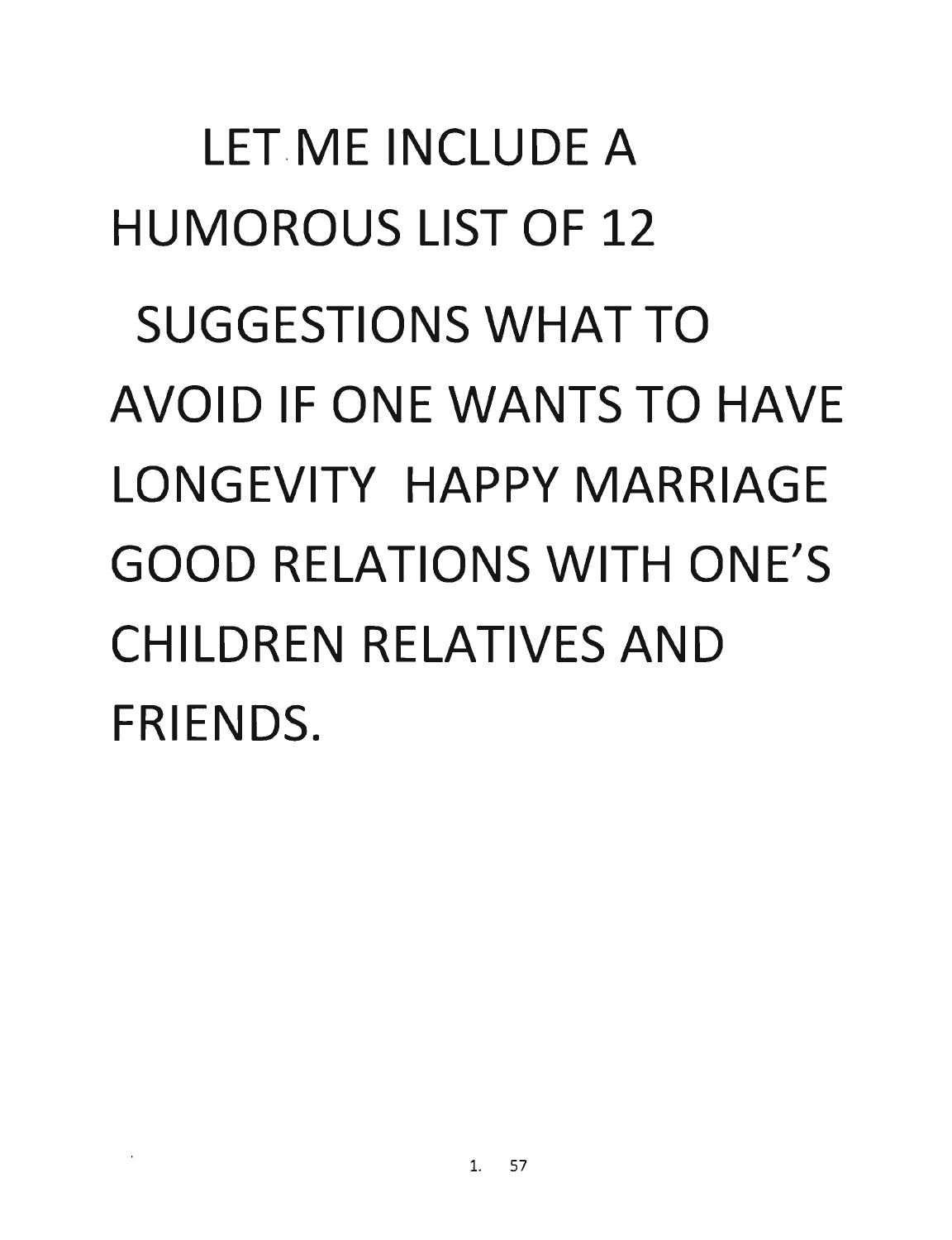**Christian Churches for the last 1500 years have set as a**  primary goal the conversion of **Jews. Only lately has the Roman Catholic Church under**  the guidance of Pope Benedict **ceased officially to dedicate funds for the conversion of Jews. Yes, individuals on their**  own can enlighten Jews about Jesus but it no longer is Church policy to engage in converting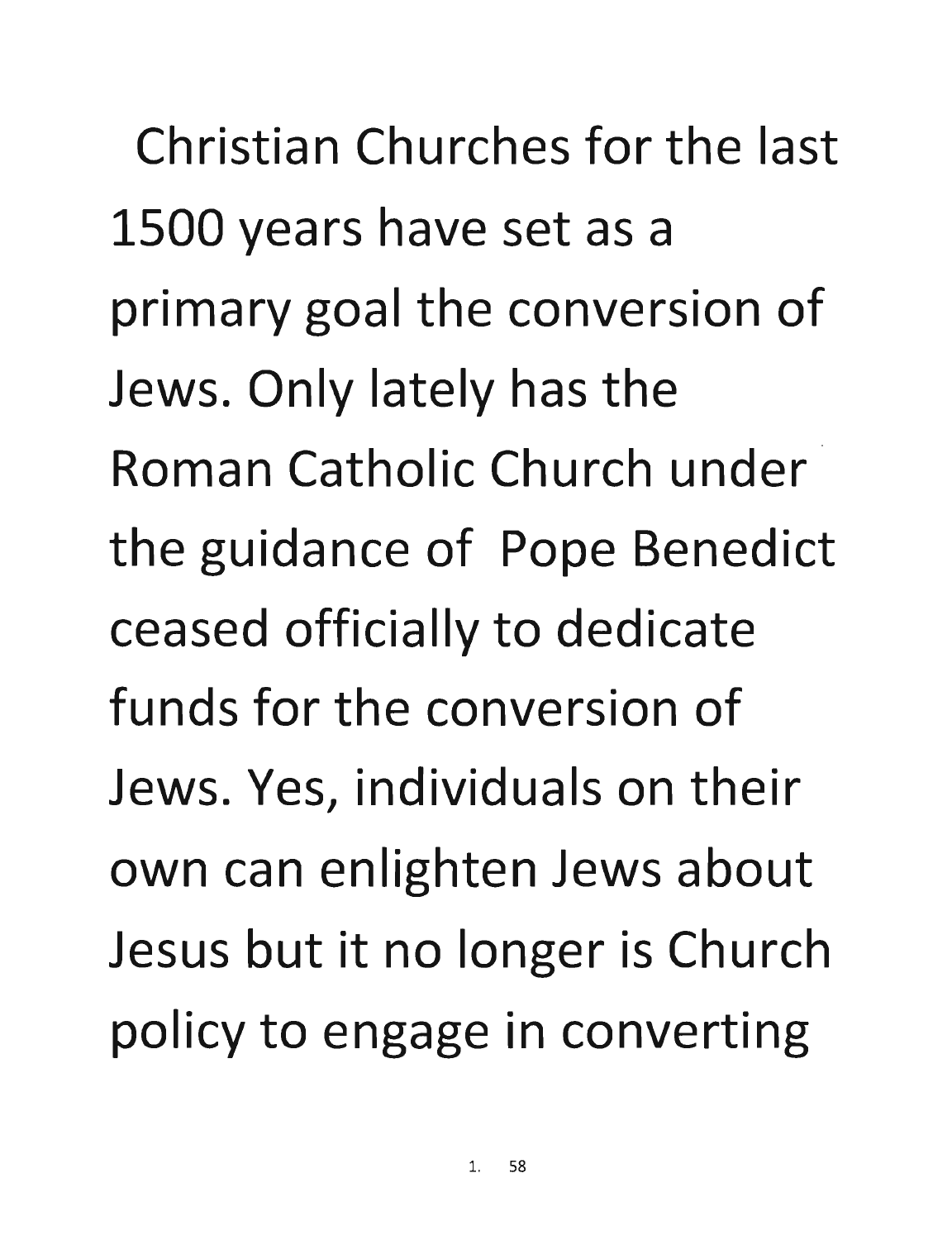Jews. Protestant Churches on the other hand still maintain as primary policy the conversion of Jews.

Why?

Did the Churches for the last 1500 years exhibit such dedication in uprooting the violation of the Ten Commandments?

Will Durant the great author of history of Civilizations writes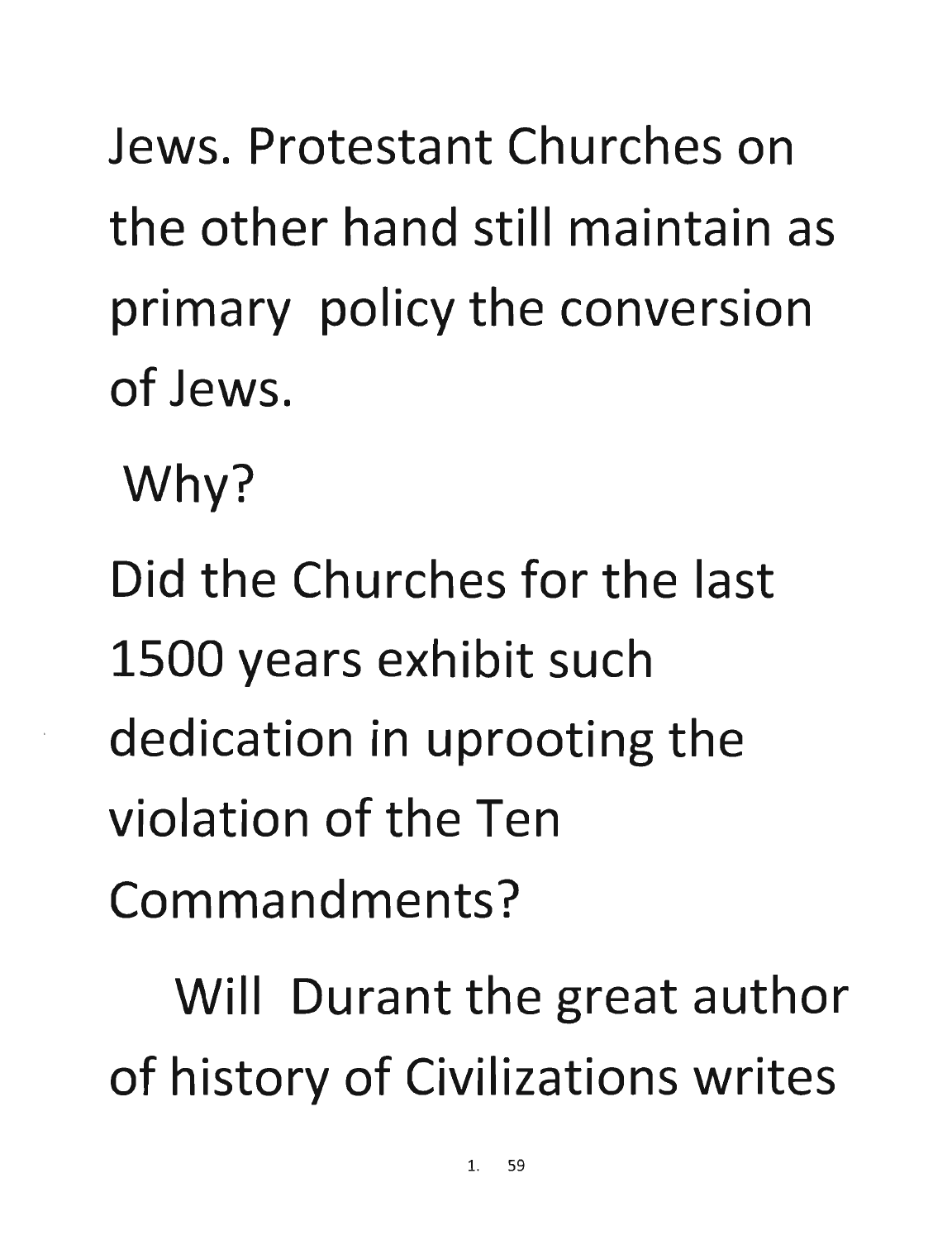There does not exist one year that "legal robbery rape and murder" translated as wars for conquest did not exist since the Christian Church won recognition by Constantine in the year 325 ACE.

- Thou shall not kill
- Thou shall not commit adultery
- Thou shall not steal
- Thou shall not commit perjury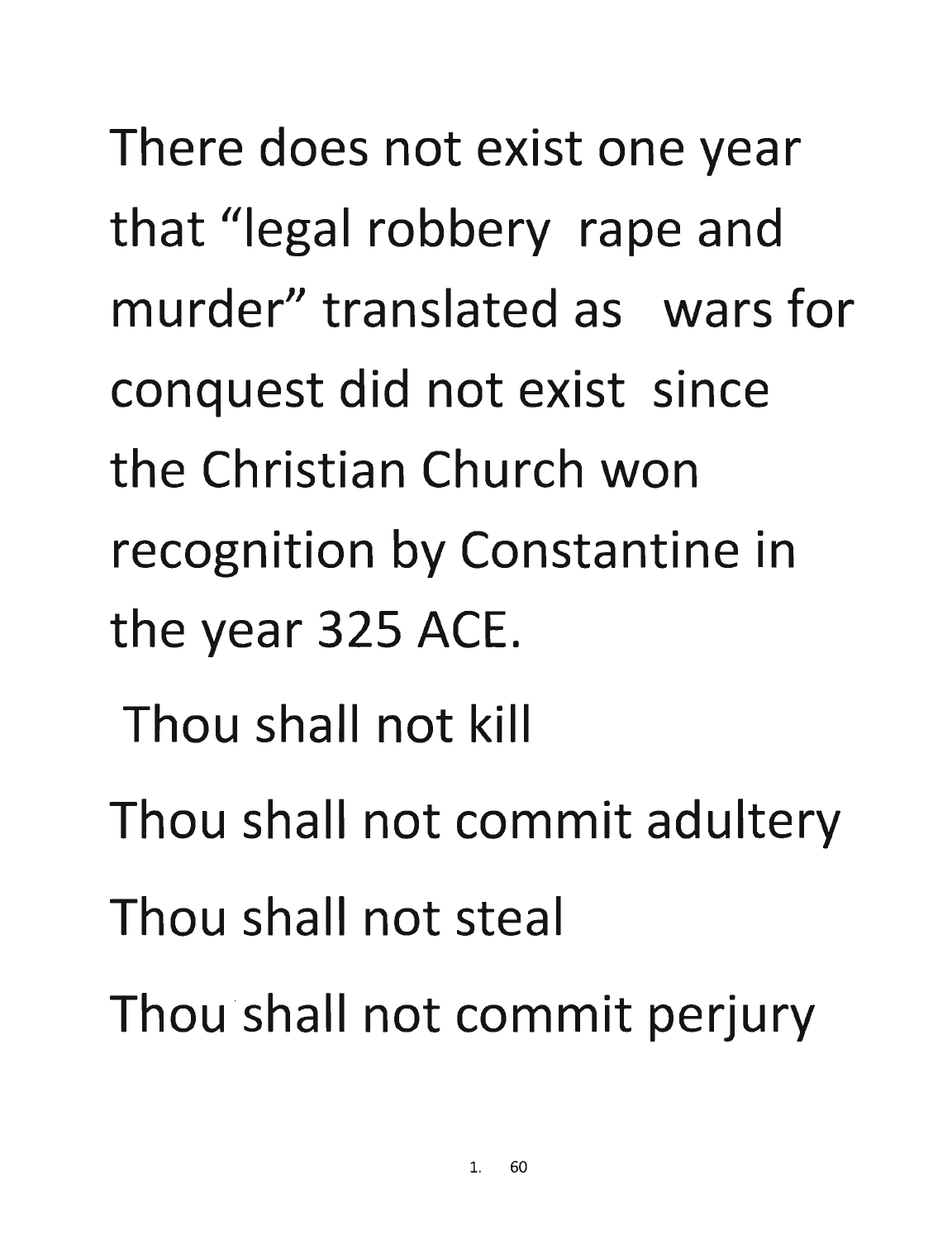- If someone strikes you on one cheek give him the other cheek Christianity is the religion of love
- Peace on earth good will for all men
- The State supported by the Church for 1500 years practice the direct opposite.

There exists a gigantic divide between preaching and practice.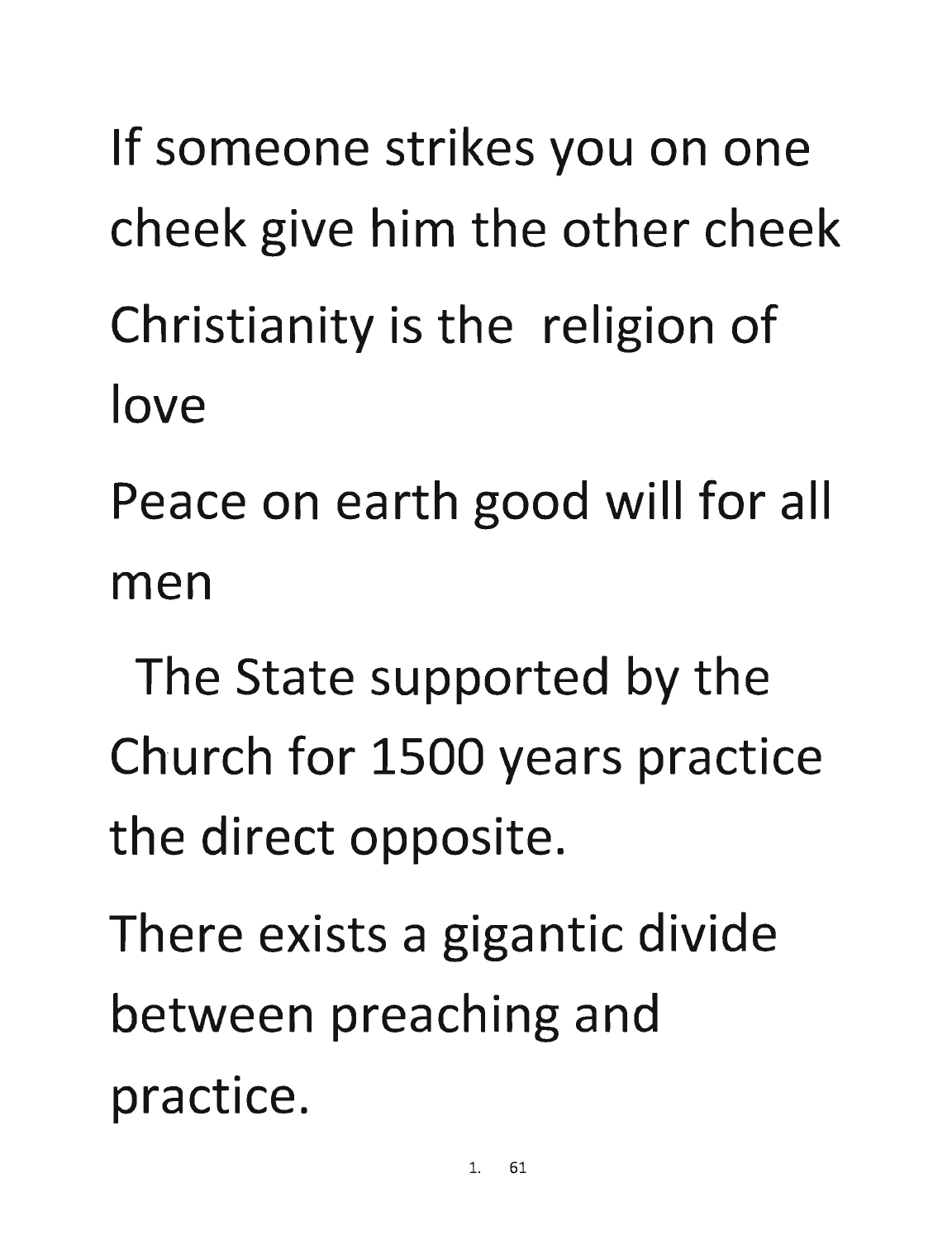#### The attitude and policy

• • **VIS a VIS** 

**Jews** 

represents what the Church **and the State the Civil authorities practice toward everyone else who is not their immediate group.** 

They rape rob and murder everyone who is not part of **their group.**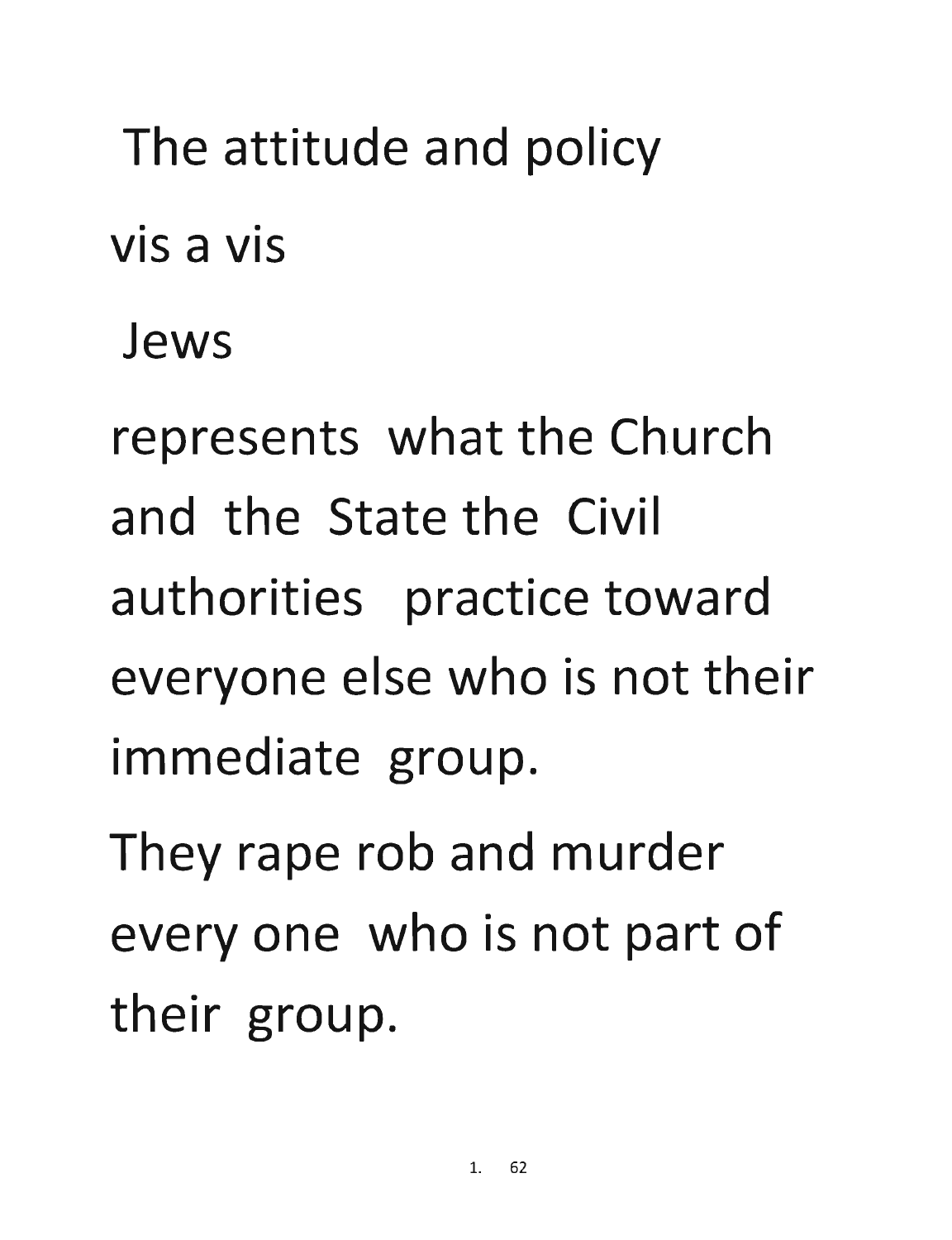Why should they treat the Jew **any better?** 

Furthermore, the Jew presents **a threat to their** 

**over riding mission of retaining power and wealth.** 

**Missionary work is not the end but the means of the real**  mission of retaining power and **wealth.**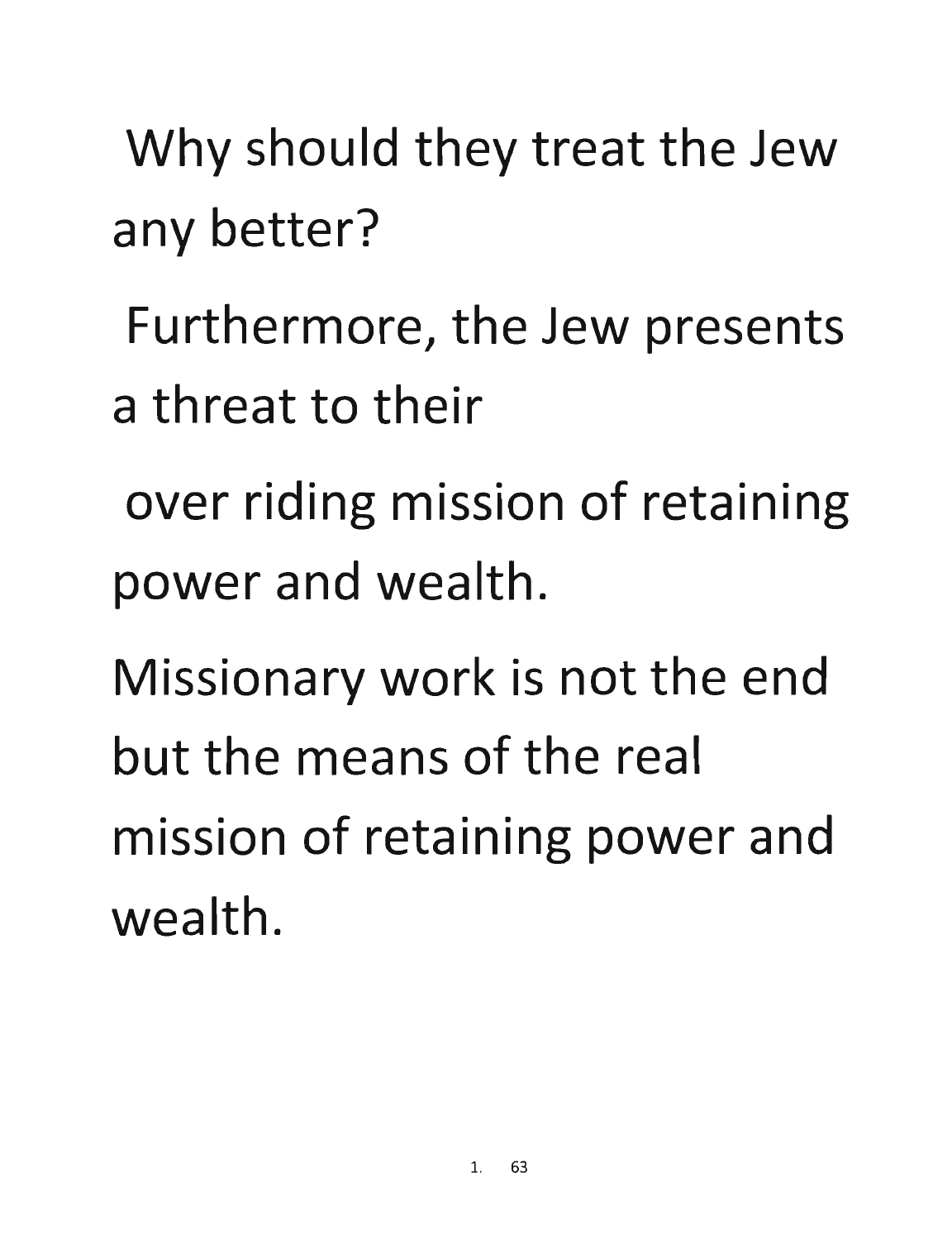As long as the Jew maintains Judaism the Jew presents a threat to their status quo.

**Others learn from the Jew to**  challenge the interpretation of God's word the Gospel. **Heresies arise because they learn from the Jew.** 

**The Jew makes a better case to**  sell his theology than any representative of the Church.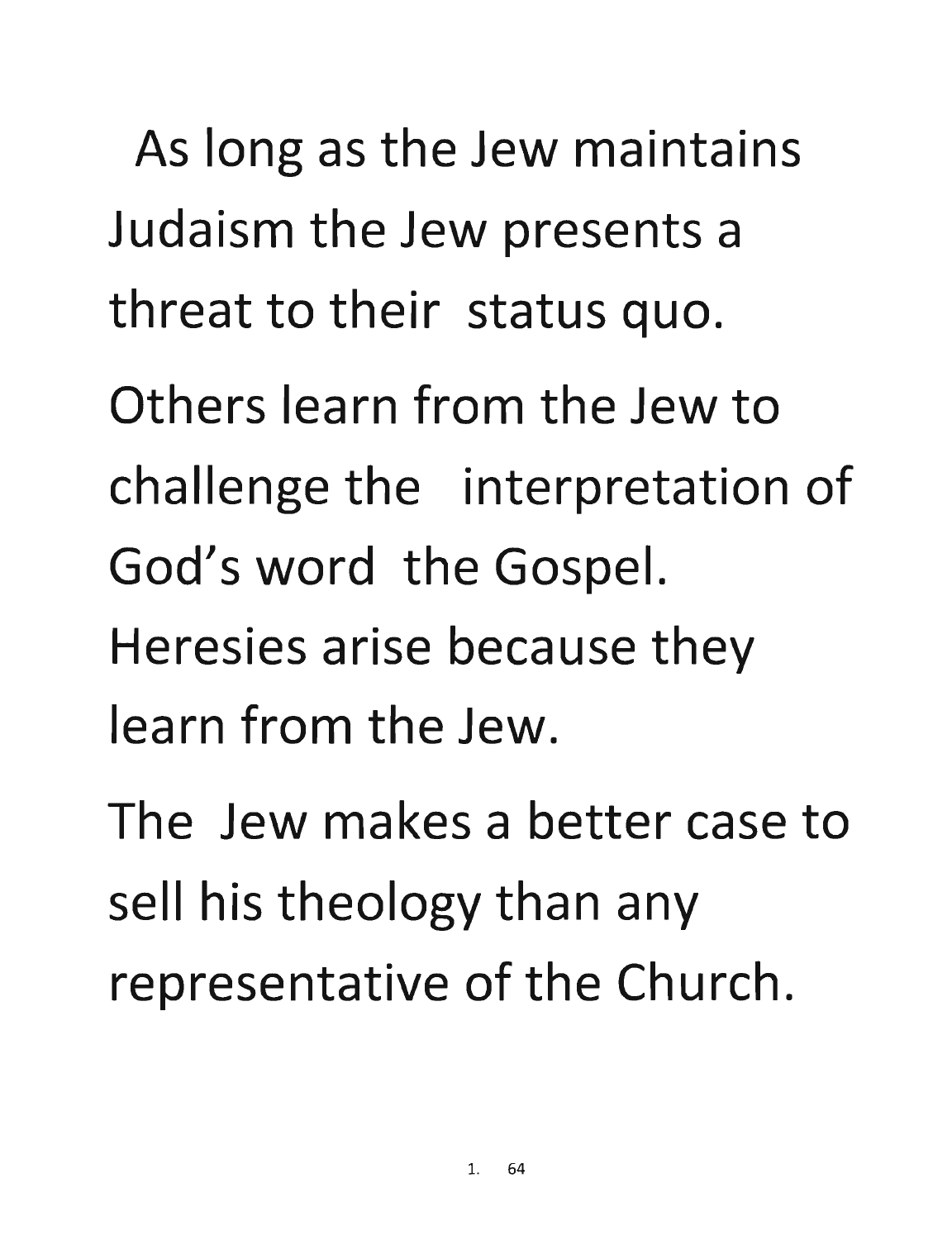What does one do when a competitor's product is better?

How do you get rid of the competition?

Of course, you follow the example of the Biblical Cain. You kill your competitor.

Or else you destroy his merchandise.

That is why the policy of the Church for the last 1500 years and even today in 2020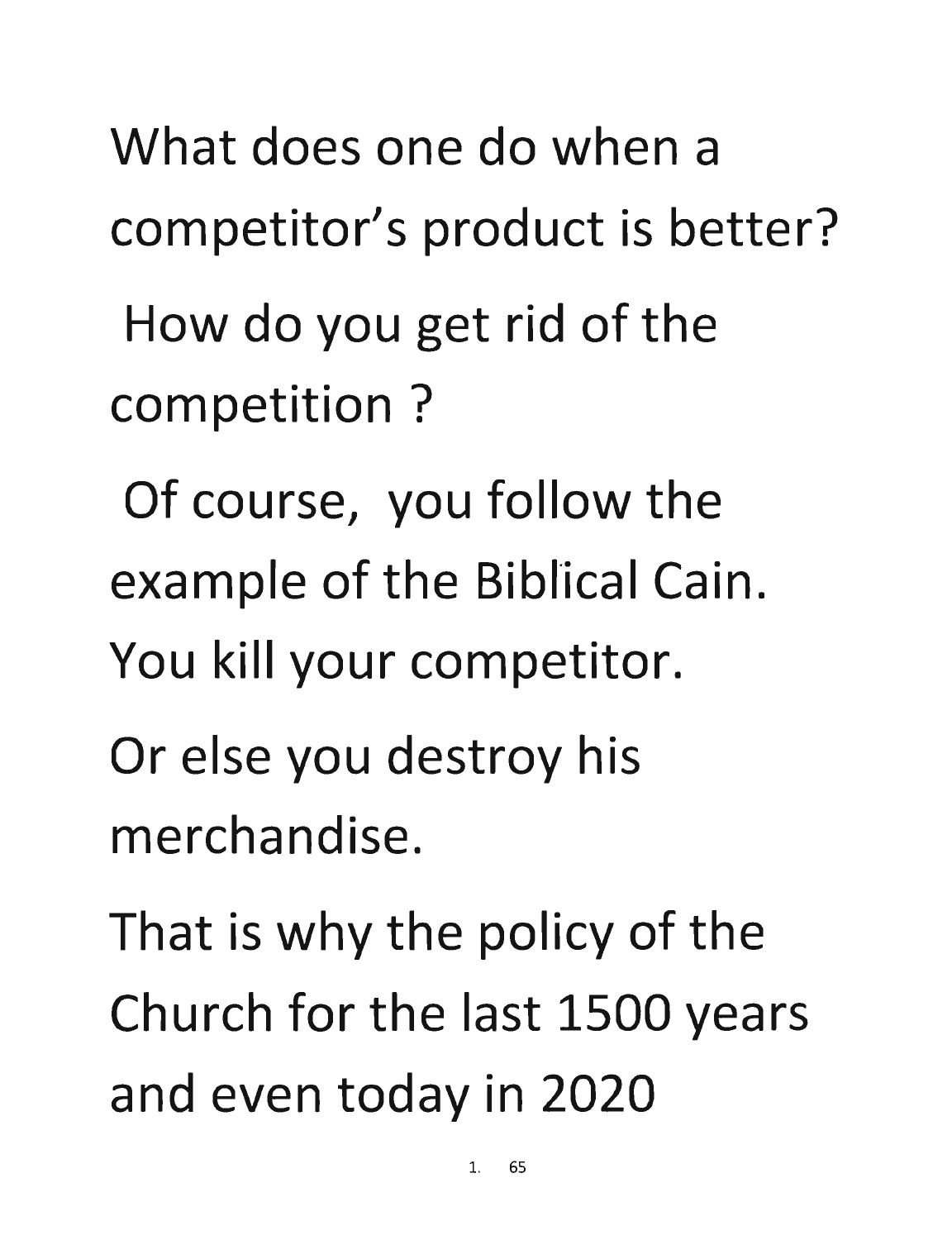vis a vis Jews is to rape rob kill Jews the messenger of Judaism. You can not kill ideas but if you kill the messenger there will exist no ideas.

That is why for the last 1500 years the Christian Churches are hell bound to convert Jews. That is why they hate the state of the Jew. That is why they embrace the Palestinians.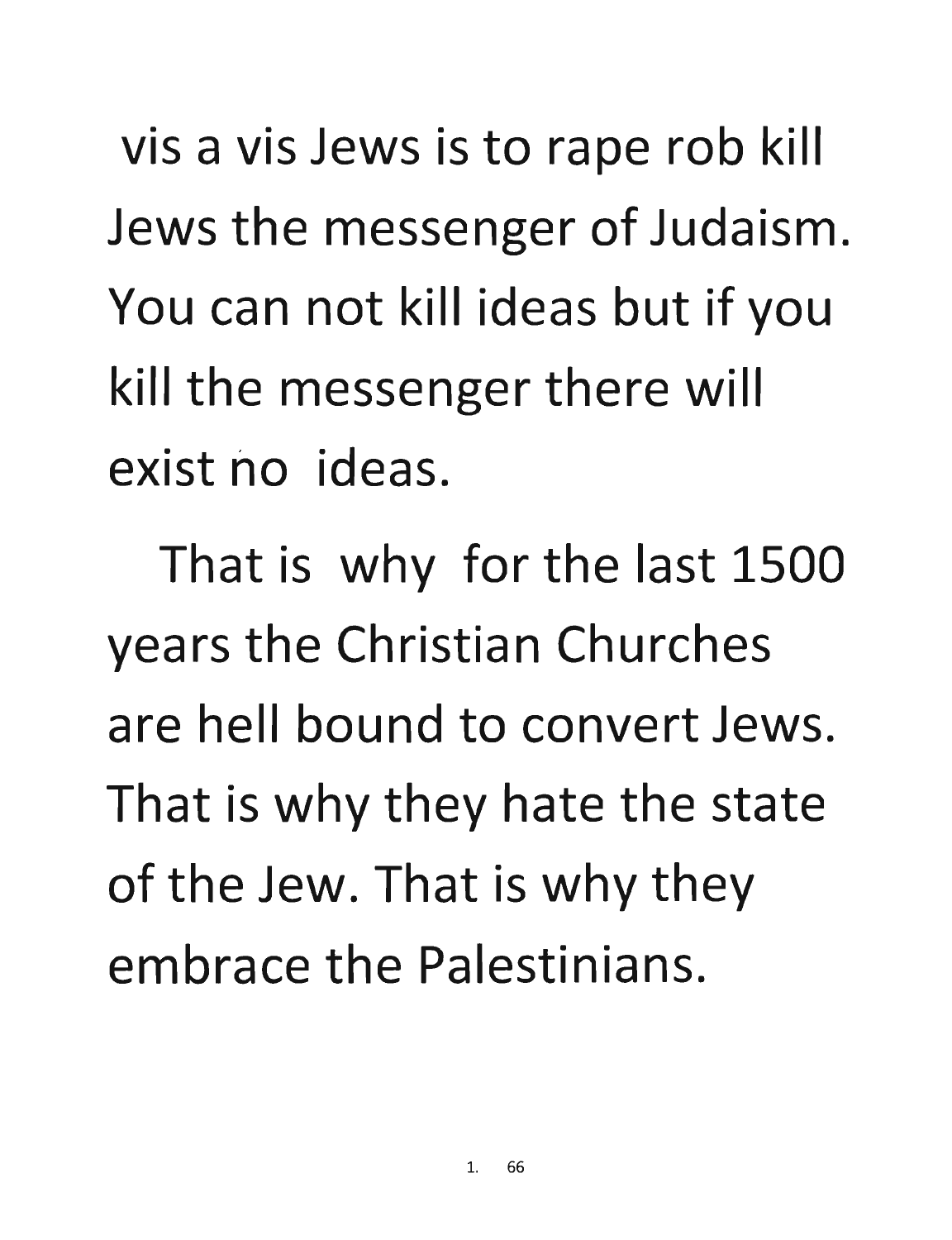The Palestinians are groomed to replace the State of the Jew. For 1500 years the Church preached that Jews lost their independence and the Temple was destroyed because they refuse to accept Jesus that to their mind they equate as tantamount of crucifying him. Now out of the clear blue sky a Jewish state is reestablished!!!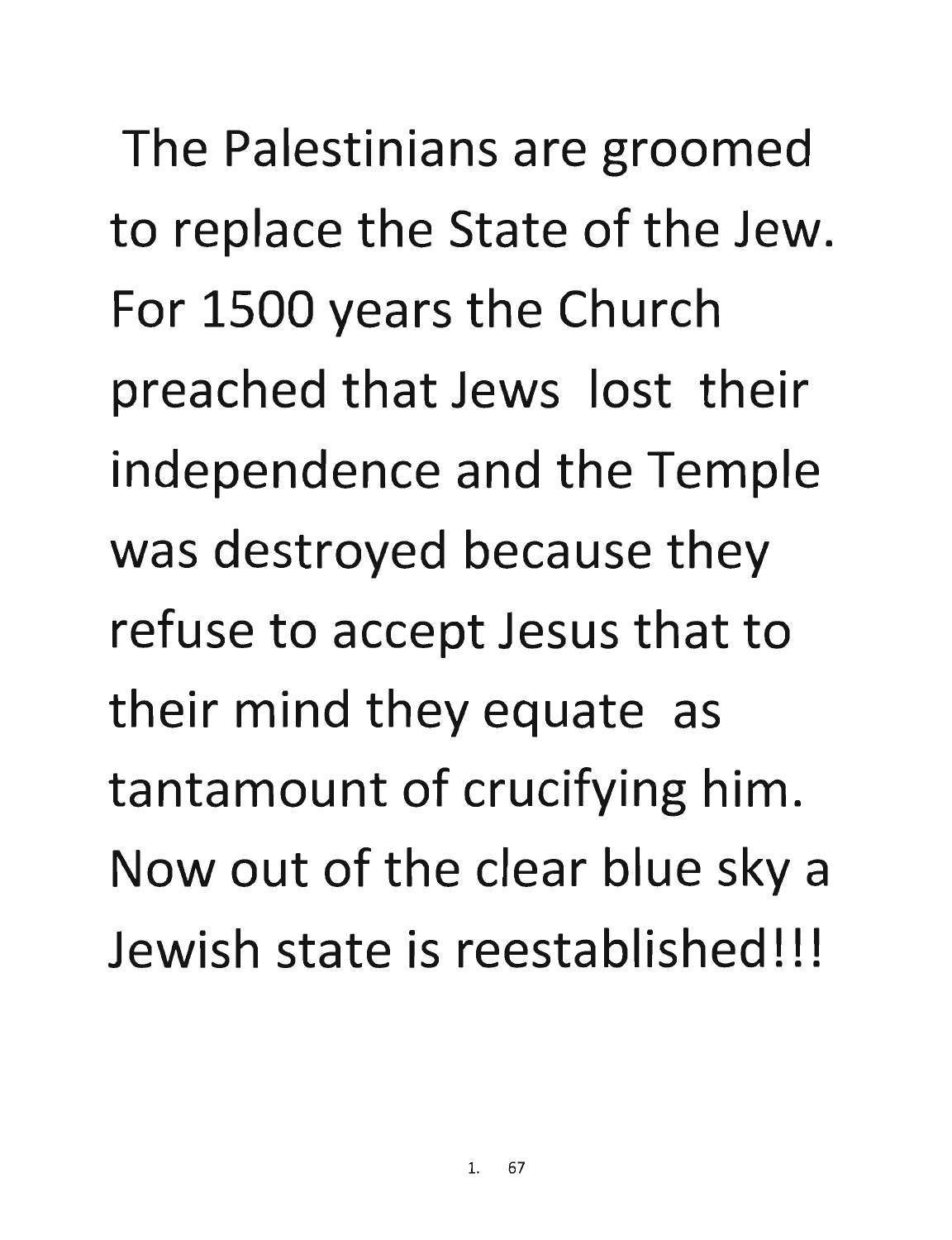All their 1500 year theology goes down the tubes.

**Yes there exists hope.** 

**Create the Palestinian card. The Palestinian card serves the**  same purpose as Christianity **replaces Judaism. So too the Palestinians will replace the Jew and his state.** 

Stage 1 they advocate two **states.**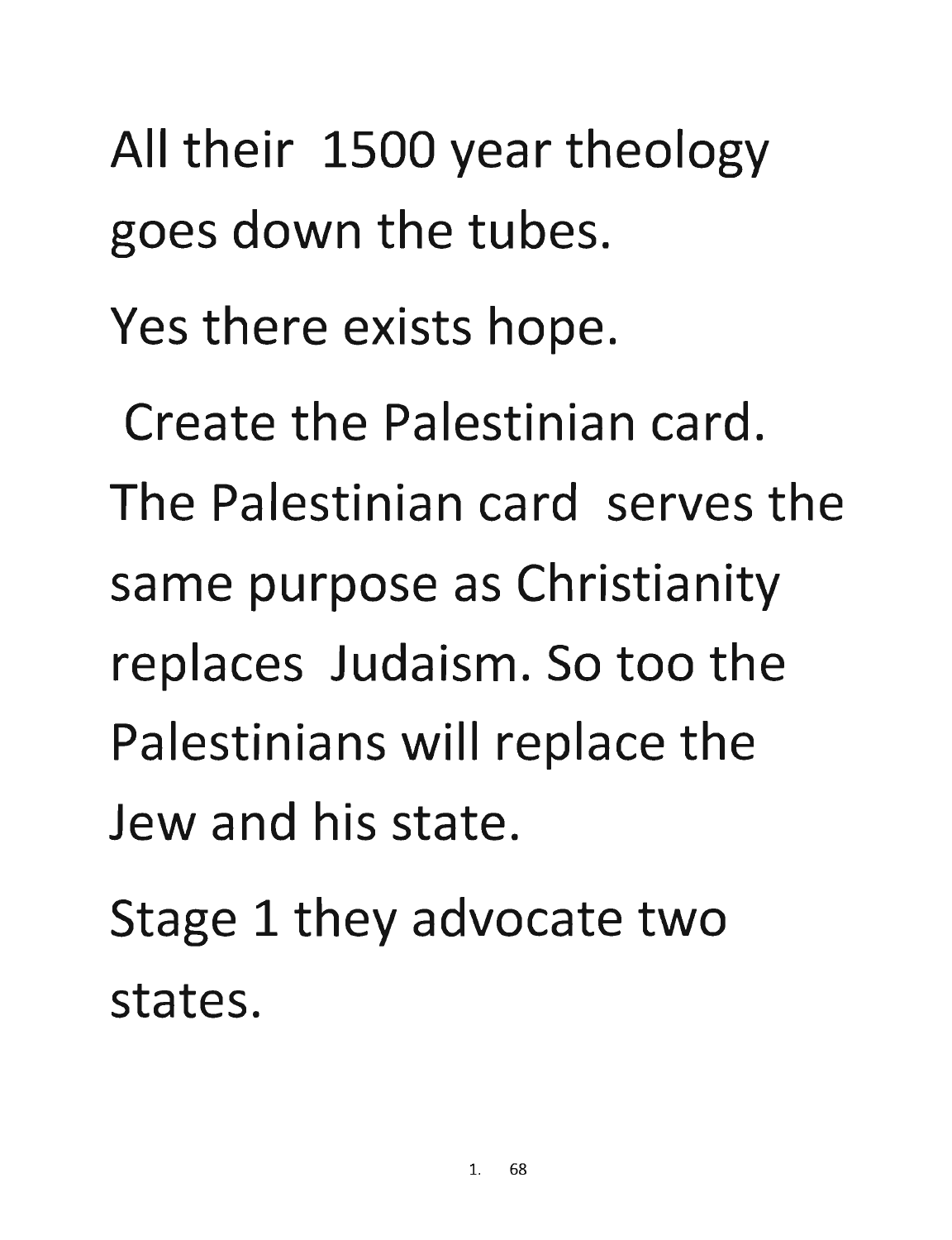Stage 2 The Palestinians will destroy the Jew's state.

Thus replacement theology will be proven true.

Judaism on the other hand has no fears.

Judaism recognizes that non Jews are permitted to believe in God the father Jesus the Son and the Holy Ghost.

Judaism recognizes that Trinitarians inherit heaven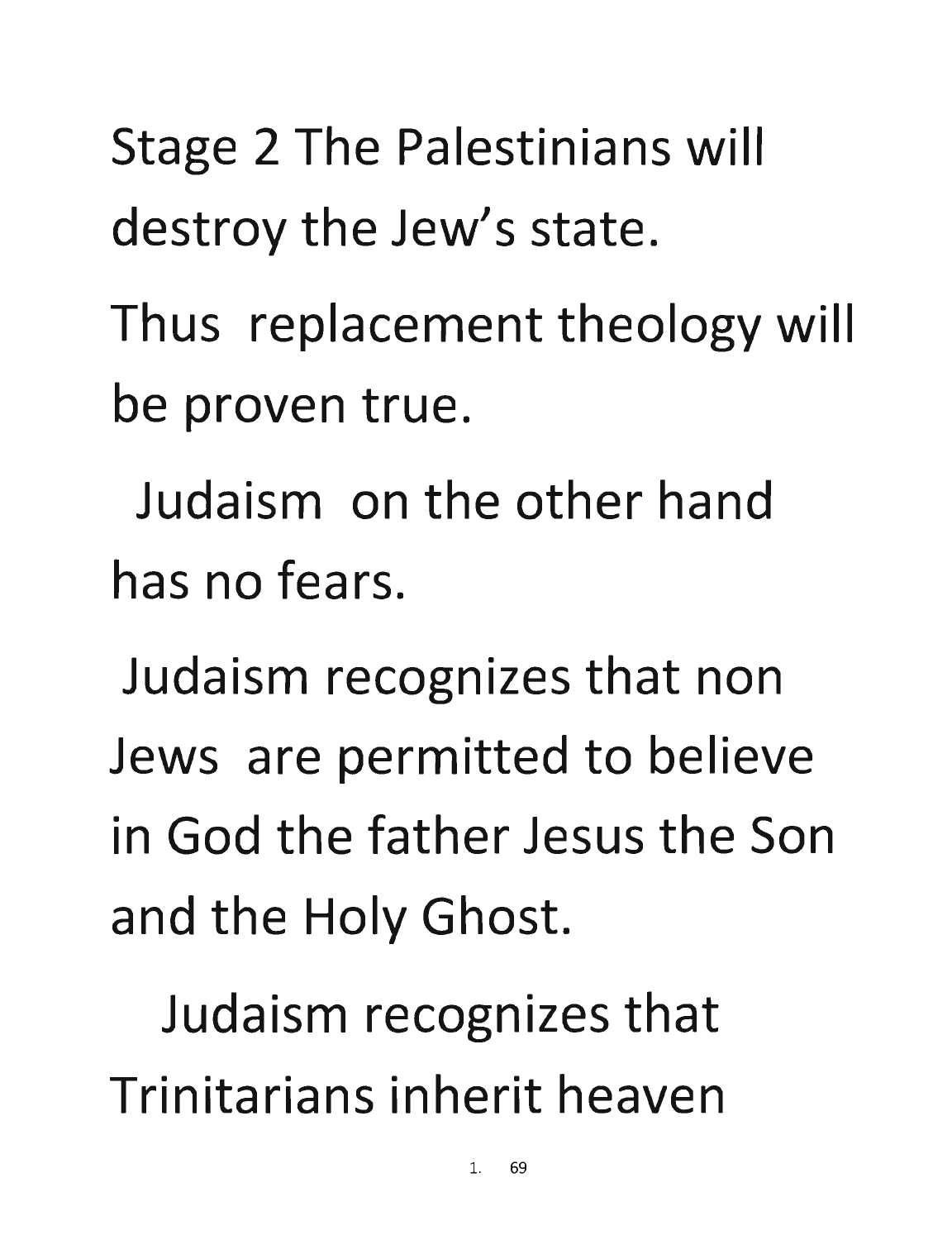merit eternity providing they **also observes the Seven**  Nohadic Principles:

**[l]Belief in God[one is free to view God according to his creed]** 

[2] **not to** 

**Steal** 

**[3]not to commit adultery or rape**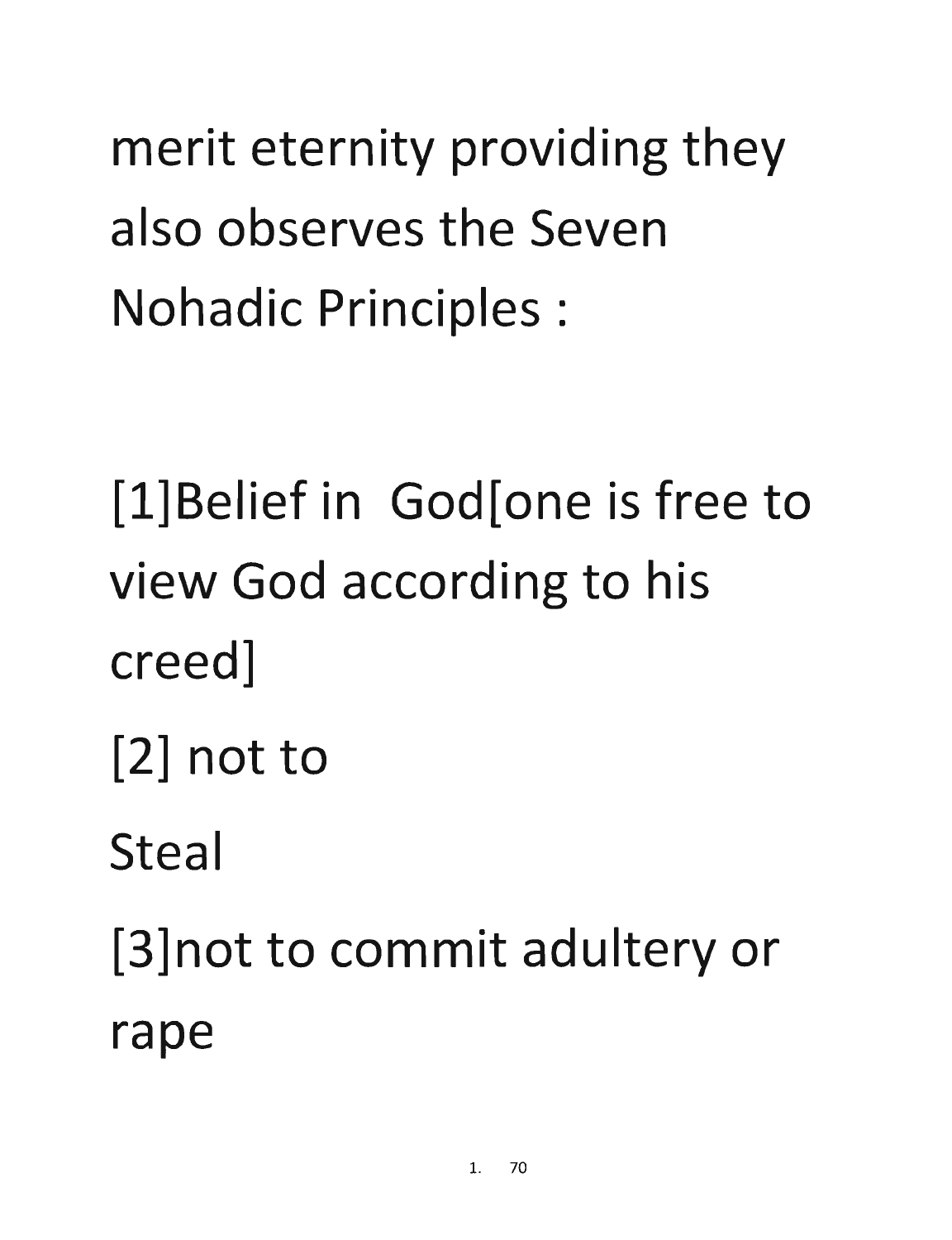[4] **not to murder** 

**A subset of all three is not to commit perjury** 

[5] Enacting legislation

[6]Enforcing the laws with police and army.

- [7] **not to be cruel to animals**
- All these principles are

**translated** 

being a law abiding citizen.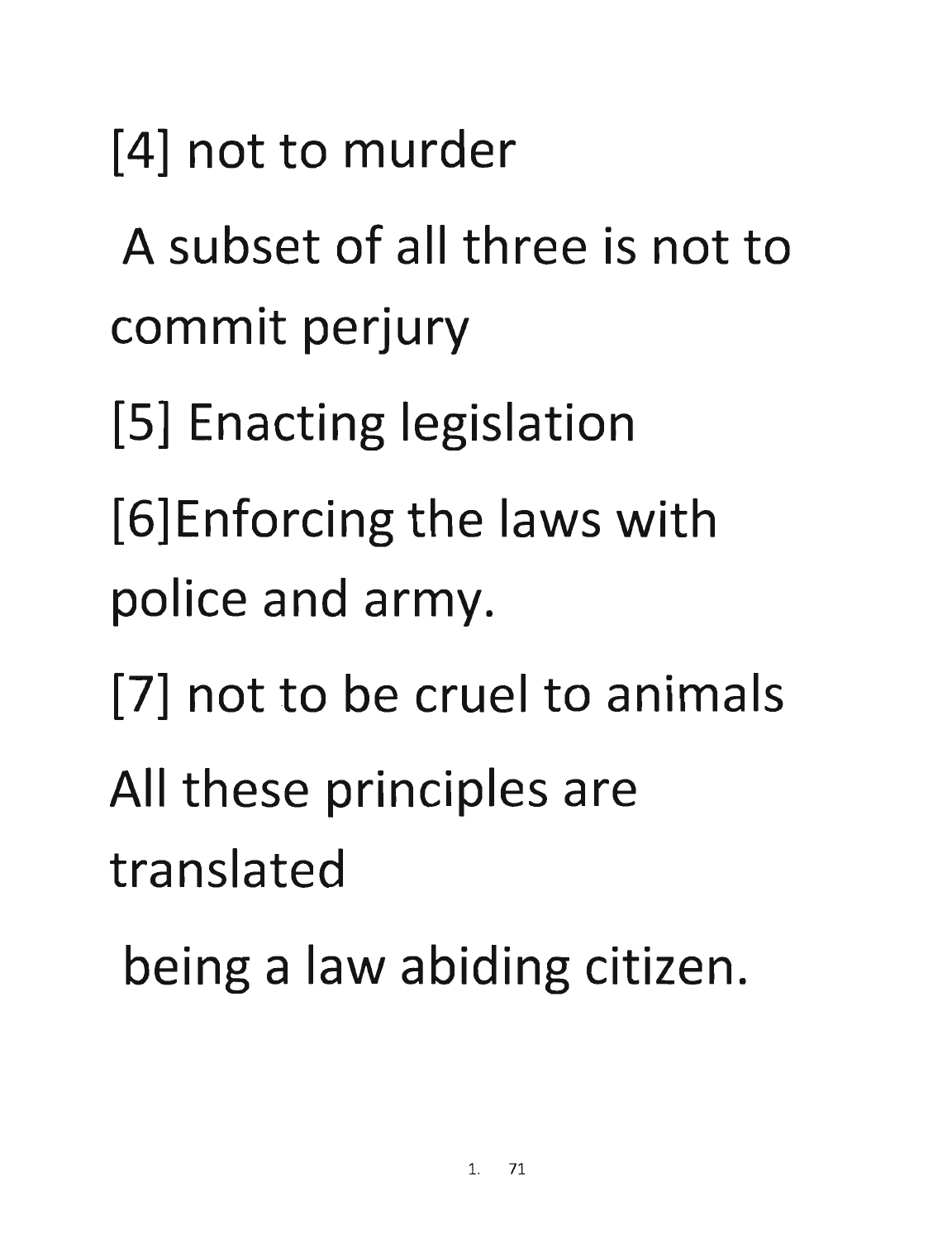**Thus Judaism in words, as well**  as, deeds emphasizes as critical **the observance of the** 

**Ten Commandments.** 

There does not exists any **divide between** 

**Words and Deeds with the practitioners and leaders of**  Judaism as exist for the past 1500 years in the ranks of the Europeans leaders who are backed by leaders of the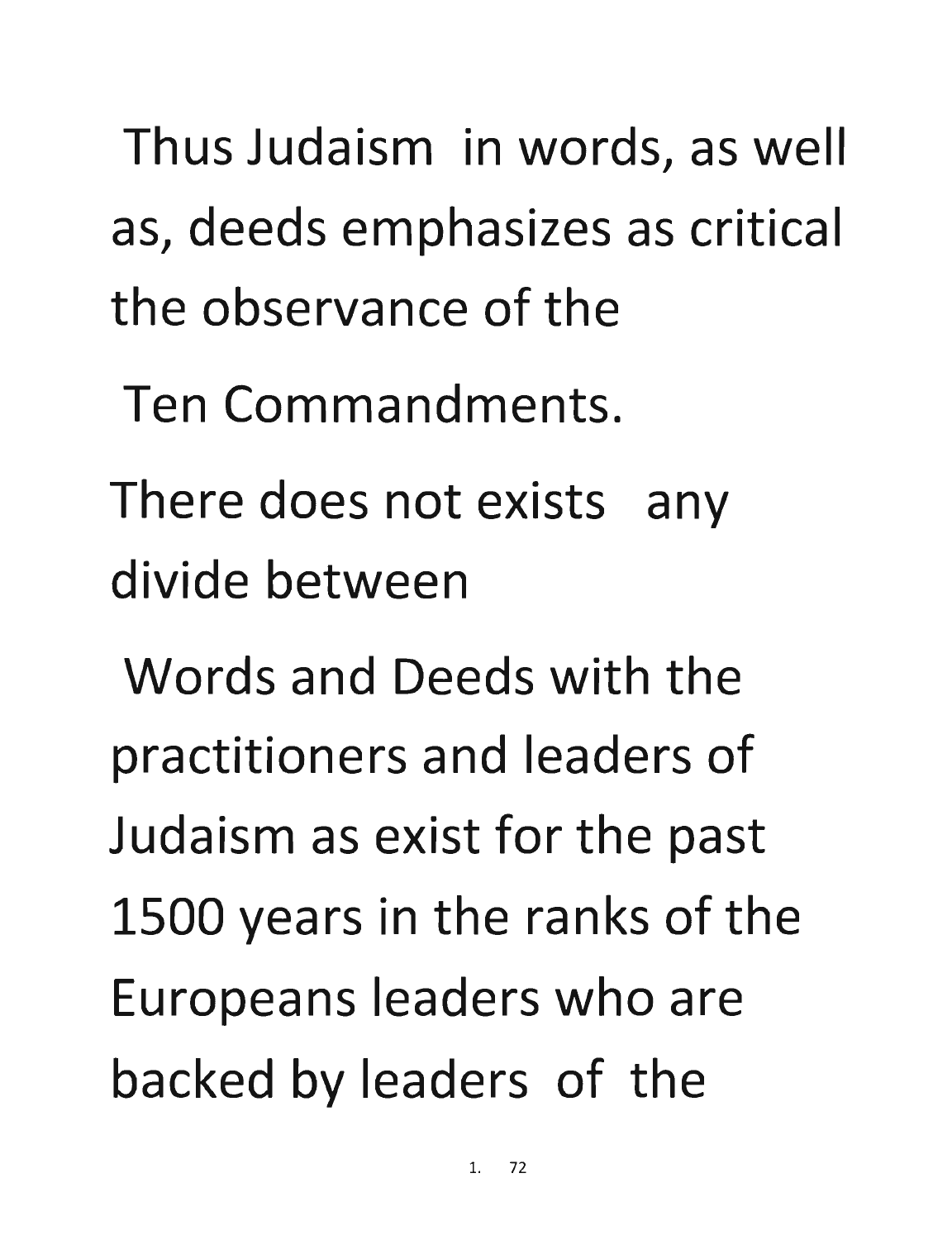Roman Catholic and Protestant Churches. The Church preaches the Divine rights of kings. For themselves they are the vicars of Christ. They are the only ones who possess the oracle of truth. Every word they utter is infallible.

Since 1965 after 1500 years the Roman Catholic Church under the influence of Jews who converted and become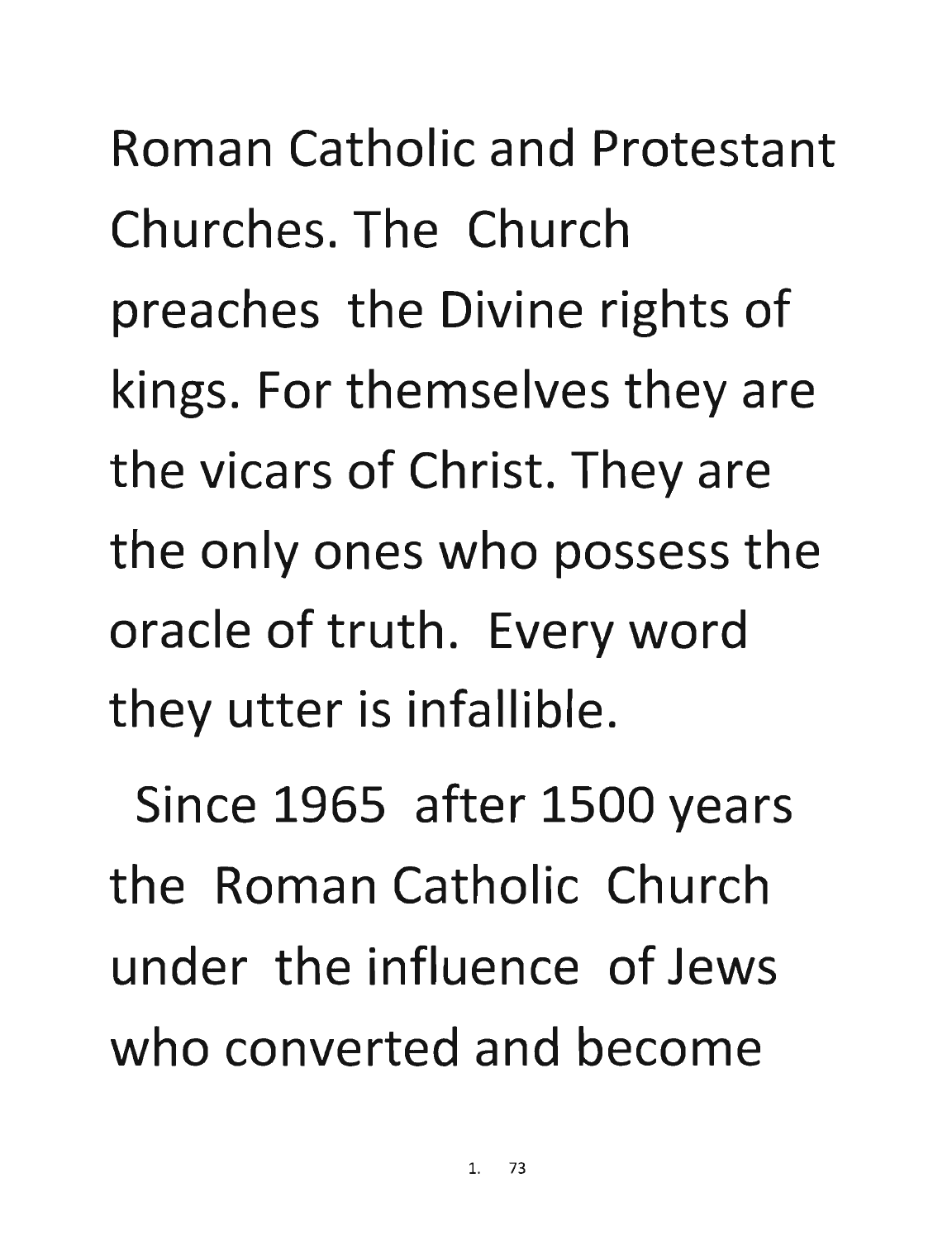**Bishops and Cardinals- rescind the blood libel that all Jews**  who do not accept Jesus are guilty of Deicide.

**In 2019 under the guidance of Pope Benedict the Catholic Church no longer supports missionary work to convert**  Jews. Although they still fail to recognize that one whose faith is Judaism merits eternity. They **still maintain that God in His**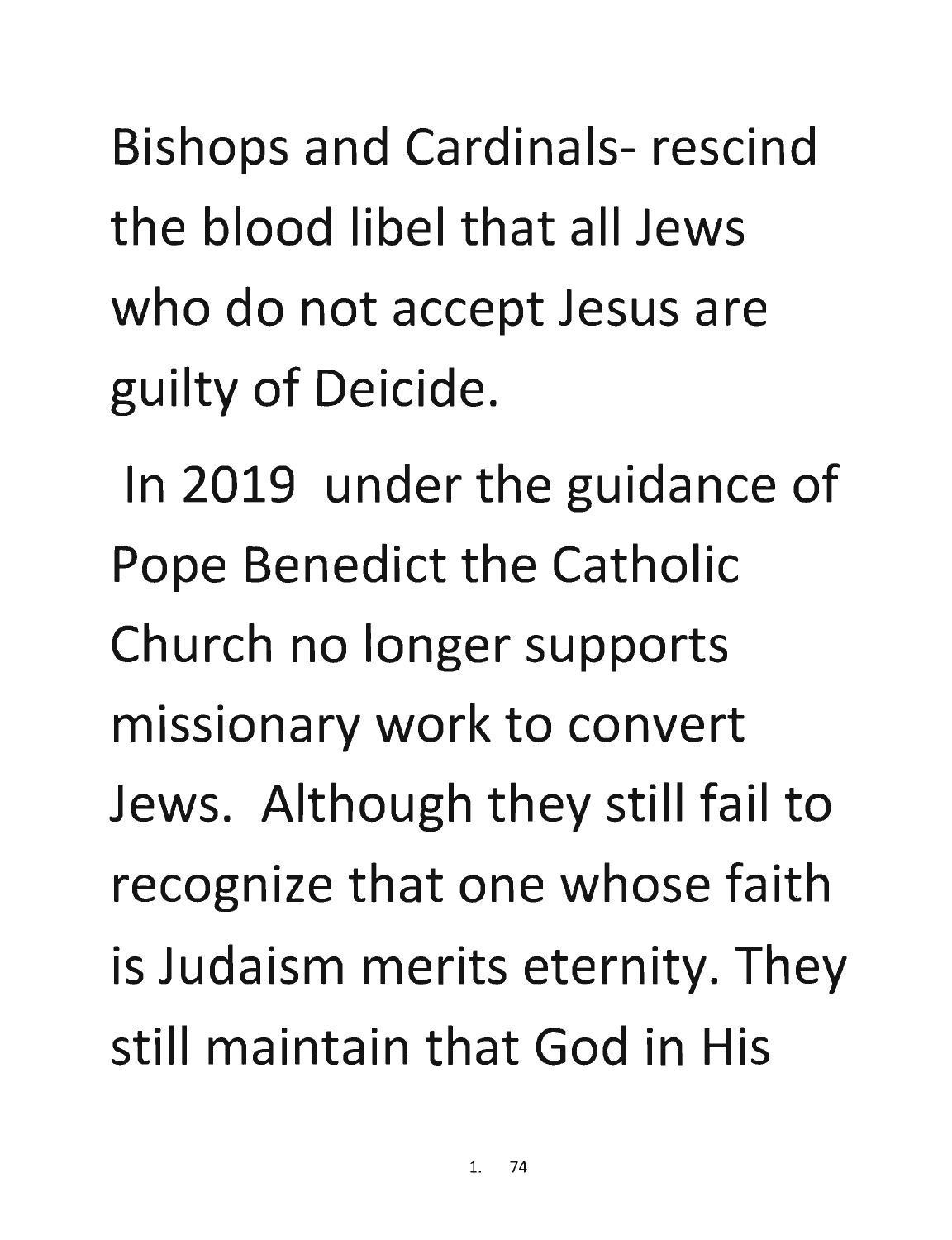**good time will decide when to force all Jews to convert to the Trinity.** 

**Judaism never maintains that they are the only channel to attain eternity and merit life**  beyond the grave. Judaism **recognizes that there exist**  multiple ladders to the truth **and to God.**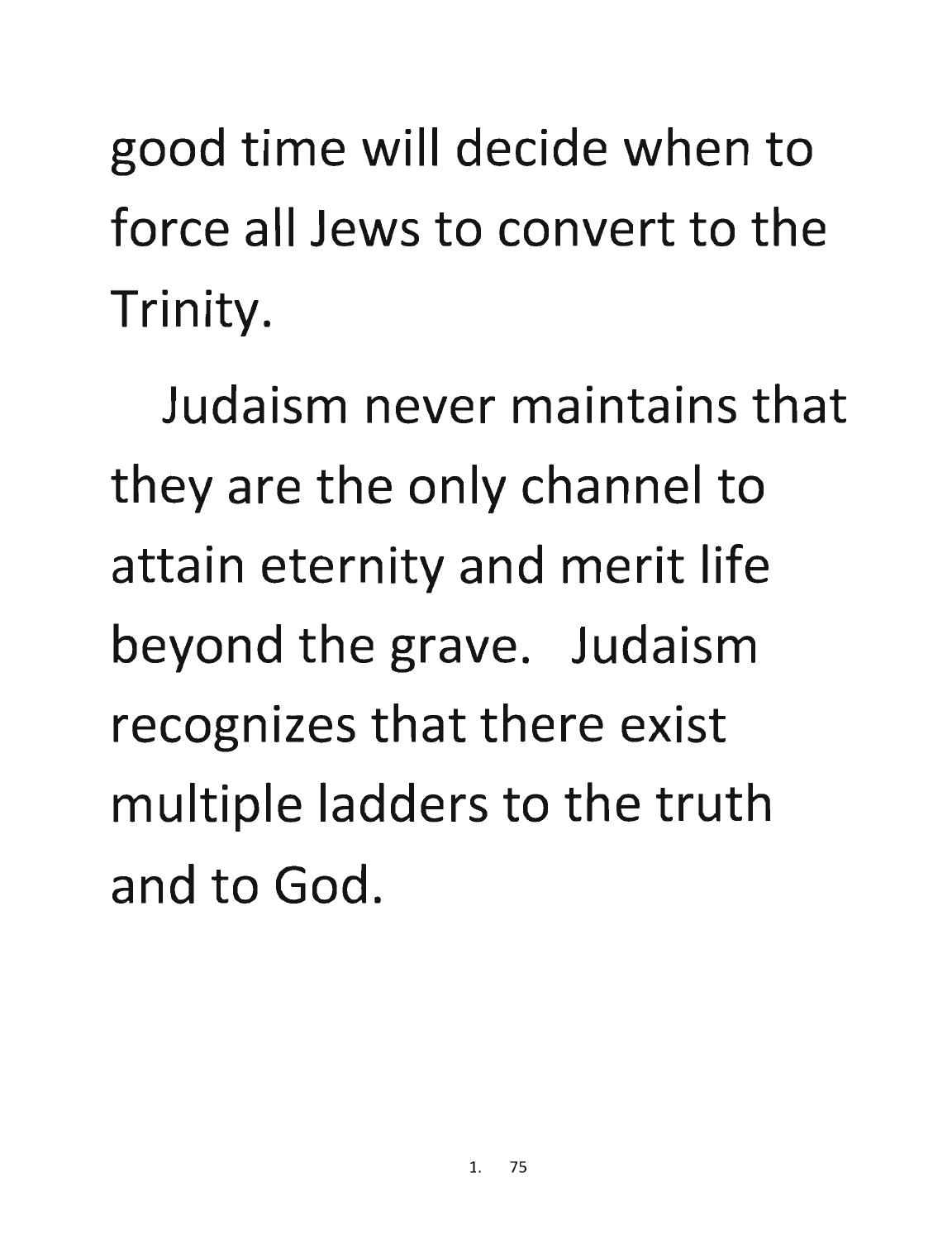**In many centuries during the**  last 1500 years the majority of **Jews are forced to settle in Muslim controlled countries. Jews are forbidden to compete with Christians in all trades crafts and farming. They are only permitted to be money lenders and charge interest.** 

This means that only Jews possessing great wealth -having sufficient money to trade in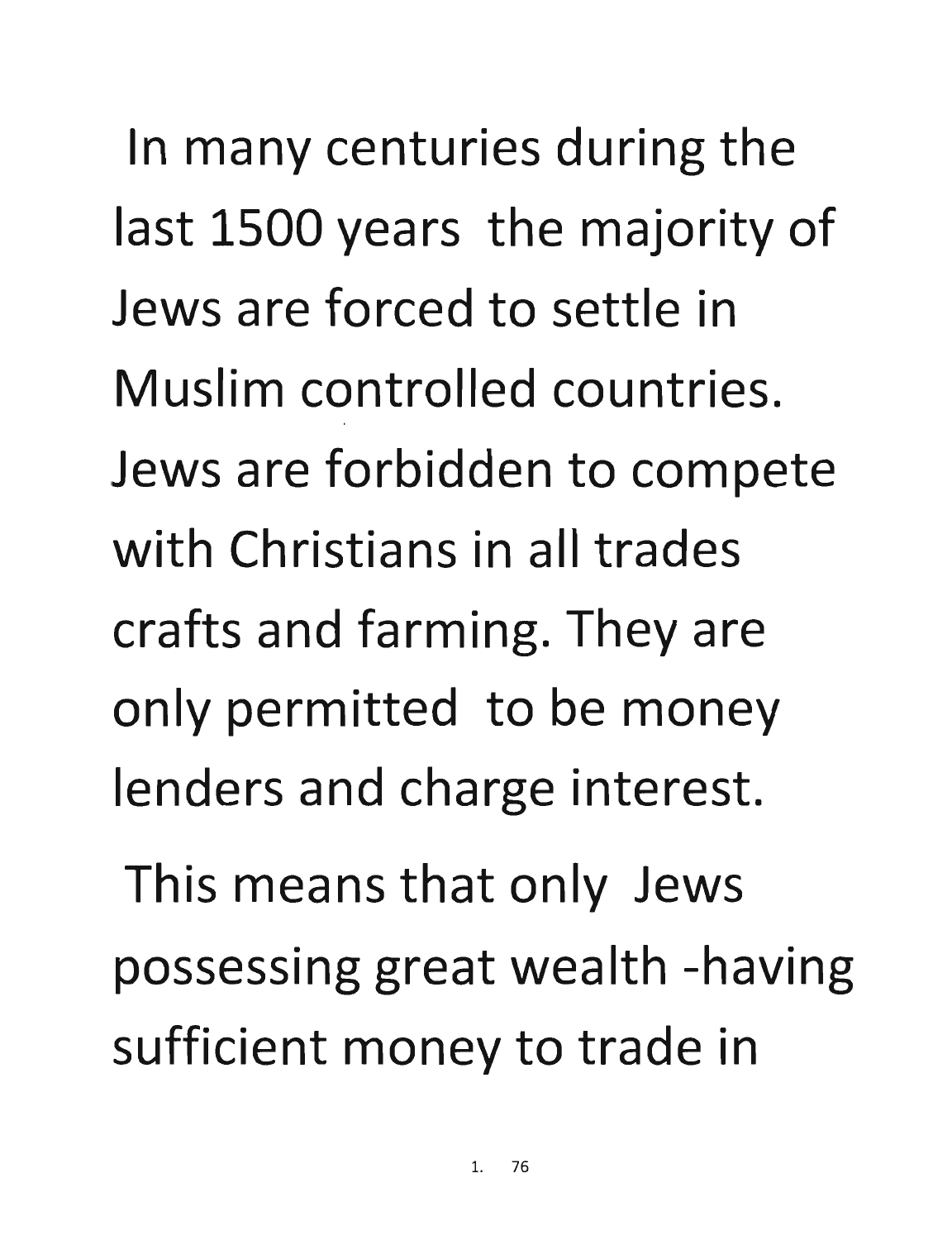currency can make a living. All **others are forced to leave.**  Otherwise they will starve.

Thus with out officially exiling **Jews**, they are forced to leave **otherwise they will starve.** 

**That is one way to keep the number of Jews and Jewish influence low.** 

**Muslim countries had no such**  laws. They did not fear Jewish **influence since Islam and**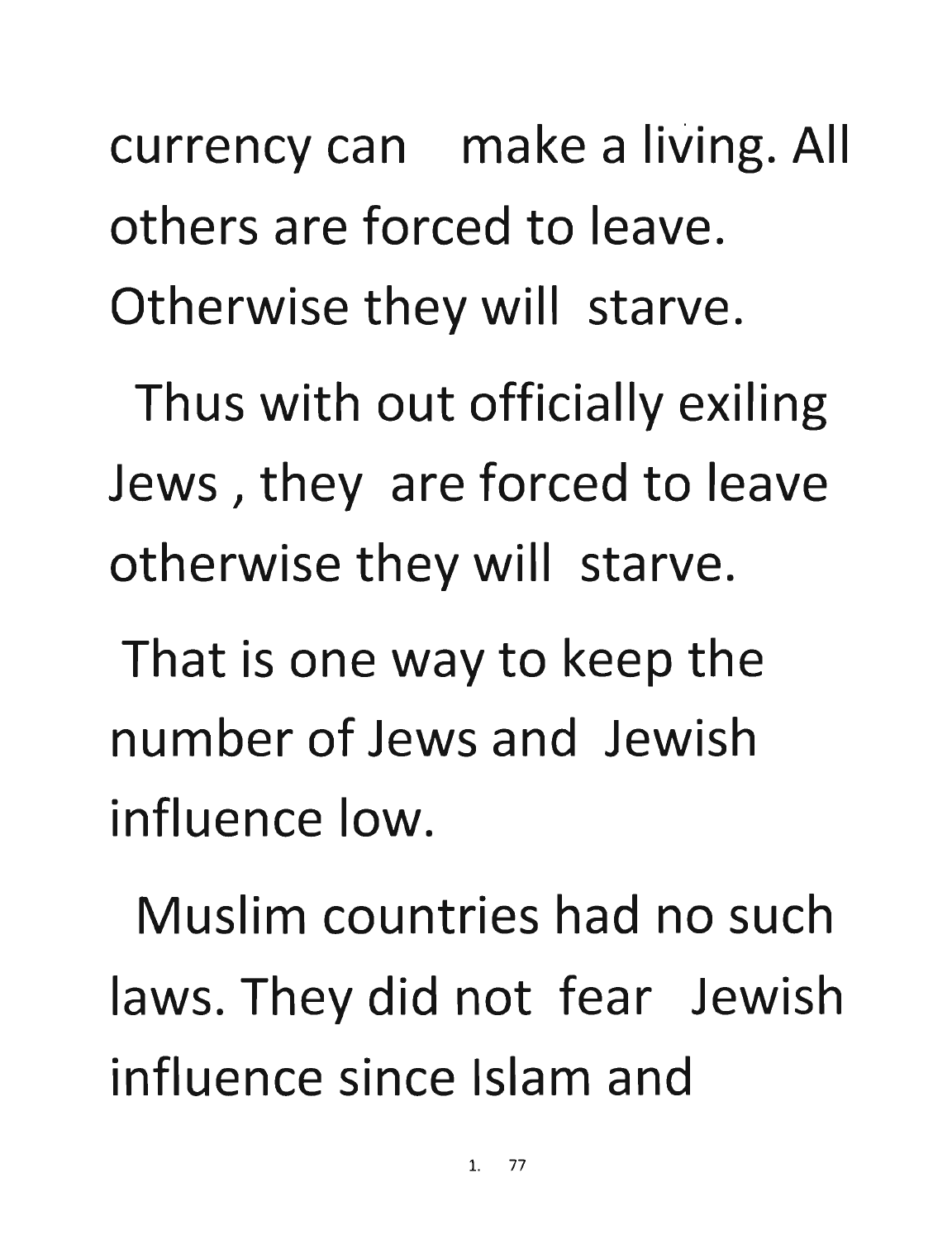Judaism are very close in theology as well as many rituals civil marriage and criminal **laws.** 

**As a matter of fact when the Muslims conquer North Africa**  and half of Spain the native **Christians thought the Muslim**  conquerors were Jews. They **cried that the Jews returned to**  take vengeance for all the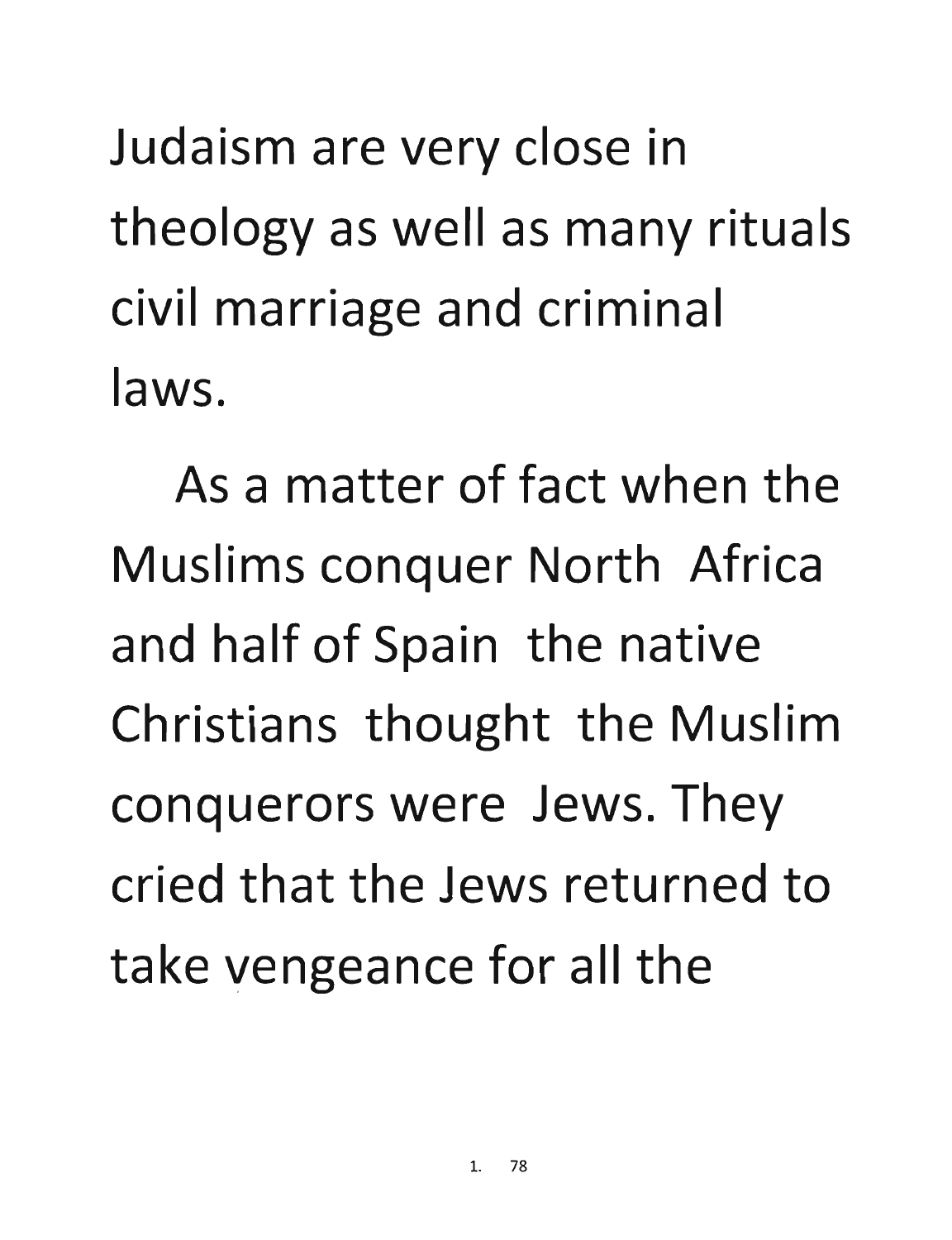**crimes perpetrated against their Jewish residents.** 

**The honest observer can see that the Hand of Providence exits in history.** 

[1] **Constantine the Roman**  Emperor empowers the Roman **Catholic Church in 325** ACE **as**  the official religion of the **Roman empire.** 

[2] **The Roman Catholic**  Church becomes all powerful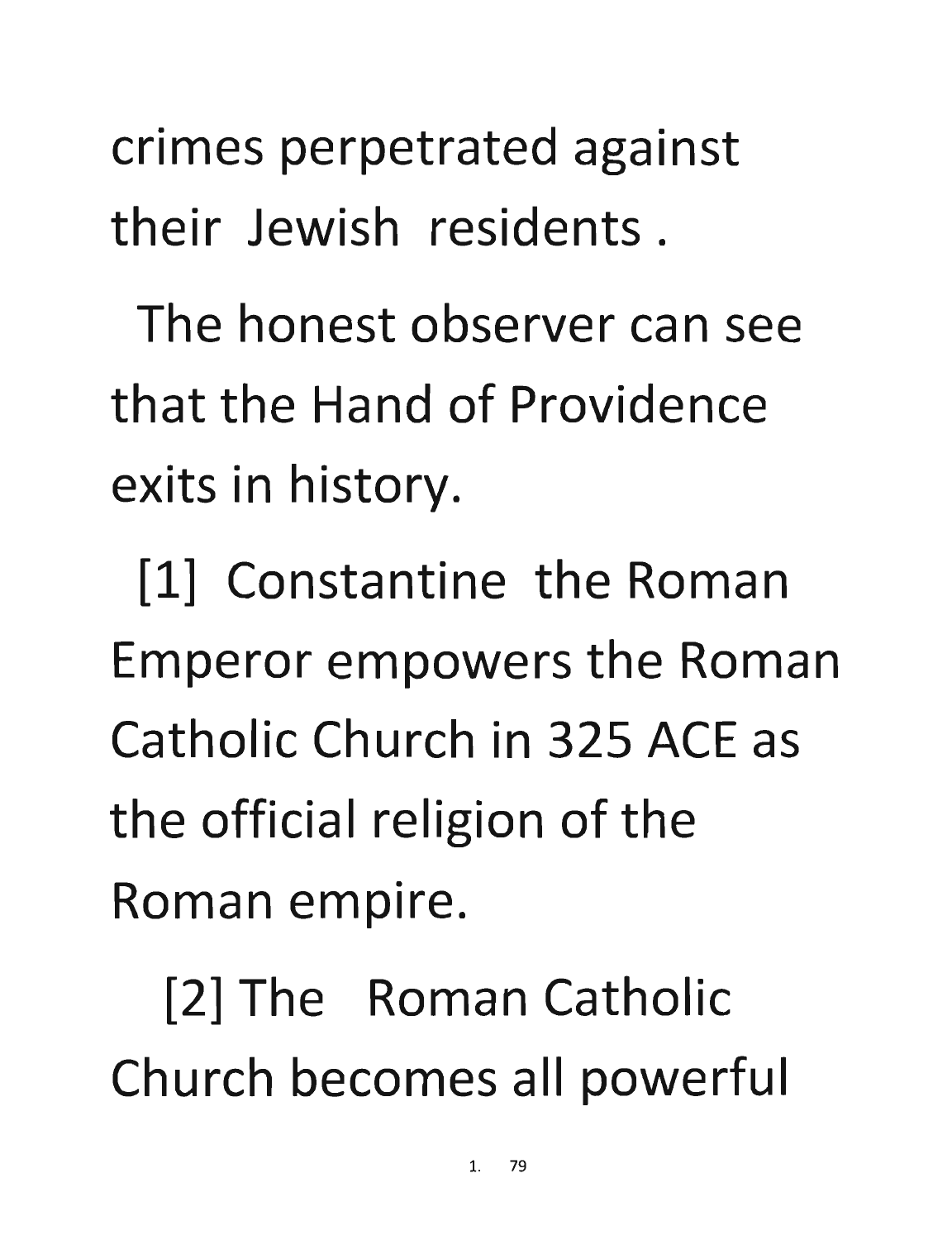and relegates to itself imperial designs. She sets her sights in **conquering the whole world.**  [3] She uses all the power of **the Roman State to crush any opposition.** 

**Jews are threatened with extinction.** 

[4] At that instant God steps in. **What does He do?** 

[5] God plants ideas in the **heads of the Barbarians to**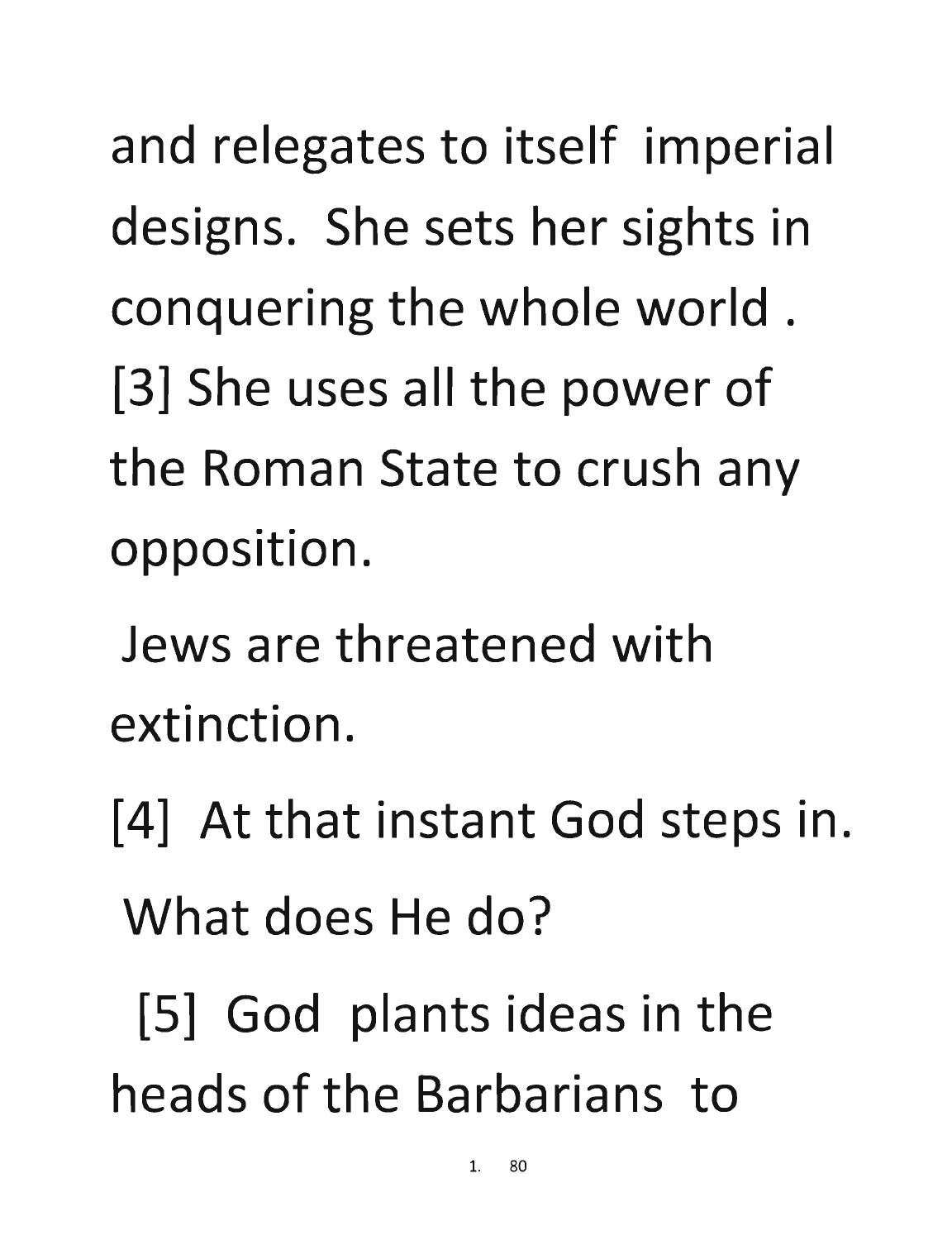attack and cripple the Roman **Empire.** 

[6] God plants ideas in the heads of the Eastern part of the **Empire to split from the western.** 

**[7] God plants ideas in the heads the Greek Orthodox**  Church to split from The Roman **Catholic Church.**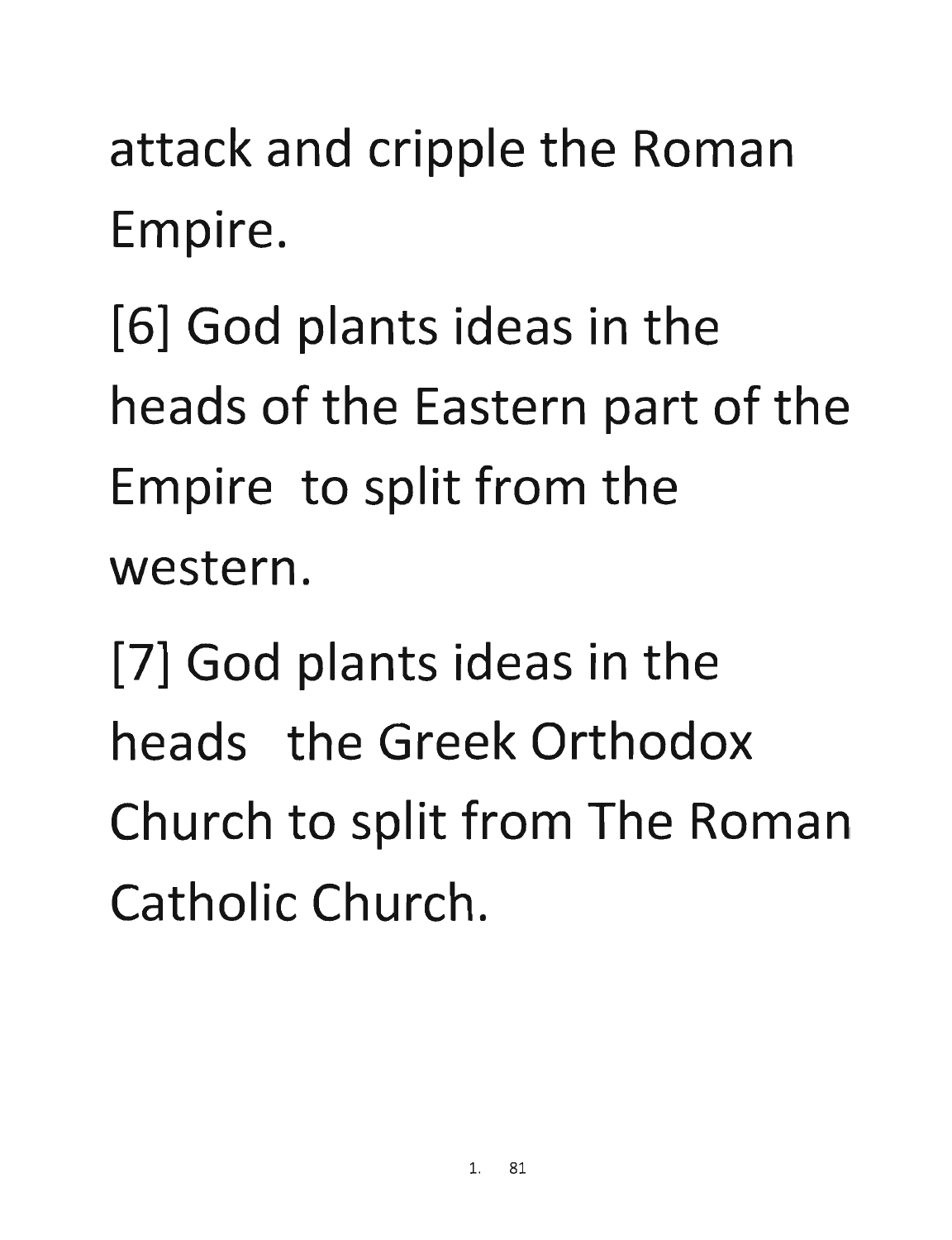[8] God has Mohammad appear on the scene 625 ACE and create Islam.

[9] God places ideas in Mohammad Muslim theologians and other leaders to accept many of Jewish laws in the Talmud.

Islam is vey close to Judaism. Both share similar concept of Monotheism the laws of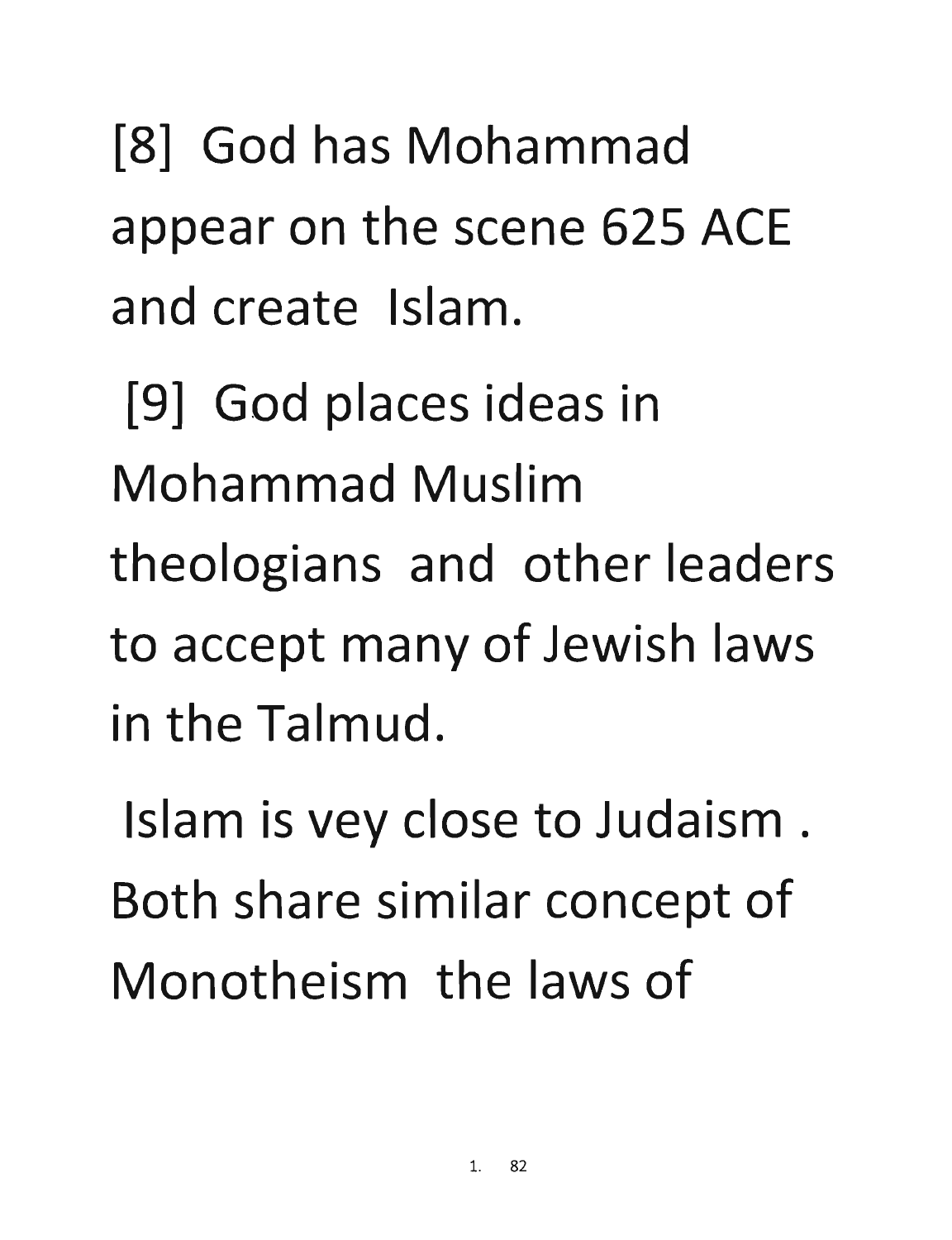marriage divorce business criminal laws **.** 

[10] **God plants ideas in Mohammad Musilm**  theologians and leaders to accept the theology of the **Ebyonim.** 

The Ebyonim are a Jewish sect that deny all the basic creed of the Trinity. They deny that **Jesus is the Son and God is the**  father and the Holy Ghost.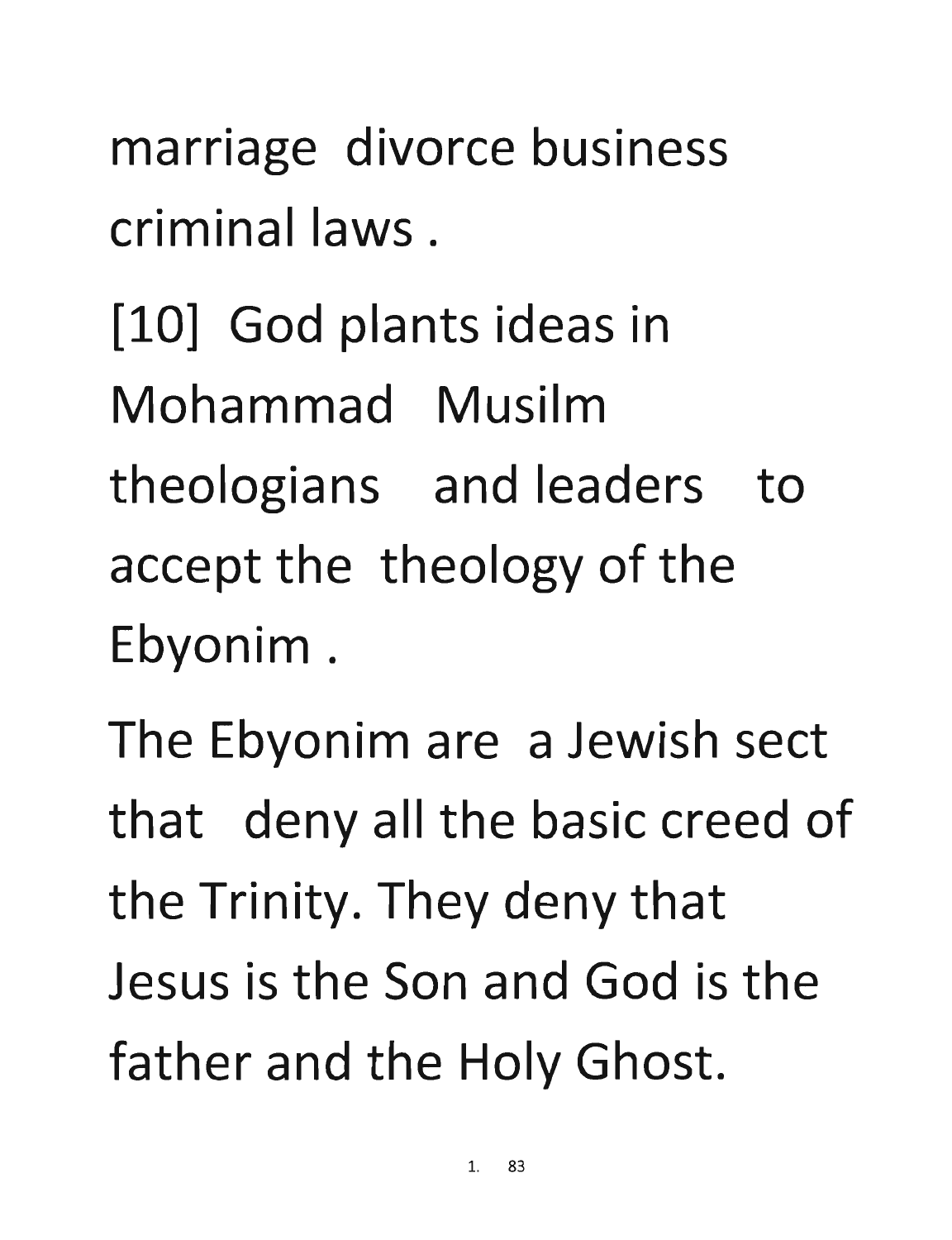They deny the immaculate conception.

Jesus' mission is to raise an army to defeat the Romans and liberate the Jews from the Romans. Jesus fails as did

the Jews who rise up to revolt against Rome. They lose and the Second Temple is burned 96 years before Jesus is born.

Bar Kochvo's uprising against Rome also fails 60 year after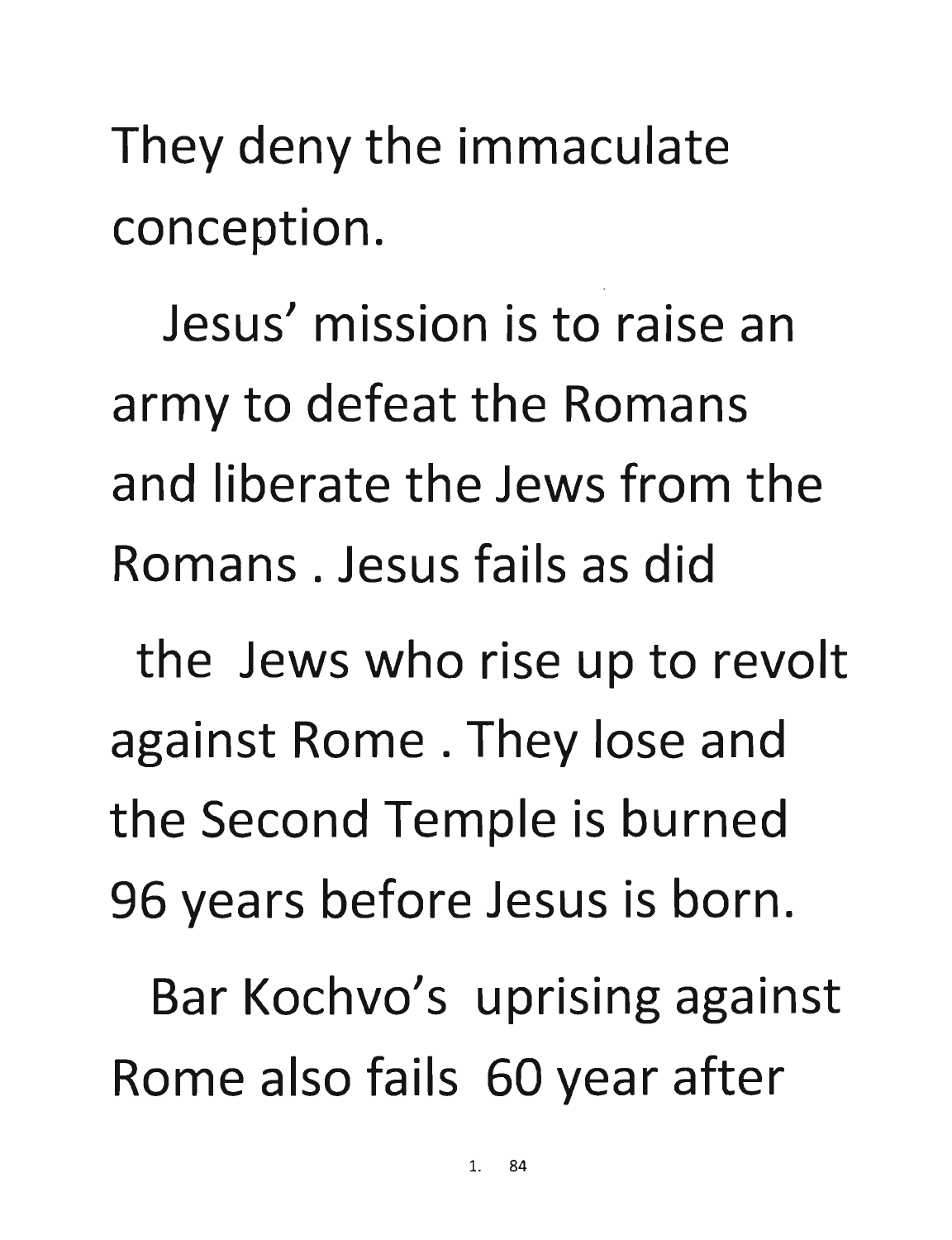**the destruction of the second**  Temple 36 years before the **birth of Jesus.** 

The Muslims adopt the faith of the Ebyonim who observe all **Jewish laws. Thus Islam and Judaism are very close.** 

**[ll]The Muslims conquer the Middle East North Africa half of**  Spain and parts of Greece.

**[12] Rome does not control the**  Kingdoms of Russia and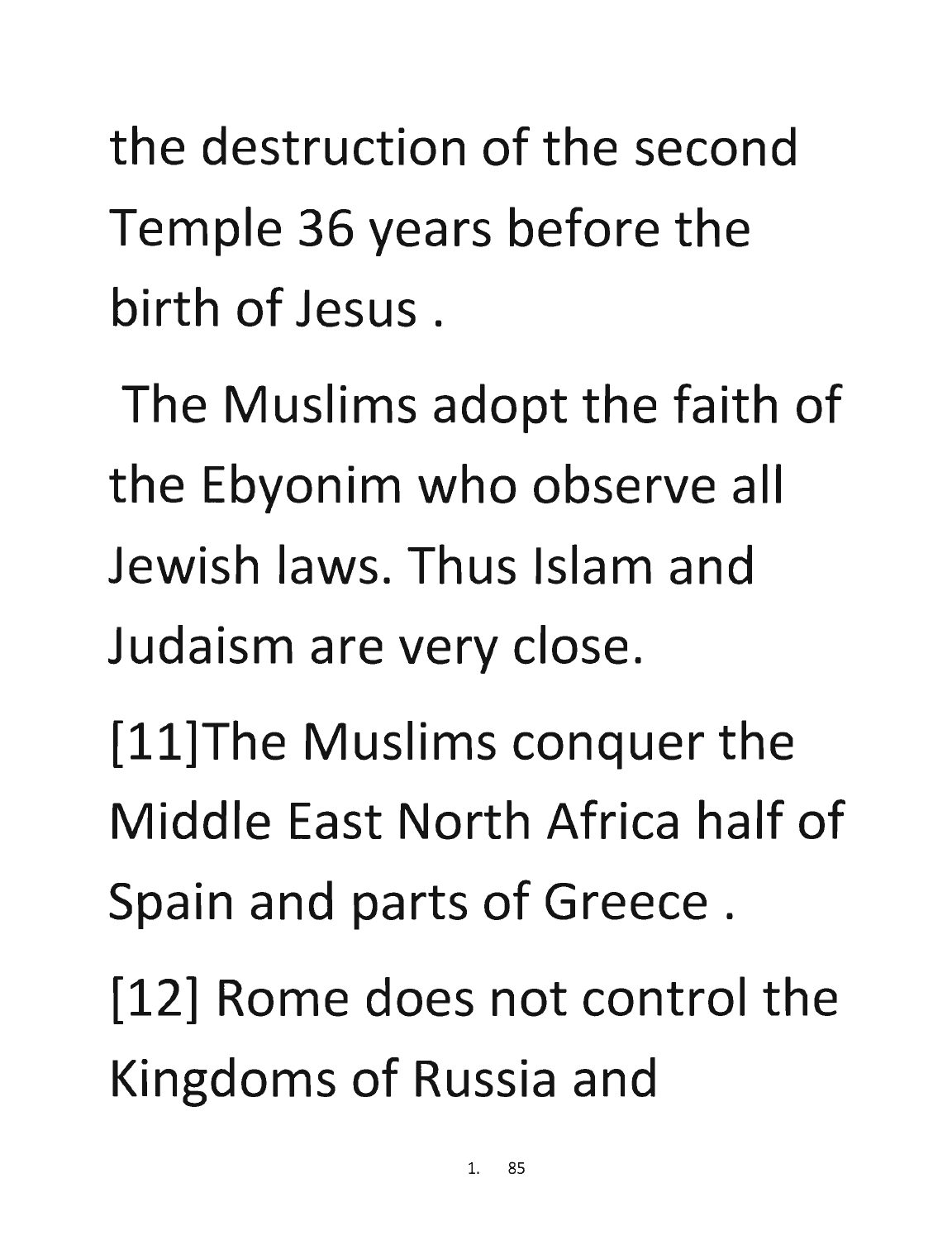Poland. These kingdoms extend freedom of religion and equal rights to all citizens non Jews ,as well as. Jews

[13] Thus the above historical events weaken if not cripple the missionary imperial designs of the Roman Catholic Church.

[14] The Muslim empire opens up a safe haven for all especially the Jews who are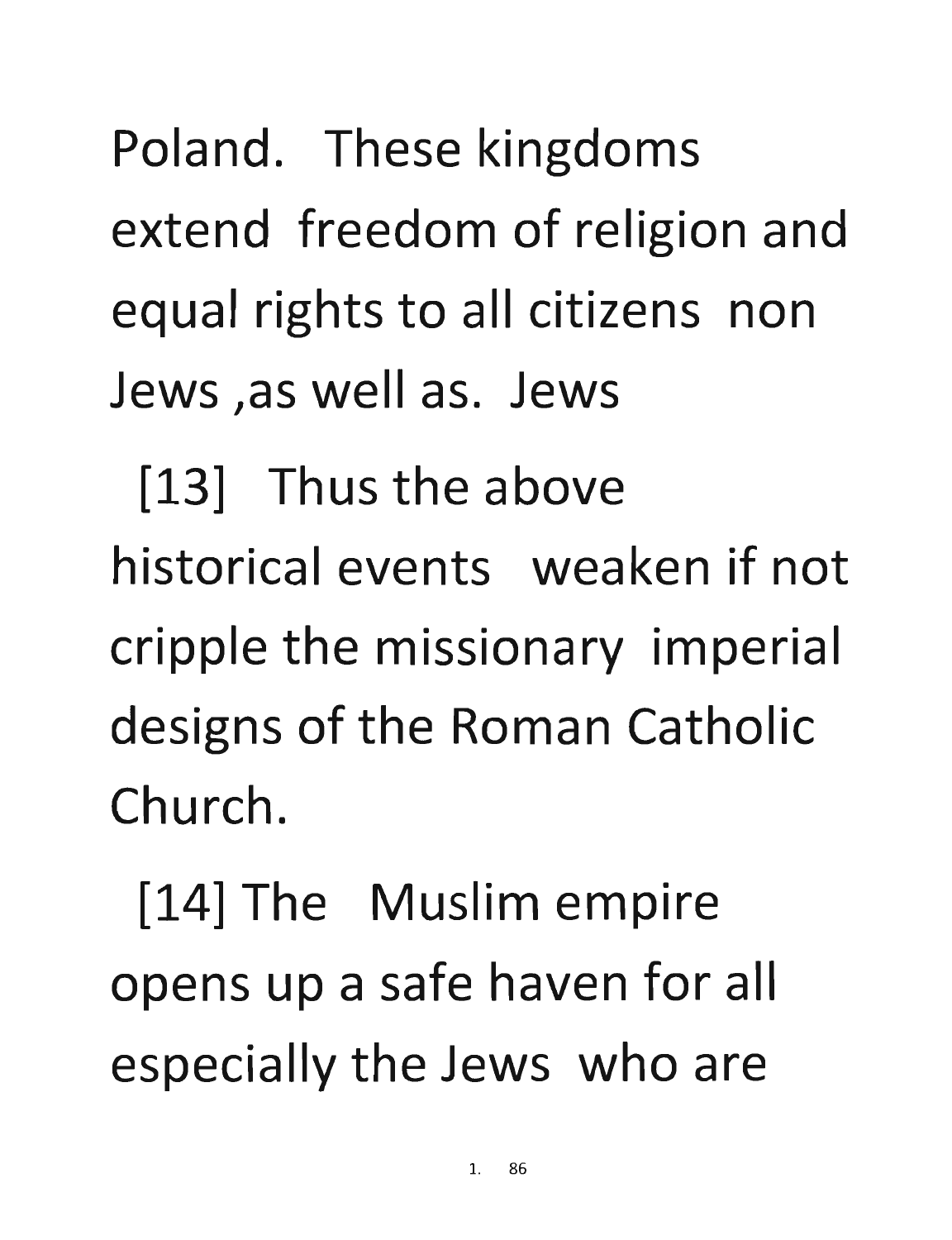persecuted by the Roman Catholic Church.

 $[15]$  In the year s 800-900 the Franks in France embrace Roman Catholicism.

For a period of 100 years Jews are protected by the Kings to practice Judaism.

New Kings arise who give the Church a free hand. Jews are persecuted. Their children are snatched and forced to attend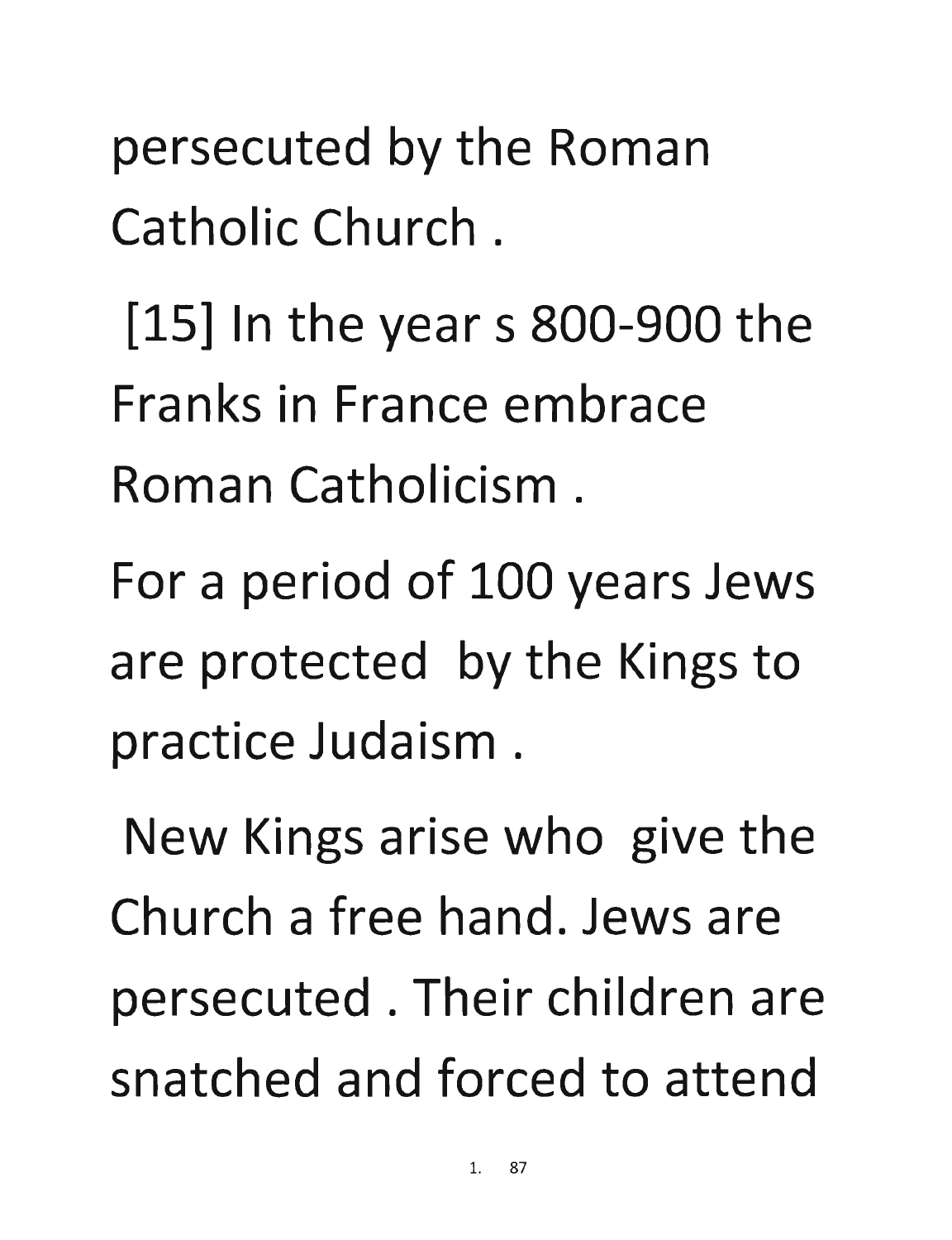Church and violate all Jewish rituals. The Jews find refuge in Muslim controlled land as well as in Russia Poland. Thus the hand of God Providence is clearly visible for one honestly searching.

[16] In 1185 Greek Orthodox slaughter tens if not hundreds of thousands Roman Catholic men women old people infants.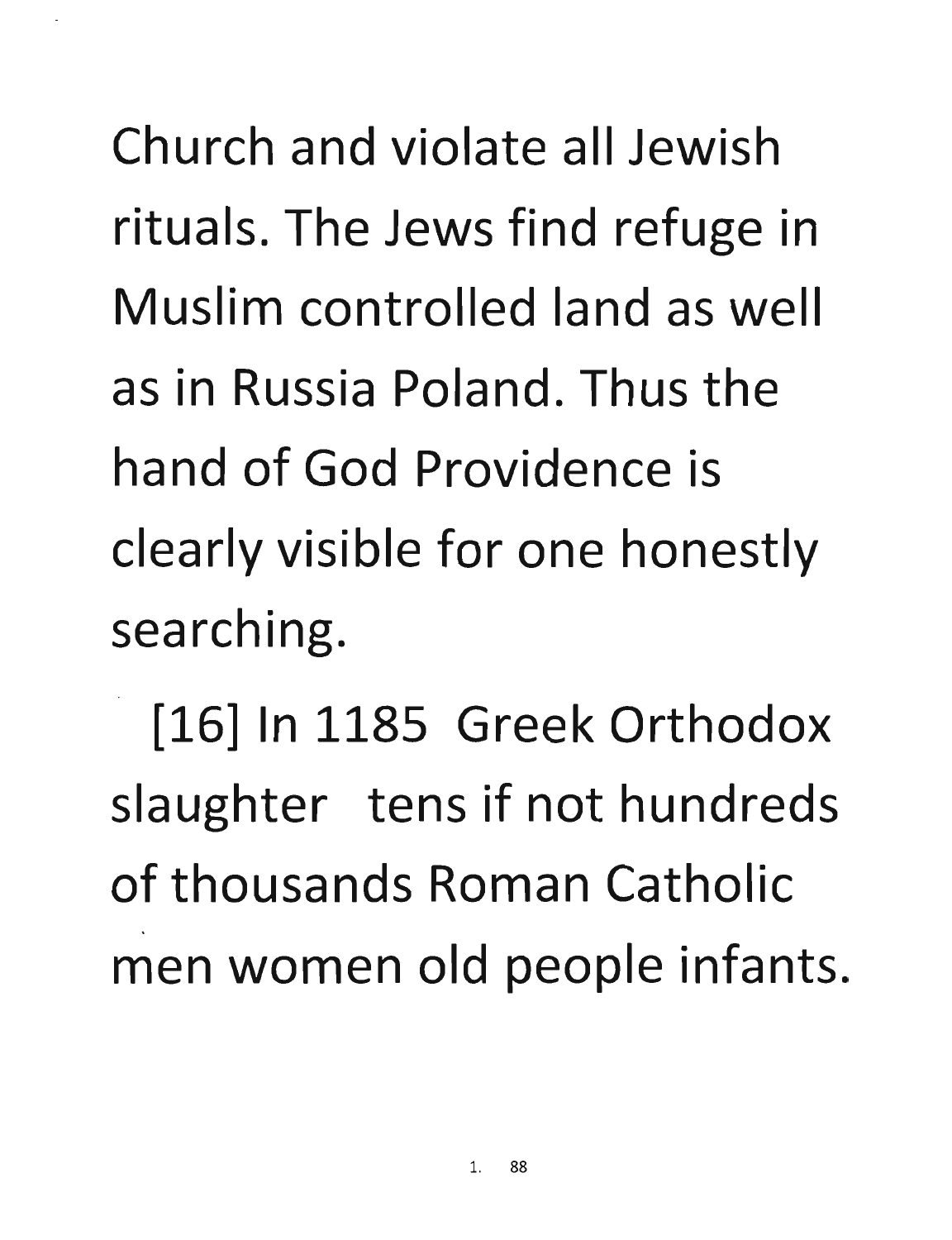[17]ln 1210 Roman Catholics repay in kind and murder equal number Greek Orthodox men women aged children.

[18] In all these wars not one Jew is harmed. Jews were exiled a long time before. The Christians feared their influence. The Jews went to Muslim controlled lands.

The Hand of God is visible for one who is honest and looks.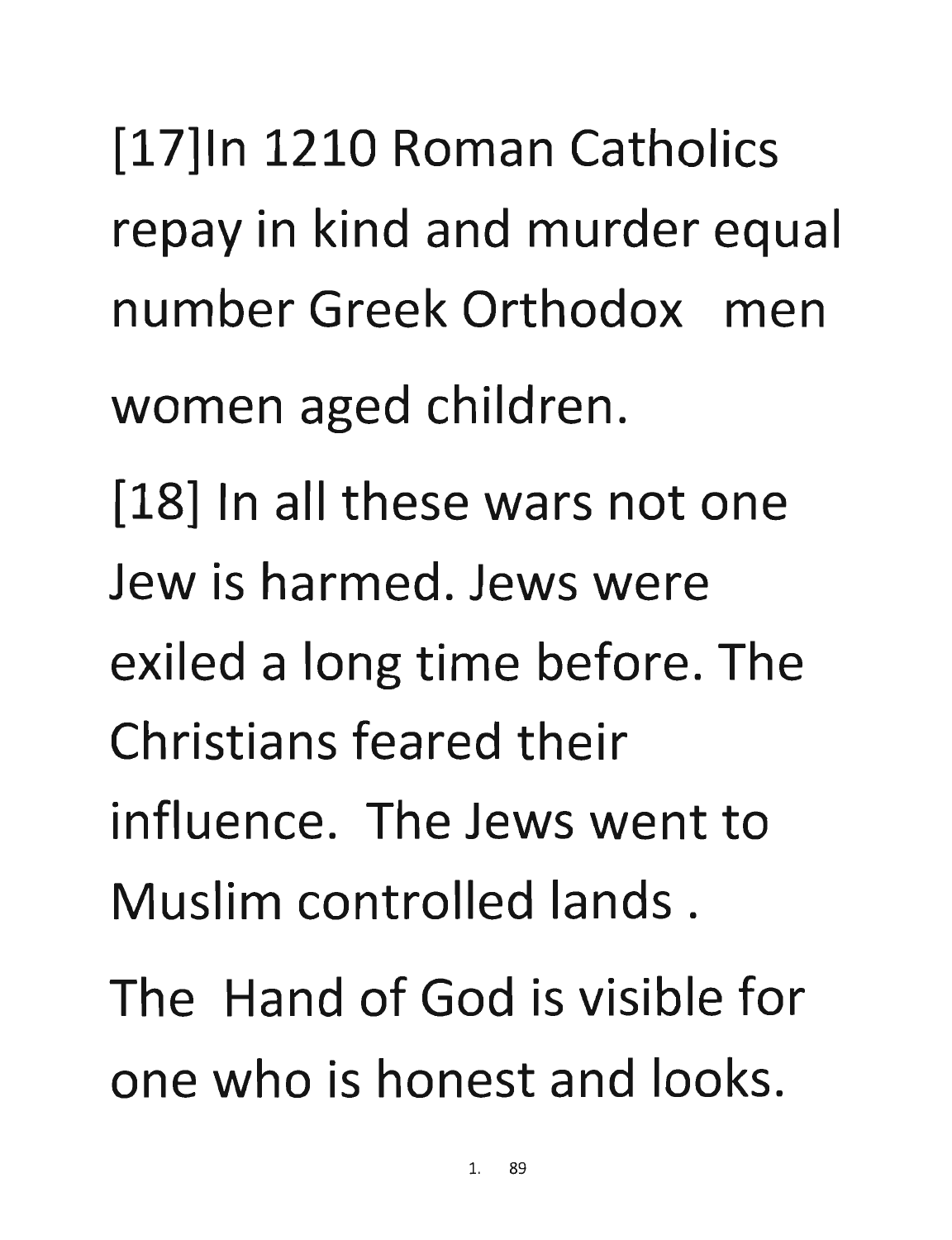[19] The Jew is exiled and driven out from England 1290 France and Germany 1300 Spain 1492 Portugal 1497 [20] When Protestants and Catholics butcher hundreds of thousands if not millions of fellow Christians Jews escape harm. Why?

Reason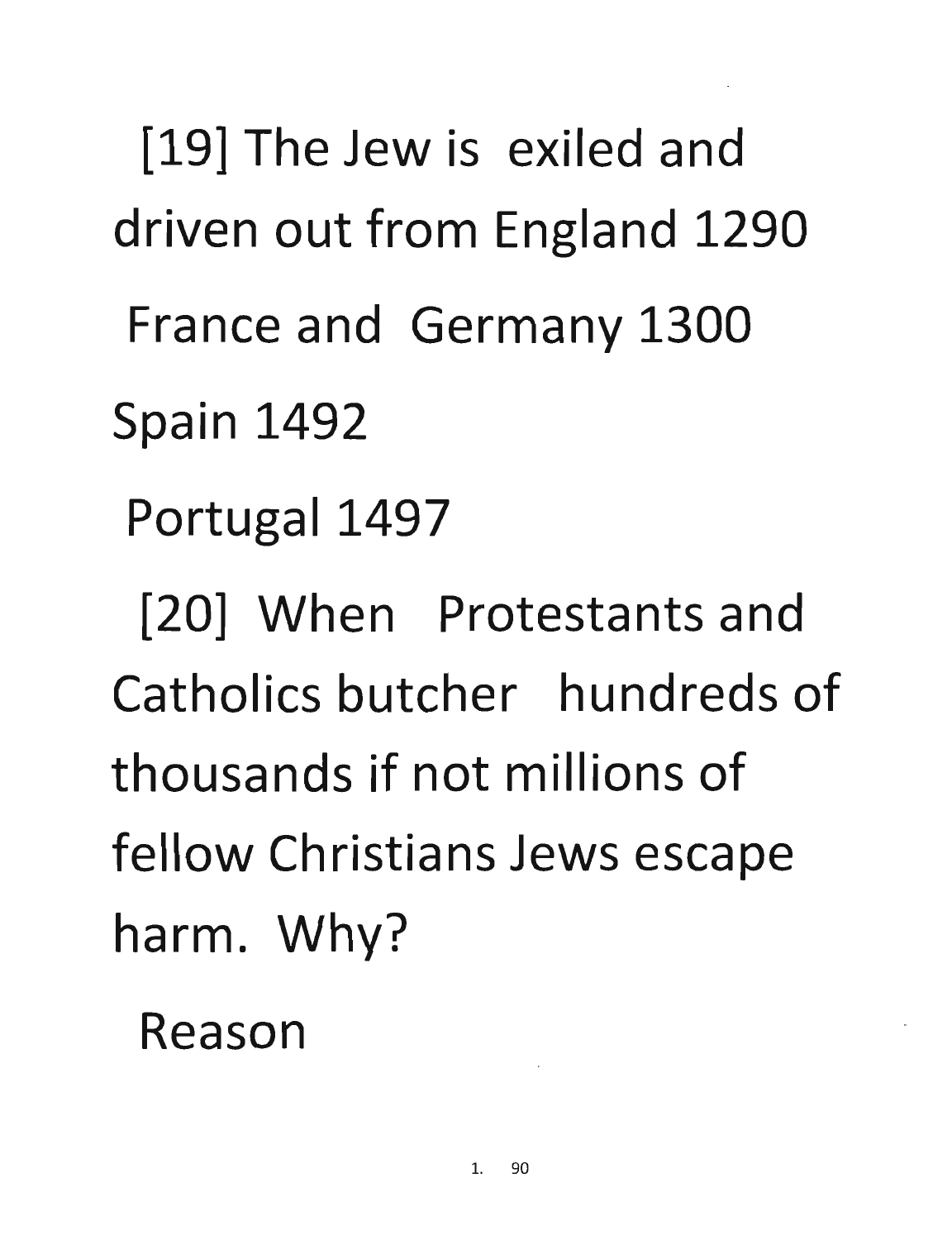Europe is Juden rein free of Jews.

Jews are driven out before. They find refuge in Muslim controlled lands and in Russia Poland.

AGAIN ONE NOT BLIND AND HONEST WILL NOT ATTRIBUTE THE SALVATION TO FREAK CHANCE BUT TO PROVIDENCE OF GOD.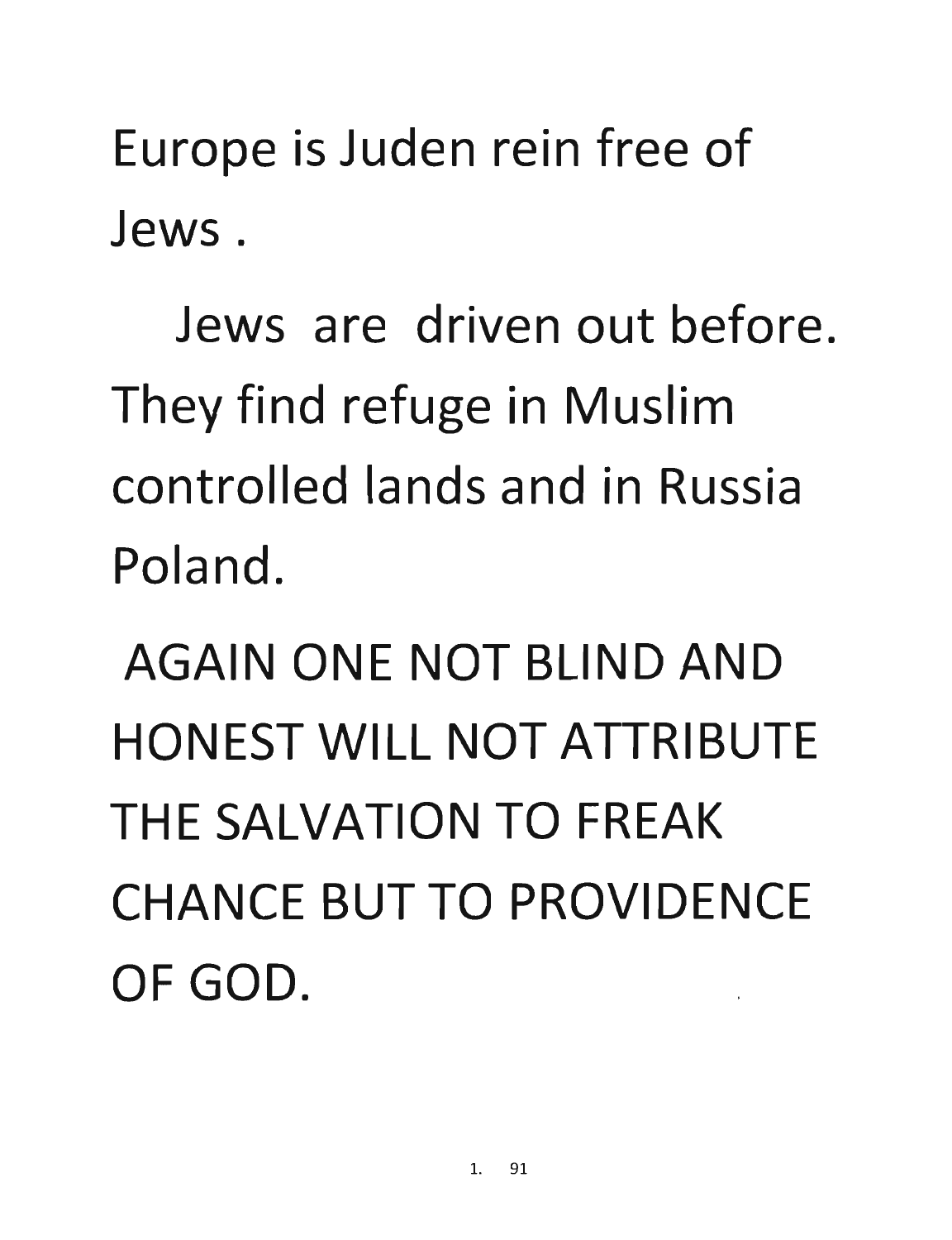[21] In 1492 Columbus sets out to find a new route to India. Instead he discovers the Americas.

[22] When persecution of Jews begins in Russia Poland in 1700 1800 Jews find sanctuary in the New World- North Central and South America as well in Australia and New Zealand as well as in Muslim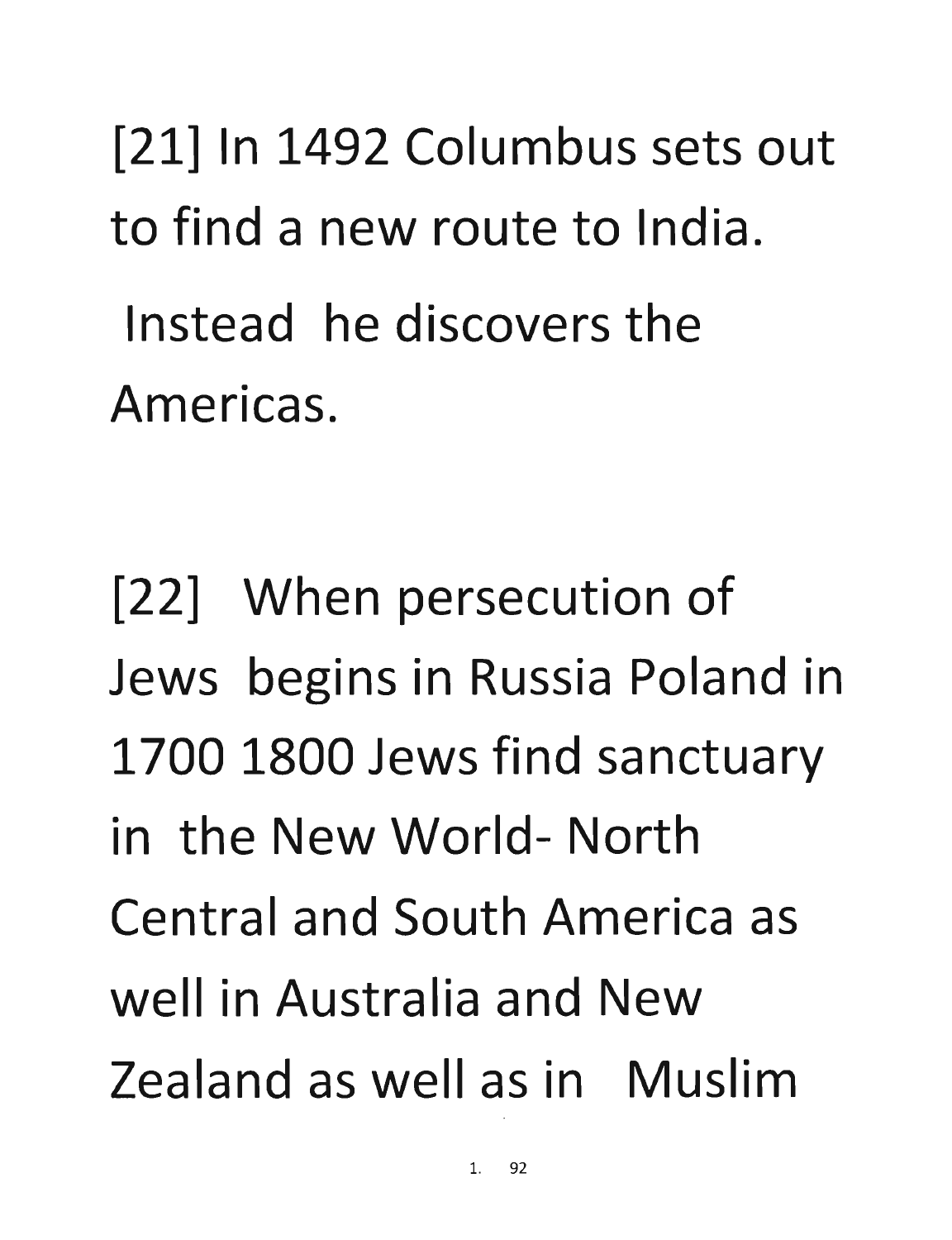Countries. Again the discovery of the Americas Australia New Zealand is the Providence of God in order to enable the future salvation of the Jew.

[23] Czar Nicholas II is a bitter anti Semite He vowed to have the 5 million Jews in Russia 1/3 convert 1/3 killed 1/3 exiled. Over 2 million Jews emigrated to North Central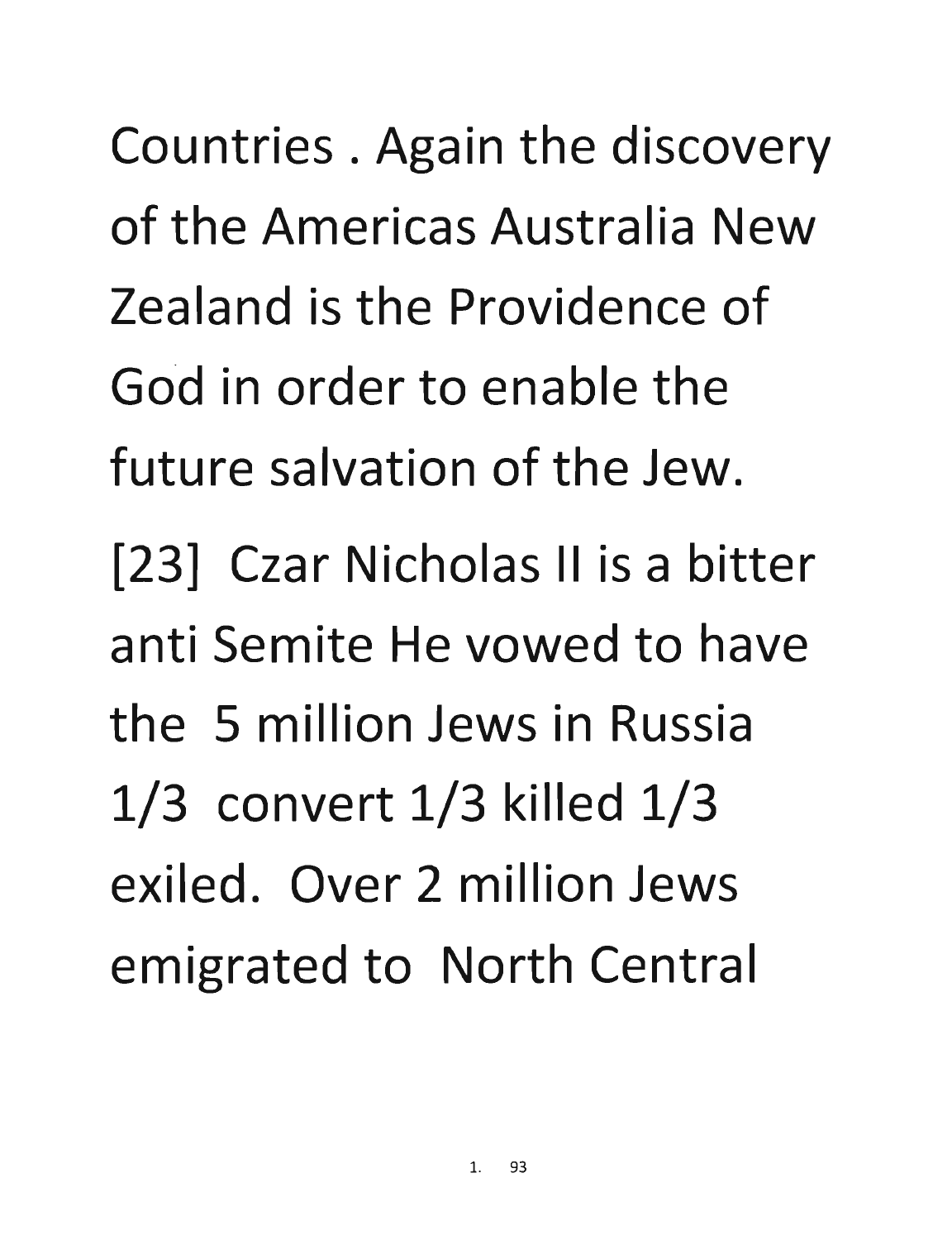South America South Africa Australia Eretz Yisroel.

[24] Czar Nicholas II enters the First World War. He suspects that the Jews of Poland - that belonged to Russia - who reside near Germany are betraying Russia since both speak a similar language Yiddish and German. He orders entire Jewish communities to be forcefully exiled to Siberia. 25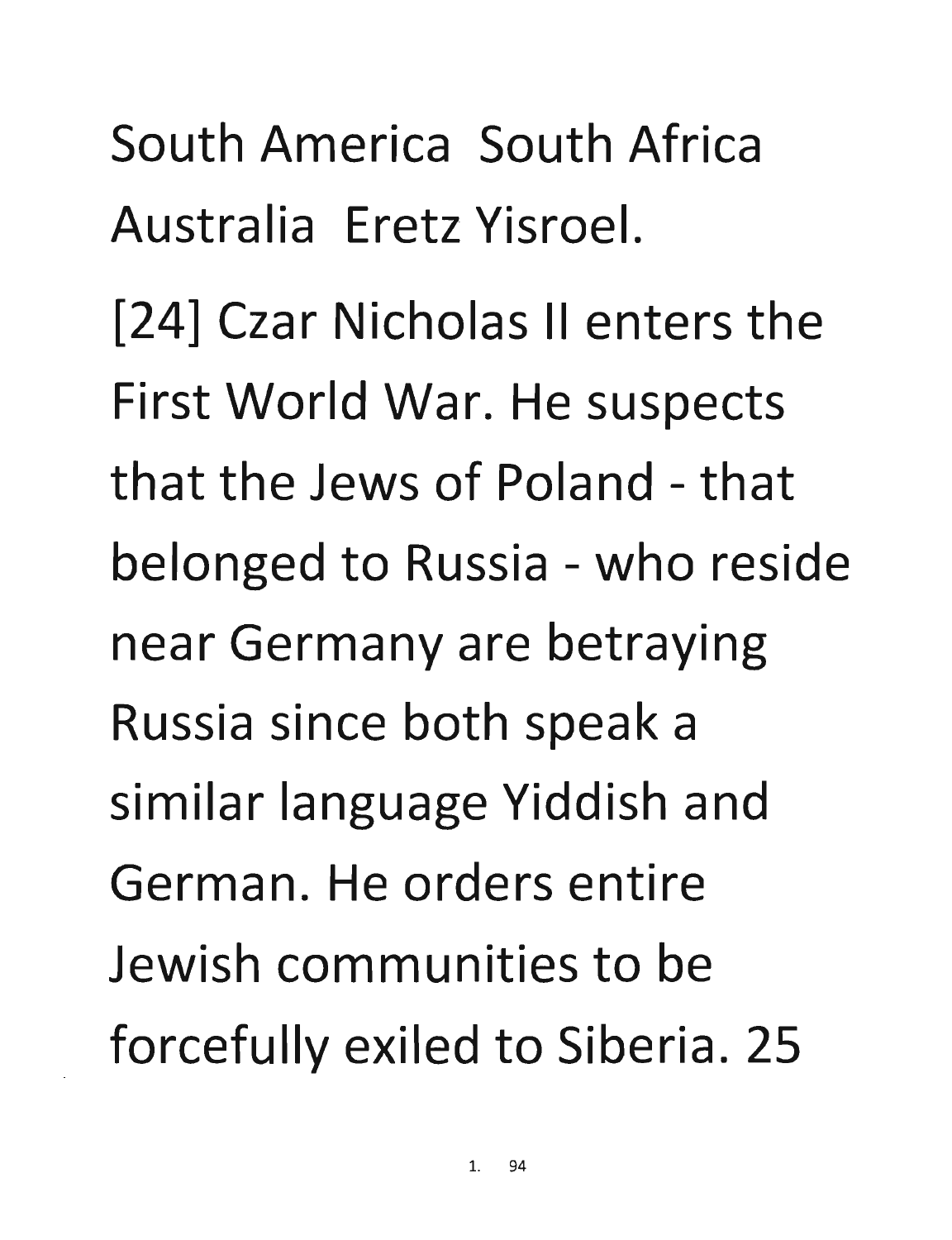**years later 1940 when the Nazis invade Poland these Jews are saved from extermination**  at the hands of the Nazis. Again we see the Hand of God. Only **one blind can not sense this.** 

**[25] In 1934 Hitler rescinds the citizenships of all German Jews.**  All professionals are kicked out. **German Jews are thus forced to**  go to other countries otherwise they will starve.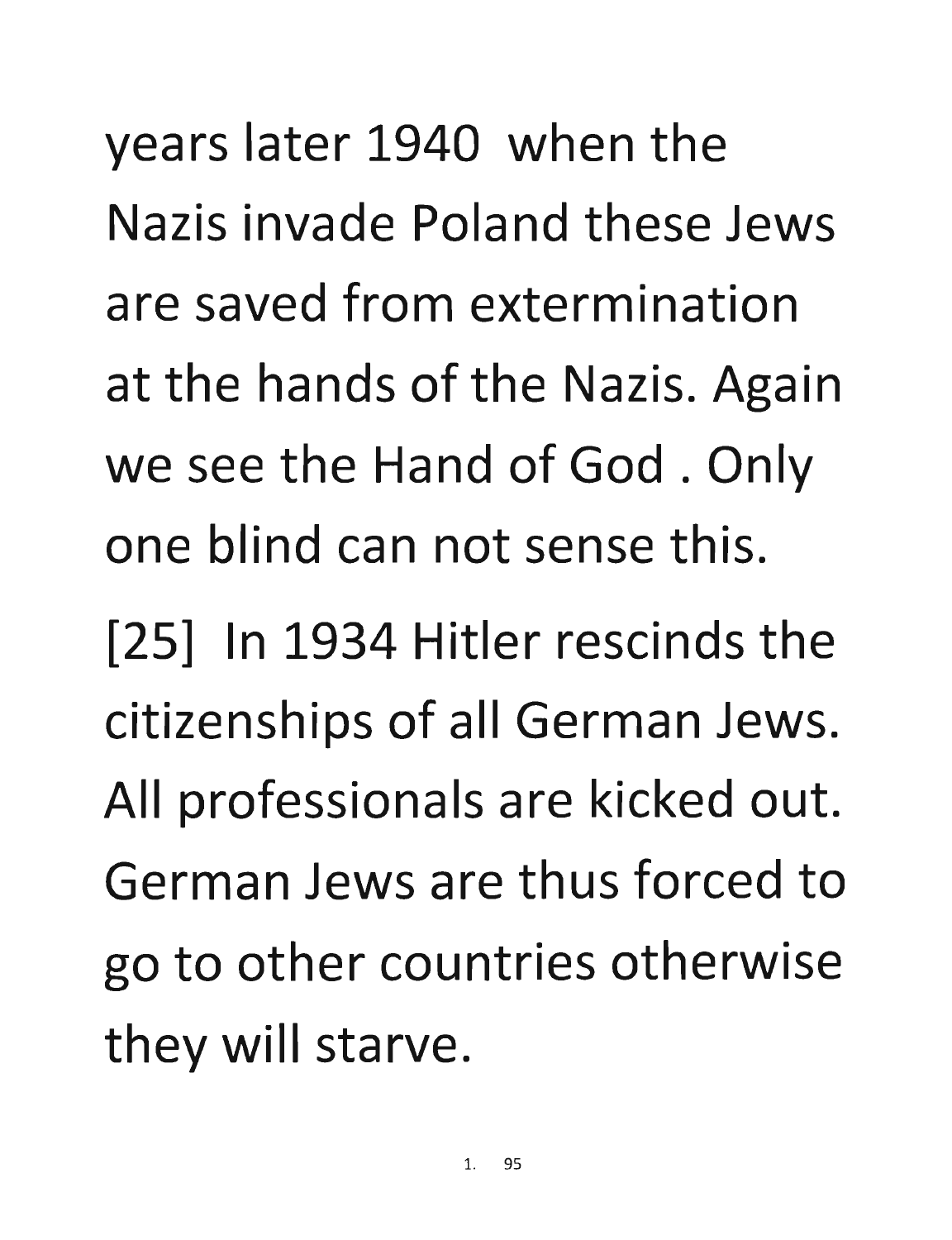When the Germans begin the holocaust the majority of German Jews escape getting killed. One not blind can see clearly the Hand of God. This is not blind chance.

[26] God makes Hitler be blinded by his own hatred and believes his own propaganda. Hitler Kicks out all Jewish Scientists They go to the USA. They help discover the atom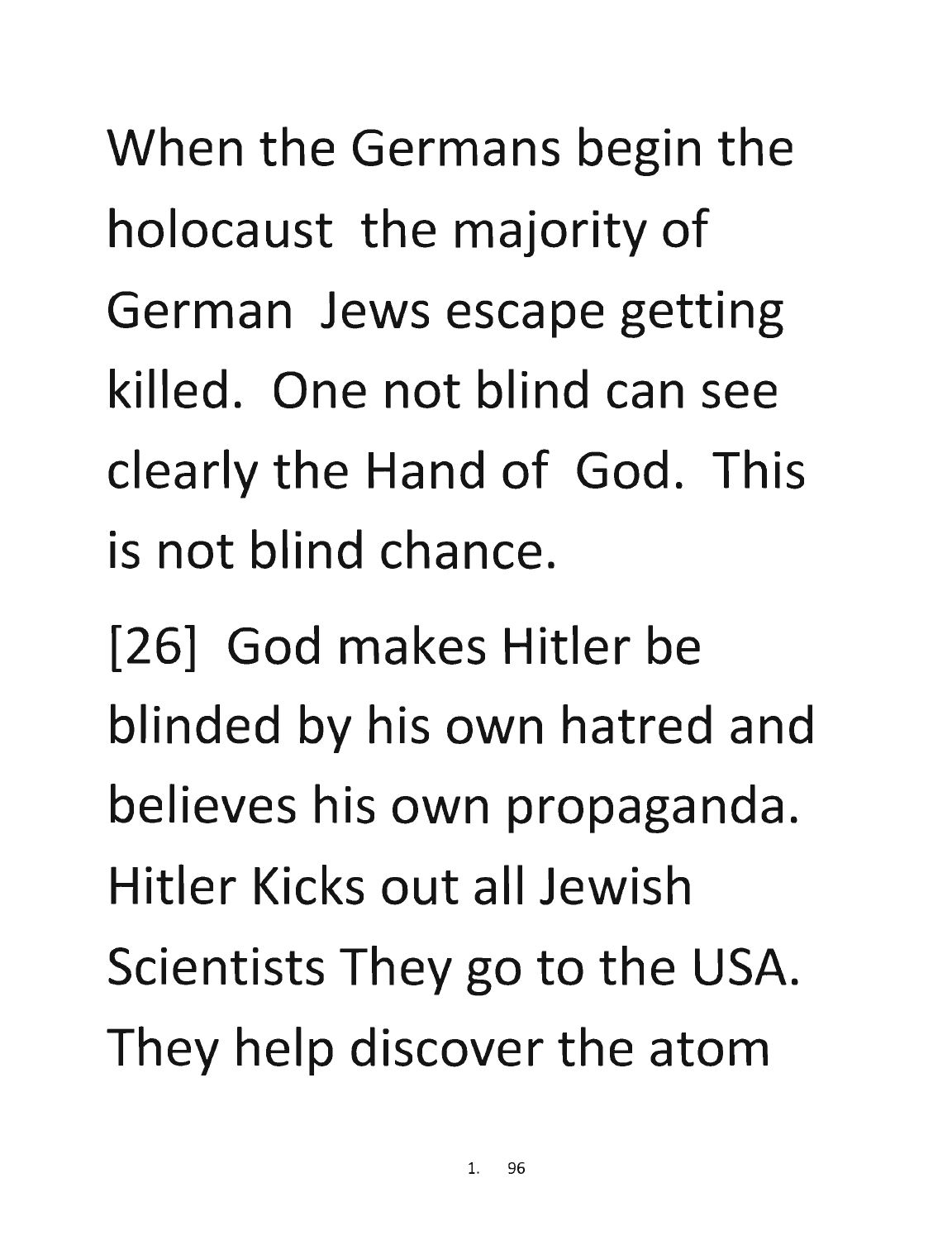neutron and hydrogen bomb and other discoveries that help the Allies win the war.

[27] God Blinds Hitler. He invades Russia in August 1941. He wants to destroy Jewish communism. Hitler instead of focusing defeating England and then take on Russia has no patience. Hitler now fights on two fronts. Against Russia and against England in Africa.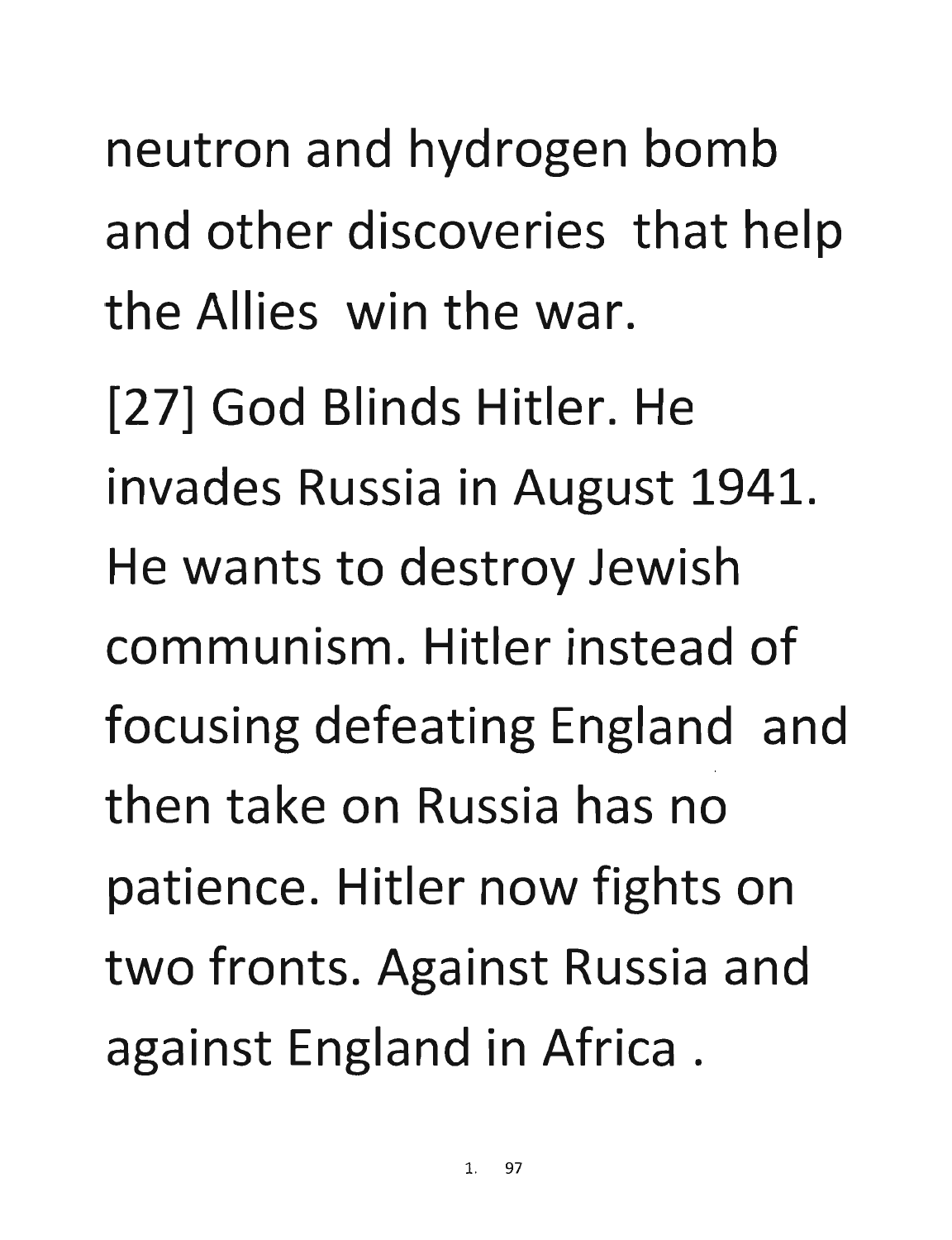[28] God plants ideas in the heads of the Japanese to attack Pearl Harbor

December 7, 1941. The USA enters declares War against Japan and Germany. Would the Japanese not attack Pearl harbor the USA would not have entered the war. There possibly could have been an other outcome. We will never know. Would Hitler have won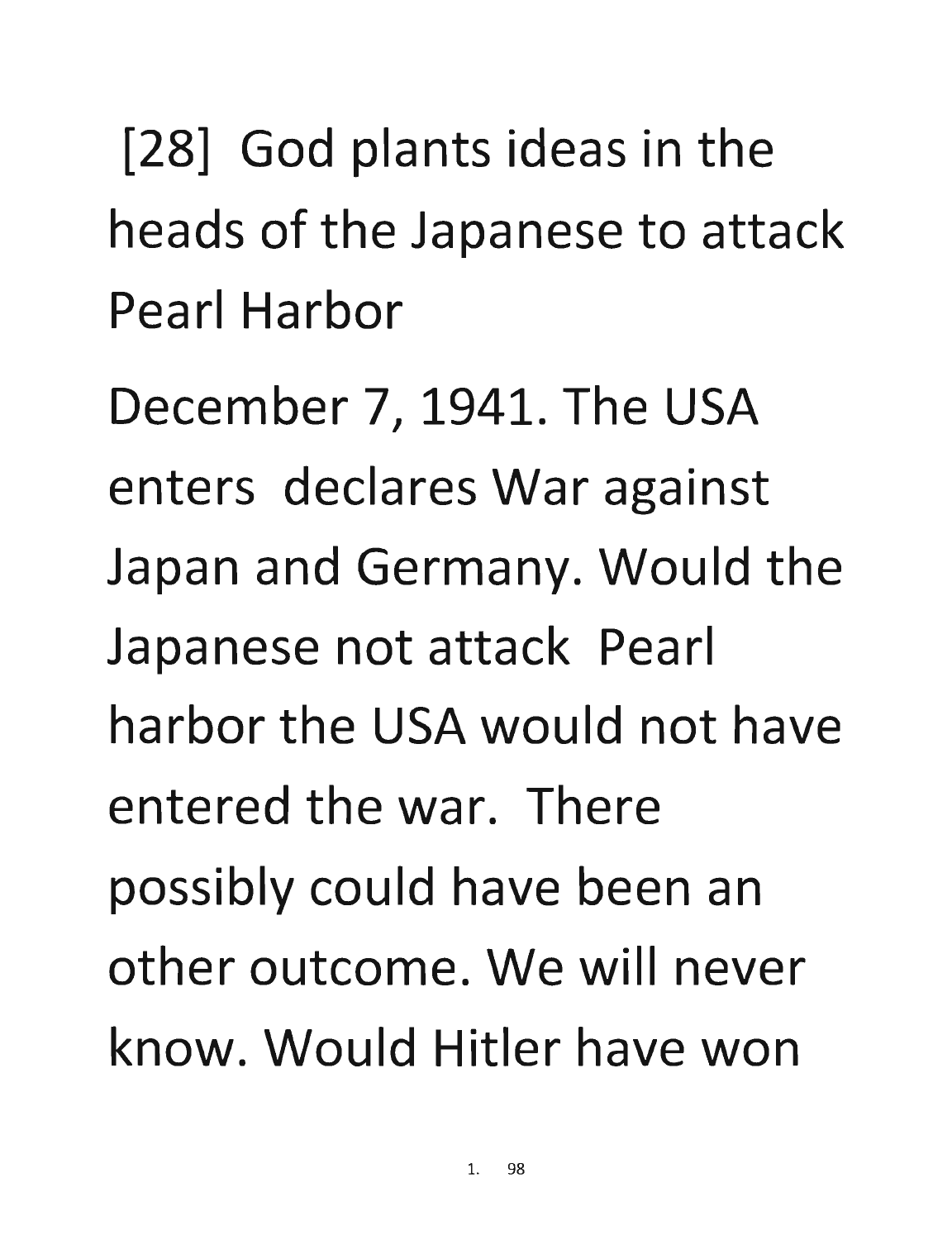all 18 million Jews not 6 million and 1 million children would have been killed.

True we still question where was God during the holocaust? Why did HE permit six million Jews and one million Jewish children to be killed?

Why did God permit almost 100 million humans not Jews to be killed with Hitler and before and after Hitler all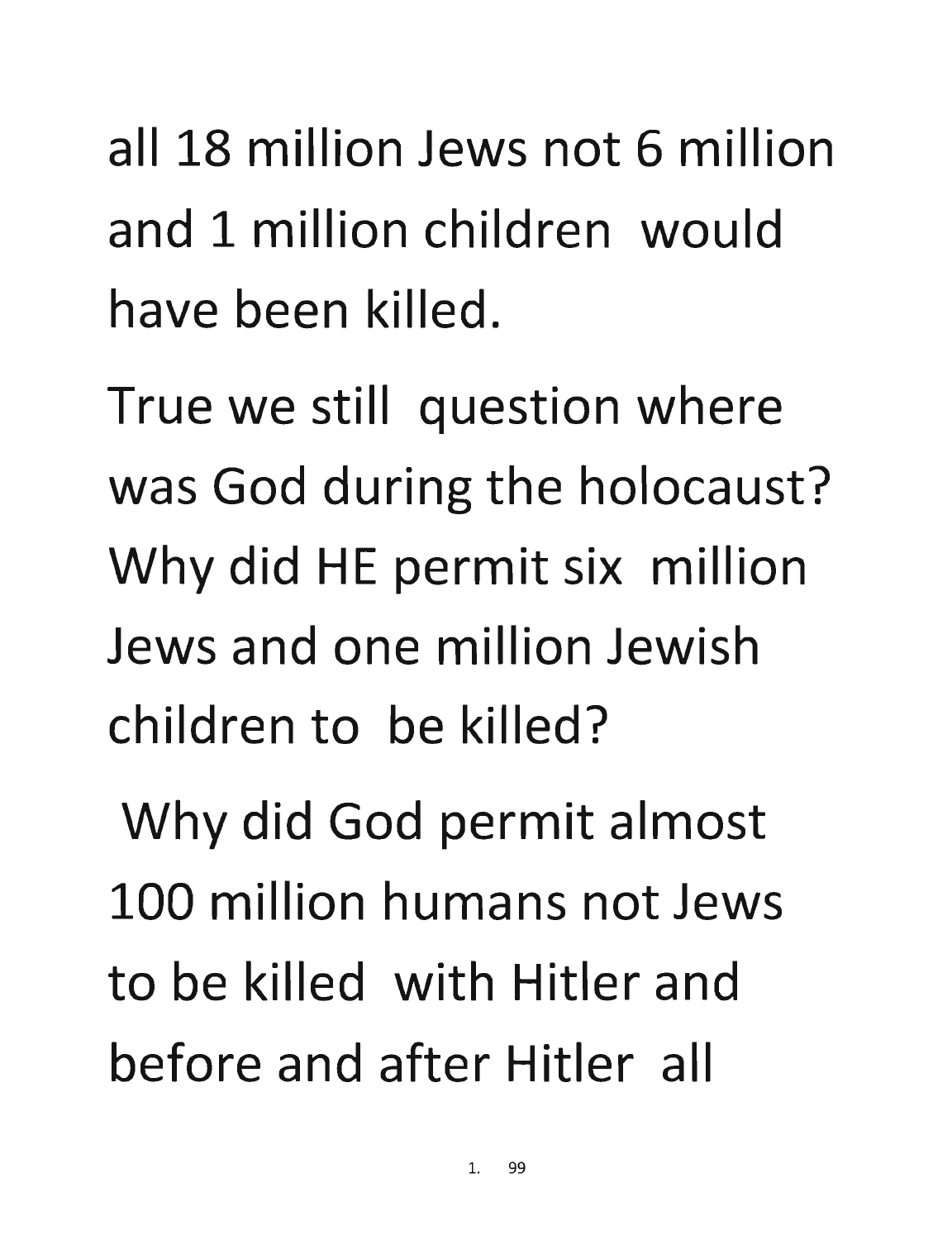humans who starved to death or were shot during the Russian and Chinese experiments with their populations to establish Communism?

However one not blind can sense and see the hand of Providence.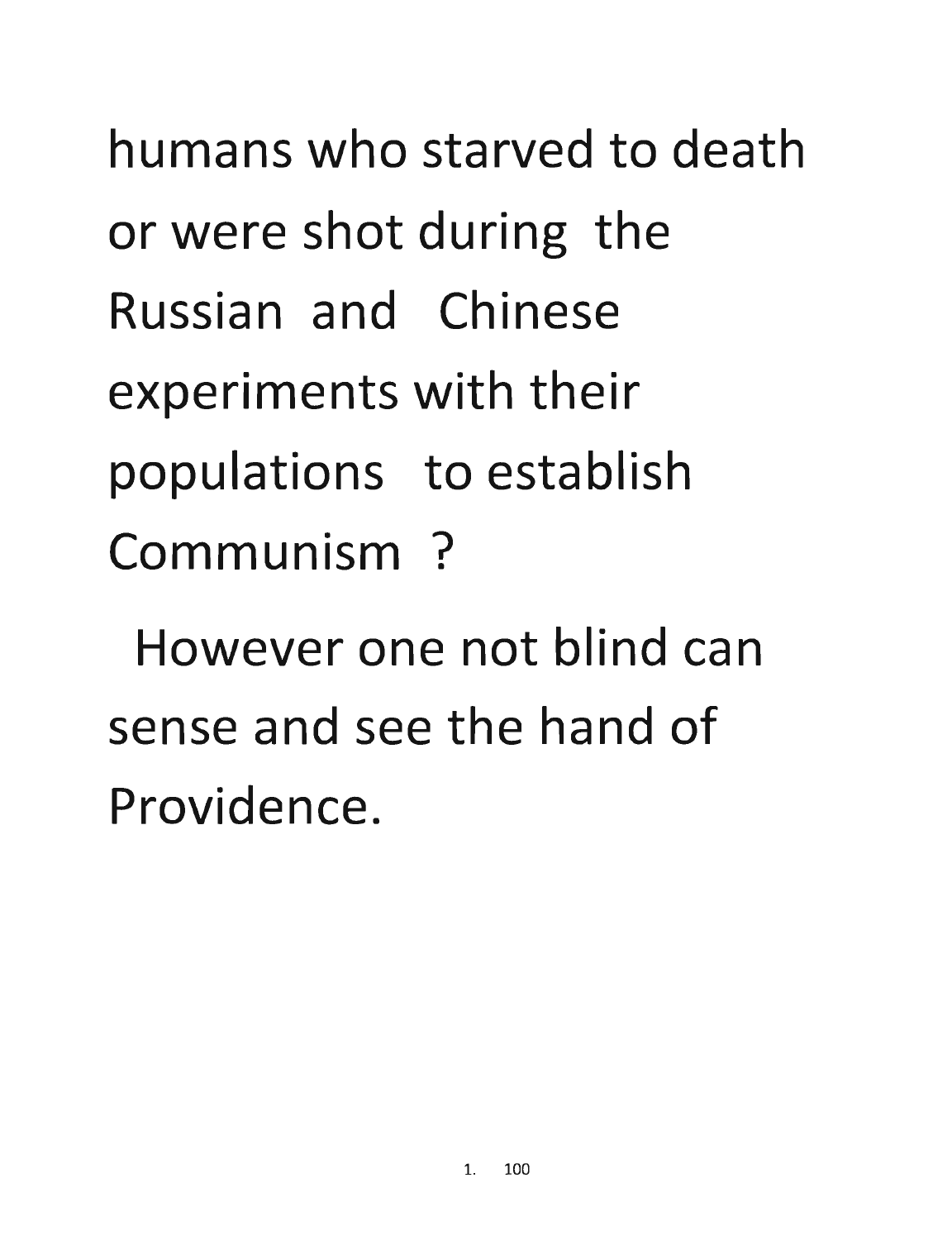Earlier in this book I indicated "Perhaps ???? all plagues and natural disasters are Divine reckoning payback punishment for the criminal behavior of Europeans toward Jews."

I want to elaborate and be more accurate than what I wrote earlier.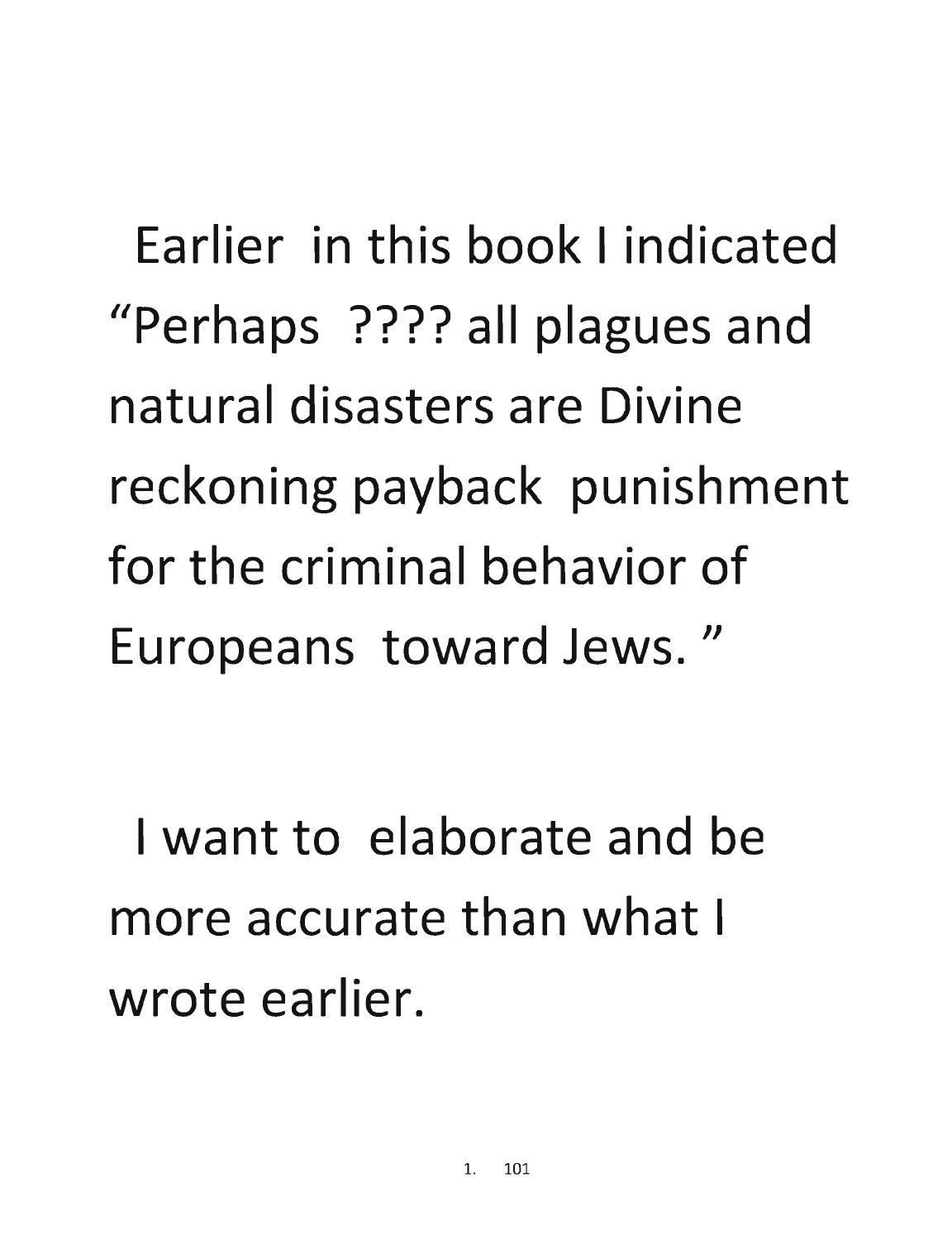Certainly, after suffering for **millenniums and being the punching bag those individuals**  and nations that perpetrated the crimes against other **humans and Jews deserve punishment from God. Otherwise, where is God? Does God exist?** 

## **DEFINITELY TRUE**

God rewards good deeds and punishes criminal behavior.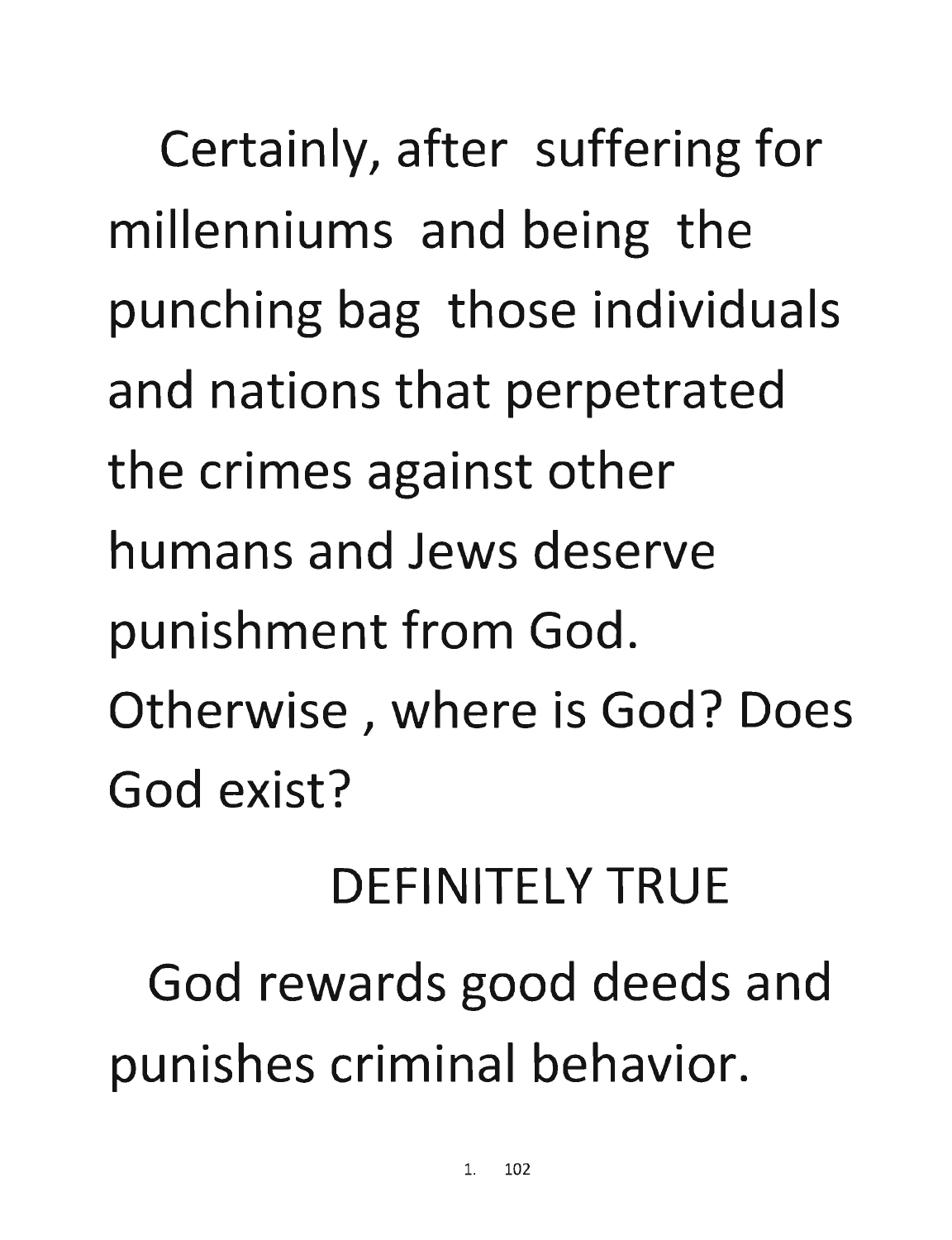However humans can not fathom the Essence of God. Humans can not fathom the mind of God or his schedule First of all non Jewish humans who suffered and were victimized, as well as, Jews

also die like the rest of the population. No human knows the mind of God.

Rambam Laws of Kings Chapter 11 uncensored edition.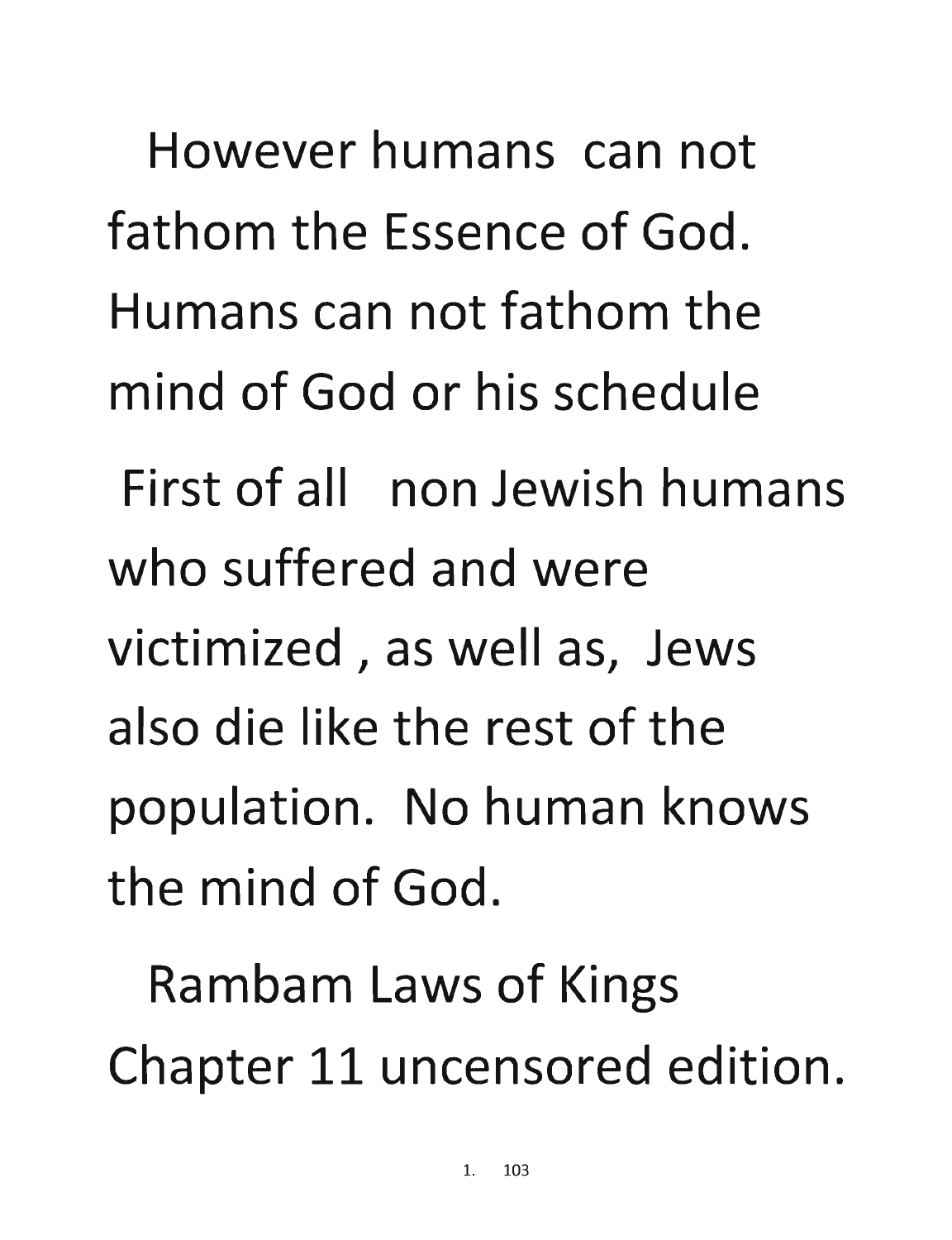**Rambam states that it is God's**  Will that Christianity and Islam succeed even though they **differ from what Jews believe that Judaism is the true faith. The reason -no one can fathom God nor His thoughts. Neither can humans point a finger and state with definiteness that**  God is punishing or rewarding.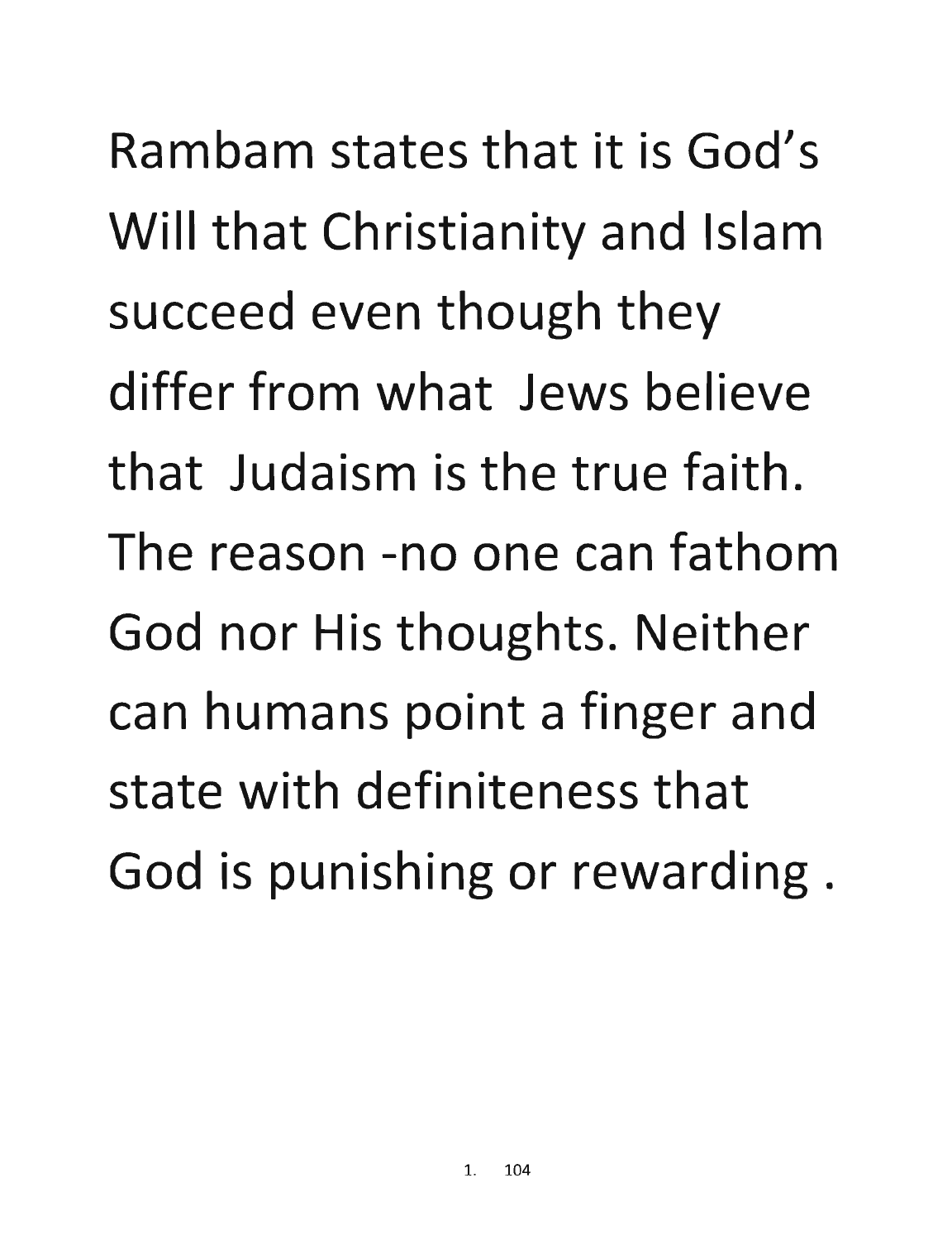CERTAINLY God rewards and punishes all humans for their good deeds and crimes.

However no one can tell when or how????

It is because of what Rambam based on the Oral Law [the Talmud -later codified into the books of the Shulchan Aruchgiven by God at Mount Sinai 3400 years ago ] writes that Judaism believes there exist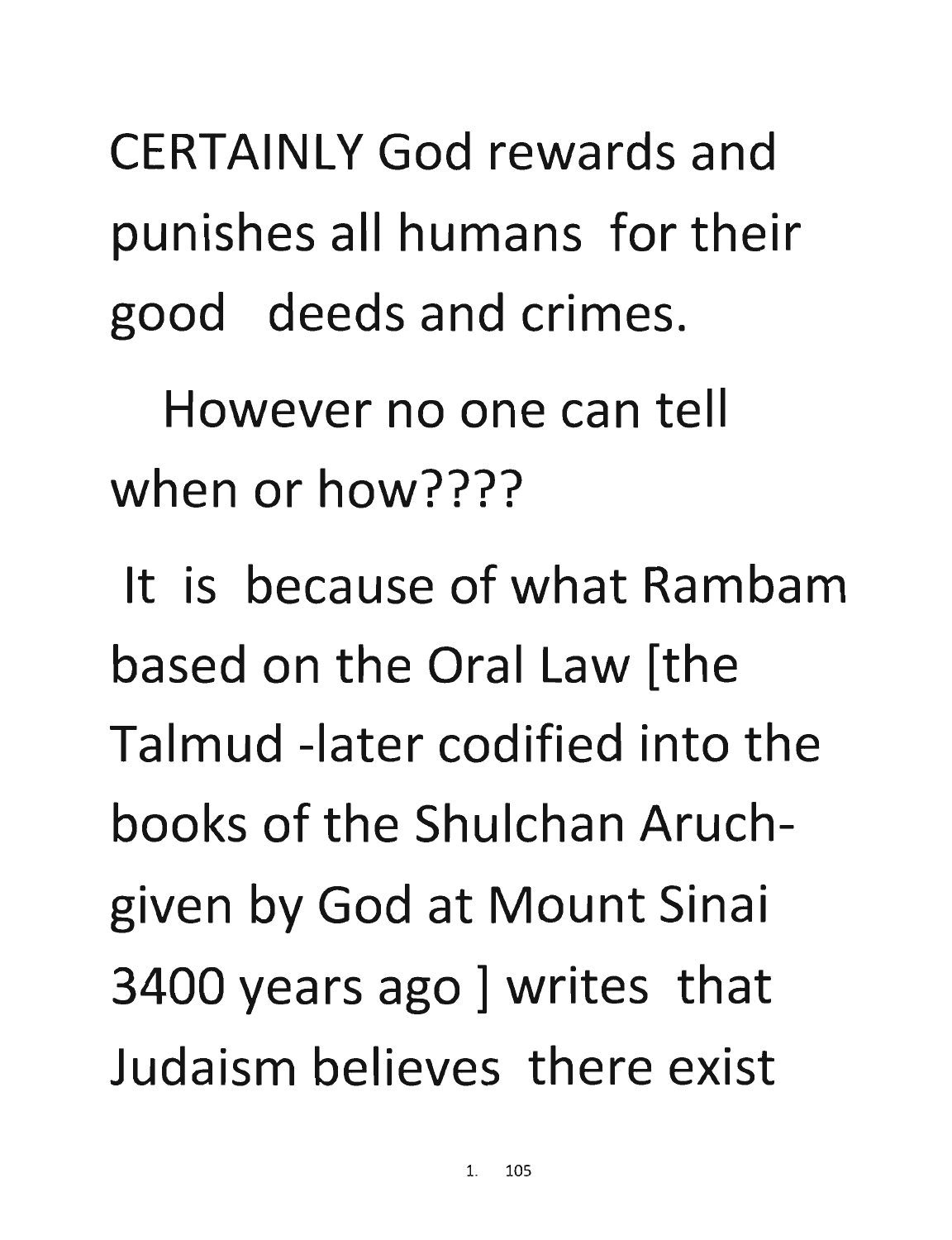**many ladders to the Divine. Neither Judaism nor any other religions have a monopoly to the truth.** 

**Not that the truth is relative.** 

**One can not preach that it is ok to rape rob kill commit perjury that they also have a right for**  their religion or philosophy of **life.** 

No one has a right to force others to adopt or surrender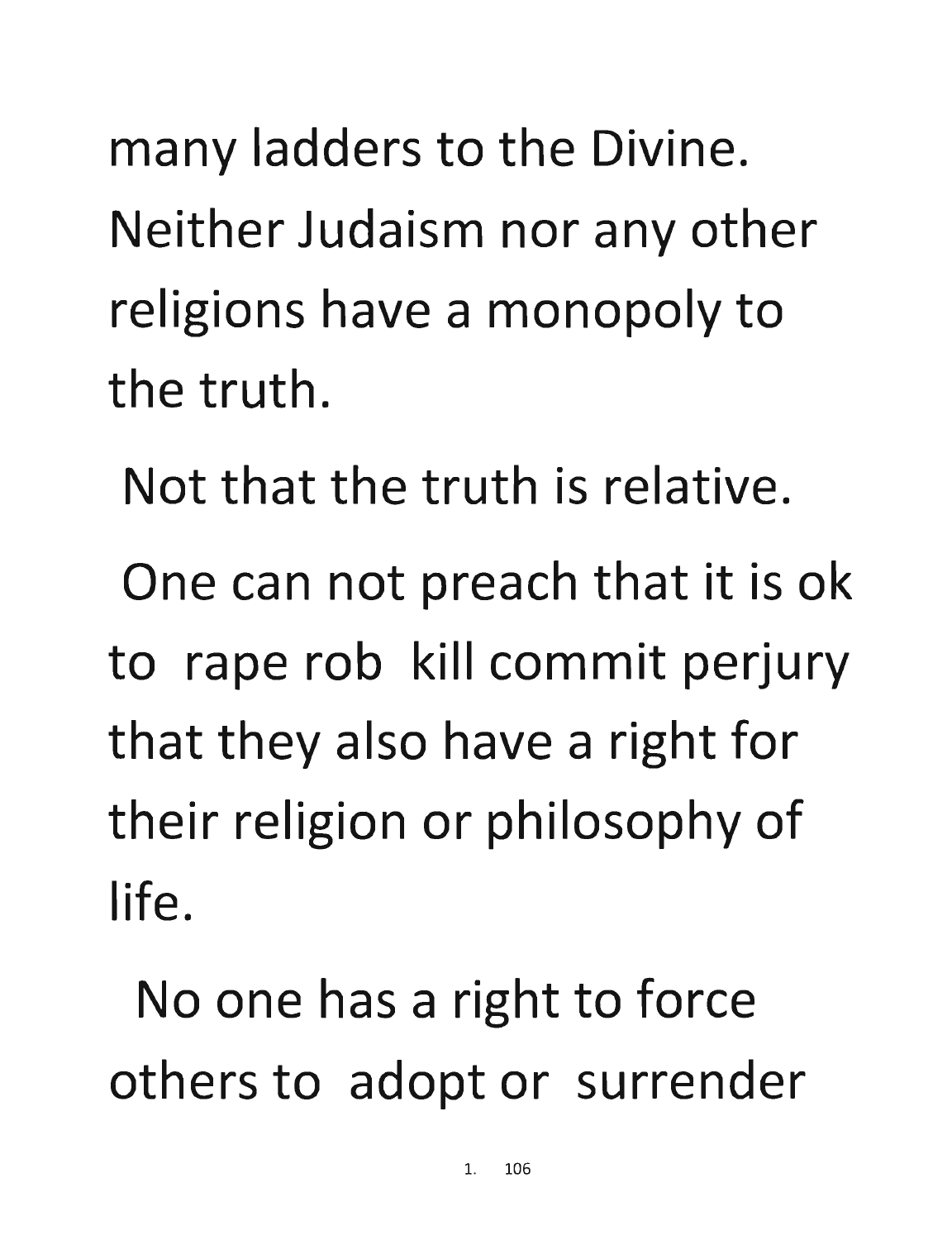**their own traditions religion ideas or become a victim.** 

**Just like one should not violate an other; one is mandated to fight to the death one seeking**  to violate you. Only if the **aggressor knows that you will knock out all their teeth; or**  they will end up six feet under will they leave you alone. We are living in a world where dog eats dog. Only strength counts.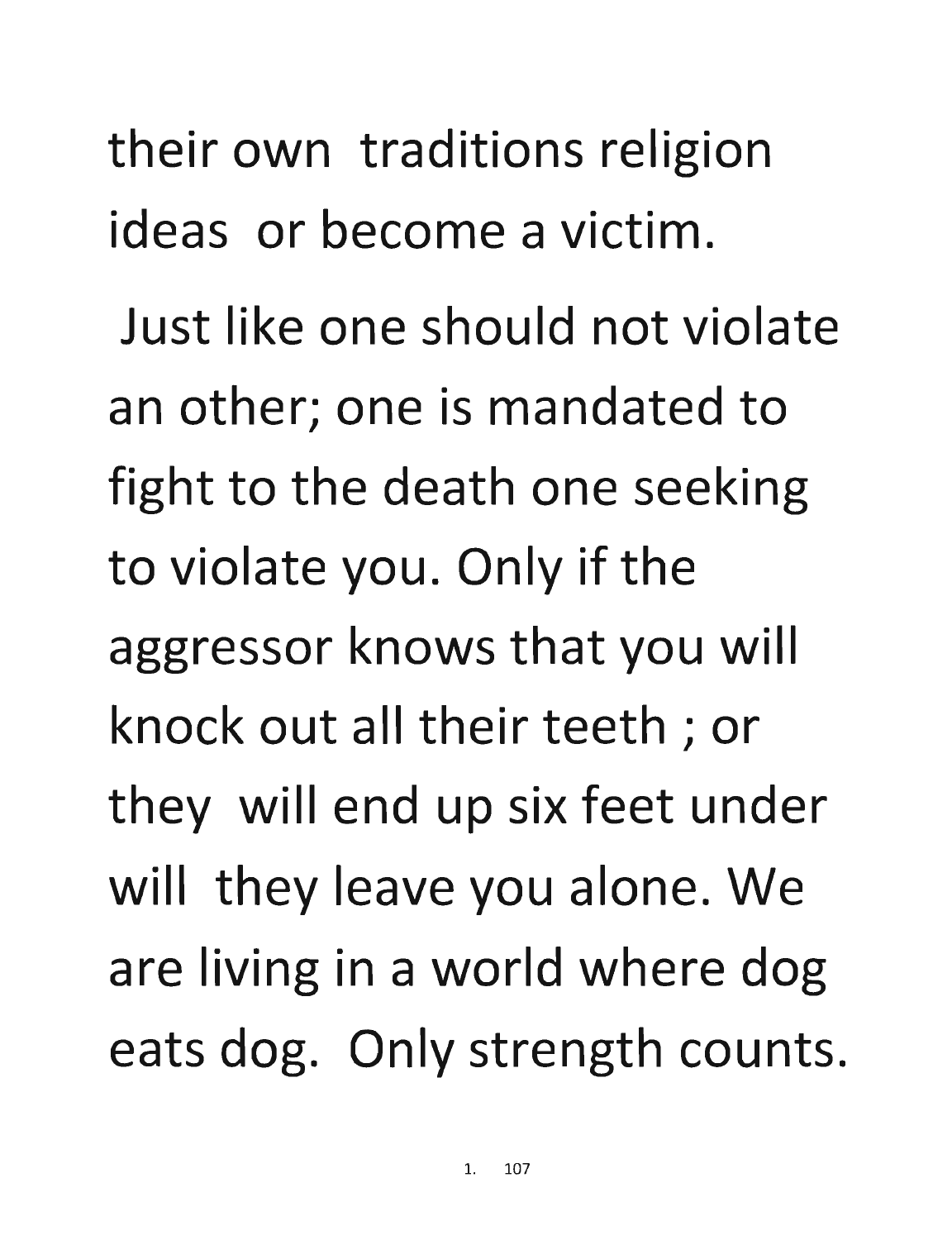One must aim to be all powerful all smart in order to survive.

All must live in accordance with the Seven Nohadic Principles.

[l]Belief in God .[according to ones creed]

[2] not to rob

[3] not to commit rape adultery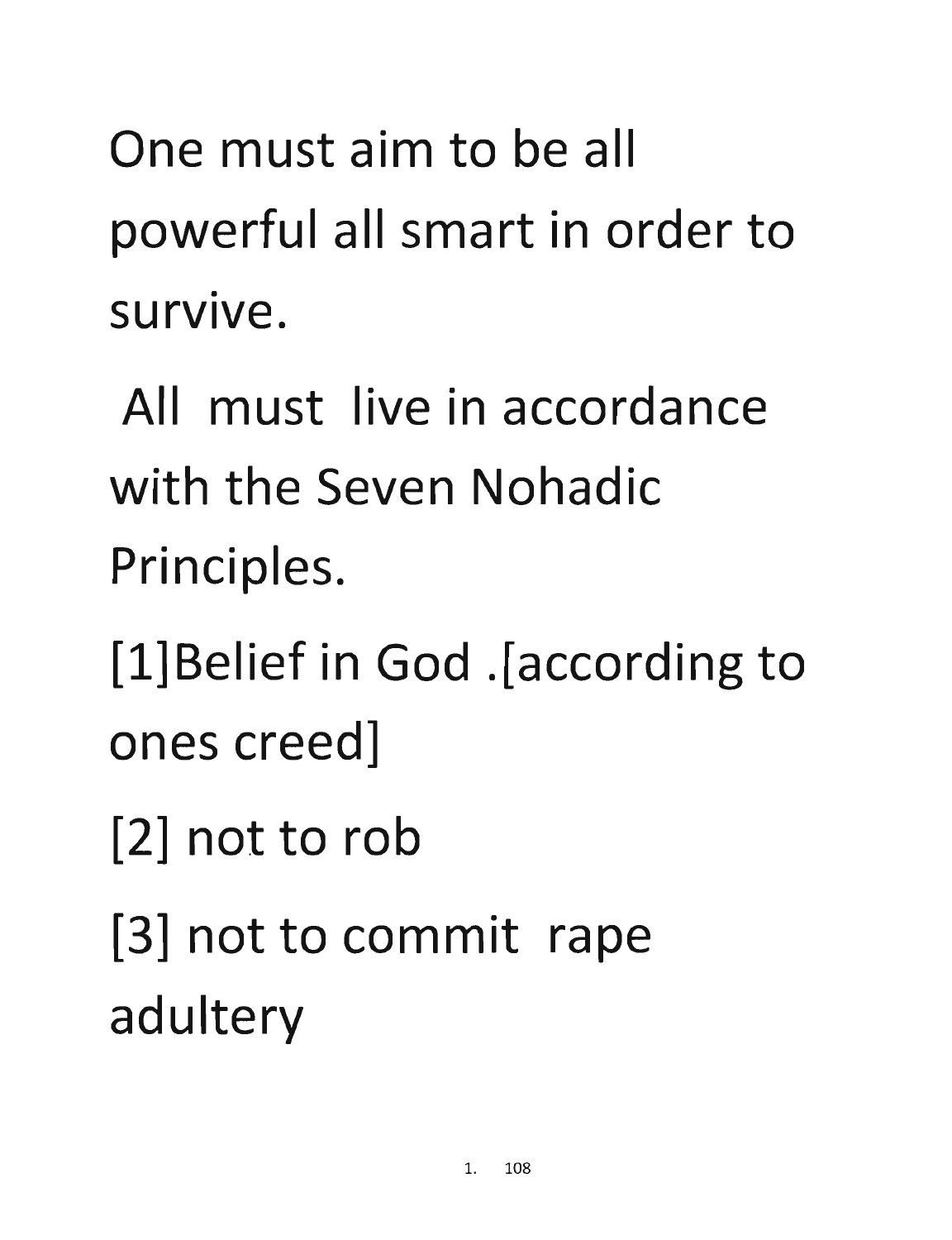[4] not to kill

Not to commit perjury is a subset in [2] [3] [4]

[5] establish legislation to put these principles into actual laws

[6] establish police and army to enforce these principles

[7] not cruel to animals

Each nation has the right to establish their laws in accordance with their culture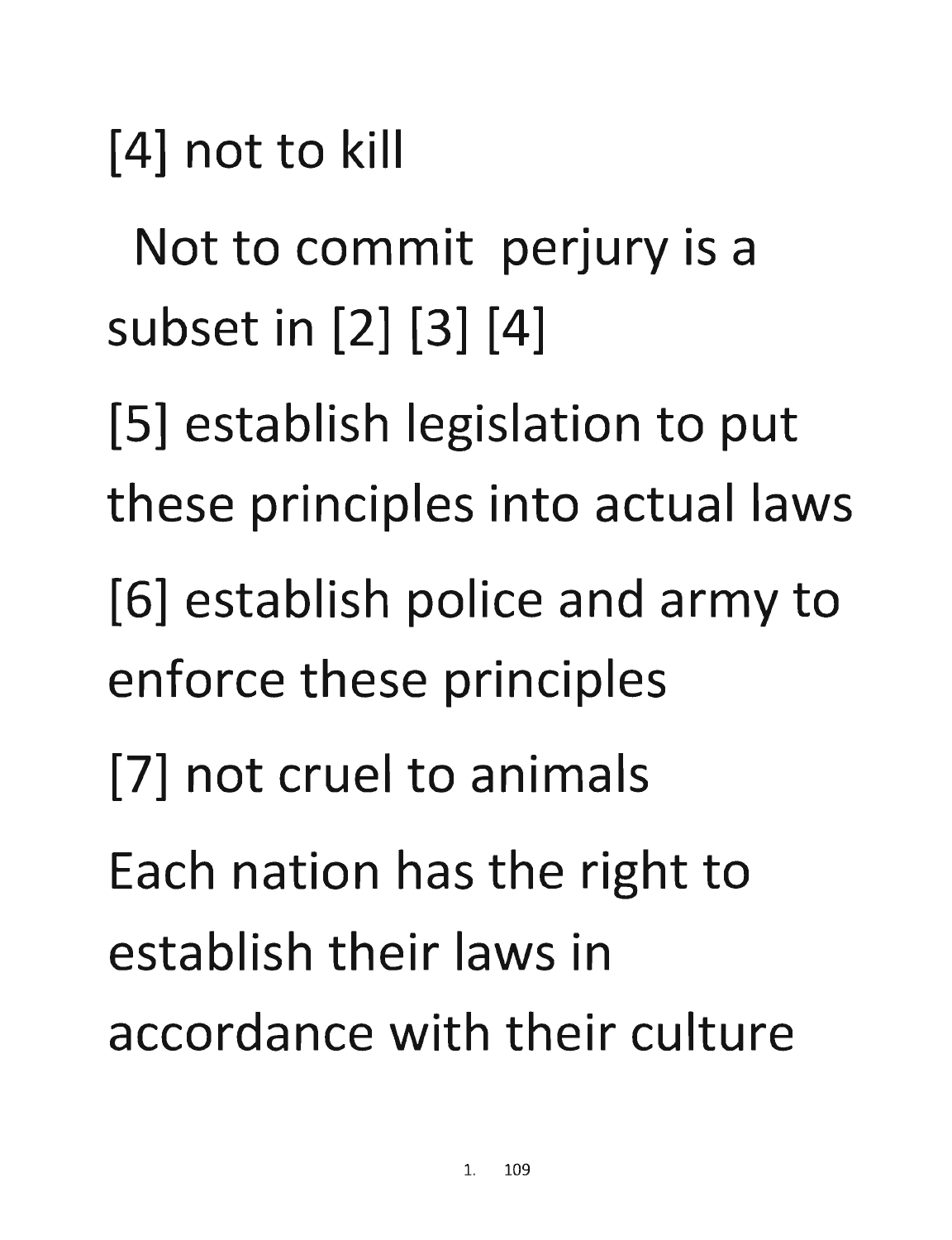**and needs.** All laws **must be equitable. They must not**  discriminate to anyone on the **basis of color of skin place of**  origin gender or religion. This **however does not mean approval of same sex marriages. One can state that they are an angel or a demon**  as long as they do not impose their life style on others or **disturb the social order.**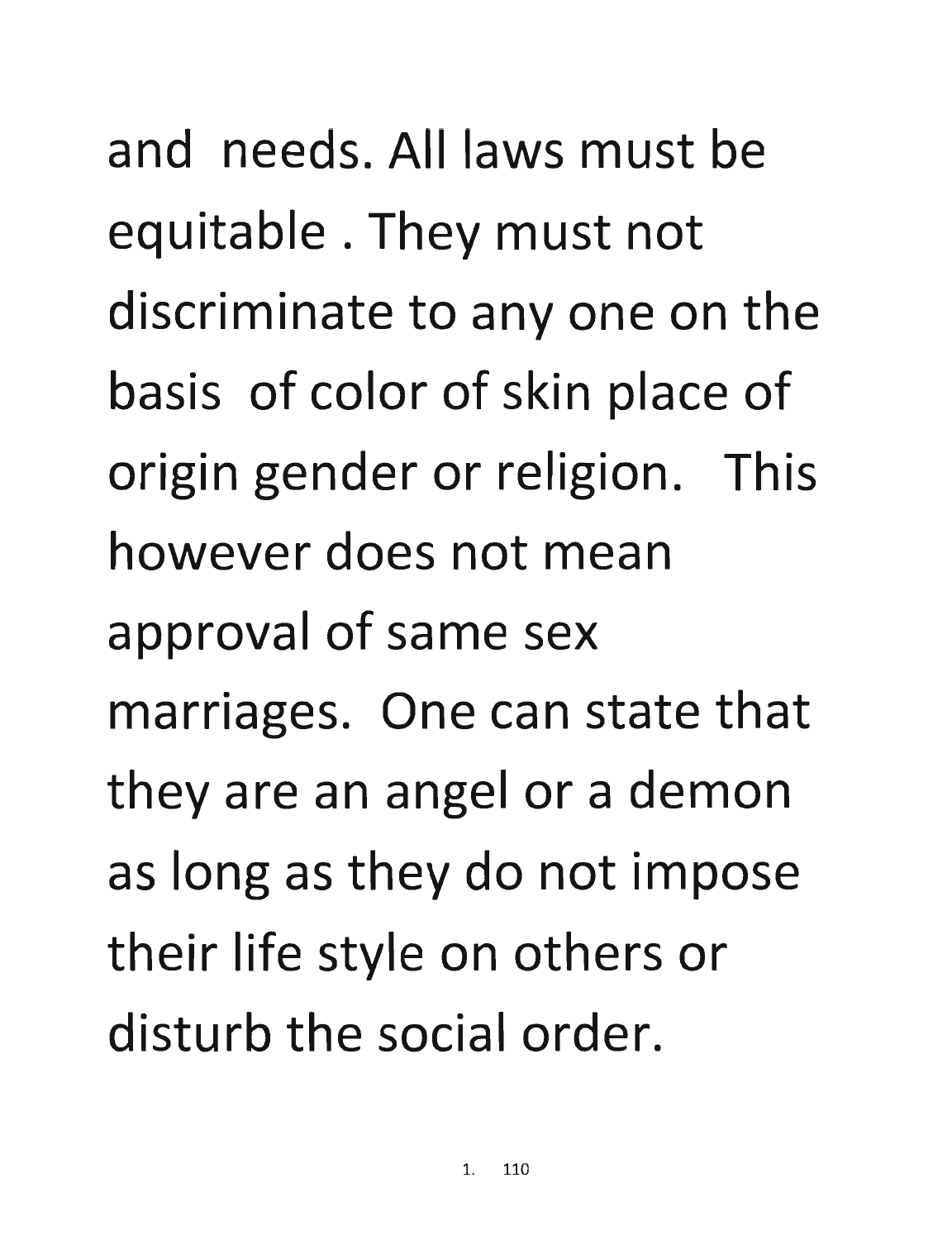We will grant them freedom to declare and live the life style they elect.

Humans must seek natural remedies for every illness plague or natural calamity.

A cardinal doctrine in Judaism "PEKUACH NEFESH DOCHE KOL HATORAH Saving human life thrumps all laws" . Bible Vayiko Leviticus 18:5 Ezekiel 20:21 Nechemia9:29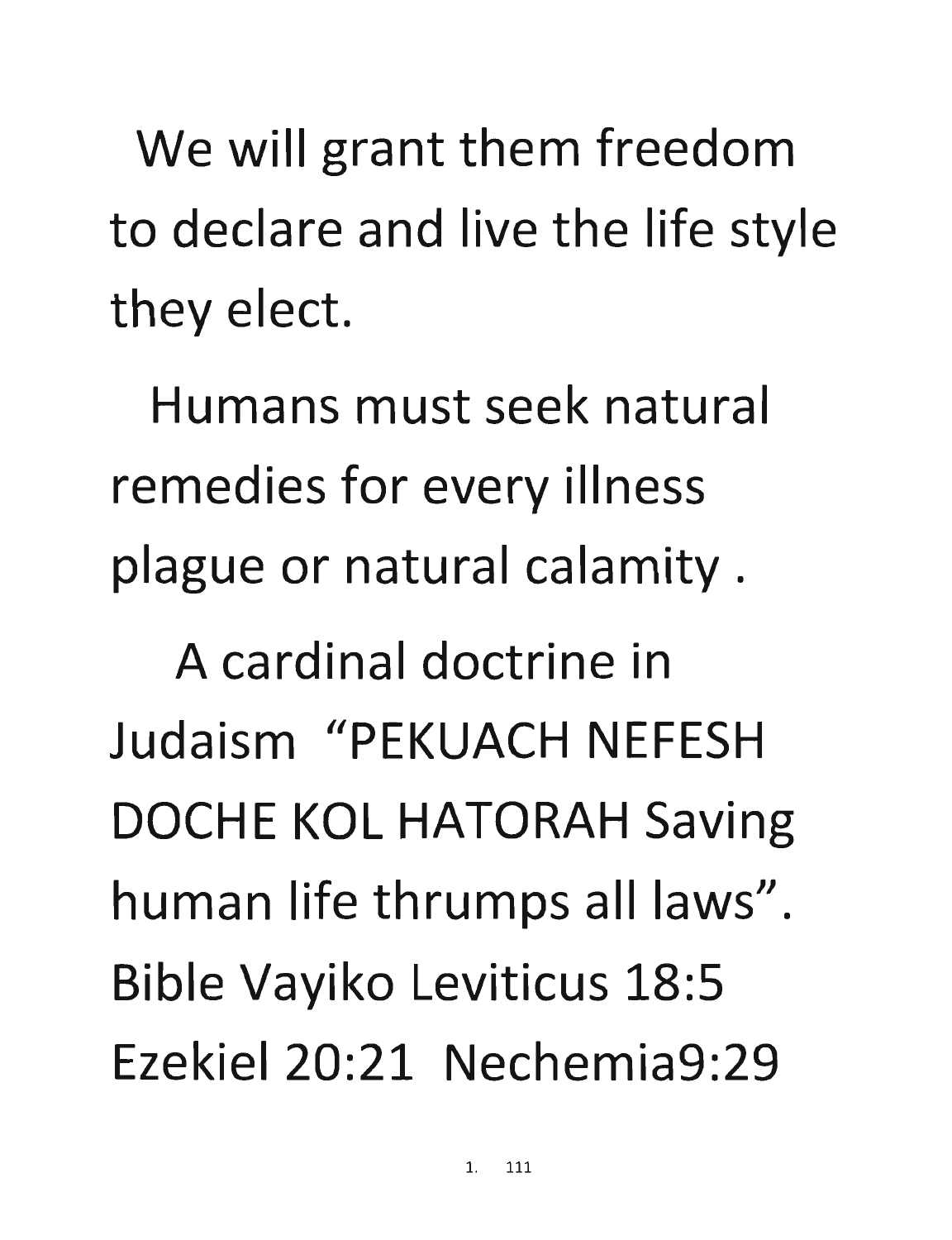One is forbidden to depend on miracles. Miracles rarely occur. One can not depend that they will happen. One must prepare **for the worst. One must trust**  no one but prepare what **actions to take under the worst contingencies. Unless one does this they may not survive.** 

**One reason that Talmudic scholars survive under the most**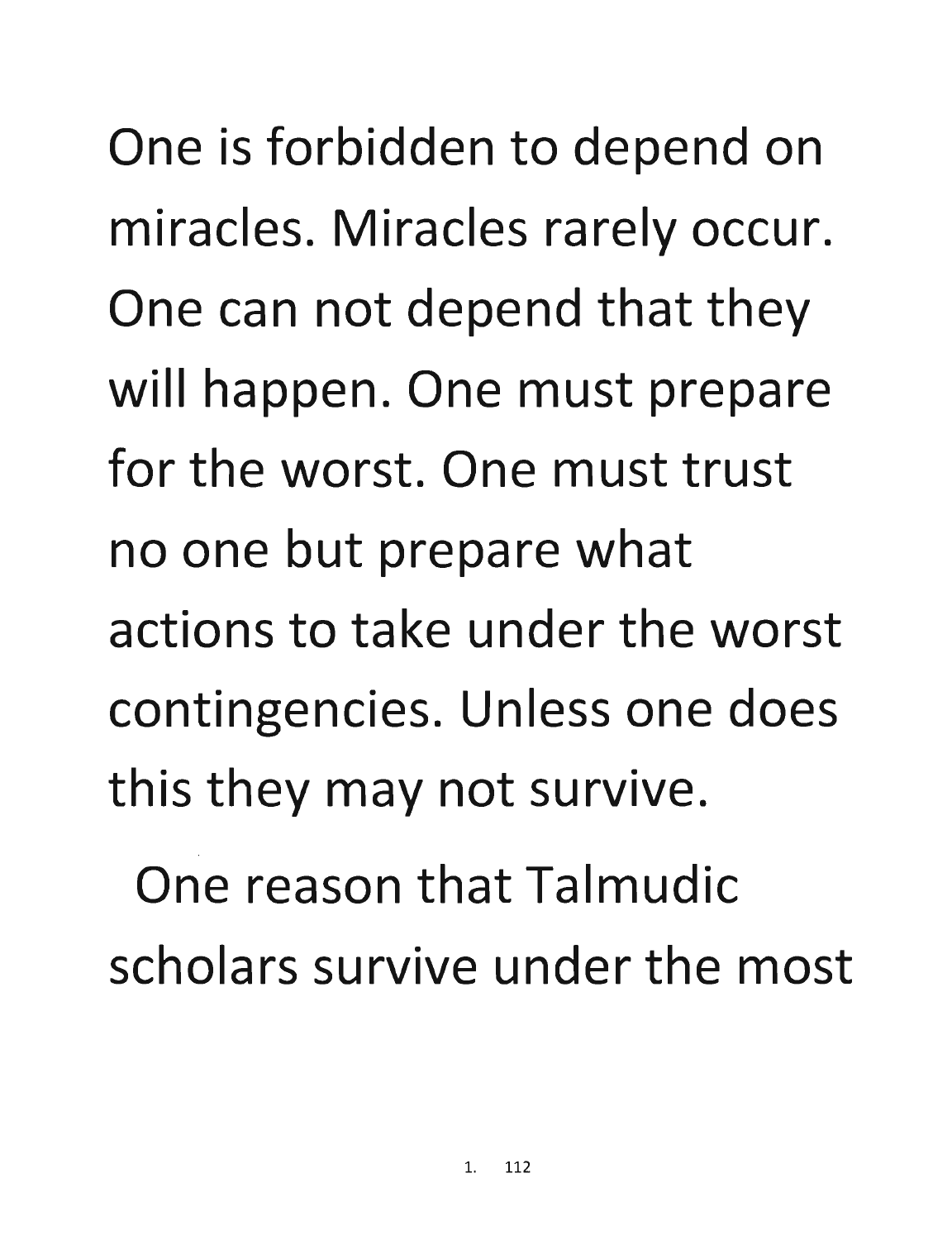oppressive Anti Semitism is their GIGANTIC EGO. THEY TAKE ALL PRECAUTIONS TO COUNTER ALL CONTINGENCIES. NOT ALL ARE SUCCESSFUL. IT BOILS DOWN TO SURVIVAL OF THE FITTEST - THE SMARTEST THE MOST FLEXIBLE THE MOST PRAGMATIC. THAT IS WHY JEWS HAVE THE LARGEST NUMBER OF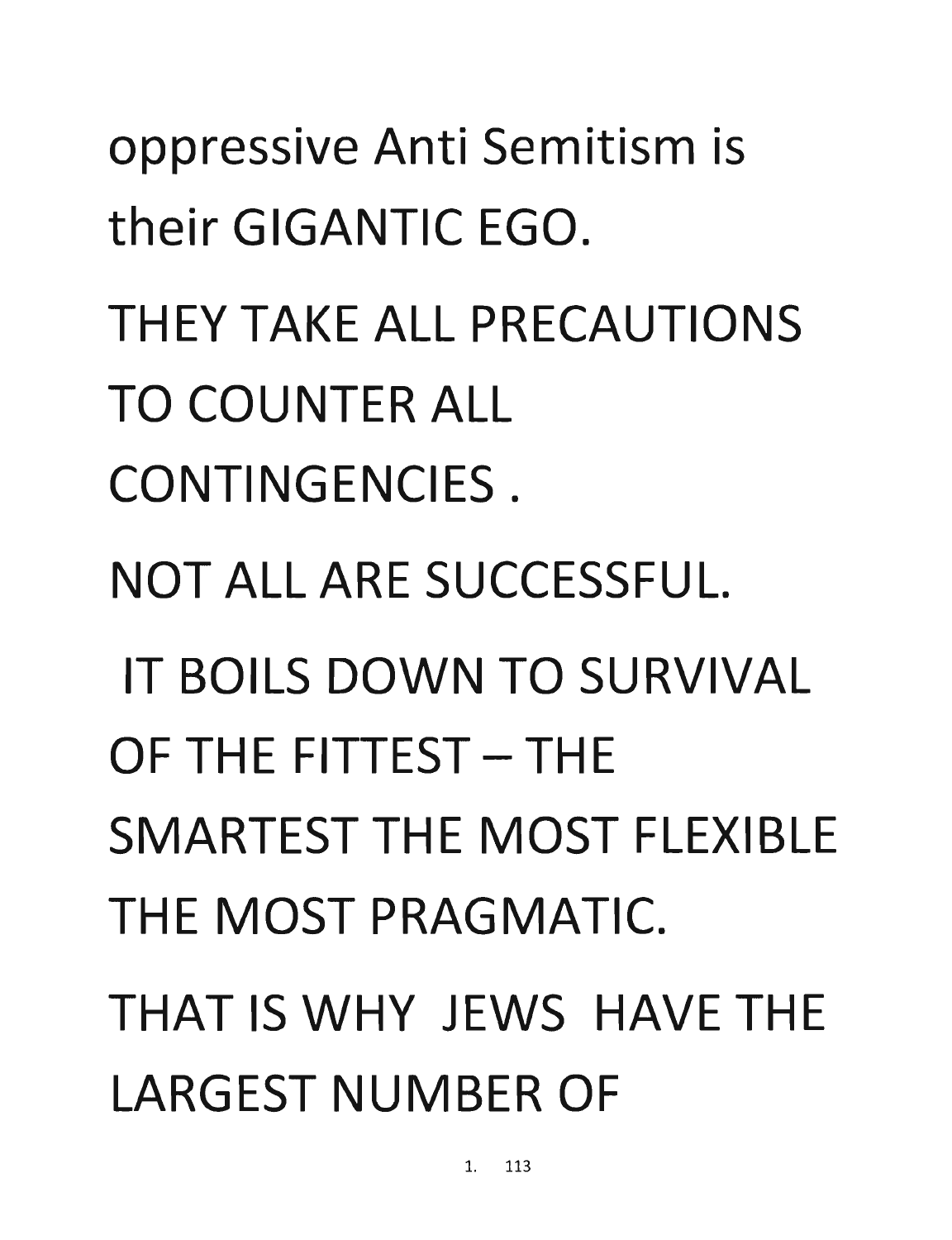WINNERS OF THE NOBEL PRIZE. Jews living to day are the descendants of the Jews who are the

II SURVIVAL OF THE FITTEST ".

There exists another matter that I want to be more precise.

I mention earlier in this book that the Christian Churches adopt the Jewish Bible and call it the Old Testament.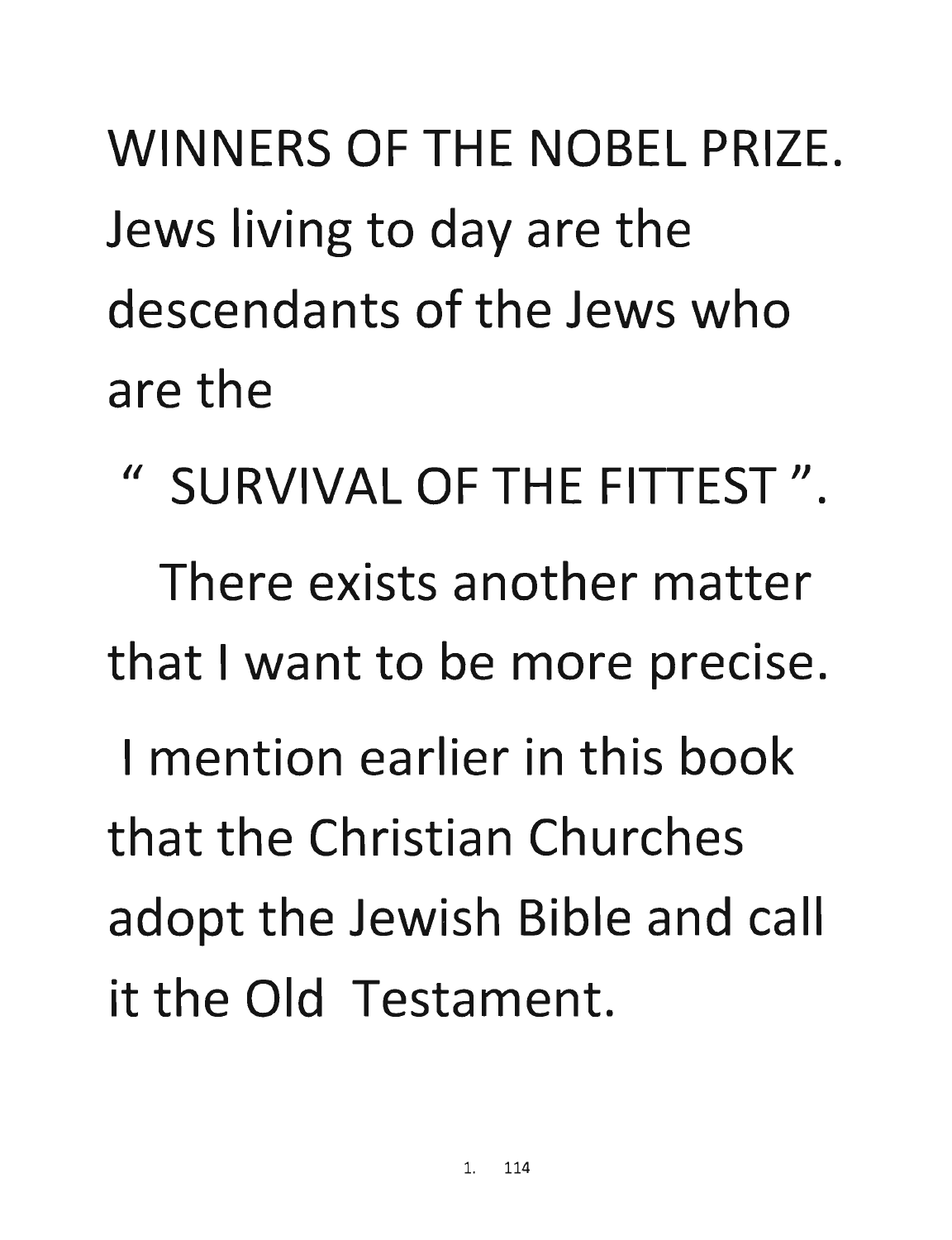However few know Hebrew the language that it is originally written. Christians when translating to their tongue in over 300 places inject Trinitarian concepts. Thus they "Christinize" twist the traditional interpretation of the words and content of the Jewish Bible. In over 300 places the Churches interpret that the Jewish Bible is forecasting the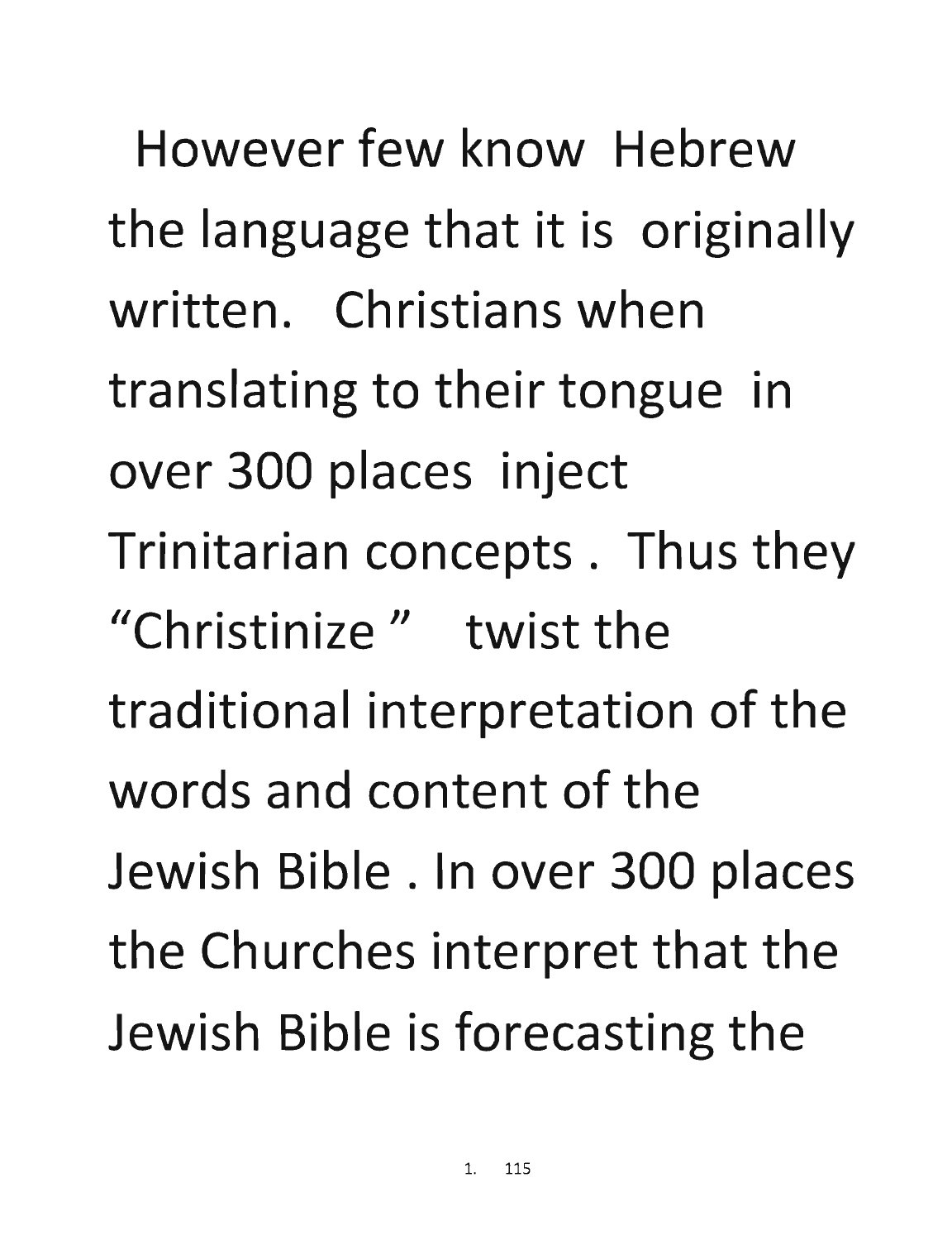**birth and crucifixion of Jesus**  Christ. Consequently it is **unfair to state that the**  Churches adopted the Jewish Bible. According to their **interpretation an entire new book is born shorn completely of its Judaic content.** 

**Likewise is true with the moral**  and ethical sayings in the New **Testament . True that one can**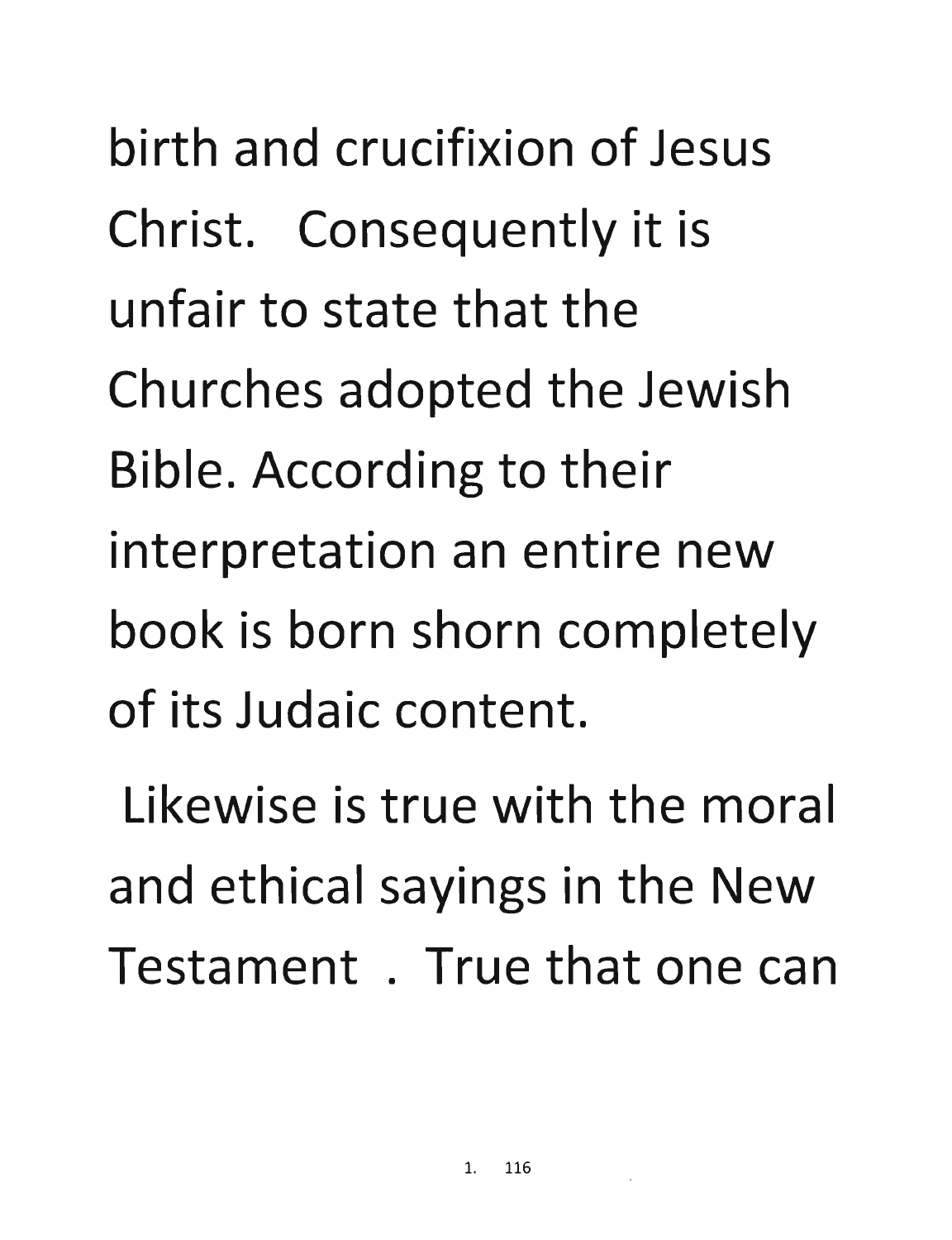find equivalent parallel **passages in the Jewish Talmud. However all these moral ethical passages as written in**  the New Testament are placed **within a context that is totally Trintarian. No one reading these passages will mistaken**  them as originating from the **Talmud. The context before**  and after is purely Trinitarian.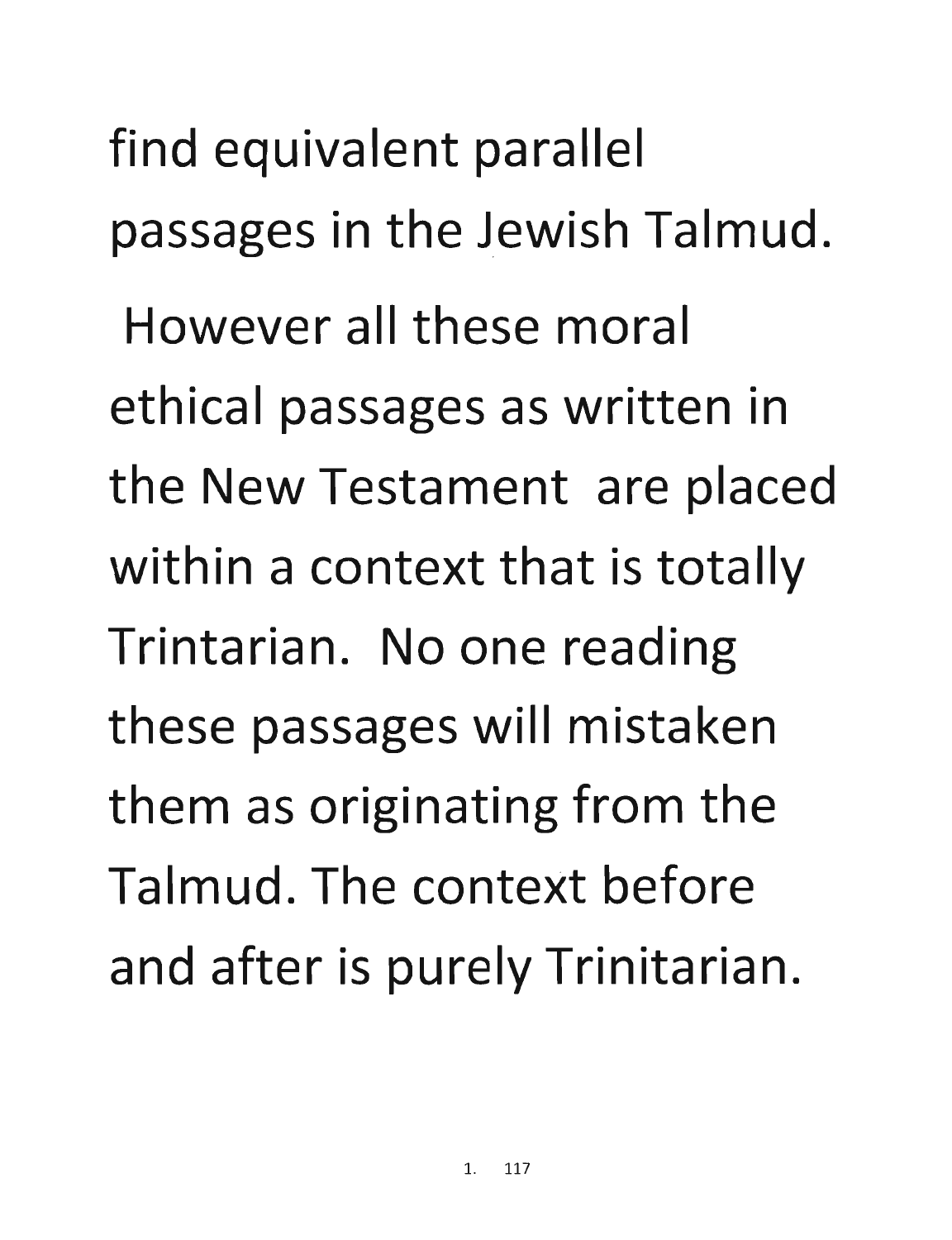To say otherwise is pure ignorance and an insult to **Christians. Christians believe that both the** New **and** Old · **according to their**  interpretation represent the Gospel the Word of God. **Furthermore Catholics believe that only the Pope and Cardinals have the authority**  and mantel to interpret both Bibles. All their interpretations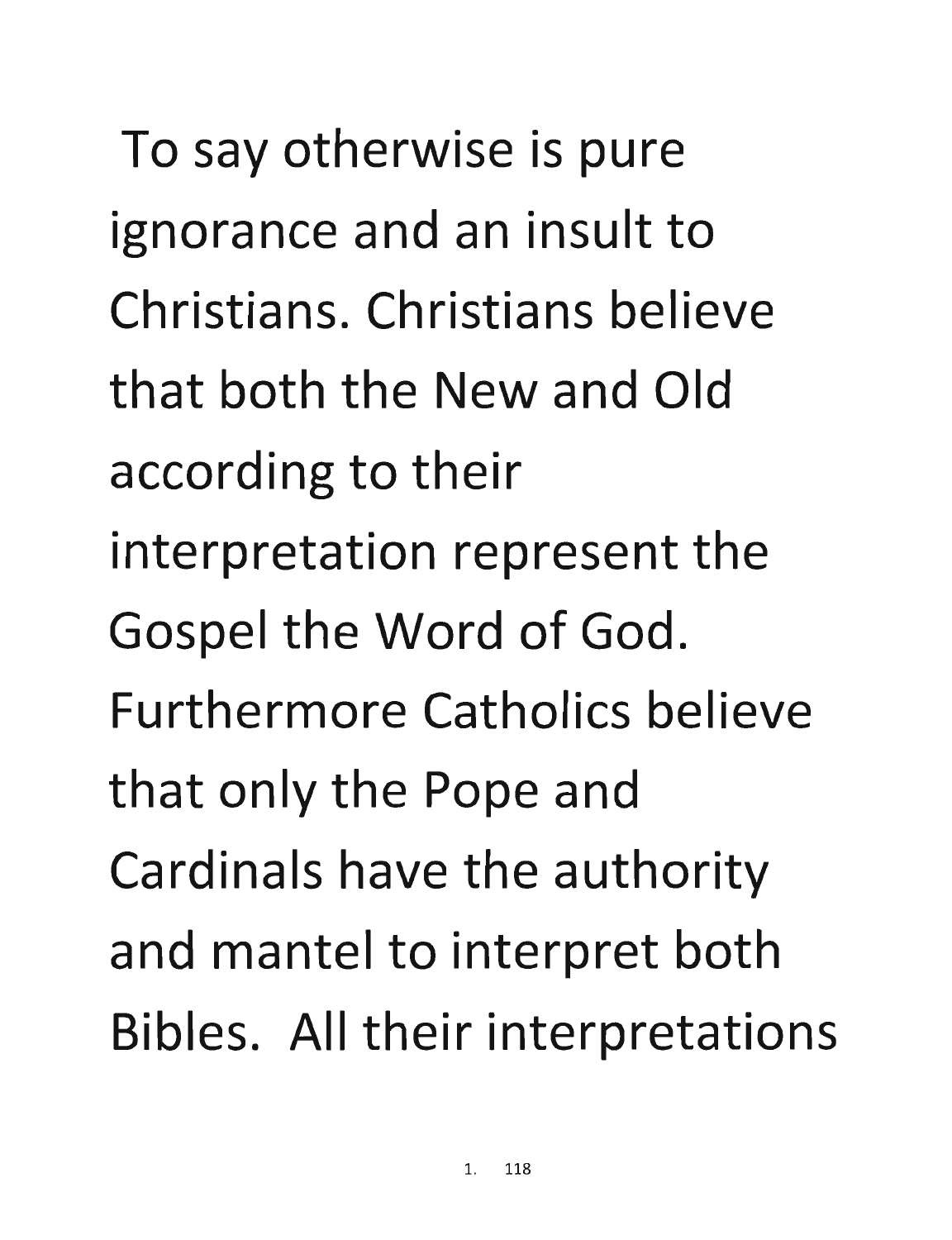are infallible. The Pope is the vicar of God. Only he and the **Cardinals are the only channel**  to the Divine. They possess a **monopoly. The Protestants**  contest their monopoly. They **claim that they possess Divine insight. Both will not acknowledge Jewish**  Interpretation of the Old Testament and certainly not the Talmudic interpretation of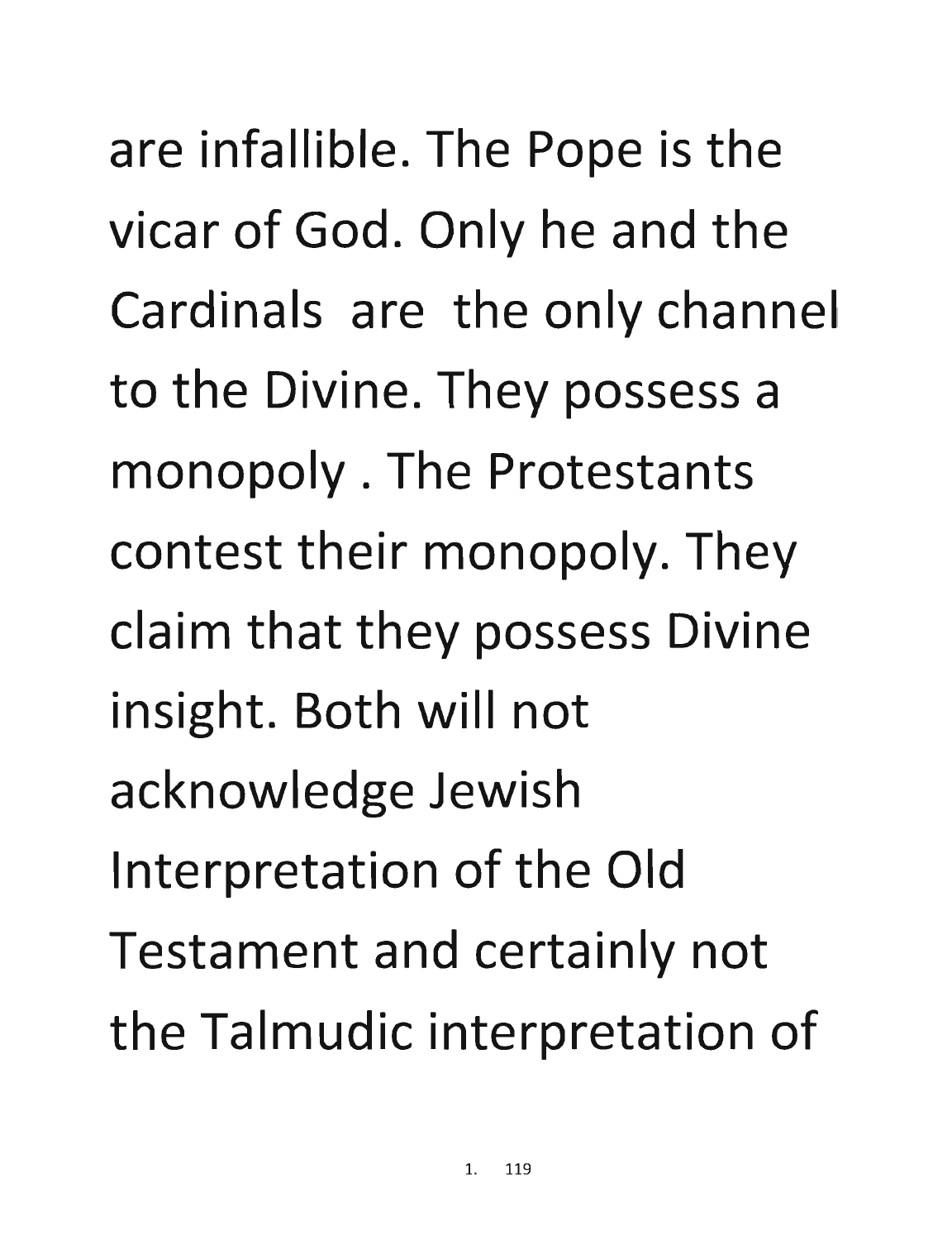the moral ethical passages in **the** New **Testament that one can find parallel passages in the**  Talmud. We are talking of two **different worlds that in reality never meet.** 

**The most honest statement is that the Churches have created in the** New **Testament their**  own moral ethical passages that they attribute as the word **of God. It started with the**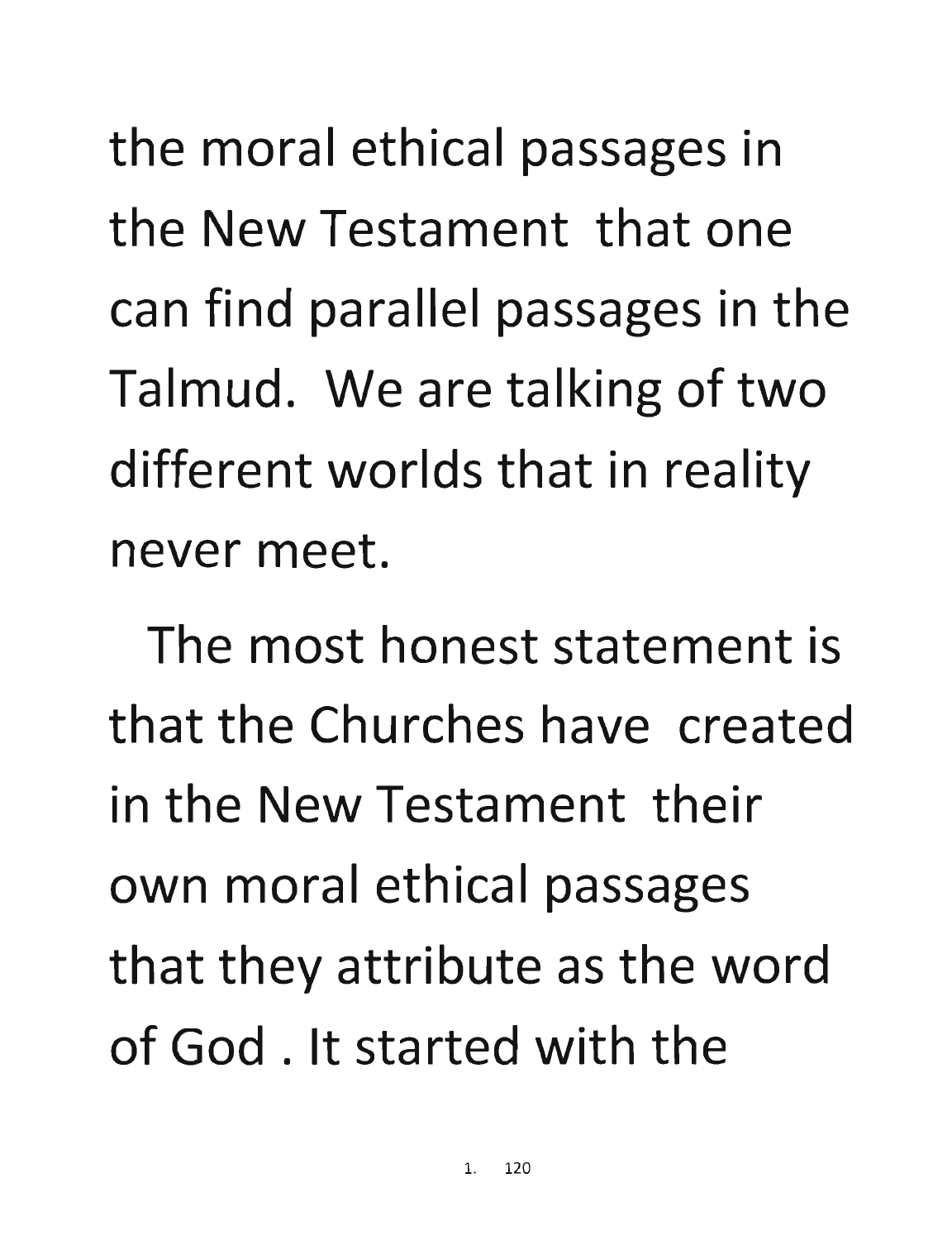synod 500 years ACE years ago and has been refined and reinterpreted over the next 1500 years by successive Popes and Synods. Likewise the Protestants have done the same. There exists nothing Jewish in the moral ethical passages of the Christian New Testament. One not familiar with Christianity can erroneously state that the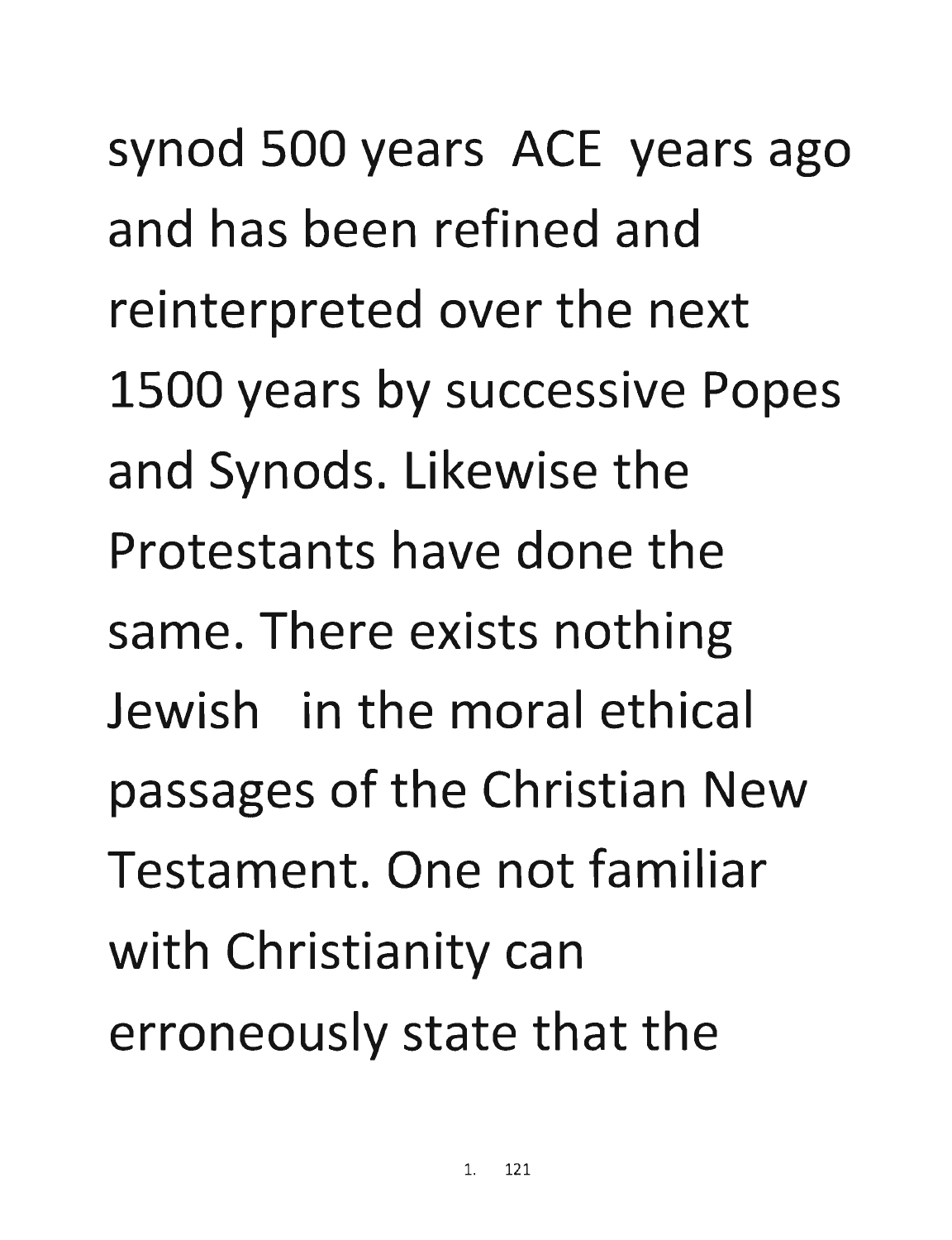moral ethical passages come **from the Jewish Talmud.**  However this is a gross error to **one familiar with the whole picture and the history and**  philosophy of the Churches. **One needs only to read the imterpretations of various theologians in different periods**  of history ,as well as, today what I am writing now will be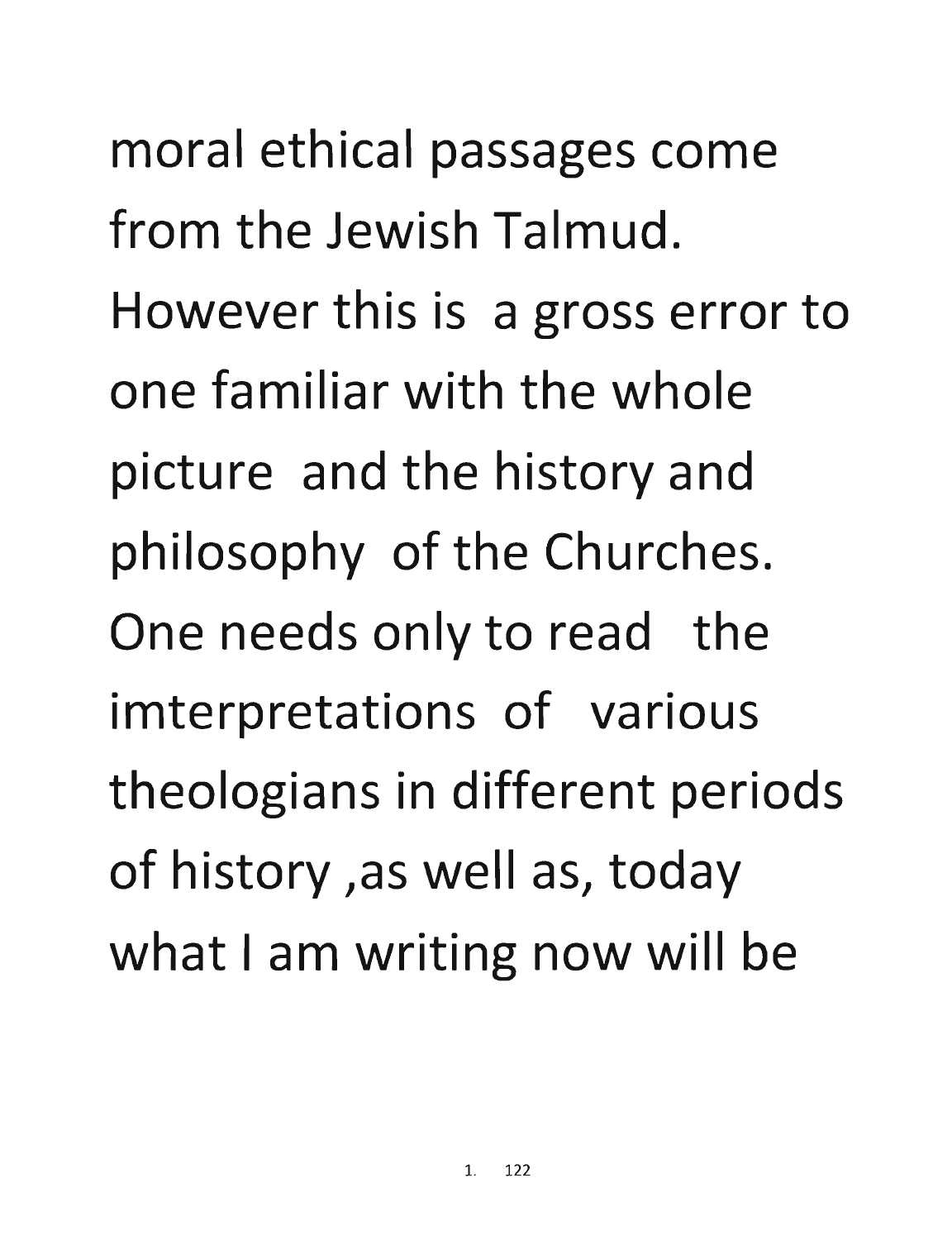verified. Why then did they **hate the Jew?** 

None of them really believed that they can match the Jew's Theology. Yes Christian theology is different; but they **deep down believed that they can not compete with Judaism.** 

**Therefore they resorted to naked Anti Semitism to kill** Jewish competition.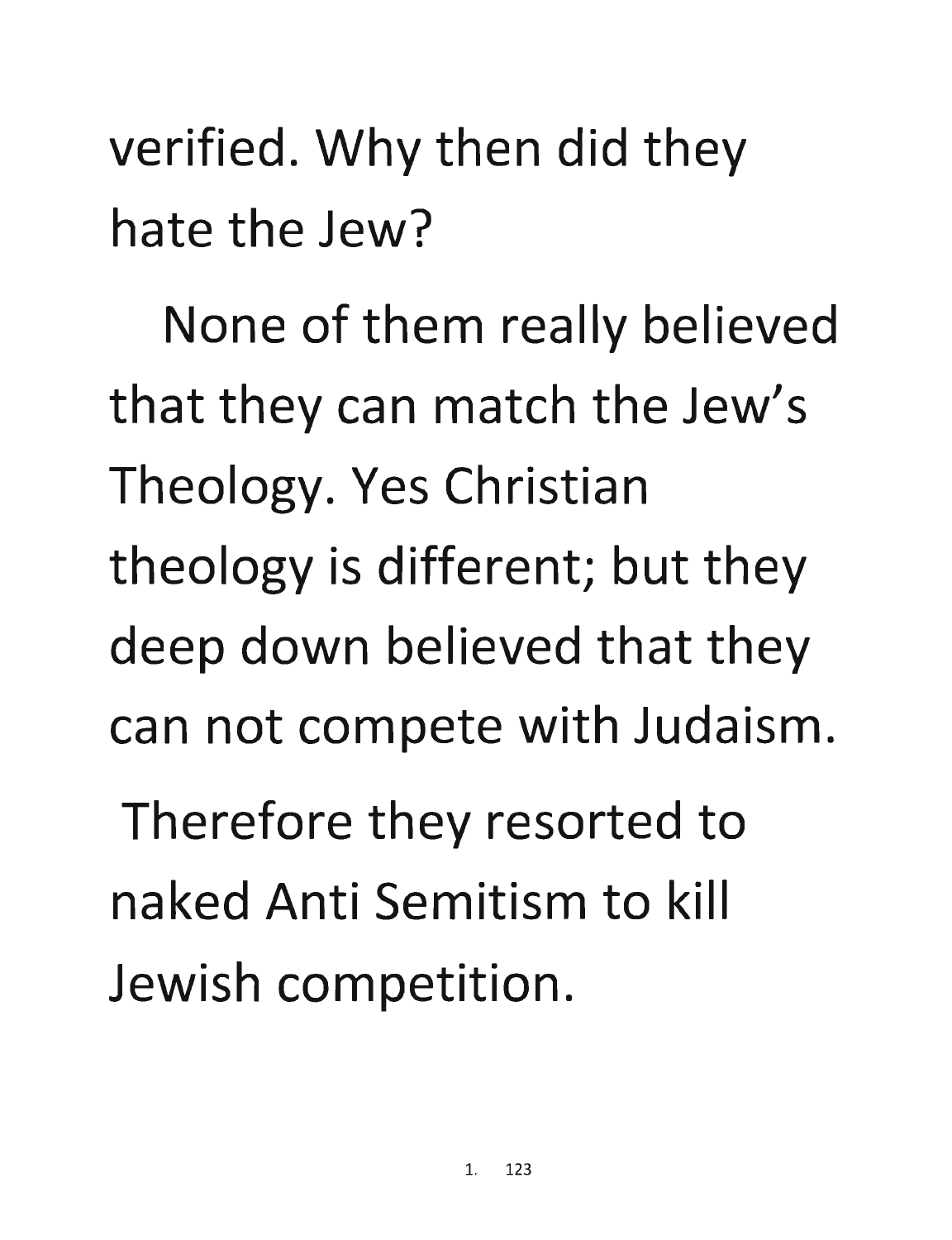I have show the earth shaking accomplishments of Talmudic scholars being immune of all the 15 plagues. This book the new interpretation of EGO PSYCHOTHERAPY based on 3400 years of experience by Talmudic scholars is an other needle that pierces the Anti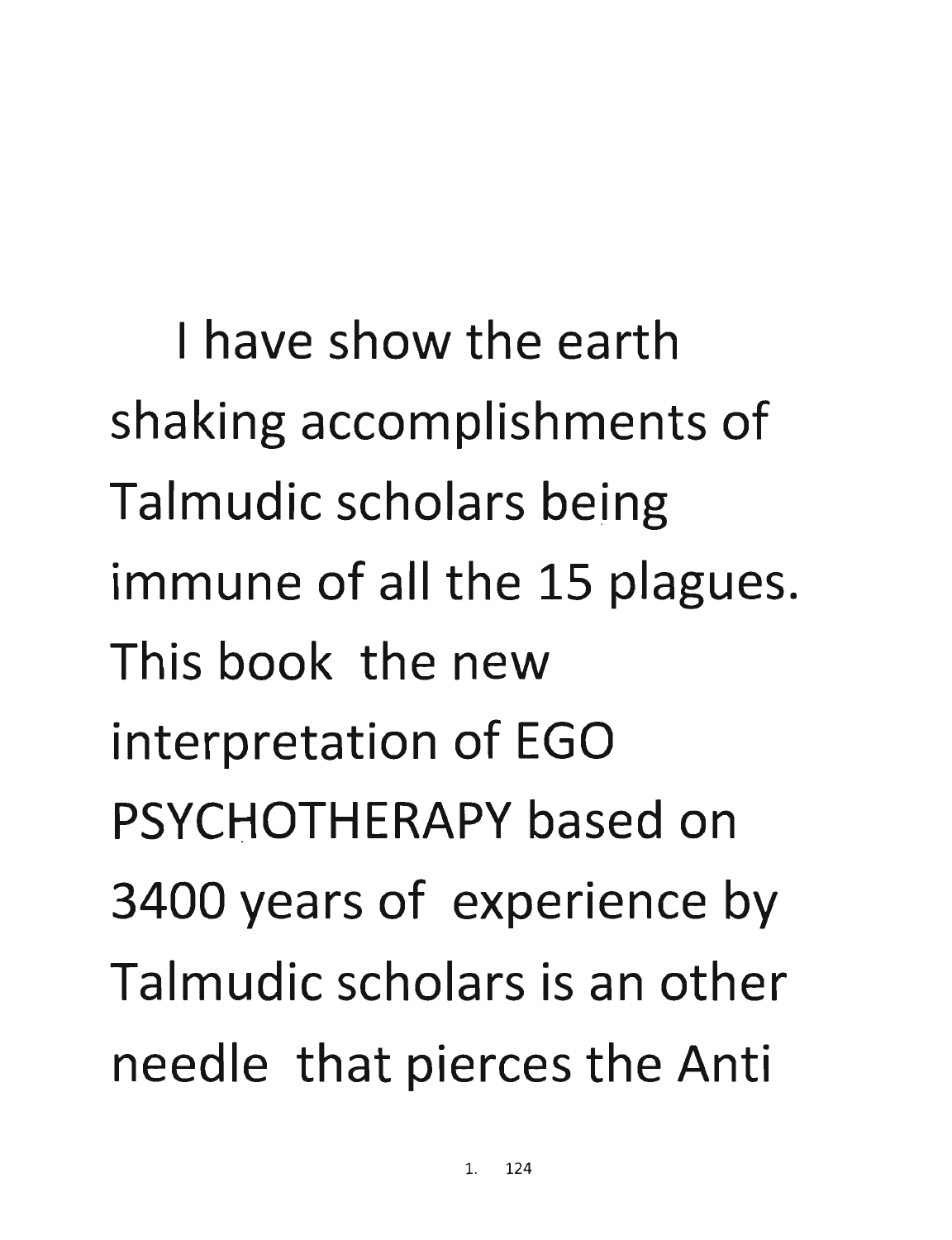Semitic balloon of hot air of Jew hatred.

It vindicates the victims of Czarist Russia who were robbed raped and murdered because they "loved the Talmud and refused to convert to Russian Greek Orthodoxy".

In 1854 the English philanthropist and statesman who was Jewish petitioned Russian Czar Nicholas I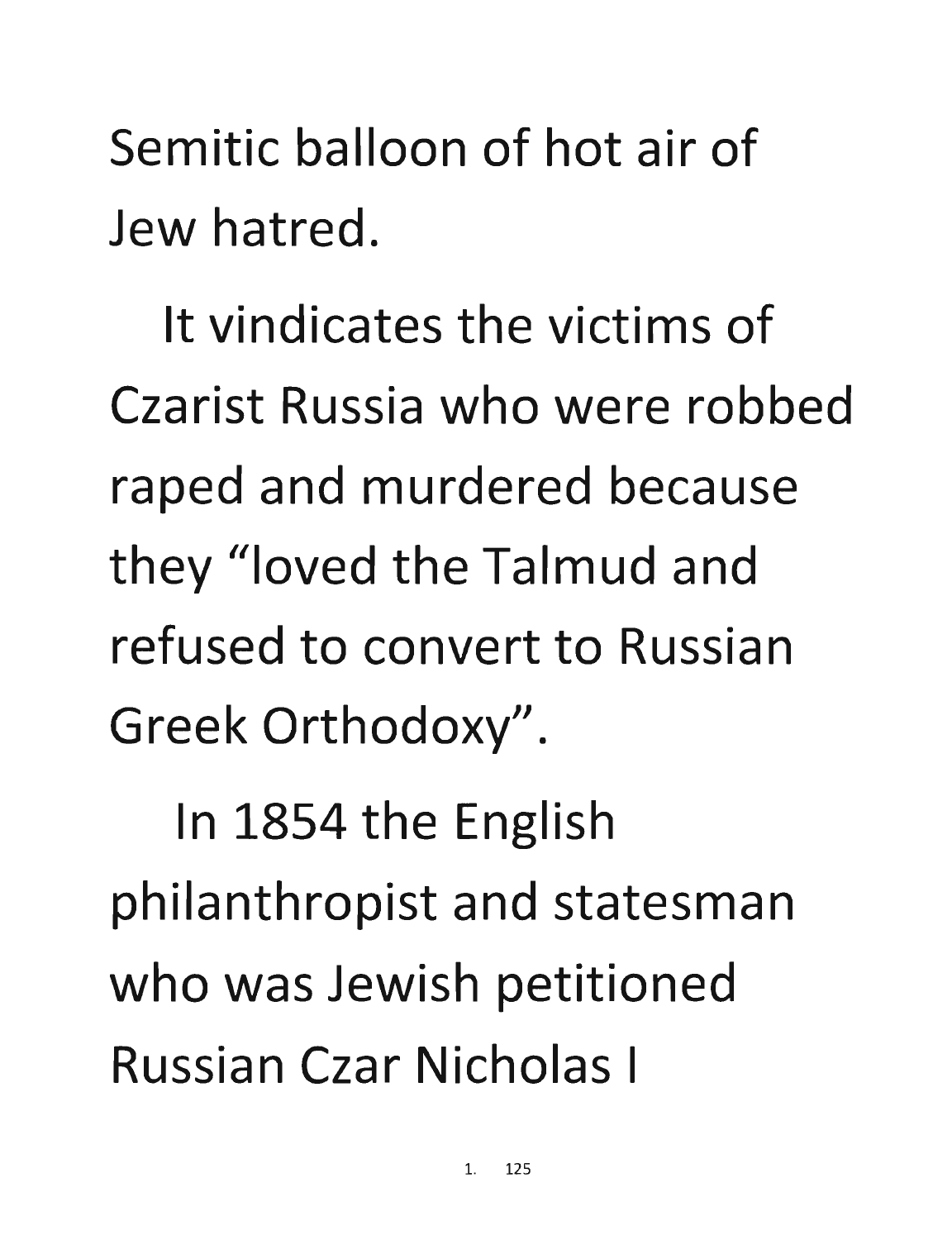to grant Russian Jews equal rights. The office of the Czar replied that "if the Jews would . abandon their love for the Talmud and convert then they would be granted equal rights."

100 year later a Jewish student in an American college was denied his graduate degree because he loved the Talmud and wrote his thesis comparing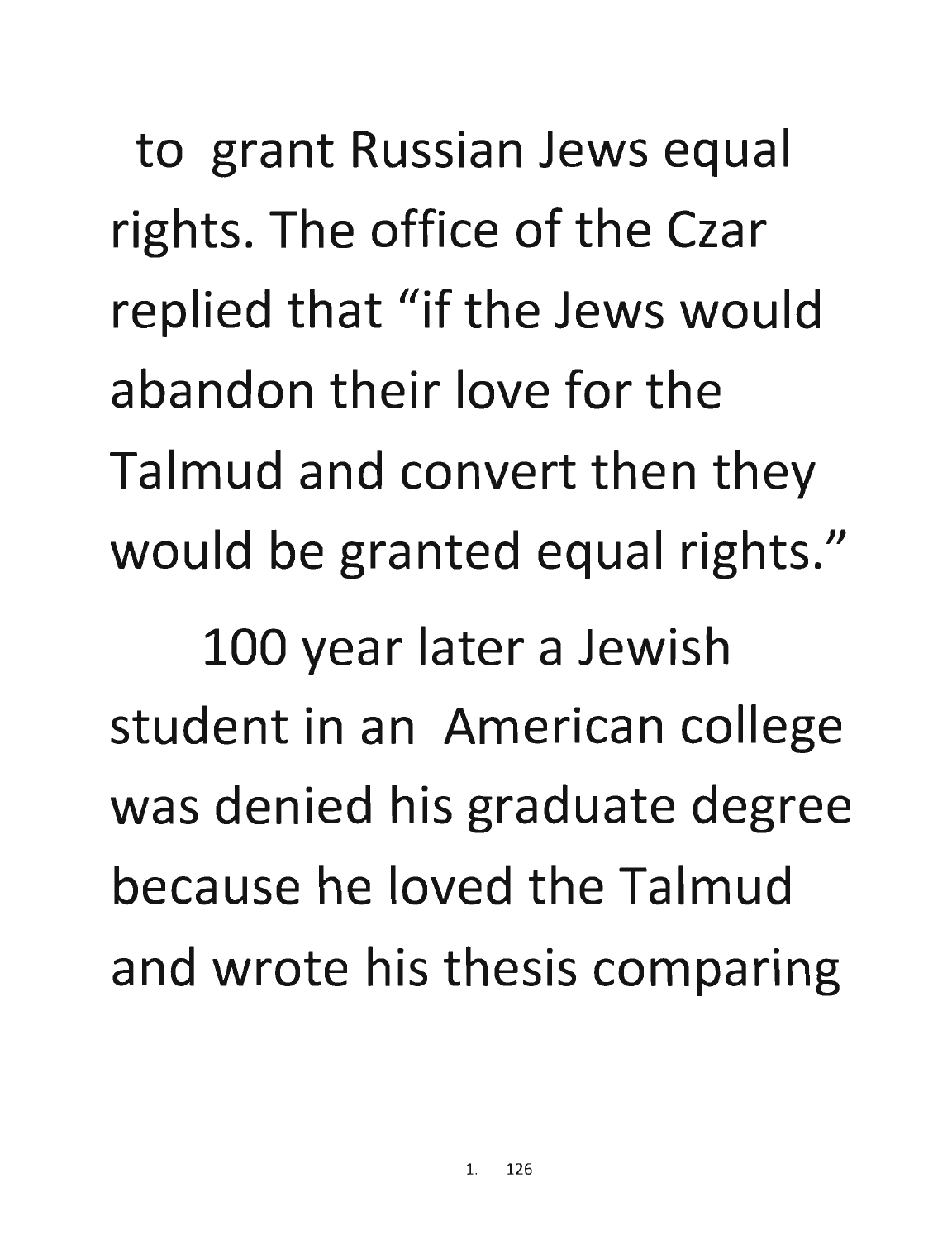**academic science and the Talmud.** 

Thus these bigots abandoned 3400 years of **proven knowledge and**  reinstituted the dark ages in **order to keep alive their anti Semitism .** 

**Their hatred and the hatred of the Nazis who**  placed beyond the pale any science invented by Jews were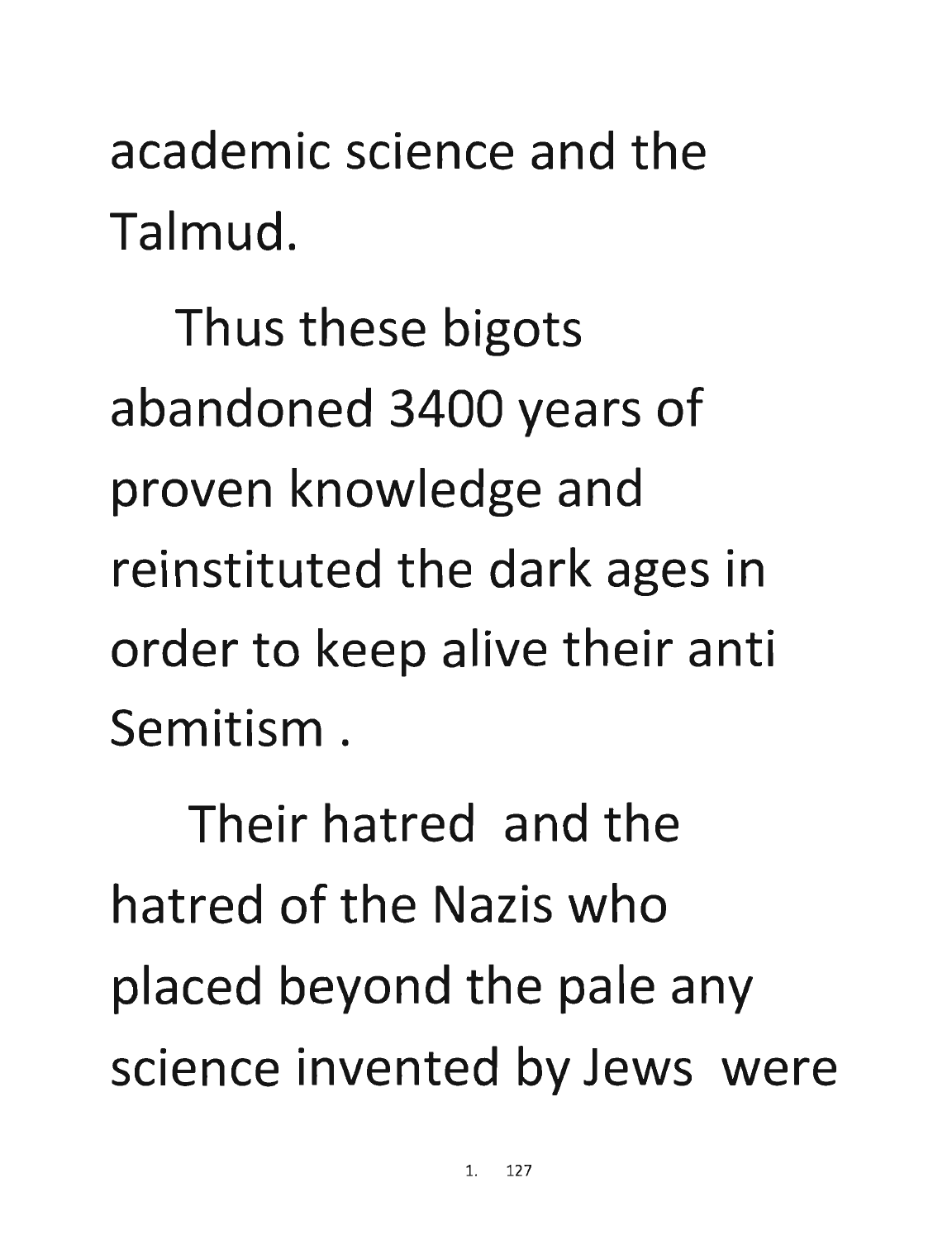the principal reason that they lost. The Nazis lost the second World war because Jewish brains were exiled or left Germany and joined the Western Allies. They helped discover the atom hydrogen and neutron bombs and other inventions that defeated the Nazis. The Russians a under the Czars lost the war against Japan in 1905 and later the first